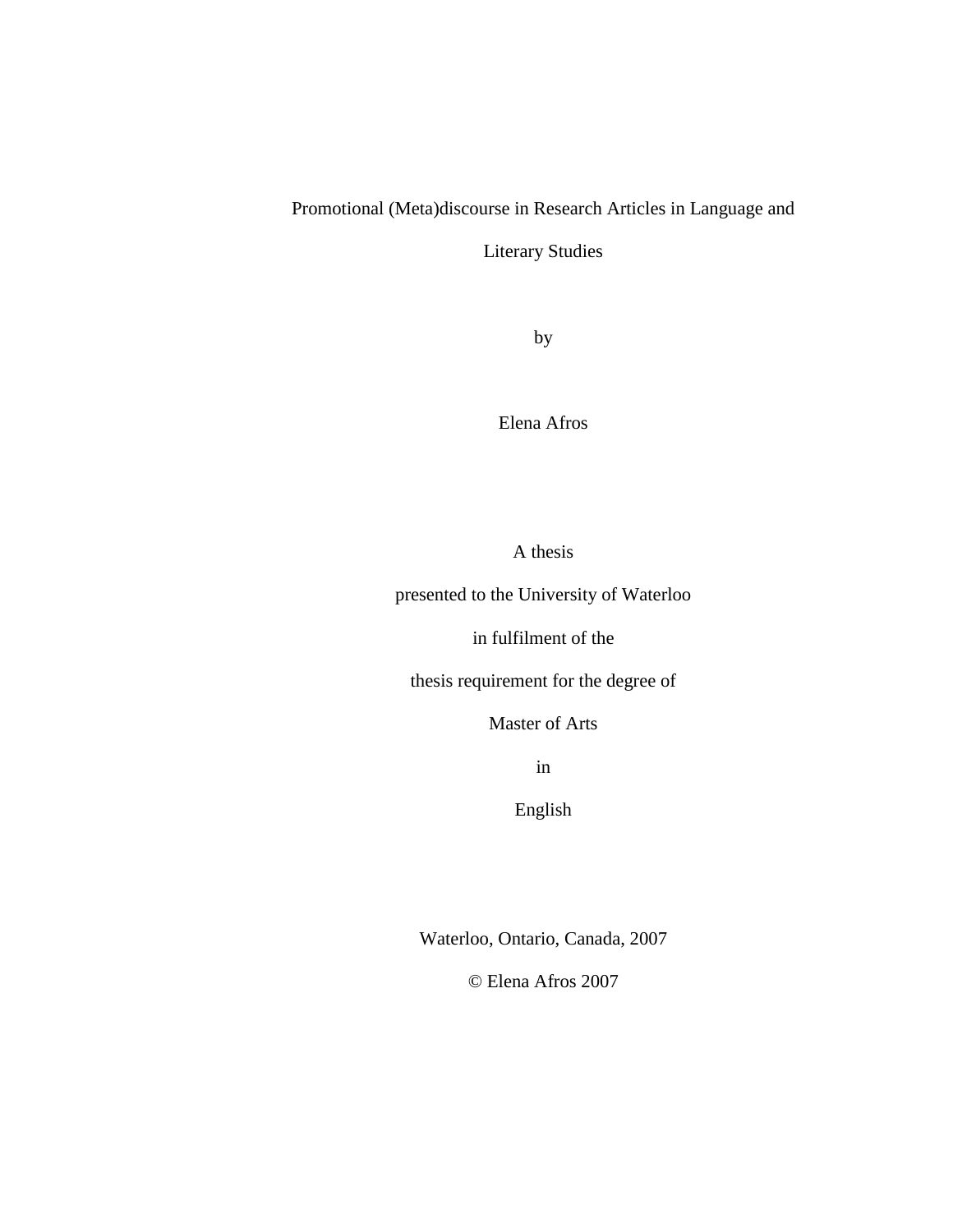## Author"s Declaration

I hereby declare that I am the sole author of this thesis. This is a true copy of the thesis, including any required final versions, as accepted by my examiners.

I understand that my thesis may be made electronically available to the public.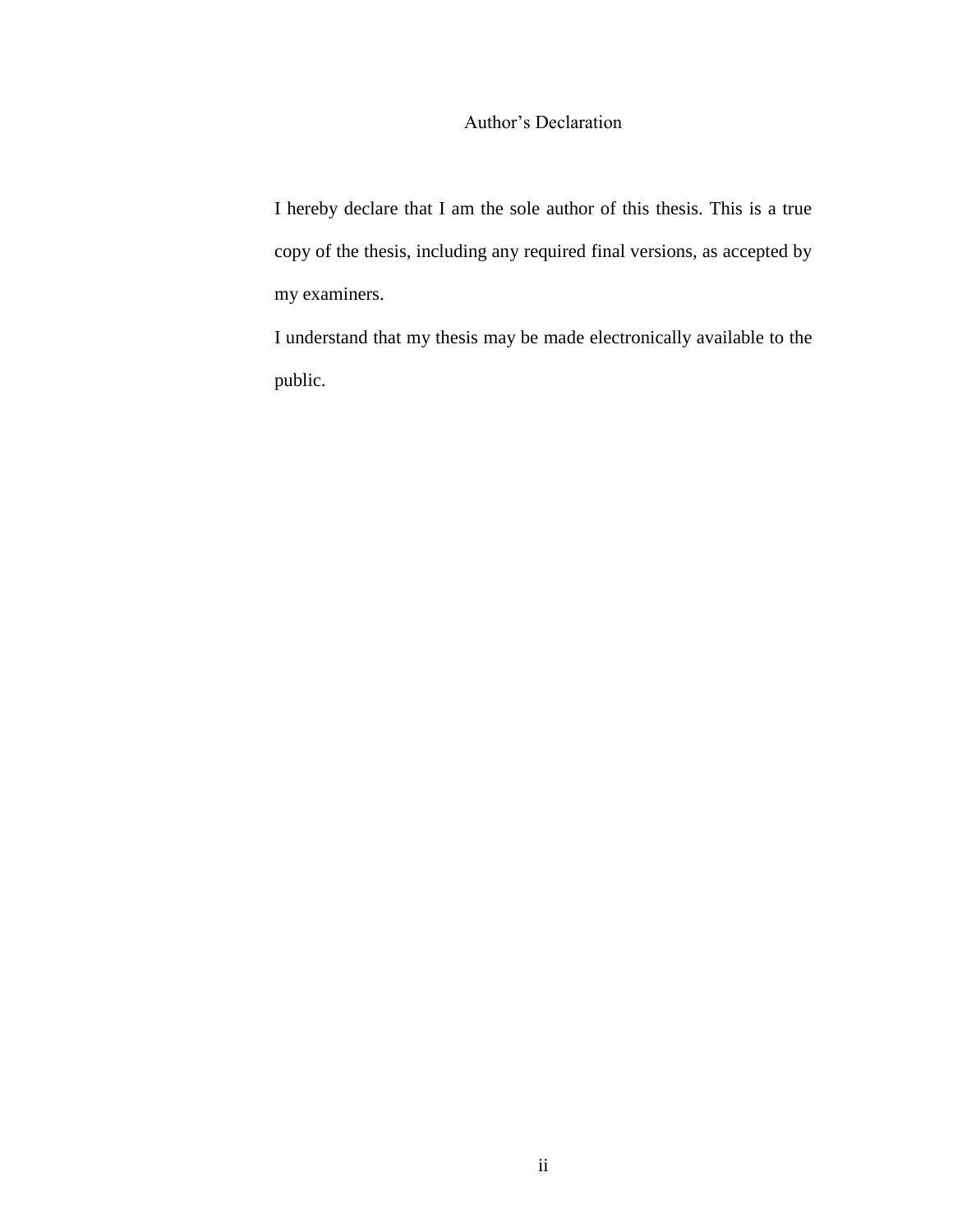#### Abstract

It is now widely recognized that promotionalism permeates scholarly discourse. Yet a systematic account of rhetorical and linguistic means, which researchers across disciplines deploy to achieve this effect, is still to be developed. The present thesis attempts to contribute to the investigation of strategies and exponents of the promotional (meta)discourse in the humanities. In particular, it compares and contrasts research articles in language and literary studies published in North American academic journals during 2001-2006. This inquiry demonstrates that in both disciplines scholars utilize two rhetorical strategies to publicize their work: first, positive evaluation of one"s own study and of those investigations in which the current study is grounded and second, negative evaluation of dissenting views. A combination of both strategies is used to widen the gap between one's contribution and (erroneous) alternative treatments. Among lexicogrammatical and discourse devices employed in both disciplines are evaluative lexis reinforced by derivational and inflectional morphology, coordination, comment clauses, personal pronouns, lexical cohesion, and discourse chunks sequencing. Distribution of promotional elements across article sections and moves in the two disciplines, however, differs. On the whole, the thesis reconfirms the advantage of specificity in teaching academic literacies advocated by many applied linguists and provides actual patterns that can be incorporated into writing curriculum.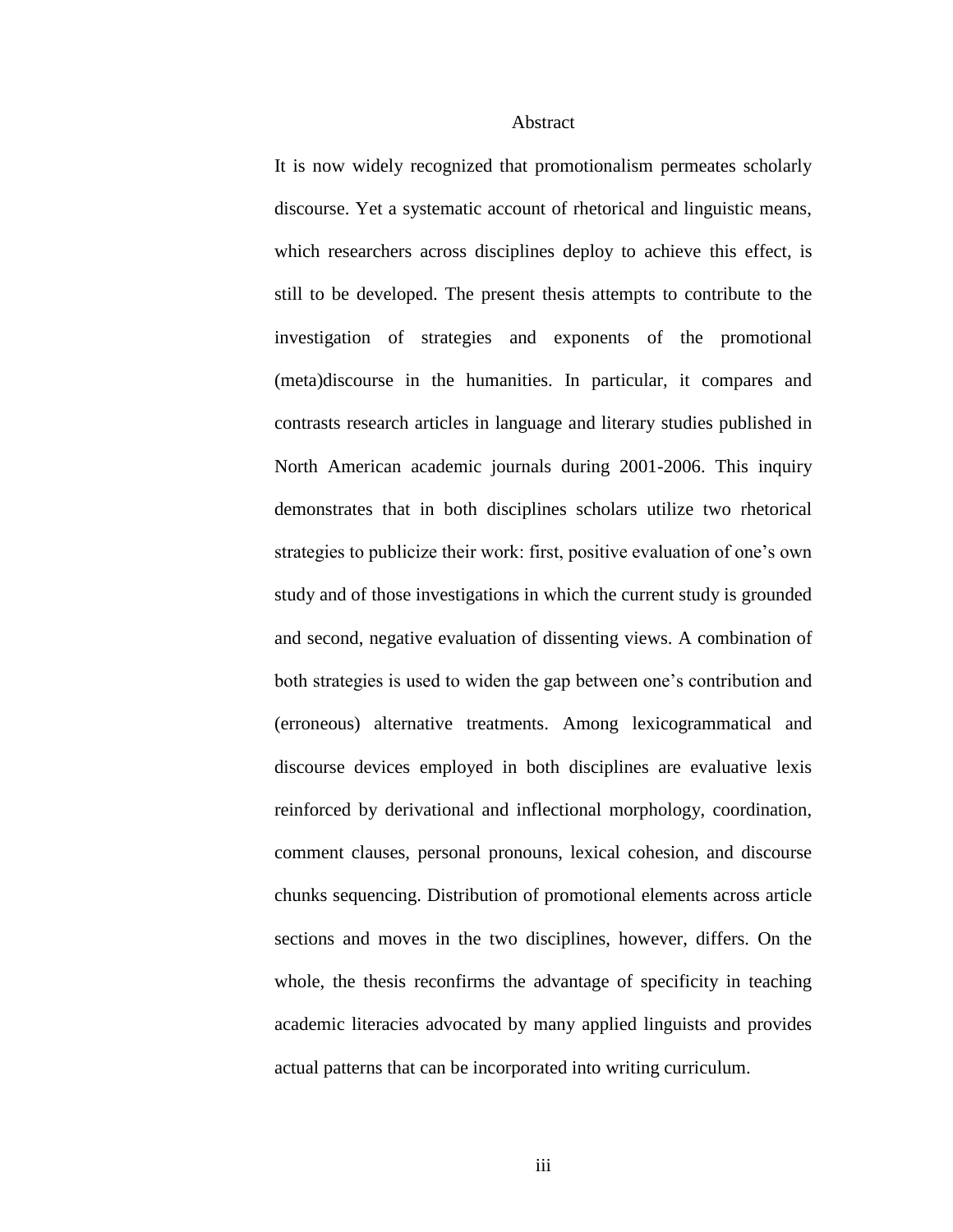# Acknowledgements

I wish to thank my supervisor, Professor Catherine F. Schryer, for her invaluable help and advice. Without support of my family and friends this endeavour would have been unthinkable.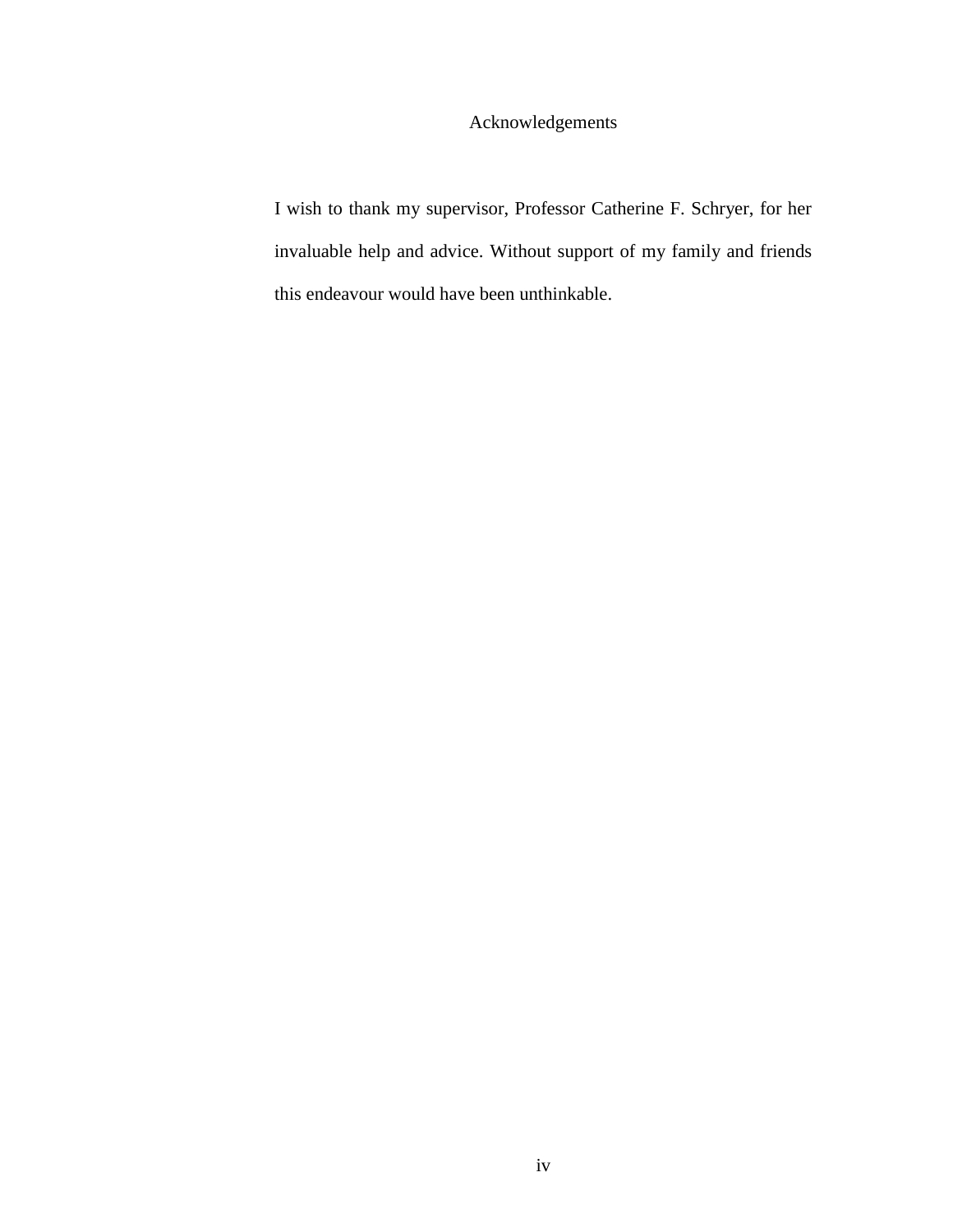# Dedication

To my family, friends, and teachers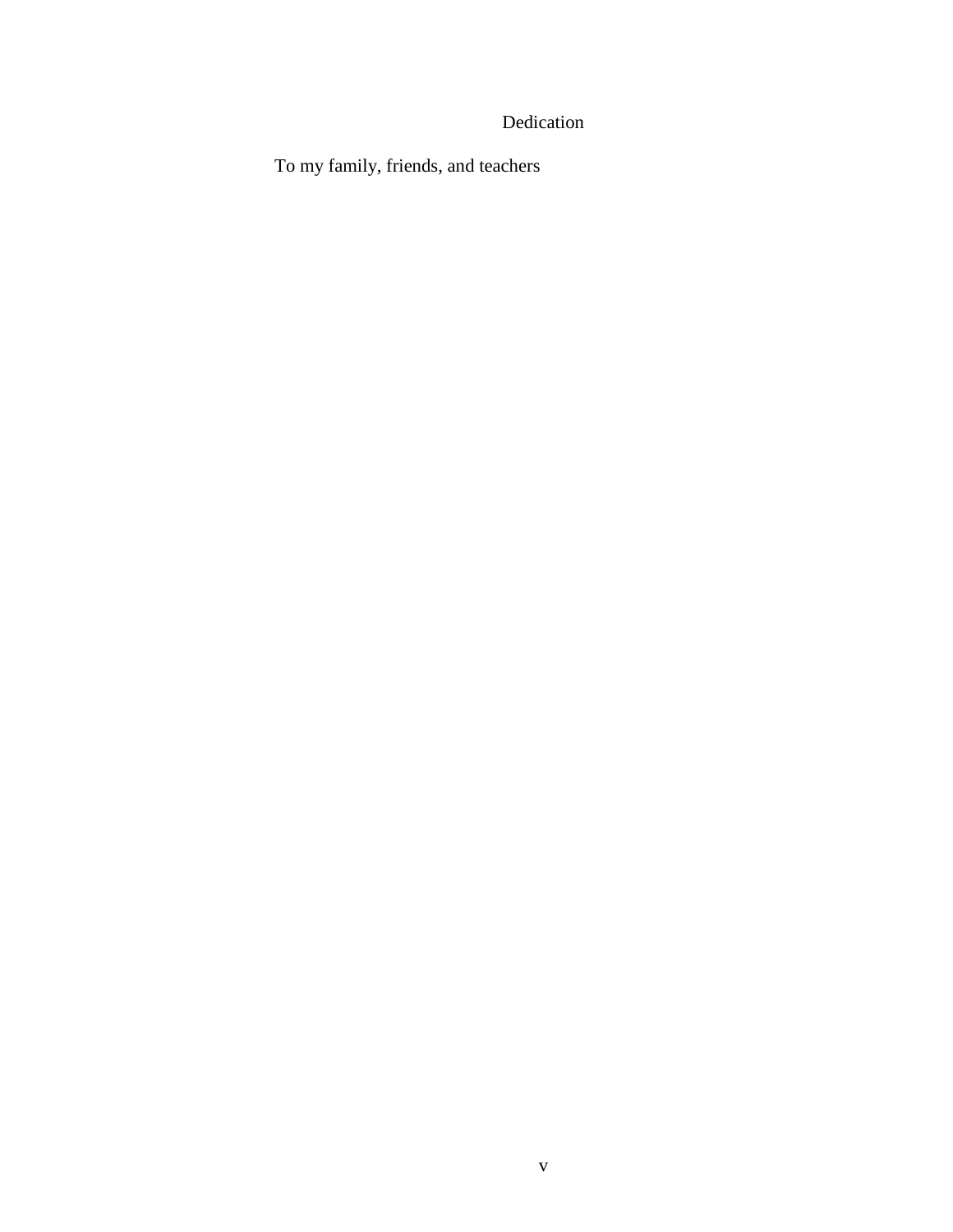## Table of Contents

| <b>Chapter 2: Research Articles in Literary Studies25</b> |  |
|-----------------------------------------------------------|--|
| <b>Chapter 3: Research Articles in Language Studies54</b> |  |
|                                                           |  |
|                                                           |  |
|                                                           |  |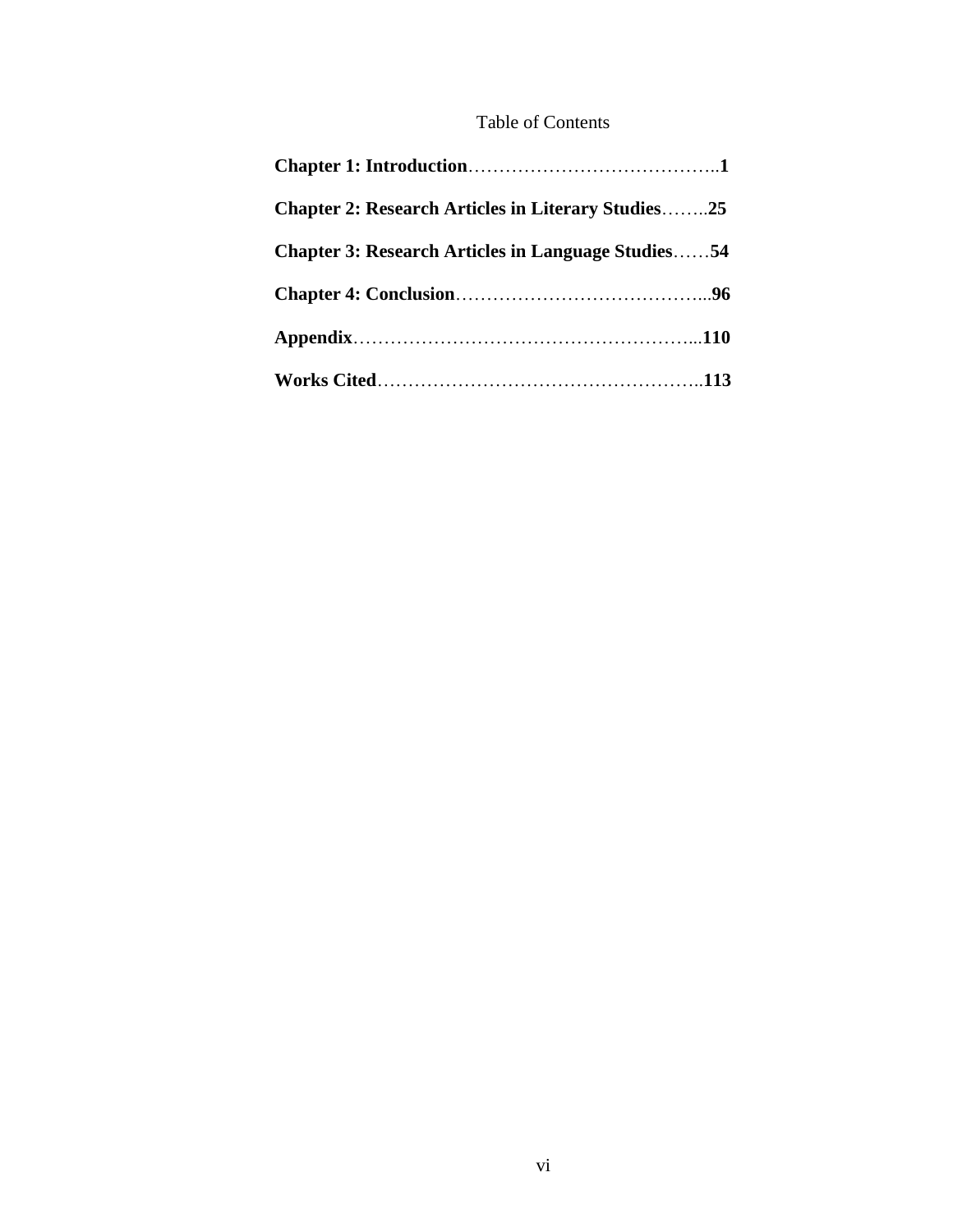#### **Chapter 1: Introduction**

#### **Scope**

 $\overline{a}$ 

It has now become a truism that "[t]oday"s scientists seem to be promoting their work to a degree never seen before" (Berkenkotter and Huckin 43). This phenomenon, Carol Berkenkotter and Thomas Huckin observe, affects academic discursive practices and genres, which acquire as a result the characteristics of boosterism and self-advocacy (Swales, Research Genres). Even though these features are recognized as pervasive in research articles, language resources utilized to publicize one's research are not systematically described.<sup>1</sup> The present thesis constitutes an attempt to identify and compare the strategies and exponents of the promotional (meta)discourse in research articles in language and literary studies published in North American academic journals.<sup>2</sup> Following in the tradition of Ken Hyland and Polly Tse, this study not only distils the practices of experts, but also explicates "how meanings are conveyed and persuasion accomplished" ("Hooking the Reader" 138).

Incorporating actual current patterns into curriculum can help novice academic writers make informed judgments of promotional (meta)discourse as well as use the lexicogrammatical and discourse

<sup>&</sup>lt;sup>1</sup> For first person pronouns, see, for instance, Harwood; for boosters and self-citation, see, for example, Hyland. See also Lewin, "Hedging" and "From Hedging to Heightening," Lewin, Fine, and Young, and Swales.

<sup>&</sup>lt;sup>2</sup> A number of cross-linguistic studies show that research articles written in English exhibit a higher density of promotional metadiscourse; for a brief summary, see, for instance, Shaw. See also Casanave and Swales.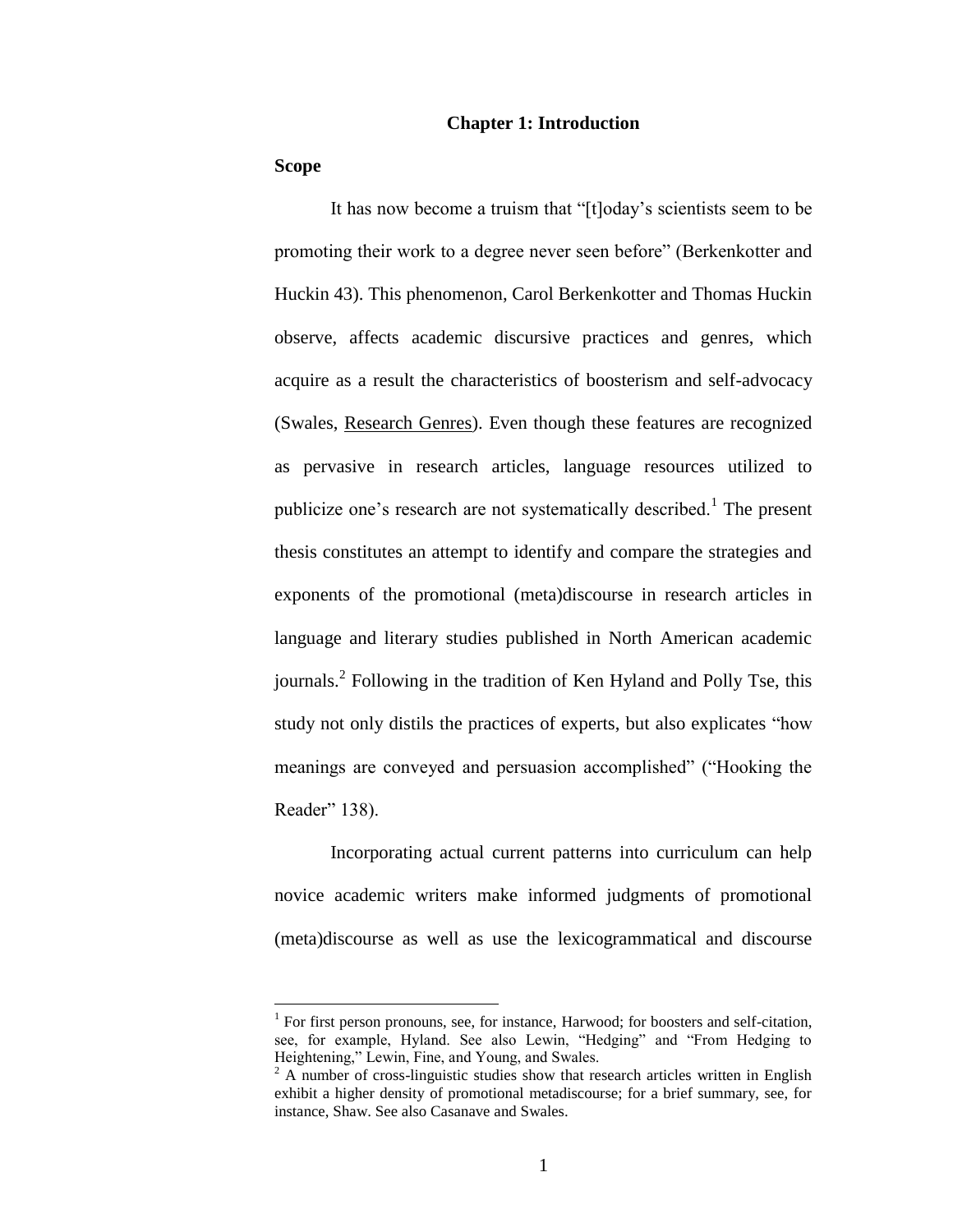devices accepted in the North American research community "in disciplinary appropriate ways" (Hyland and Tse, "Hooking the Reader" 138).<sup>3</sup> Since language and literary studies often abide under the same roof, such as that of the English or Classics departments, many students have to gain proficiency in both disciplines. Therefore, imparting the differences and similarities between these two closely related fields to students can assist them in gearing their writing toward the target discourse community. Marina Bondi explains the pedagogical significance of a comparative approach:

> The relevance of the finer grained studies of closer disciplines can be seen in the context of tertiary education, where students are often exposed to the discourse of a variety of disciplines addressing similar problems and thus need to develop literacy in neighbouring disciplinary fields. This implies awareness of the convergences and divergences of the discourses in terms of basic vocabulary, patterns and argumentative strategies. (50)

Her case study of economics and business reveals "wide areas of overlapping in the use of evaluative adjectives, but also preference for

 $3$  As Hyland, Thompson, Lewin, and many others demonstrate, teaching materials have to be updated to reflect "the actual practices of the scientific community" (Lewin 176) instead of propagating the view that "academic discourse is simply objective and informational, written in an impersonal style with a minimum of overt references to the actions, choices, and judgments of the authors" (Hyland, "Hedging in Academic Writing" 239).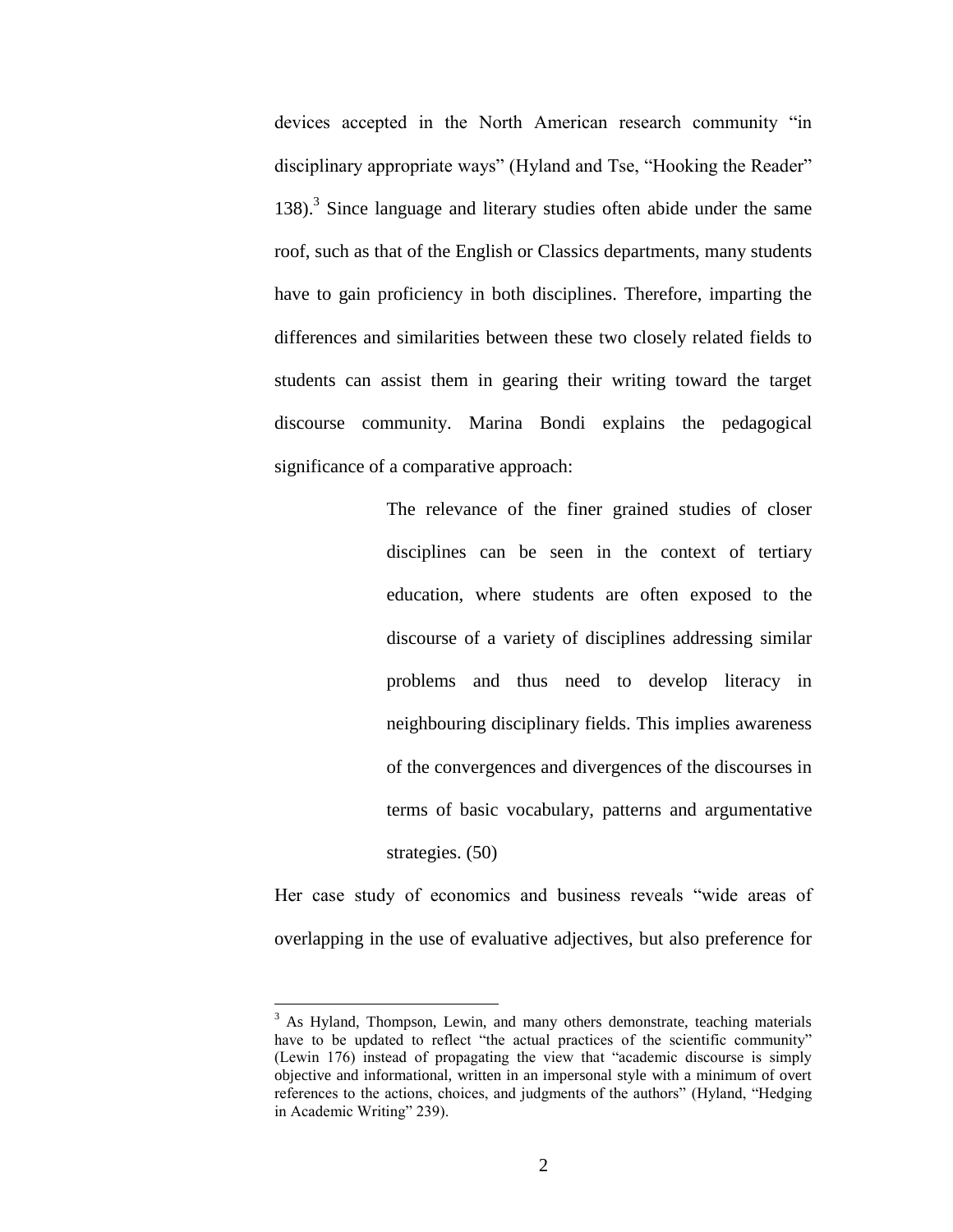different types of adjectives" (Bondi 69). Similarly, research articles in language and literary studies are expected to share a number of features as well as exhibit several distinctive characteristics.<sup>4</sup>

### **Thesis Organization**

To attain the objectives outlined above, the present thesis builds on the analysis of academic communication provided by the researchers in the fields of linguistics, rhetoric, and sociology of science. Chapter 1 offers a brief overview of the "territory", corpus, and method (Swales). Chapters 2 and 3 expatiate on the promotional (meta)discourse in research articles in literary and language studies respectively. Chapter 4 draws conclusions and suggests an area for further inquiry.

## **Overview of Current Research**

The myth of unbiased and impersonal character of academic communication has been debunked in applied linguistics and sociology of science.<sup>5</sup> Instead, academic writing is increasingly recognized as a form of social interaction, which not only conveys information, but also signals an author's attitude towards content and relates to the audience of the text.<sup>6</sup> Linguistic realization of interpersonality and interactivity

 4 See also Hyland, "Specificity Revisited," Yang and Allison, and Ozturk.

<sup>&</sup>lt;sup>5</sup> For applied linguistics, see, for example, Berkenkotter and Huckin, Bernhardt, Crompton, Hyland, Hyland and Tse, Lewin, Myers, Thetela, and Thompson. For sociology of science, see, for example, Gilbert and Mulkay.

<sup>&</sup>lt;sup>6</sup> For a broader social context, including institutional practices and gender bias, see Casanave and Kirsch.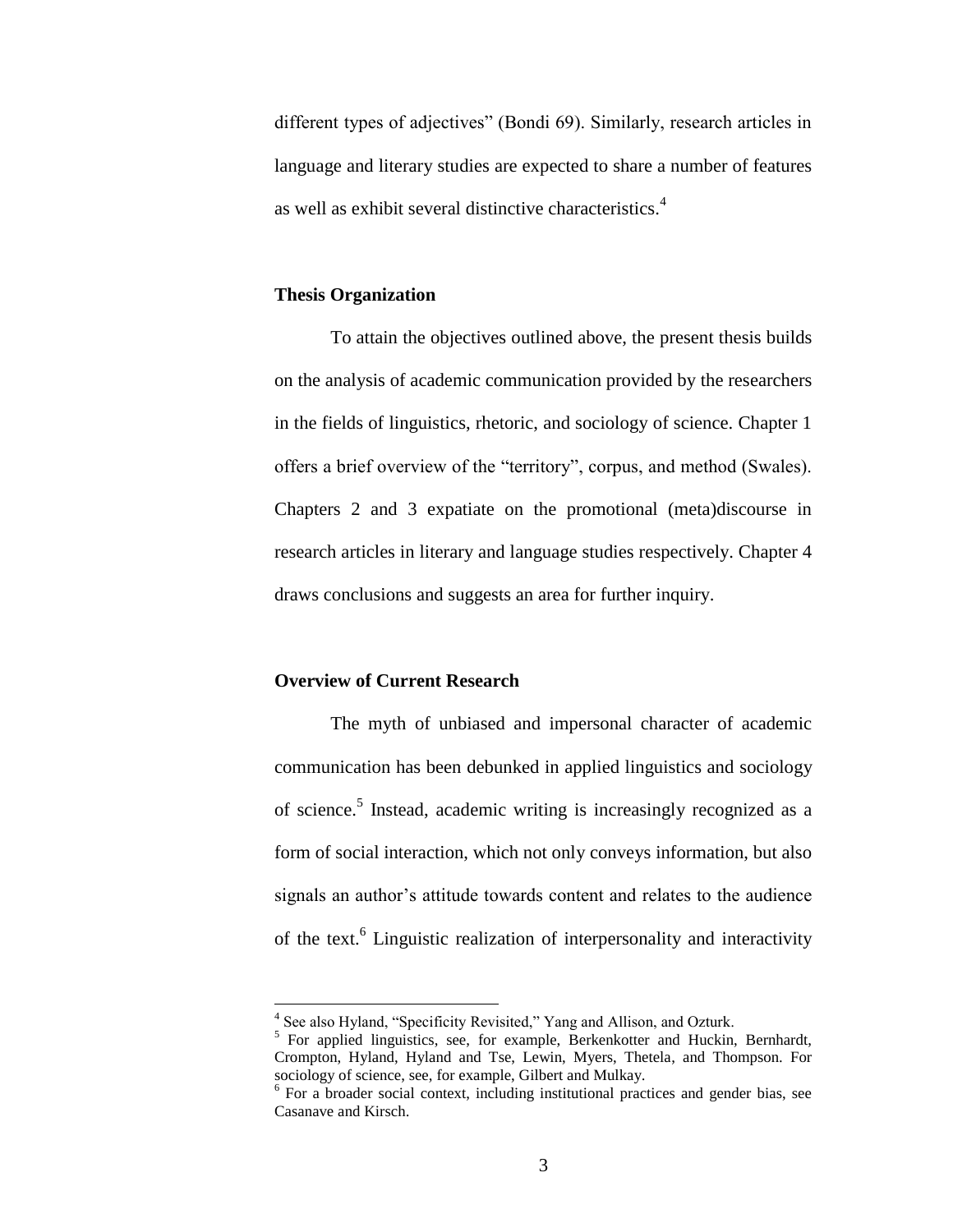in academic communication has recently become a subject of scrutiny in rhetoric, composition, applied linguistics, and EAP (English for Academic Purposes).

In a series of corpus-based studies applying a quantitative method in conjunction with linguistic discourse analysis to a sample of various genres from natural and social sciences discourse communities, Hyland demonstrates that metadiscourse, a system of linguistic and rhetorical devices which enables a writer "not only to transform what might otherwise be a dry or difficult text into coherent, reader-friendly prose, but also to relate it to a given context and convey his or her personality, credibility, audience-sensitivity and relationship to message," is an essential attribute of academic interaction (Hyland, Metadiscourse: Exploring Interaction in Writing 4).<sup>7</sup> This conclusion is supported with a qualitative account of readers' perception and writers' construction of authorial persona.<sup>8</sup> "For the research writer," Hyland indicates, "metadiscourse contributes to a writer"s voice which balances confidence and circumspection, facilitates collegial respect, and seeks to locate propositions in the concerns and interests of the discipline" (Metadiscourse: Exploring Interaction in Writing 112).

 $7$  For discussion on the concept of metadiscourse, see Crismore, Markkanen, and Steffensen, Hyland, Mao, and Vande Kopple. See also Sinclair, who objects to the term *metadiscourse* because it distorts the understanding of language as linear.

<sup>&</sup>lt;sup>8</sup> See, for example, "Academic Attribution" and "Stance and Engagement," which supplement the discourse analysis with the data from the interviews with experienced writers in eight disciplines.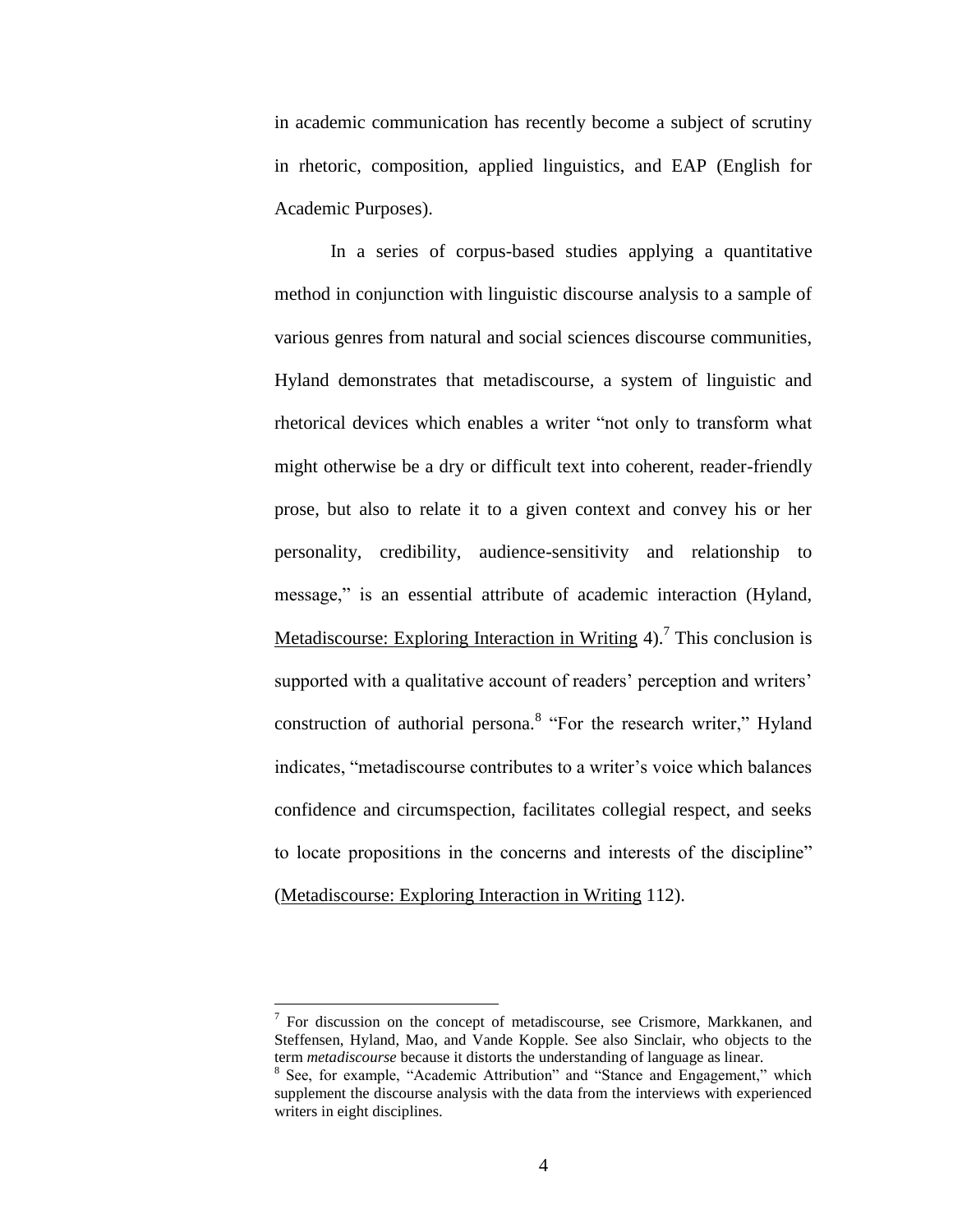Building on the work of Hyland and other linguists, Beverly Lewin further investigates the issue of circumspection, or "toning down," in scientific writing. Lewin contrasts "traditional hedges, i.e. as defined by linguists" ("Hedging" 172) with the constructions which authors (faculty members in physical and social sciences) reported as intended hedges and the constructions the readers (PhD candidates enrolled in an EAP course) recognized as hedges. She demonstrates that linguists and authors disagree on the form and function of interactional resources in scientific texts; what is more, readers' judgments differ significantly from those of linguists; yet "the divergence is greater between readers and authors than between readers and linguists" ("Hedging"  $171$ ). In Lewin's study, "the dissonance between the possible intentions of the author, the perceptions of the reader, and the theoretical judgments of linguists" ("Hedging" 175) reaches up to 50% in readers vs. linguists and up to 80% in authors vs. linguists comparisons. Since in contrast to the authors, "the readers identified many more structures as toning down, out of the total realized in the text" ("Hedging" 171-2), Lewin suggests that students have to be taught how "to distinguish between intentional hedges and hedges that are inherent in the speech act" ("Hedging" 175). For instance, she points out that her respondents do not consider the verb *suggest* a hedge. "It may be," Lewin speculates, "that modalised

<sup>&</sup>lt;sup>9</sup> This evidence bolsters Thompson's and Thompson and Thetela's argument for a demarcation line between the "real-world" reader and the "reader-in-the-text," i.e., the reader projected by the writer.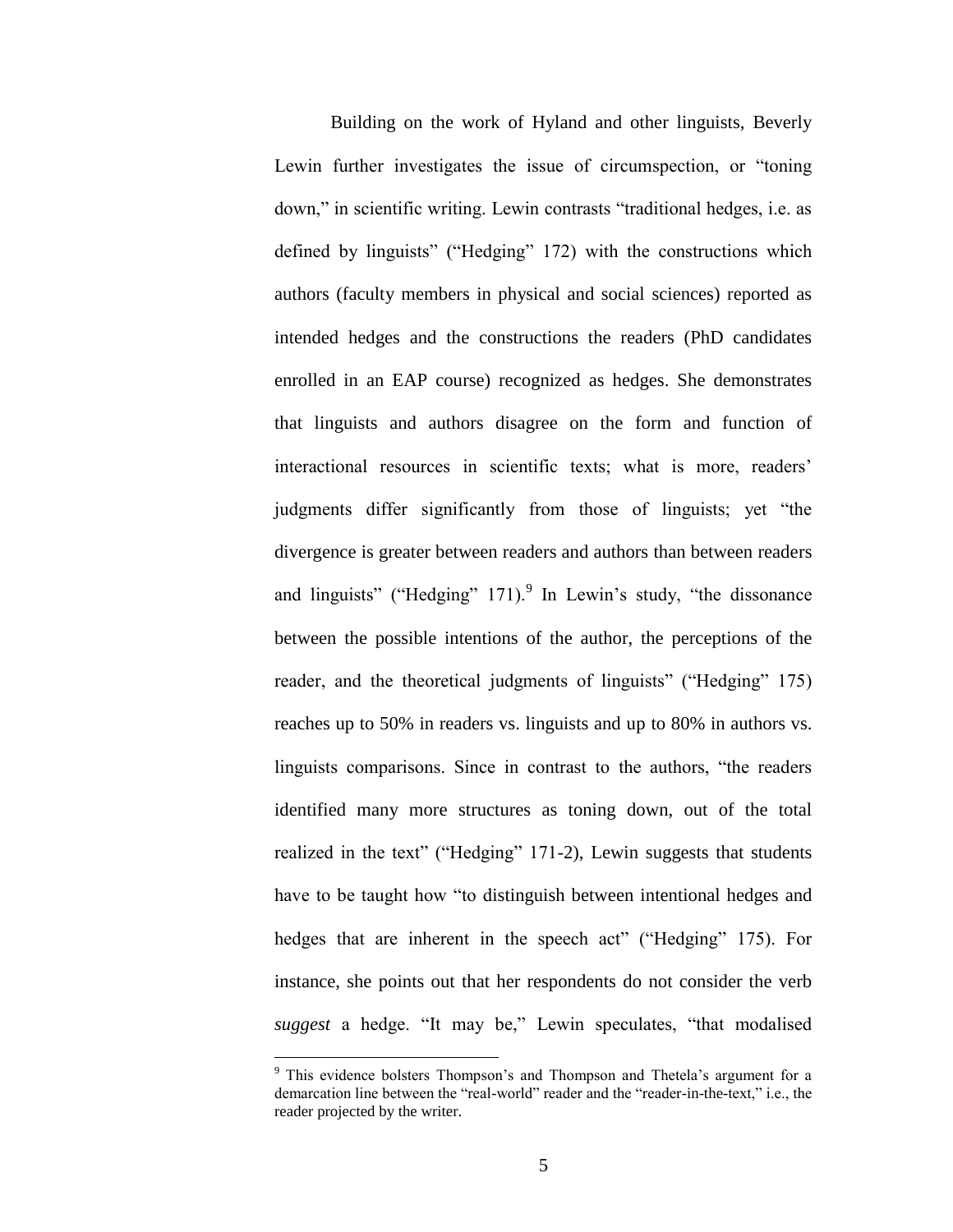propositions have become institutionalised in the register for research reports and therefore, the 'unmarked' form" ("From Hedging to Heightening"  $24$ ).<sup>10</sup> The readers' interpretation of this lexical verb of uncertainty as the author"s "withhold[ing] complete commitment to a proposition" (Hyland, Metadiscourse: Exploring Interaction in Writing 52) misconstrues the author's intentions.<sup>11</sup> As Puleng Thetela indicates, "it is very important in the reading of the ARA [academic research articles] to understand not only the content but also the angle from which the writer wants that content to be interpreted and judged… the next step is to use this [knowledge] to improve their own writing skills in the EAP classroom and beyond" (117). Therefore, Lewin and Thetela insist, students have to be explicitly taught the rhetorical and cultural norms of academic writing.<sup>12</sup> Misunderstanding and misuse of these strategies can have a negative impact on novices' future careers.

As demonstrated by Lewin and Hyland, "toning up" is a strategy frequently used in academic writing in various disciplines. While John Swales cannot admit that a "dramatically self-justificatory" tone is characteristic of the recent scholarly publications, at least in

<sup>&</sup>lt;sup>10</sup> Cf. Hyland's classification.

<sup>&</sup>lt;sup>11</sup> Lewin reports that "*uncertainty*, realised by modality, was, in the authors' view, a reflection of "the truth", rather than a conscious toning down of a claim. *Uncertainty* was expressed when a categorical assertion would not be an honest representation of the data… Instead of saying *less* than they mean, scientists are actually saying *precisely* what they mean. This interpretation is different from suggesting that a scientist has incontrovertible evidence for an unqualified claim but refrains from expressing it as such in deference to interpersonal considerations" ("From Hedging to Heightening" 24). See also Silver, "The Stance of Stance."

<sup>&</sup>lt;sup>12</sup> Swales concurs, the "undoubted existence [of promotionalism] in the major journals of certain disciplines may well constitute a problem for JRs [junior researchers], especially those with narrower English proficiencies" (Research Genres 238).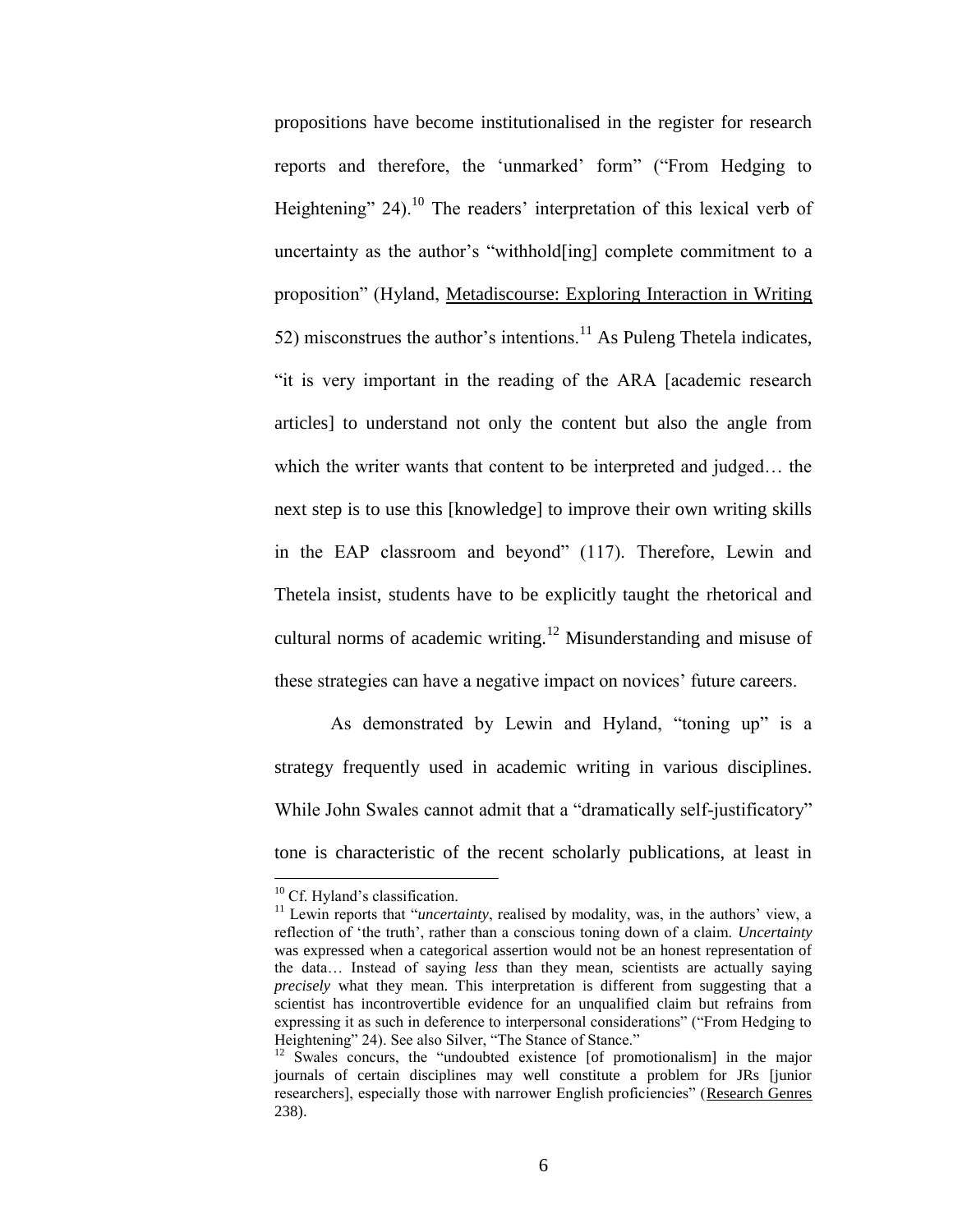discourse studies or applied linguistics (Research Genres 237), Ann Raimes in her handbook on academic writing for college students advises her readers to "aim for language that reflects accountability and commitment: *as a result*, *consequently*, *of course*, *believe*, *need*, *demand*, *should*, *must*" (285). "When you are trying to persuade your readers to accept your point of view," she instructs, "avoid the ambivalence and indecisiveness evident in words and phrases like *maybe*, *perhaps*, *it could be*, *it might seem*, and *it would appear*. Hedging will not heighten readers' confidence in you..." (285). Raimes's advice correlates with Lewin's observation that "[i]n the real world, scientists worry about their positions and prestige, the need to get grants, be promoted, and so on, which might drive their needs to enhance, rather than mitigate, their research work" ("Hedging"  $173$ ).<sup>13</sup> That is not to say that promotionalism dominates the interactional dimension of academic discourse; rather, as Beverly Lewin, Jonathan Fine and Lynne Young indicate, some of the interpersonal strategies "represent an attempt to be polite, modest and objective, while others reflect the contrasting need to show one"s own conclusions in the best possible light. The ensuing text can be seen as an attempt to resolve the constant tension between these two sets of needs" (153). Maintaining this balance is crucial for writers in all academic disciplines, especially in the humanities which foreground "the individual creative thinker, but

<sup>&</sup>lt;sup>13</sup> Swales expresses the same opinion: "In more normal circumstances, authors may feel a need to advance the significance of their work in more positive terms [than Watson and Creek]" (Genre Analysis 174). See also Berkenkotter and Huckin.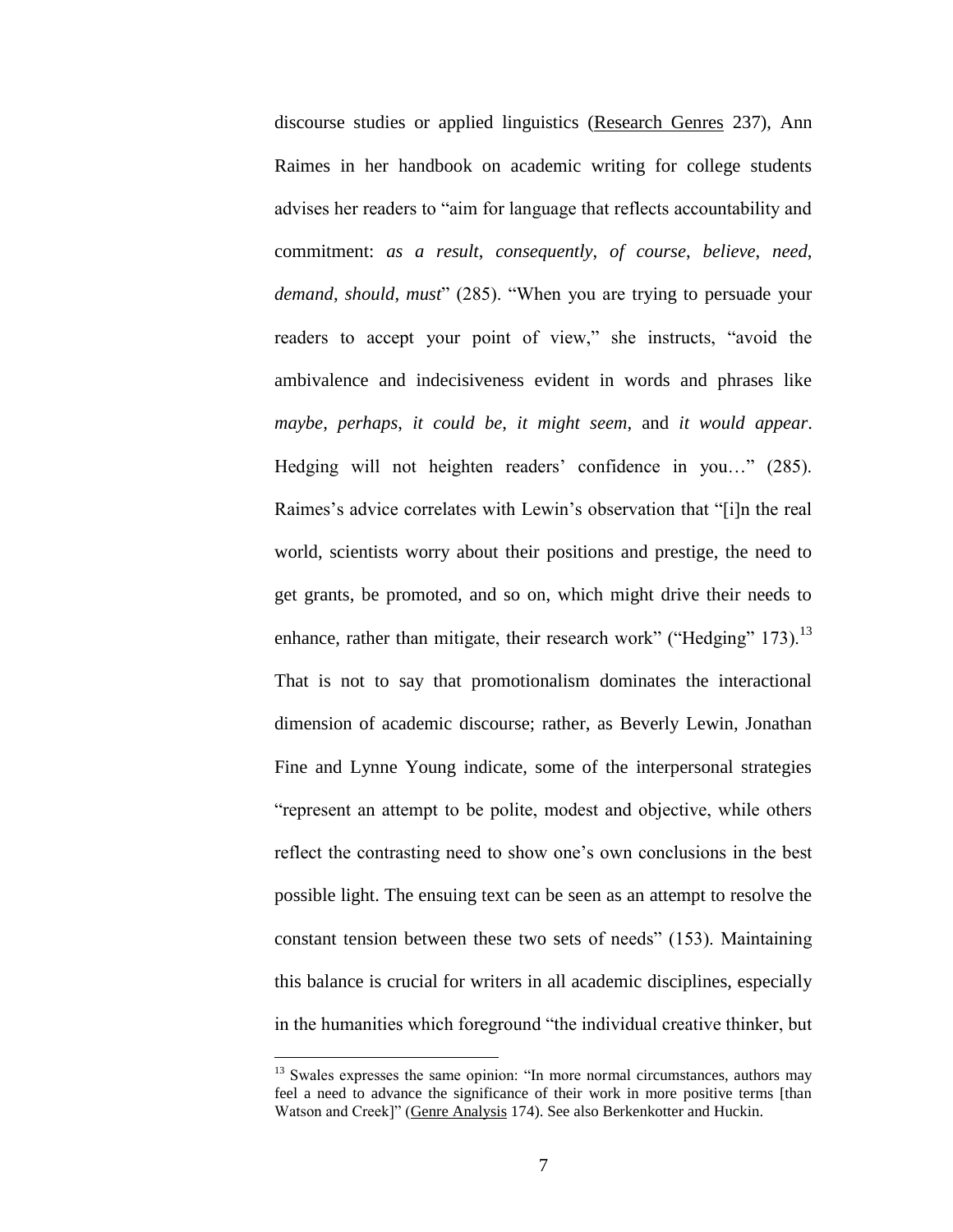always within the context of a canon of disciplinary knowledge" (Hyland, "Academic Attribution" 359).

Currently the majority of analysts are concerned with scientific writing, with very few addressing academic communication in the humanities.<sup>14</sup> Exceptions include Sally Jacoby's inquiry into the reference strategies in literary research articles, Maria Freddi"s analysis of the introductory chapters to linguistics textbooks, and a few crosslinguistic studies, among which Eva Vold"s examination of epistemic modality markers in medical and linguistic research articles in English, French, and Norwegian and Lorena Suárez-Tejerina's contrastive investigation of book reviews in English and Spanish literary studies journals. Though Freddi provides a valuable account of her corpus, she is primarily interested in statistical methods and the style of individual authors. Jacoby"s findings are more general and purport "to examine how a researcher's view of his [or her] own research interacts with his [or her] view of previous research and how this 'distance' is communicated at the level of each individual reference in a research paper as well as at the "global" level of the article"s overall thesis

 $14$  Lack of interest in the humanities is also evident from Swales's summary of the textual studies of the English research articles (see especially Table 3 and an overview of research, Genre Analysis 130-37). Note also that though Hyland"s work encompasses various disciplines, no reference is made to either literary studies or theoretical linguistics. Applied Linguistics, included in Hyland"s and Thompson"s studies, has arguably more affinities with the social sciences than with other branches of language research. The reluctance to deal with the humanities might issue from the tendency of this camp "to align … scholarly and research products to … preferred intellectual schools and scholarly traditions rather than to disciplines as such" (Swales, Genre Analysis 175). For distinctions between disciplinary cultures, see Becher.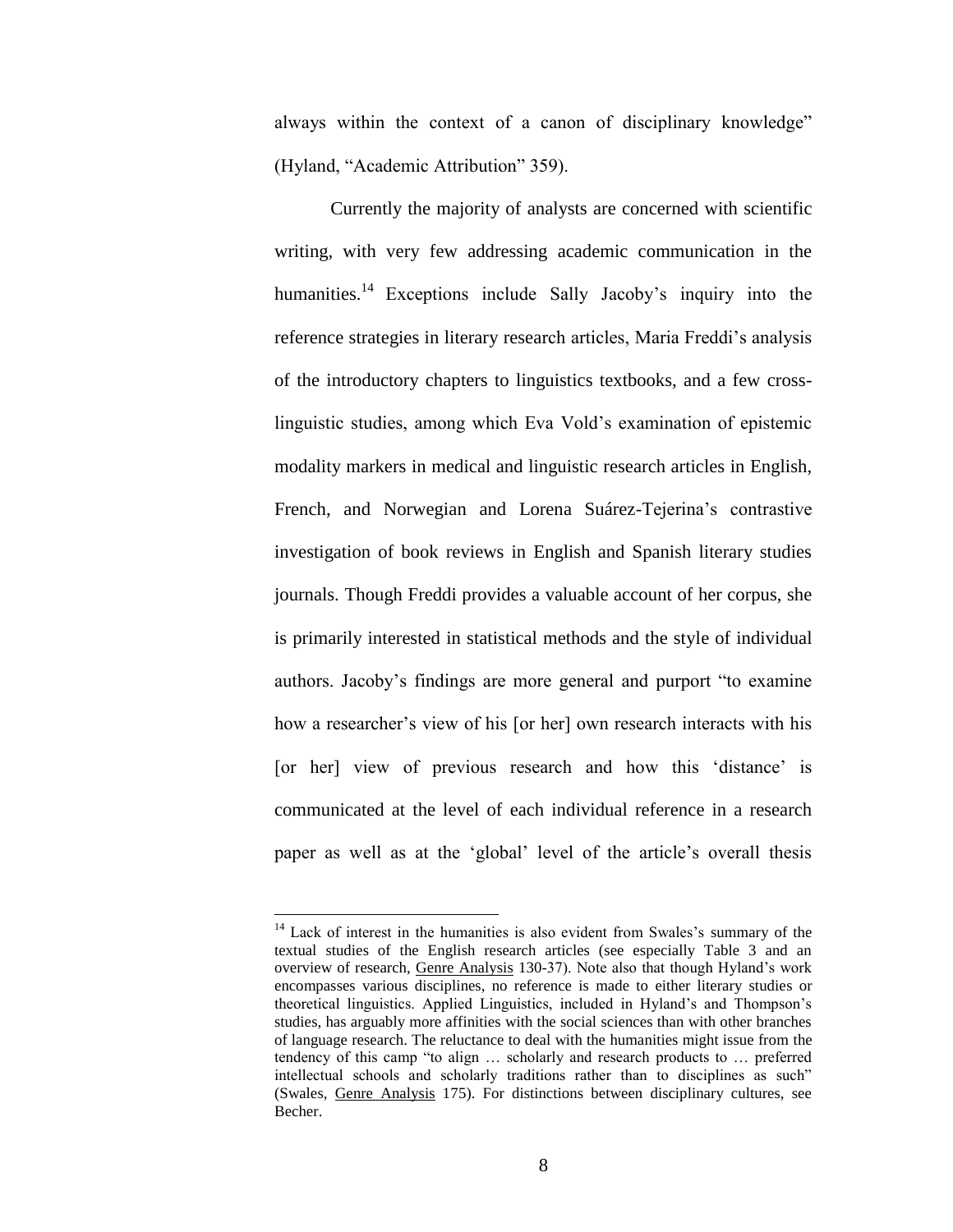argument" (34-5). Significantly, Jacoby"s results contrast with Swales"s for biological and medical research articles: "literary research articles," she concludes, "foreground previous research more "substantively" than research in the sciences and the social sciences" (Jacoby 73).<sup>15</sup> Moreover, in incorporating references to previous research, Hyland contends, soft disciplines employ more explicitly evaluative constructions; this feature he ascribes to "the more disputational style of argument favoured by the humanities" ("Academic Attribution"  $362$ ).<sup>16</sup> Hyland also observes that authorial persona is more manifested in the humanities and social sciences than in the sciences and engineering and explains this difference by the fact that:

> the resources of language mediate their [the humanities and social sciences] contexts, working to construe the characteristic structures of knowledge domains and argument forms of the disciplines that create them…. There is, moreover, less control of variables and greater possibilities for diverse outcomes, so writers must spell out their evaluations and work harder to establish an understanding with readers. ("Stance and Engagement"  $187-8$ <sup>17</sup>

<sup>&</sup>lt;sup>15</sup> For detailed account of citation practices in eight different disciplines, see Hyland, Disciplinary Discourses.

 $\frac{16}{16}$  Cf. Charles, who concludes that even though politics and materials science exploit distinct resources to present their own research, a construction of stance in both fields is "clear and pervasive" (514).

 $17$  Cf. Vold's conclusion that "[n]o considerable discipline-specific differences in the frequency of the selected [epistemic modality] markers could be detected between the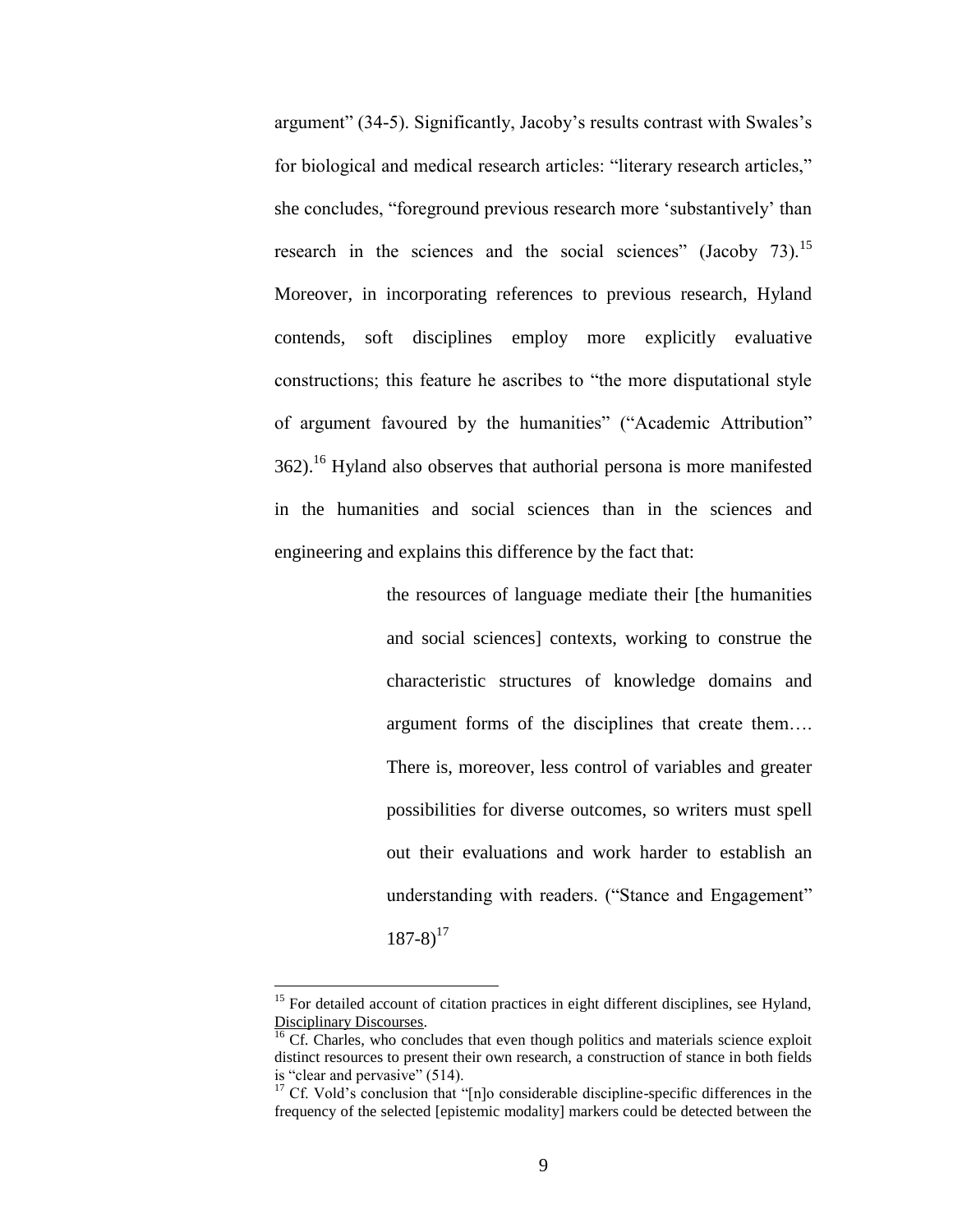This discrepancy between disciplines implies that "students should be taught according to the conventions … in their own field" (Stotesbury, "Evaluation" 340) and calls for further investigation into the discourse of the underrepresented language and literary studies.

### **Theoretical Background**

 $\overline{a}$ 

As Amy Devitt underscores, discourse is the common object of examination for distinct subfields of English studies. Therefore, this shared ground should be explored by combining rhetorical and literary genre theories, systemic functional linguistics, pragmatics, and discourse analysis. Such multifaceted approach underpins the recently developed interdisciplinary frameworks accounting for metadiscourse (e.g., Hyland), evaluation (e.g., Hunston and Thompson), and rhetorical structure of academic genres (e.g., Swales). Integration of these three models facilitates pinpointing language resources utilized for promotional purposes and mapping them onto the move structure of the article. Combination of linguistic and rhetorical perspectives is crucial, for, as Marc Silver explicates, "[t]he single lexical unit does not just mitigate or intensify a proposition, but points to the way in which propositions become part of a wider argument (in co-text) and get

two disciplines [medicine and linguistics]" ("Epistemic Modality Markers" 83). Silver's analysis of *evidently*, on the other hand, "seem[s] to suggest that there is a significantly different use of the adverbial along disciplinary lines," history and economics, in his case ("The Stance of Stance" 372).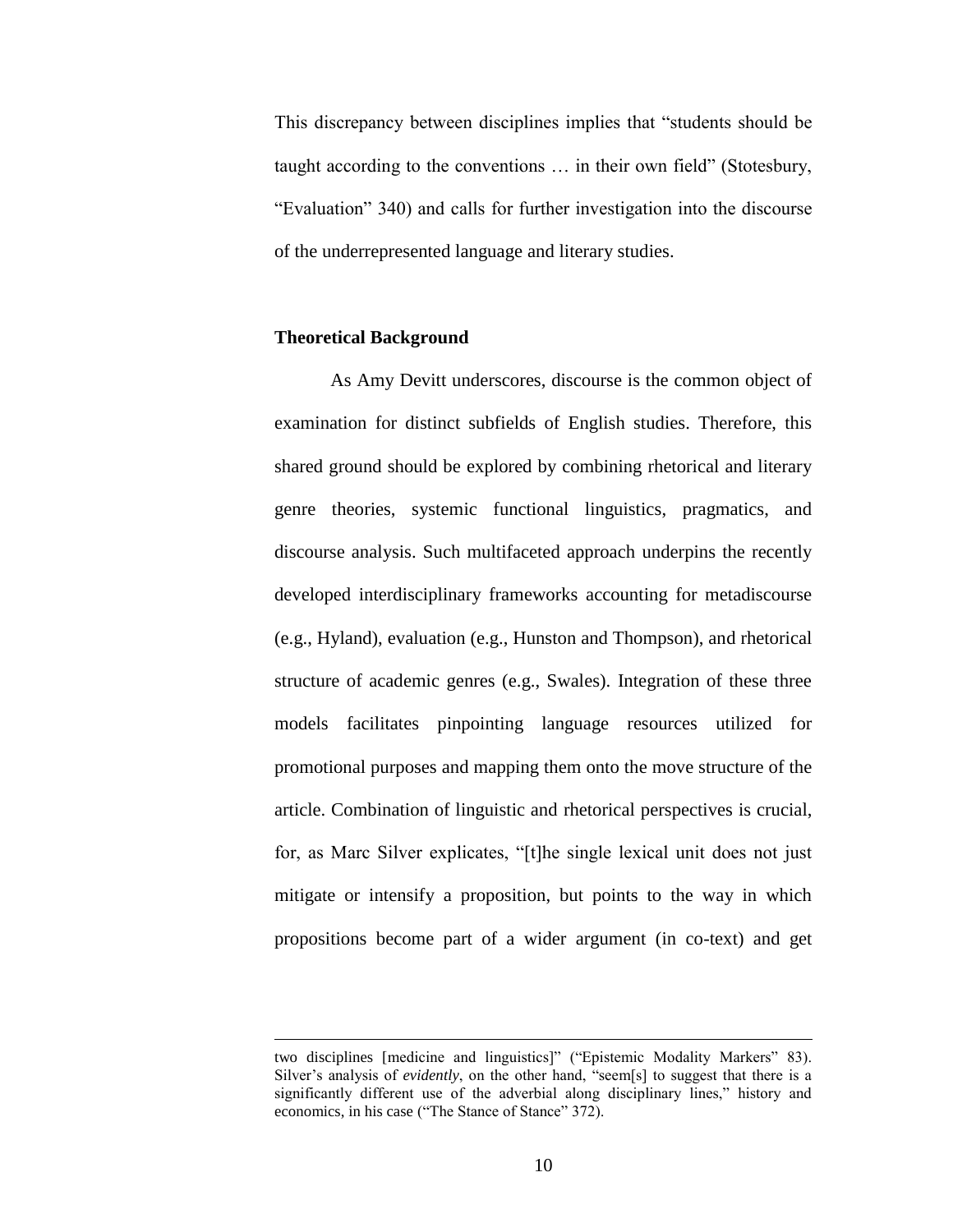involved in constructing writer and reader identity" ("The Stance of Stance" 373).

#### Evaluation

 $\overline{a}$ 

Geoff Thompson and Susan Hunston define evaluation as "the expression of the speaker of writer's attitude or stance towards, viewpoint on, or feelings about the entities or propositions that he or she is talking about" (5). In terms of evaluation, promotion manifests itself through ascription of positive value to various aspects of the reported research or negative value to dissenting views.<sup>18</sup> Evaluation has three functions:

- (1) to express the speaker"s or writer"s opinion, and in doing so to reflect the value system of that person and their community;
- (2) to construct and maintain relations between the speaker or writer and hearer or reader;
- (3) to organize the discourse. (Thompson and Hunston 6)

"These functions are not exclusive," Thompson and Hunston explain, "that is, a single instance of evaluation may well perform two or three of the functions simultaneously" (6). Importantly, evaluation depends on shared values within the discourse community and "can shift

 $18$  For distinction between research-oriented and topic-oriented evaluation, see Thetela.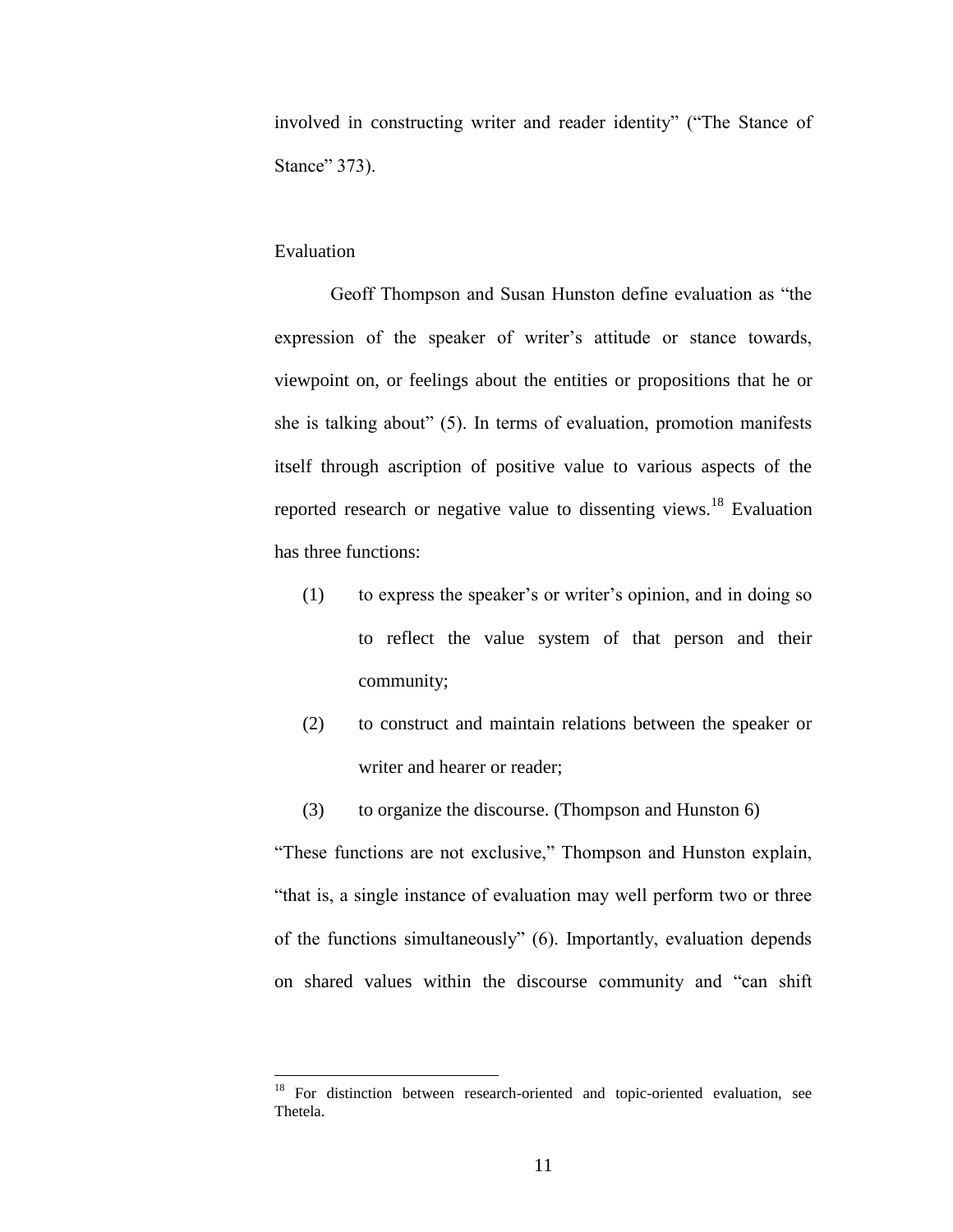depending on the referent to which the attribute is being applied" (Channell 43).

Thompson and Hunston stress that evaluation spans all levels of discourse: it ranges from lexis, morphology (e.g., affixes, such as *un*-) and syntax (e.g., marked clause structures with expletive subjects *it* and *there*) to text (e.g., position of a paragraph rather than the cumulative meaning of each of the clauses in that paragraph). In examining evaluation encoded in citation, Hyland, for example, focuses on report verbs, that is, lexical means: "The selection of an appropriate reporting verb allows writers to intrude into the discourse to signal an assessment of the evidential status of the reported proposition and demonstrate their commitment, neutrality or distance from it" ("Academic Attribution" 361). Maggie Charles, on the other hand, concentrates on the grammatical subject of reporting clause, that is, syntactic resources ("The Construction of Stance in Reporting Clauses"). This distributed nature of evaluation justifies the conceptual approach taken by Thompson and Hunston, for "it does not restrict what [linguistic items] can be counted as evaluation" (14). In addition, this methodology allows for variance of evaluative meaning of a single lexeme in distinct contexts. Paul Tucker, for instance, remarks that "*note*, which Hunston classifies as an "arguing" verb, is used … [in his corpus] in the noncontroversial sense of *observe*, which itself of course assumes a

12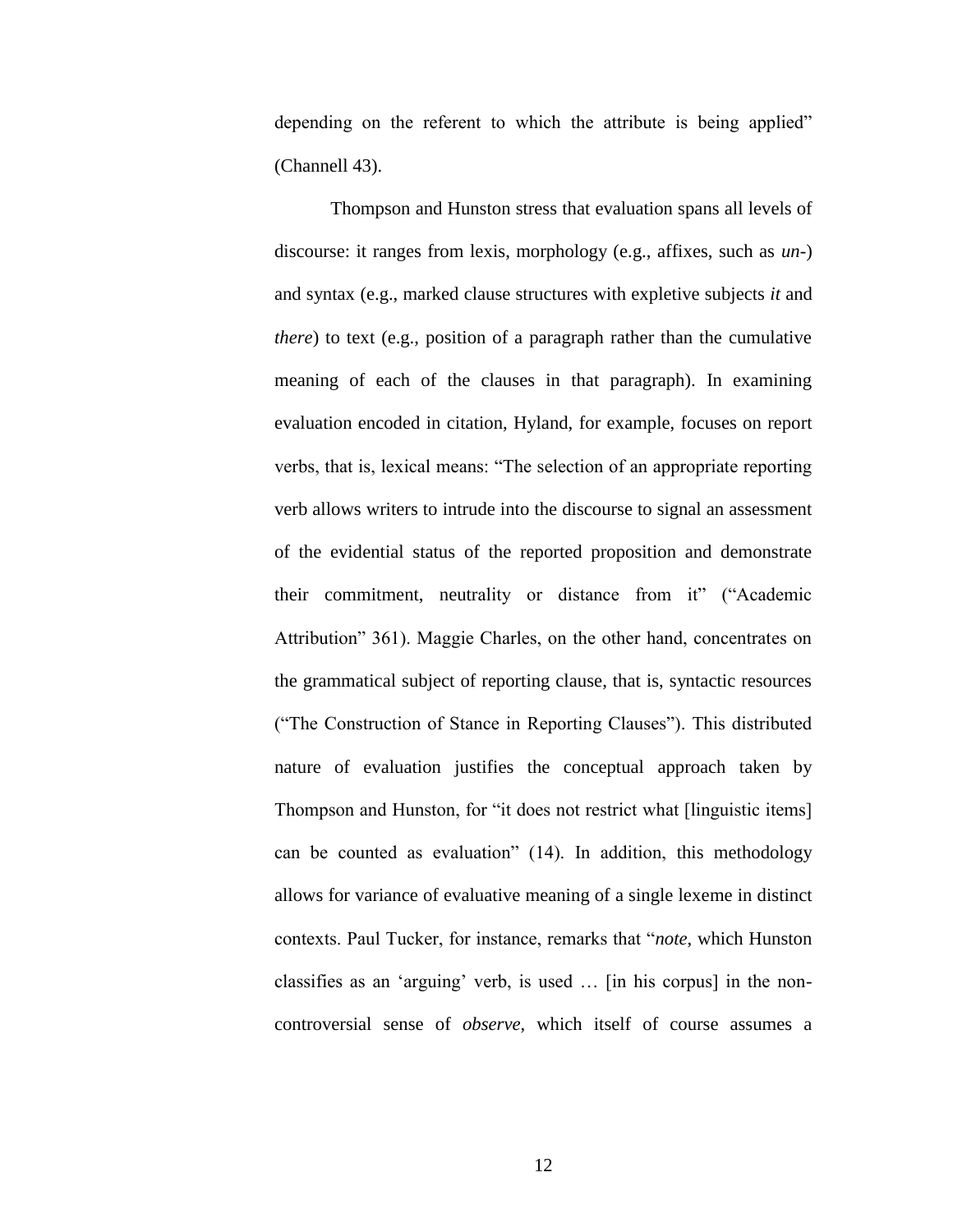different sense in art-history as compared with the empirical sciences"  $(305)^{19}$ 

### Metadiscourse

A model of metadiscourse proposed by Hyland is "based on its primary function of negotiating interactions in text" (Metadiscourse: Exploring Interaction in Writing 59). Like evaluation, it encompasses concepts and methods from diverse fields of knowledge and thus constitutes a useful theoretical framework for the current investigation. Hyland employs metadiscourse as "the cover term for the self-reflective expressions used to negotiate interactional meanings in a text, assisting the writer (or speaker) to express a viewpoint and engage with readers as members of a particular community" (Metadiscourse: Exploring Interaction in Writing 37). Thus, in the first paragraph of his section 3.6 "Summary and conclusions" quoted below, the concept of metadiscourse refers to the personal pronouns *my* and *I* (labeled "self mention"); the clause *I hope* ("attitude marker"); the indefinite article *a* in the first, second and fourth sentences and the adverb *often* ("hedge") along with the noun phrase *this chapter* ("endophoric marker"), the conjunction *but*, ("transition marker"), and the modal verb *should not* ("attitude marker"):

> (1) **This chapter** has presented **a** model of metadiscourse based on its primary function of

<sup>&</sup>lt;sup>19</sup> See also Silver's analysis of *evidently* ("The Stance of Stance").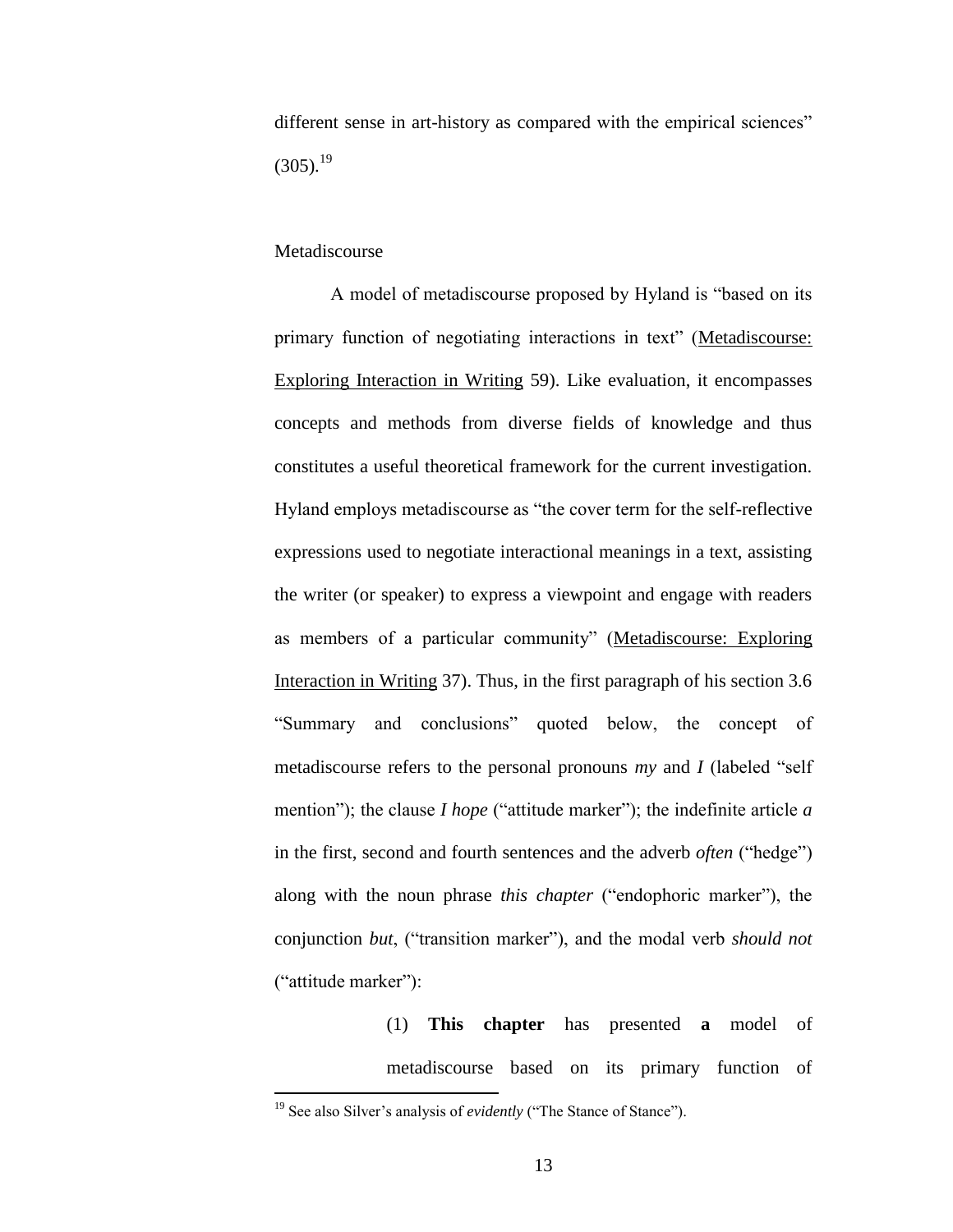negotiating interactions in texts. (2) Essentially **my** argument has been that metadiscourse offers **a** way of understanding the interpersonal resources writers use to organize texts coherently and to convey their personality, credibility, reader sensitivity and relationship to the message. (3) There is **often** a tendency in the metadiscourse literature to focus on surface forms and the effects created by writers, especially in pedagogic materials, **but** metadiscourse **should not** be seen as an independent stylistic device which authors can vary at will. (4) **I hope** the model described here overcomes many of these limitations and offers **a** comprehensive and pragmatically grounded means of investigating the interpersonal resources in texts. (Metadiscourse: Exploring Interaction in Writing 59; sentence numbers and emphasis added)<sup>20</sup>

All these elements contribute to the communicative aspect of the excerpt and its internal organization and connection with the rest of the text rather than to its propositional content. In accordance with the key principles of metadiscourse formulated by Hyland these forms:

- 1. … [are] distinct from propositional aspects of discourse;
- 2. … [refer] to aspects of the text that embody writer-reader interactions;

<sup>&</sup>lt;sup>20</sup> Unless otherwise indicated, all highlighting with bold is added.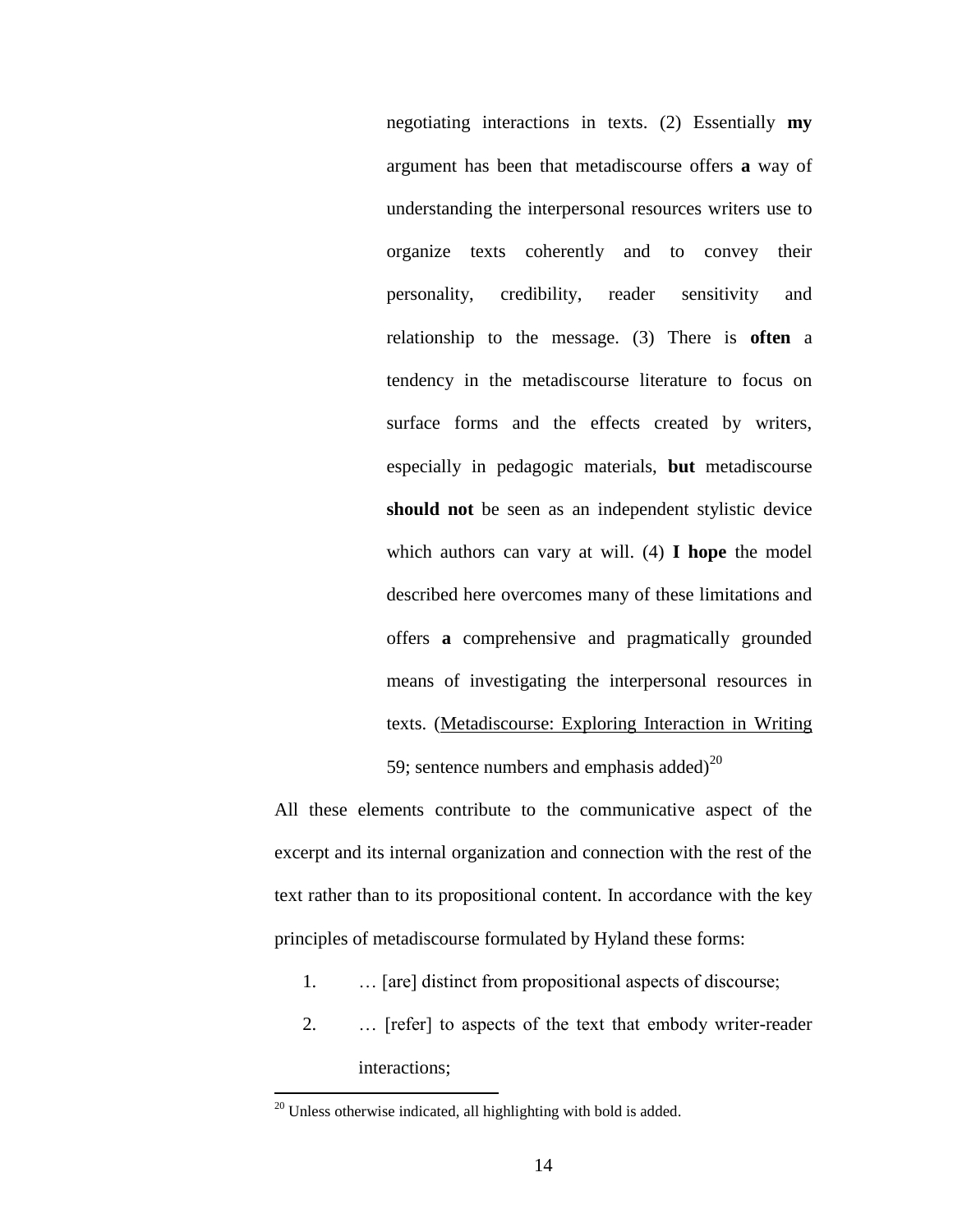3. … [refer] only to relations which are internal to the discourse. (Metadiscourse: Exploring Interaction in Writing 38)

The function of these individual tokens, as Hyland and Luming Mao underscore, can be gauged only within their rhetorical context.

Annelie Ädel points out that evaluation and metadiscourse "belong together in the sense that they foreground *not* the subject matter, but rather (a) the structure of the discourse (in the case of metadiscourse), (b) the interaction between the writer persona and imagined reader (in the case of metadiscourse), and (c) the attitudes of the writer and imagined reader to the subject matter (in the case of evaluation)" (160-61). The crucial distinction between them, however, is that "metadiscourse ties the writer and reader to the current text or world of discourse, while evaluation ties them to the "real world"" (Ädel 158). The integrative approach, which combines interpersonal, textual, and the "real world" aspects, that is metadiscourse and evaluation, seems most appropriate for addressing the promotional (meta)discourse in academic writing.<sup>21</sup> An overlap between metadiscourse and evaluation is also evident from the linguistic resources investigated by both models. For instance, among the explicit markers of evaluation Kjersti Fløttum, Torodd Kinn, and Trine Dahl

 $21$  Adel offers an alternative model of metadiscourse that takes Roman Jakobson's metalinguistic, directive, and expressive functions of language as a starting point and "excludes stance from the domain of metadiscourse, and instead focuses on its reflexive properties" (161).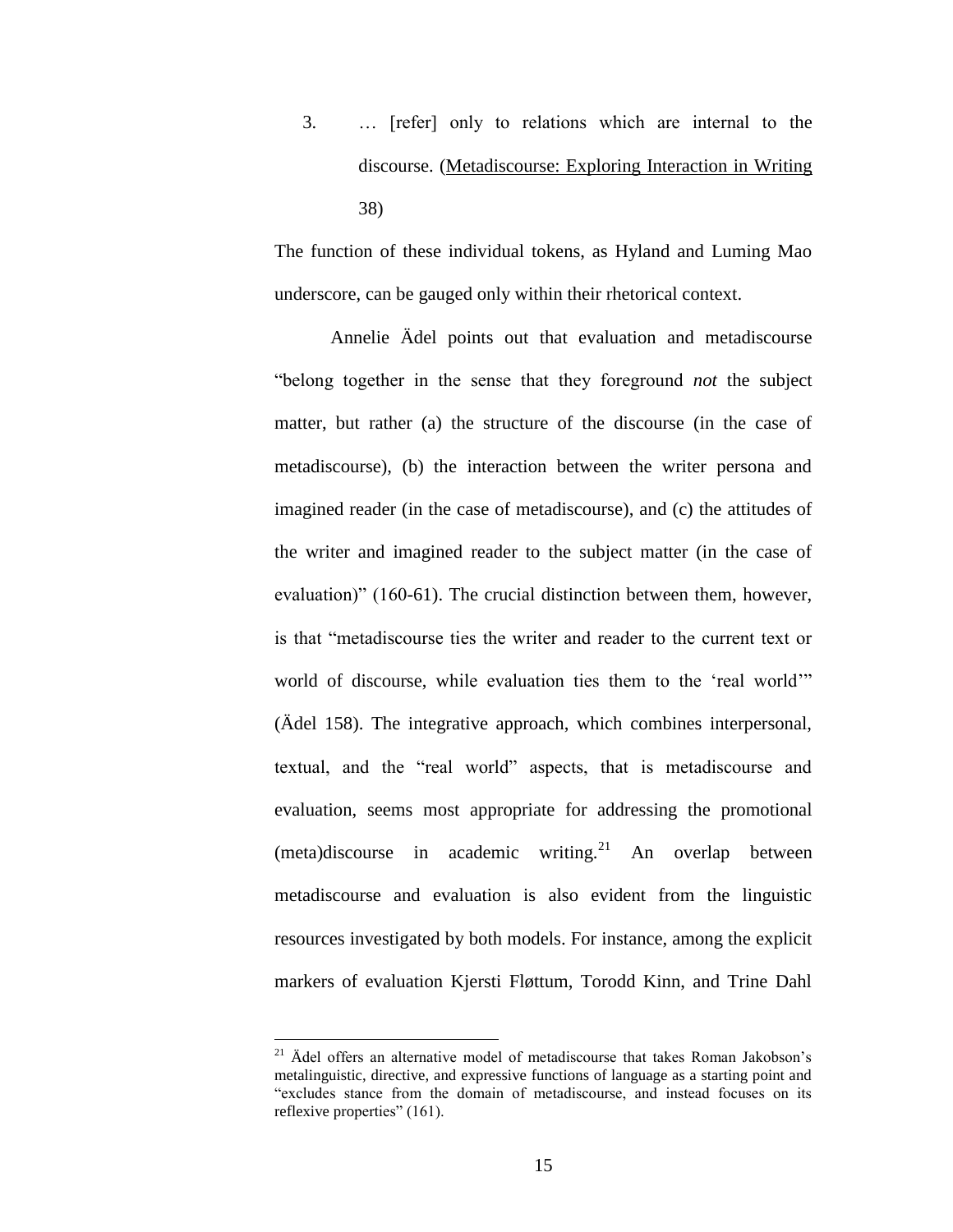name the combination of the first person pronoun with such verbs and constructions as *feel*, *be content to*, *be skeptical about*, *be struck by*, *find something +* evaluative adjective (207). All these structures figure prominently in studies of metadiscourse.<sup>22</sup>

Thus, from the integrative point of view, the excerpt from Hyland"s book quoted above can be analyzed as evaluative along a good – bad parameter.<sup>23</sup> As the first paragraph of the "Summary and conclusions" section, it is inherently evaluative in that it reconfirms the accomplishments of the current chapter and thus fulfils the discourse organization function. By highlighting the role of the authorial persona by means of first person pronouns and (intra-textual) endophoric markers, it foregrounds the book contribution to the study of metadiscourse and describes it in positive, albeit hedged, terms.  $24$ Sentences (3) and (4) are conspicuously comparative, subjective, and value-laden.<sup>25</sup> The shortcomings of alternative approaches are contrasted with the proposed model, which, in the writer"s opinion, is superior to its rivals because it "**overcomes many** of these **limitations** and offers a **comprehensive and pragmatically grounded means** of investigating the interpersonal resources in texts" (emphasis added). It is noteworthy that hedged self-promotion as well as criticism of "a

 $22$  Compare, for example, the list of interactional resources compiled by Hyland (Metadiscourse: Exploring Interaction in Writing) and a sample of evaluation exponents mentioned by Thompson and Hunston.

 $23$  See Thompson and Hunston 22-26.

 $24$  Lewin, Fine, and Young indicate that hedging does not mitigate persuasion.

 $25$  See Thompson and Hunston 13.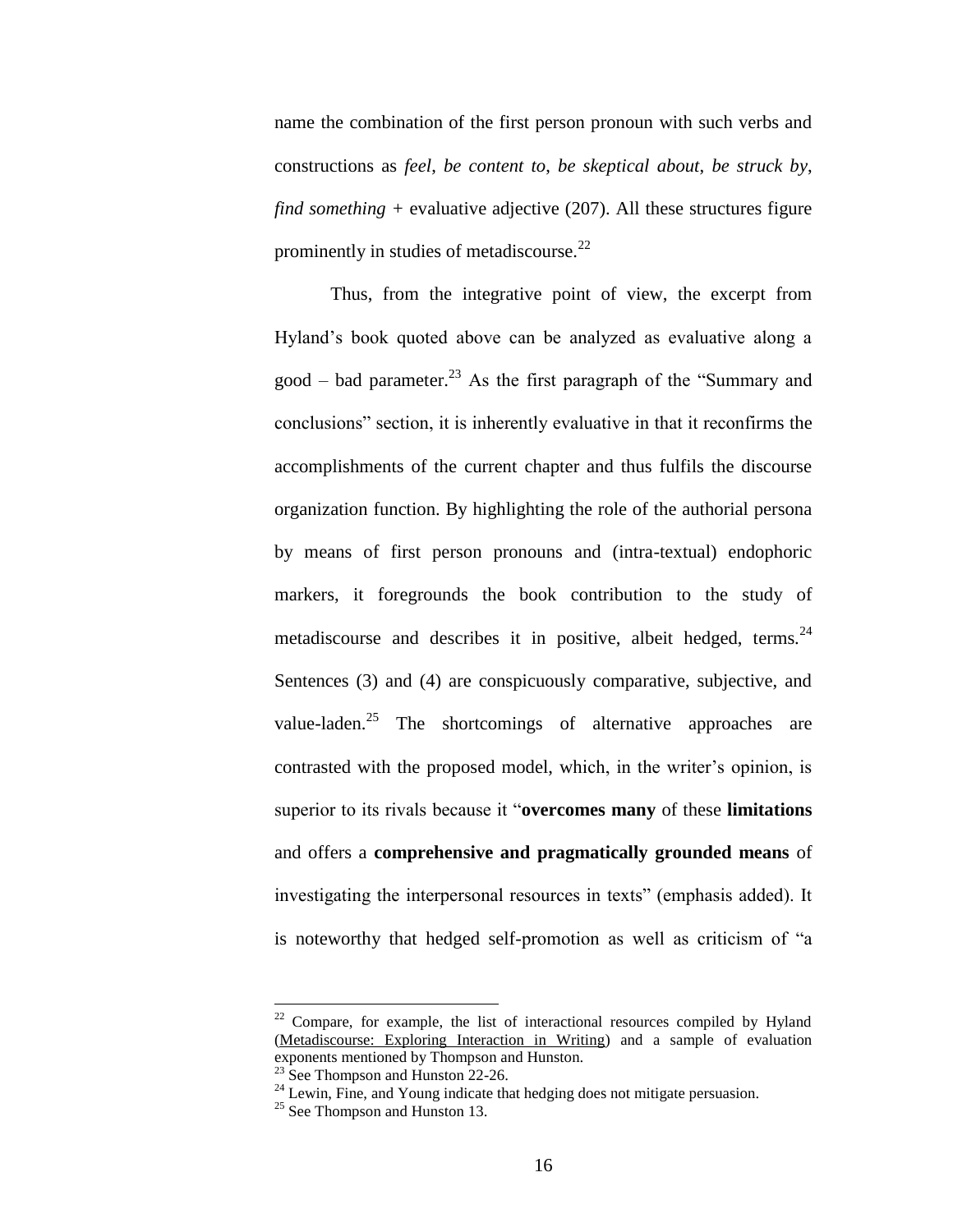tendency" and "limitations" of other models rather than fellow researchers reflect the values of the academic discourse community, which in construing the opposition with peers generally abides by the politeness principles.<sup>26</sup>

### Genre of Research Article

 $\overline{a}$ 

Recent reconceptualization of genres as "typified rhetorical strategies communicants use to recognize, organize, and act in all kinds of situations, literary and nonliterary" (Bawarshi 17) underlies research article genre analysis provided among others by Swales, Hyland, and Lewin, Fine, and Young. Based on the understanding of "move" as "a discoursal or rhetorical unit that performs a coherent communicative function in a written or spoken discourse" (Swales, Research Genres 228), these studies offer prototypical sequencing of prototypical moves in research articles. As all of them stress, authors "can decide not only which of the prototypical moves to realize (beyond a certain minimum) but also how much to highlight each move, i.e. the proportion of text to devote to each move. In addition, the order can be manipulated and moves can be realized in composite or in cyclical form" (Lewin, Fine, and Young 148). Moreover, all these models are informed by both rhetorical and linguistic evidence: while lexicogrammatical (and graphic) means are often helpful in demarcating the move boundaries,

 $26$  See, for instance, Myers. For violation of these principles, see, for example Lewin ("Contentiousness in Science") and Hunston ("Conflict and Consensus").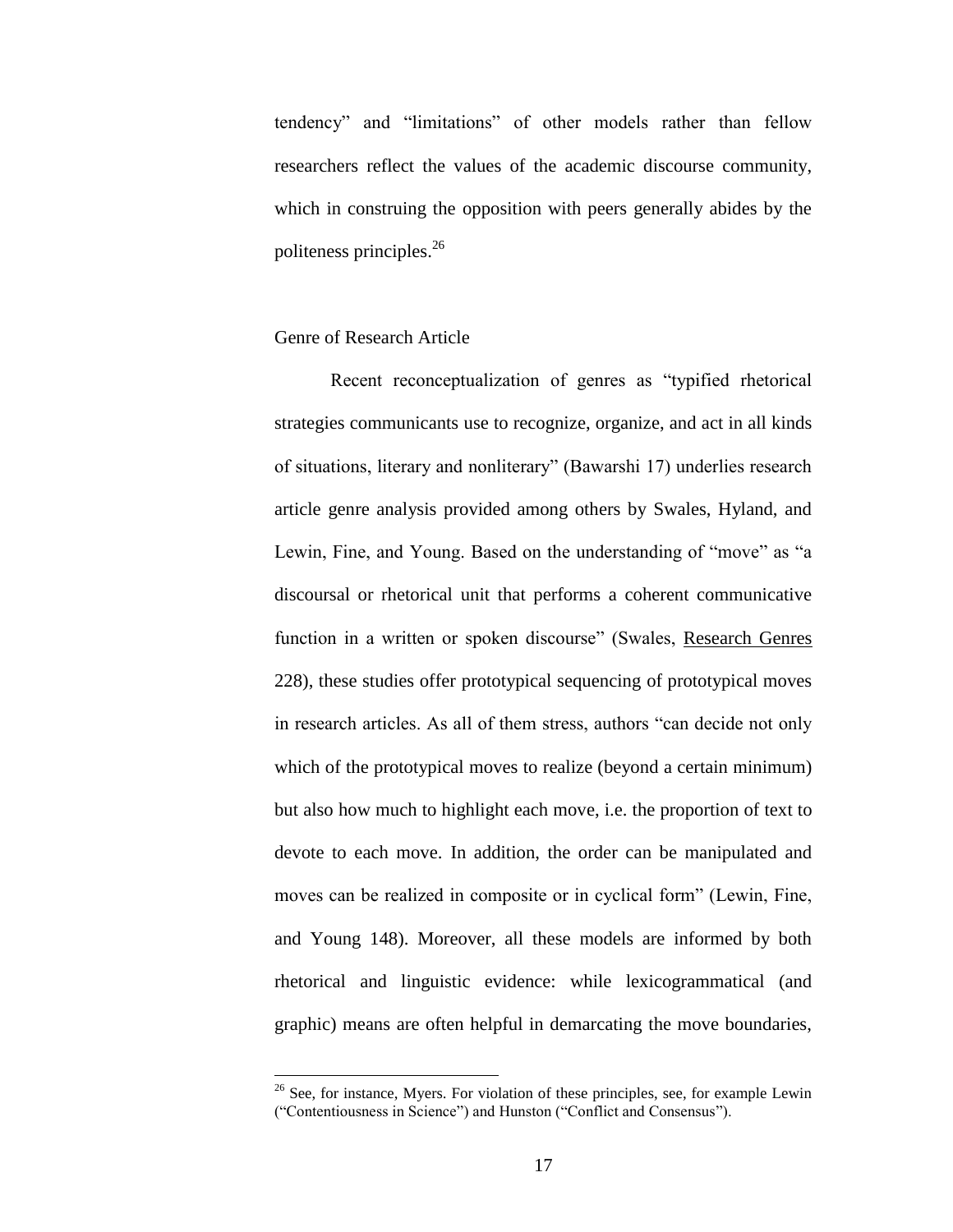they do not constitute uniform and unambiguous signals; the moves are therefore distinguished by their function and placement.<sup>27</sup>

Though reluctant to postulate a "macrogenre" of the research article, Swales stresses that in any discipline:

> RAs [research articles] are rarely simple narratives of investigations. Instead, they are complexly distanced reconstructions of research activities, at least part of this reconstructive process deriving from a need to anticipate and discountenance negative reactions to the knowledge claims being advanced. And this need in turn explains the long-standing … and widespread use of "hedges" as rhetorical devices both for projecting honesty, modesty and proper caution in self-reports, and for diplomatically creating research space in areas heavily populated by other researchers. (Genre Analysis 175)

In the later revision of his account of research article genre, Swales points out that not all research articles are experimental or empirical. Many papers in theoretical physics, mathematics, biostatistics, and linguistics, among other disciplines, are argumentative, that is, they "have a top-down general-specific structure" (Research Genres 207). As a result, Swales claims, "it is not surprising that the standard IMRD

<sup>&</sup>lt;sup>27</sup> See Swales, Research Genres and Lewin, Fine, and Young. Cf. Shaw, who indicates that in his economics corpus, "[t]he boundaries between moves or steps [in the CARS model] seem to be clearly marked by the onset of a new type of evaluation" (356). See also Tucker.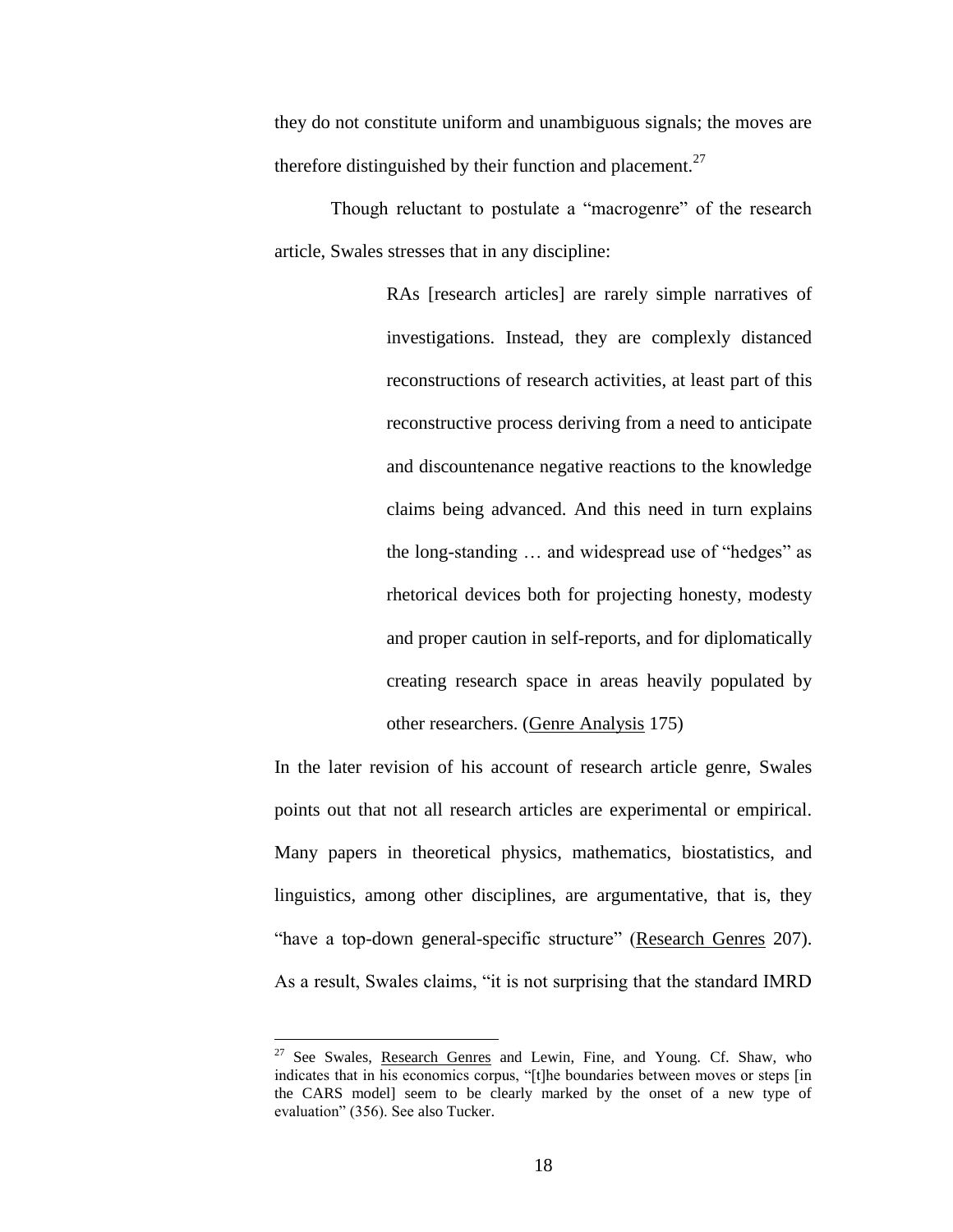[Introduction-Methods-Results-Discussion] pattern does not apply; that, in direct consequence, prospective metadiscourse (or "roadmapping") is frequent; and that there is accordingly – despite the highly technical subject matter – a widespread acceptance of firstperson pronouns" (Research Genres 207).<sup>28</sup>

Importantly, Swales demonstrates that in the sciences, the distribution of metadiscourse markers varies across the four standard sections of research article – Introduction, Method, Results, and Discussion (Genre Analysis  $136$ ).<sup>29</sup> Stephen Bernhardt likewise observes the concentration of "personal intrusions" "at junctures where the argumentative nature of the report heightens. It is when a writer feels the need to justify choices, decisions, interpretations, and suggestions that the writer intrudes. When matters are settled, when results follow expectations, the need for the forcefulness of personal, agentive constructions diminishes" (173). Occurrence of these "junctures" then can be determined by moves rather than article sections.<sup>30</sup> Swales, for example, identifies Introduction Move 3 as an appropriate site "for the writers of research papers to expatiate upon the news value or interestingness of their work" (Research Genres 232).

In Hyland"s view, abstracts are especially well suited for highlighting the author relevance and credibility (Disciplinary

 $2<sup>28</sup>$  Ruiying and Allison likewise remark that in applied linguistics articles, "a section heading is not always explicit about the rhetorical function of a section and there are also differences in authors" uses of even conventional headings" (265).

 $29$  For abstracts, see Hyland, Disciplinary Discourses, especially Chapter 4.

<sup>&</sup>lt;sup>30</sup> Cf. Salager-Meyer.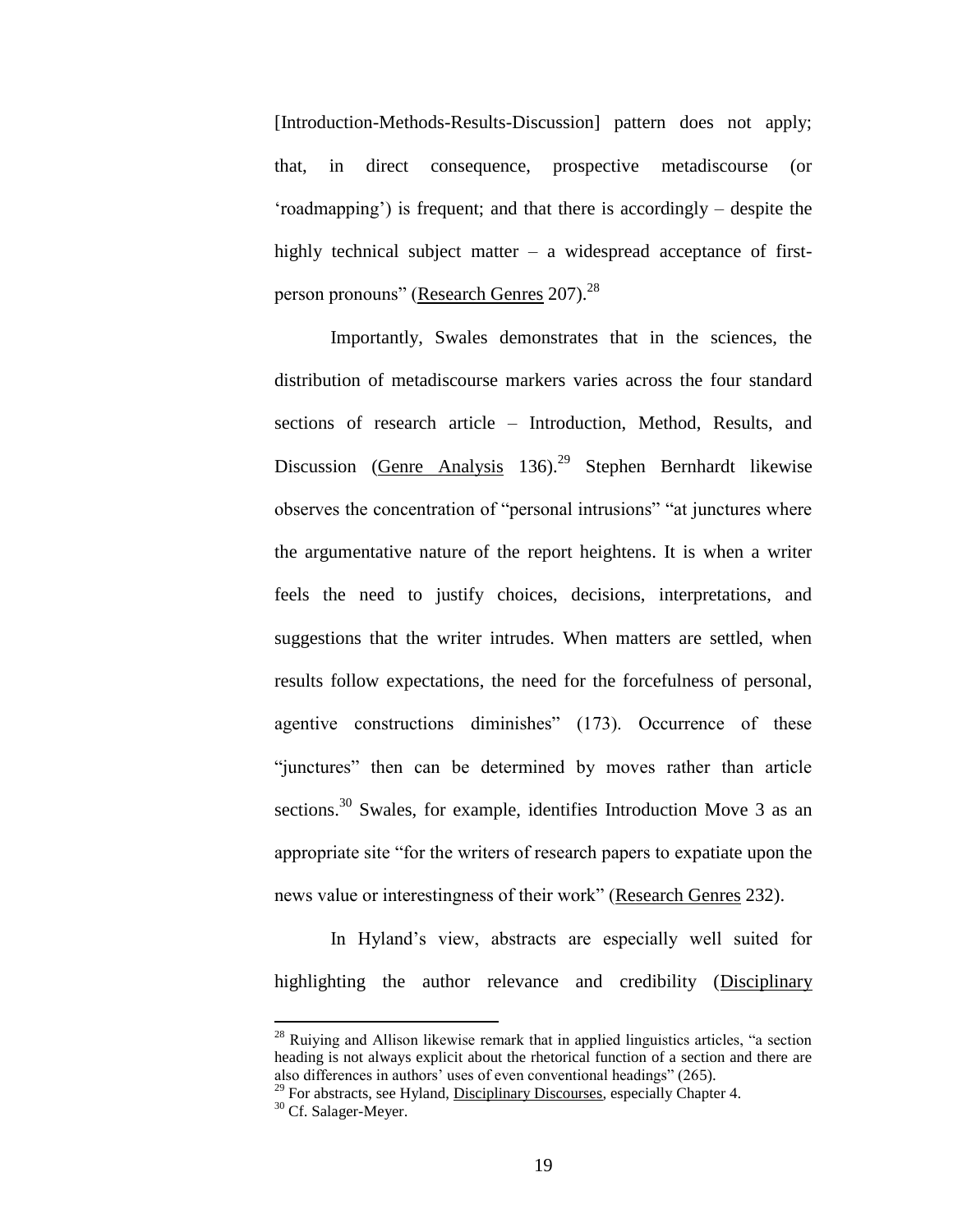Discourses 63). Of the five moves Hyland distinguishes in his investigation of research articles abstracts across disciplines – Introduction ("Establishes context of the paper and motivates the research or discussion"); Purpose ("Indicates purpose, thesis or hypothesis, outlines the intention behind the paper"); Method ("Provides information on design, procedures, assumptions, approach, data, etc."); Product ("States the main findings or results, the argument, or what was accomplished"); and Conclusion ("Interprets or extends results beyond scope of paper, draws inferences, points to applications or wider implications") – Product move is most pervasive: it is included in almost all (94 per cent) papers (Disciplinary Discourses 67-  $8$ ).<sup>31</sup> While the combination of moves differs across disciplines (there is "a general preference for the P-M-Pr [Purpose-Method-Product] pattern among the physicists and engineers (60 per cent of all cases), and the I-P-Pr [Introduction-Purpose-Product] model among the humanities/social sciences writers (75 per cent of cases)"), Product statement figures prominently in both soft and hard fields (Disciplinary Discourses  $70$ <sup>32</sup> This finding Hyland connects with the writers' anxiety "to underline their most central claims as a means of gaining reader interest and acceptance" (Disciplinary Discourses 68).

<sup>&</sup>lt;sup>31</sup> Hyland reports that all five moves are encountered in less than five per cent of the papers; most frequent are three-move abstracts (Disciplinary Discourses 68-9).

 $32$  The Introduction move is frequent in soft disciplines, Hyland suggests, "because research in the humanities and social sciences tends to be more diverse and have more permeable boundaries" (Disciplinary Discourses 72).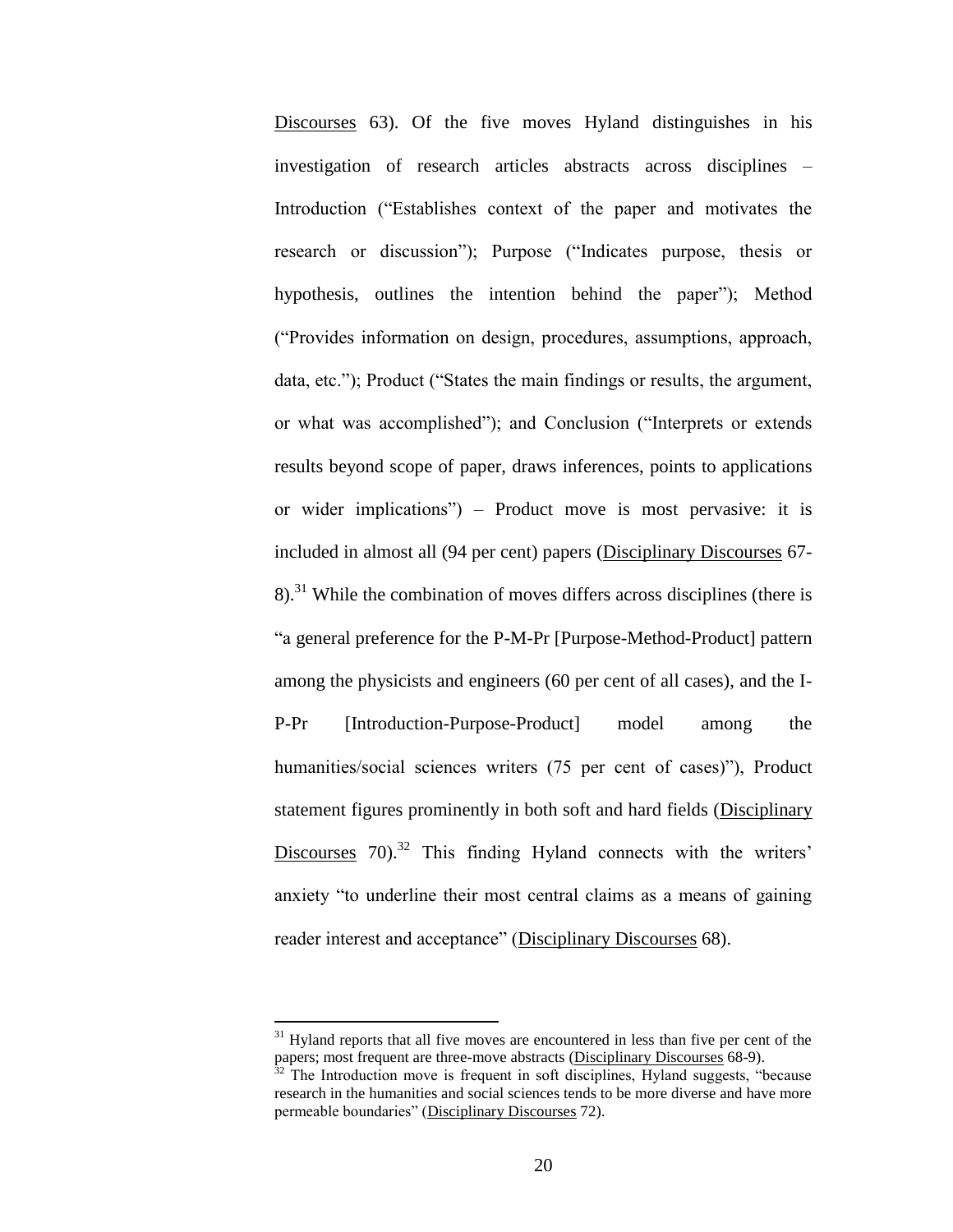In addition, Hyland identifies a number of lexicogrammatical means utilized to promote research accomplishments and author credibility. For example, he points out that merging of Purpose and Method moves into a single sentence "insinuate[s] the appropriacy of the technique by strategically linking the approach in a unproblematic and reasonable way to accomplishing the research objective" (Disciplinary Discourses 73-4). He also remarks that to signal results in Product move, researchers choose the presentation verbs *show*, *demonstrate*, *find*, and *establish* generally regarded as boosters in academic discourse (Disciplinary Discourses  $69$ ).<sup>33</sup> This combination of rhetorical and discursive devices reconfirms usefulness of the analytical framework grounded in rhetorical genre theory and enriched with the insights provided by evaluation and metadiscourse models.

### **Corpus**

 $\overline{a}$ 

The corpus consists of twenty single-authored articles published during 2001-2006 in North American peer-reviewed journals devoted to language and literary studies.<sup>34</sup> The papers are selected to cover a wide spectrum of subfields of language and literary research ranging from Theoretical Linguistics to Dialectology, and from Textual Analysis to Genre Theory. Each discipline is represented by ten publications of comparable length (ten-to-sixteen pages) written by

<sup>&</sup>lt;sup>33</sup> See, for instance, Hyland, Metadiscourse: Exploring Interaction in Writing.

 $34$  The corpus is listed in Appendix.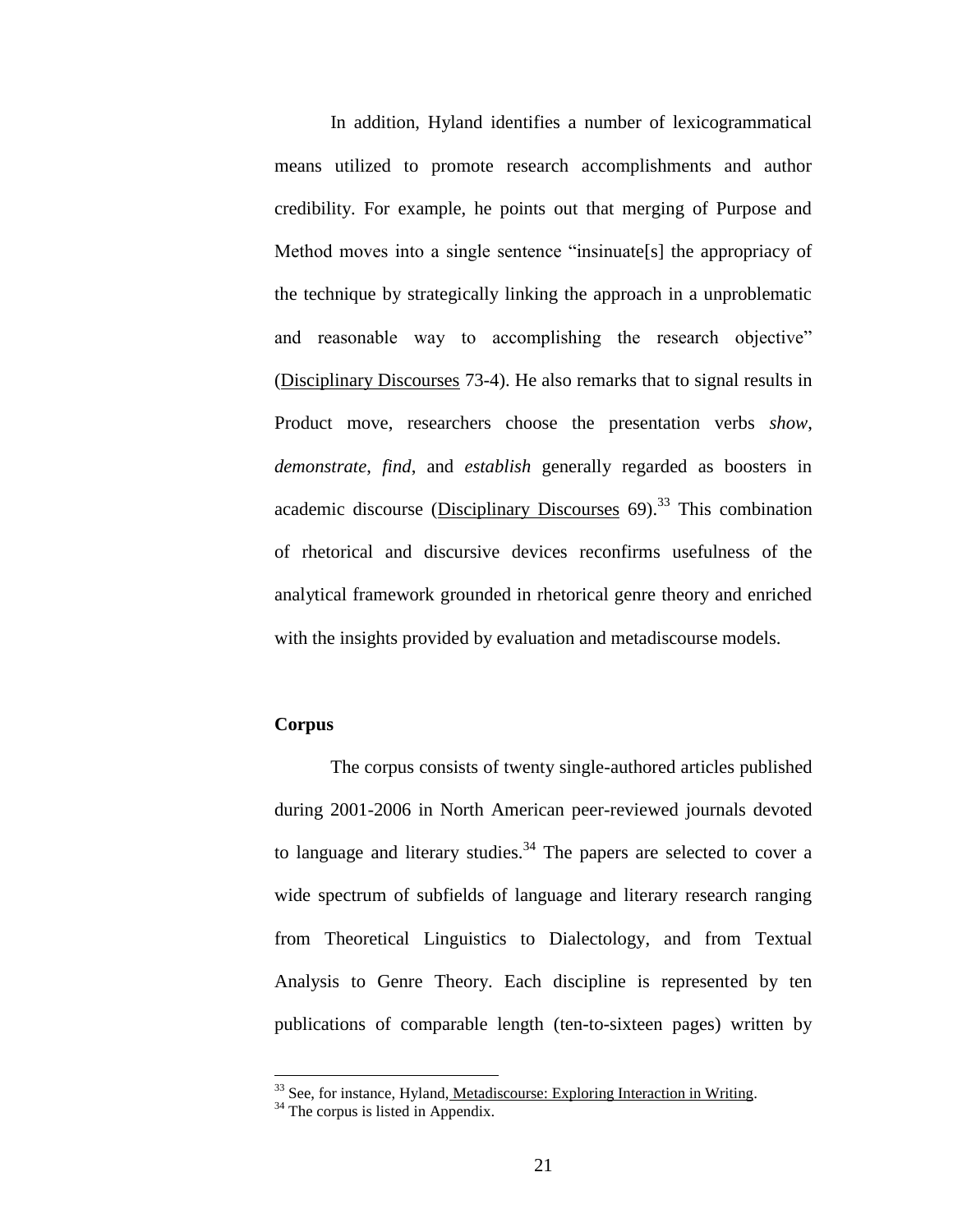male and female scholars. The diversity of the corpus is assured by selecting the articles of the scholars with different seniority and affiliation, the underlying assumption being that level of promotionalism is determined by the journal (primarily through peerreview), not by an individual author. $35$ 

#### **Method**

 $\overline{a}$ 

As mentioned above, the present research adopts a synthetic theoretical framework which includes elements from functional linguistics, pragmatics, discourse analysis, metadiscourse, evaluation, and genre theory. Studied from this perspective, inclusive first person pronouns, for example, can be shown to

> help to describe and/or critique common disciplinary practices, and elaborate arguments on behalf of the community.… [They] can also be used to organize the text, and to advertise the writer"s claims and findings right from the start, as well as to map the structure of the paper out for the reader. Finally, inclusive pronouns can also be used to flag up the current problems and subject areas which preoccupy the discipline. (Harwood, ""We Do Not Seem to Have a Theory..."  $365$ <sup>36</sup>

<sup>&</sup>lt;sup>35</sup> For discussion of the possible influence of the author's status on the use of the personal pronouns, see Harwood, ""Nowhere Has Anyone Attempted…"" 1215.

 $36$  Fanhestock outlines the benefits of pursuing this type of analysis for the rhetoric of science.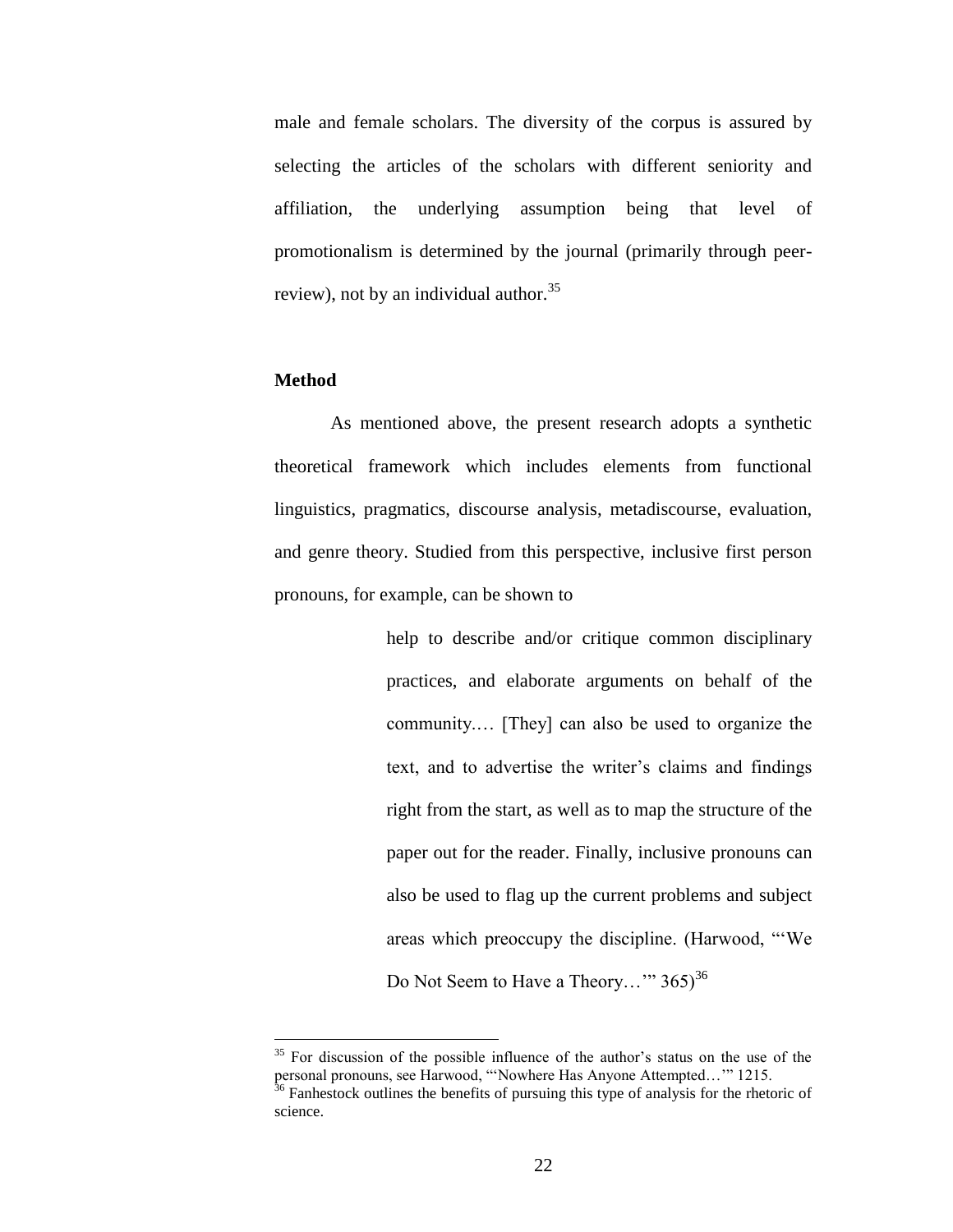To minimize terminological discrepancy, the thesis adopts the classification of metadiscourse developed by Hyland in his recent publications.<sup>37</sup> According to Hyland, interactional resources, which include hedges, boosters, attitude markers, engagement markers, and self-mentions, "focus on the participants of the interaction and seek to display the writer's persona and a tenor consistent with the norms of the disciplinary community" (Hyland, "Disciplinary Interactions" 139). "They help control the level of personality in a text as writers acknowledge and connect to others, pulling them along with their argument, focusing their attention, acknowledging their uncertainties and guiding them to interpretations" (Hyland, Metadiscourse: Exploring Interaction in Writing 52). Special emphasis is placed on hedges and boosters. Following Hyland, the devices that "mark the writer's reluctance to present propositional information categorically" are classified as hedges and the elements that "express certainty and emphasise the force of propositions" as boosters ("Disciplinary Interactions" 139).

The inventory of linguistic constructions investigated by evaluation and metadiscourse scholars provide a starting point for analysis of the linguistic means by which authors promote their work. This pool of resources is augmented with morphological, syntactic, and

 $37$  Drawing on Thompson and Thetela, Hyland expands their model "by including both stance and engagement features" (Hyland, Metadiscourse: Exploring Interaction in Writing 49). See also Thompson for further elaboration of his and Thetela"s conception.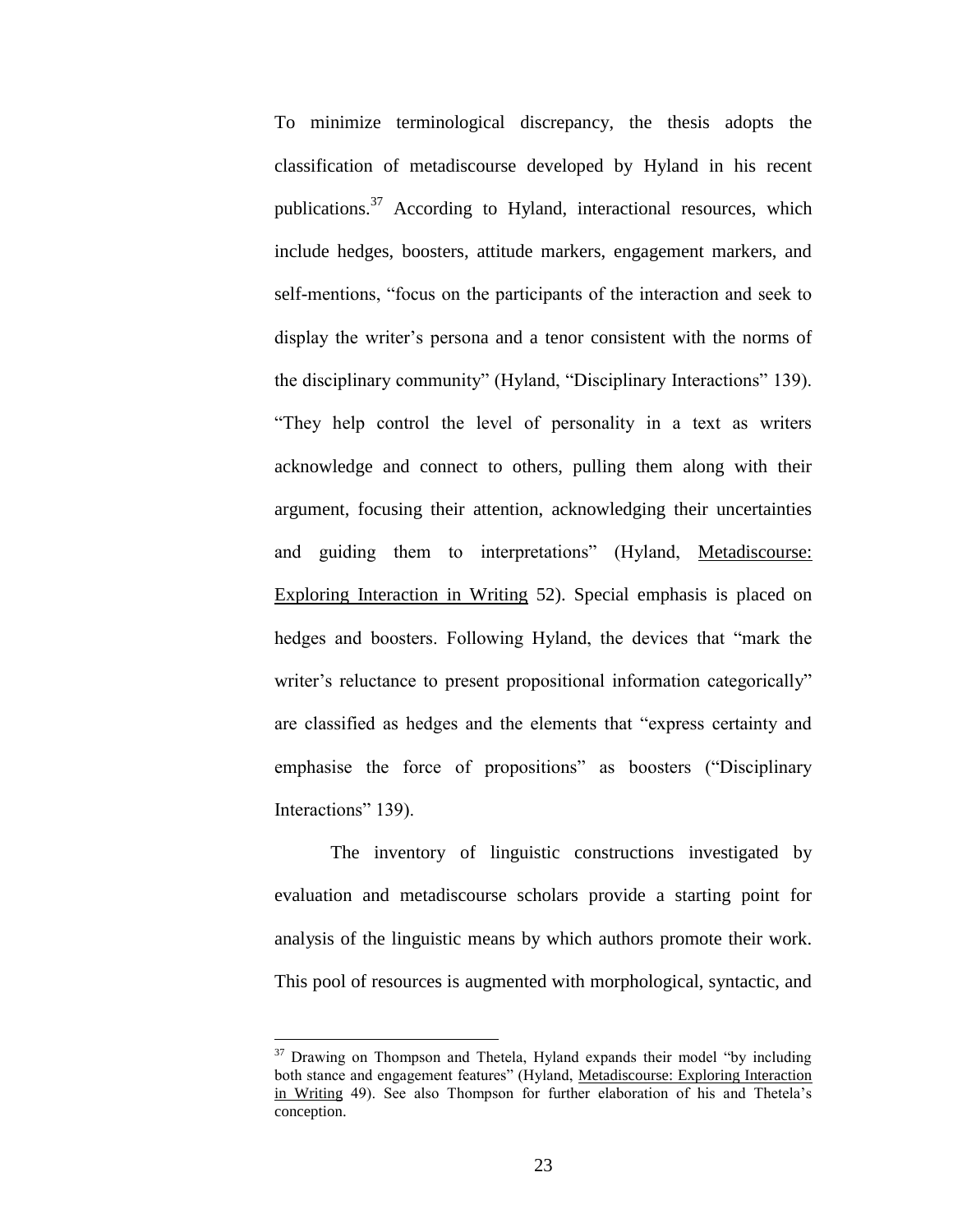discourse structures identified in the present corpus. As Lewin indicates, the concept of hedging has to be extended beyond specific lexicogrammatical forms since complete assertions can serve as downtoners and the act of hedging can be accomplished without realizing a specific lexicogrammatical hedging structure ("Hedging" 173). What is more, some hedging techniques are invisible to the analyst: the author might refrain from making a claim or from expressing a stronger evaluation by using, for instance, a weaker adjective *good* instead of a stronger *excellent* (Lewin, "Hedging"  $169$ .<sup>38</sup>

To facilitate a comparison with the data obtained for the natural and social sciences and engineering articles, the publications in the present corpus are tentatively divided into Introduction, Discussion, and Conclusion sections. Abstracts and footnotes / endnotes are analyzed as well. Each article is initially studied separately and then compared with other articles in its discipline. This close examination is expected to uncover the similarities and differences between the promotional (meta)discourse patterns used in language and literary studies.

<sup>&</sup>lt;sup>38</sup> Hyland points out that these moves might be opaque to an external reader but are obvious to the members of the disciplinary community ("Stance and Engagement" 177). Martin explicates the methodological complications which arise in the absence of explicit markers: "evaluation is implied even where it is not directly realized and this creates something of a coding nightmare, especially for a qualitative analysts. Sticking to overt categories means that a great deal of the attitude implied by texts is missed…" (173).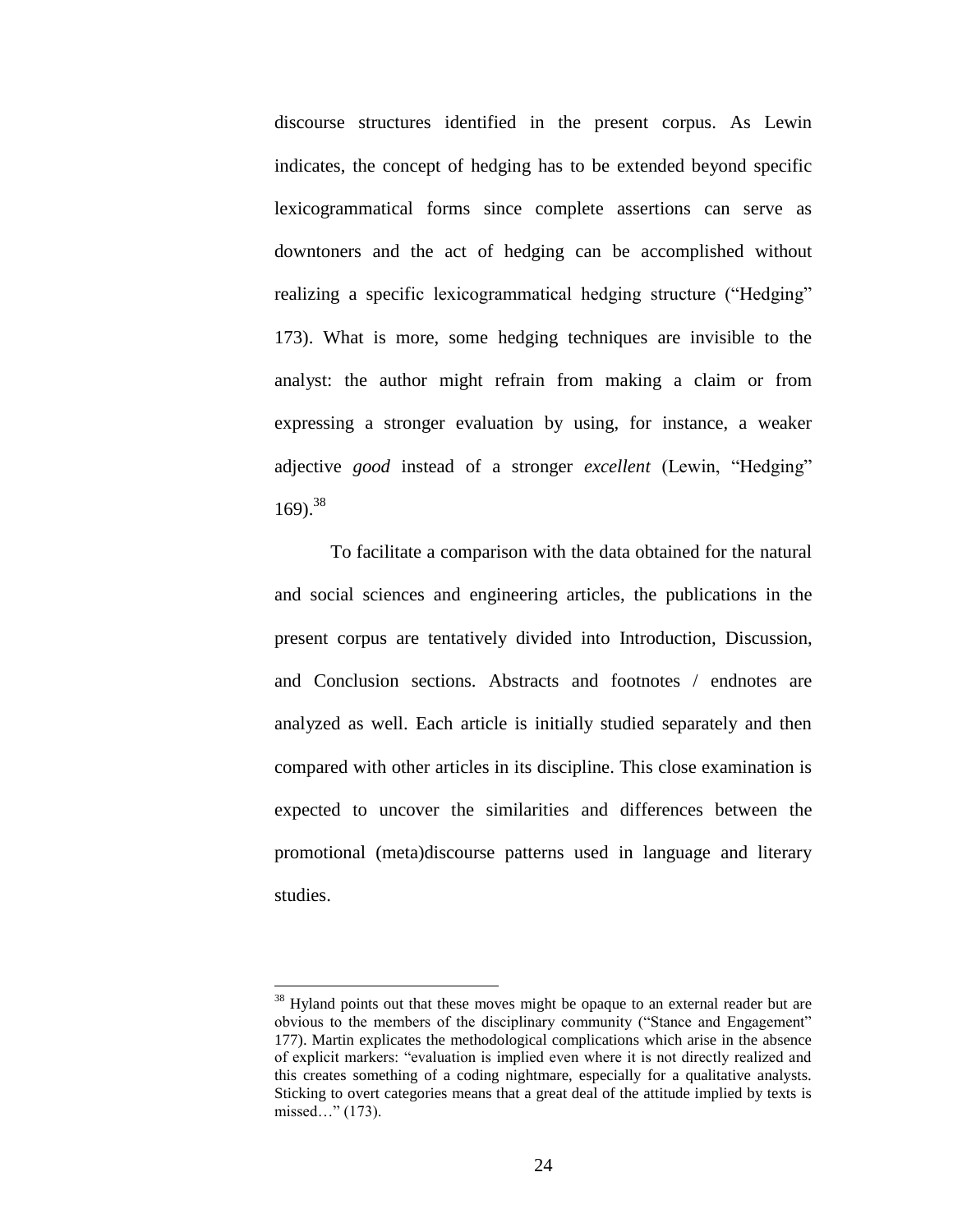#### **Chapter 2: Research Articles in Literary Studies**

This chapter examines the literary studies research articles to identify the strategies and exponents of promotional (meta)discourse and map them onto the rhetorical structure of the papers. A brief overview of the selected publications is followed by the detailed analysis of distribution of promotional linguistic and rhetorical resources across moves in abstracts, introductions, discussions, conclusions, and endnotes / footnotes. The chapter closes with a summary of generalizations yielded by this inquiry.

#### **An Overview**

Research article genre, as emphasized by Swales, encompasses distinct types of texts ranging from experimental or data-driven reports with the IMRD structure to argumentative essays. Presentation is determined by many factors among which are disciplinary conventions, research questions, and even, as Lewin, Fine, and Young observe, "more personal rhetorical agendas of the author"  $(146)$ .<sup>39</sup> This possibility of individualization, which includes such options as a choice between the "straight-shot" and cyclical structure of Introduction and Discussion; inclusion or omission of certain moves or steps; as well as incorporation or avoidance of "self-referring positive evaluations," accounts for diverse realizations of research article genre (Swales, Research Genres 232).

<sup>&</sup>lt;sup>39</sup> See also Hyland and Ruiying and Allison.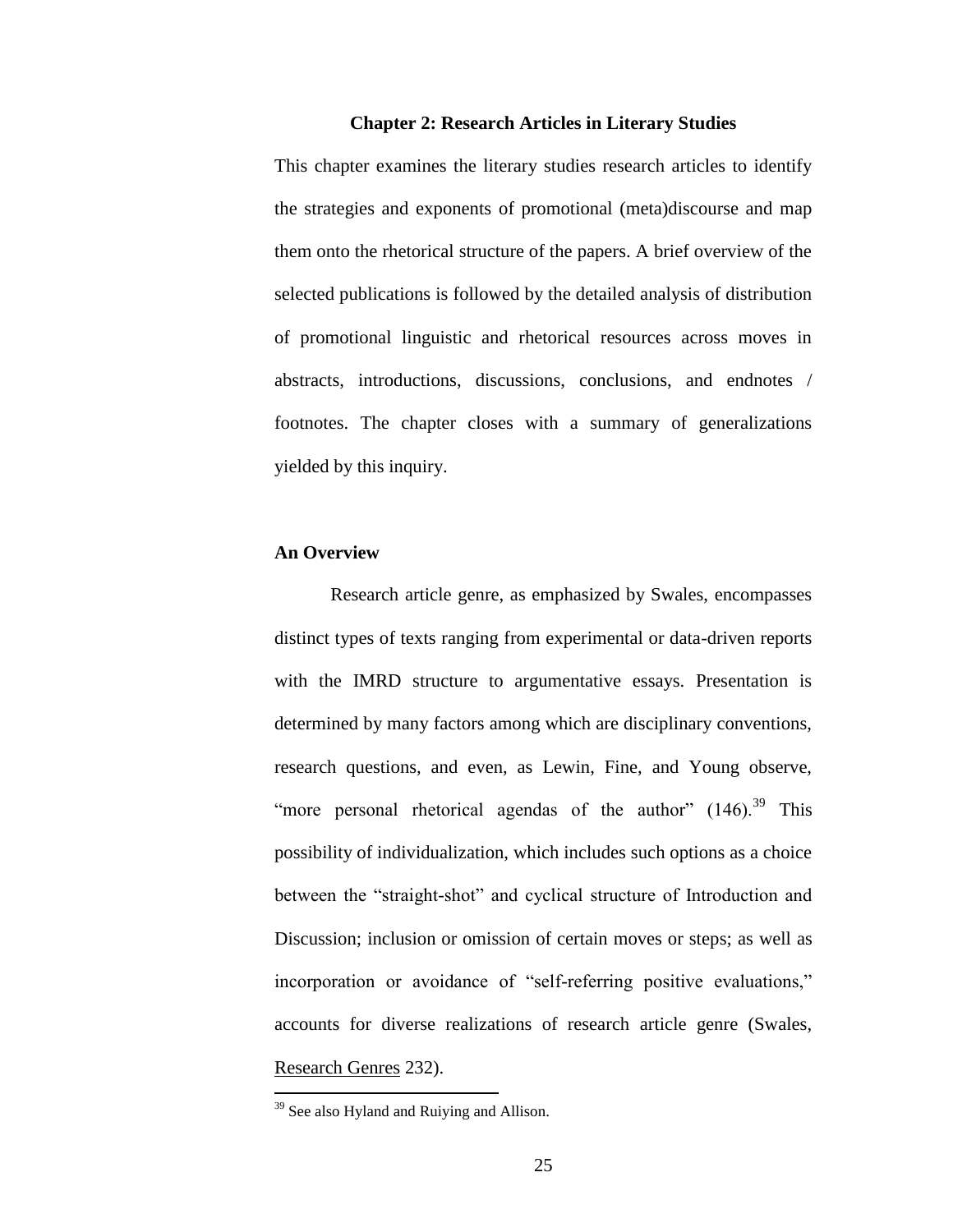Thus, even though all the ten papers on literary criticism examined in this study adopt the essay form, they differ in move structure and metadiscourse patterns. Four papers in the present corpus are primarily revisionist, that is, they reconsider the previous hypotheses and advance their own by adducing the new evidence or by reinterpreting the data (Jim Barloon; Jessica Dietrich; Elisabetta Tarantino; Frederick Williams). Three papers are devoted to theoretical considerations: Laura Stahman and Peter Schwenger apply a certain theory to a text(s), whereas Michael Benton attempts to establish a theoretical foundation for the analysis of literary biography. Closely related to this type is Jonathan Gottschall"s article that tackles methodological (and ideological) issues, yet without recourse to any specific text or genre. Finally, two essays – Elsie Michie's and Elizabeth Hodgson's – offer a (new) perspective on the text(s) without an explicit reference to a theory or extended polemics against alternative readings.

Furthermore, some articles are divided into sections (Benton; Gottschall; Hodgson; Schwenger) with (Benton) or without content headings (Gottschall; Hodgson; Schwenger); others are organized into a continuous narration. Three articles (Hodgson; Michie; Stahman) are preceded with an epigraph. Other three articles (Barloon; Benton; Gottschall) open with a metaphor recurring throughout the paper: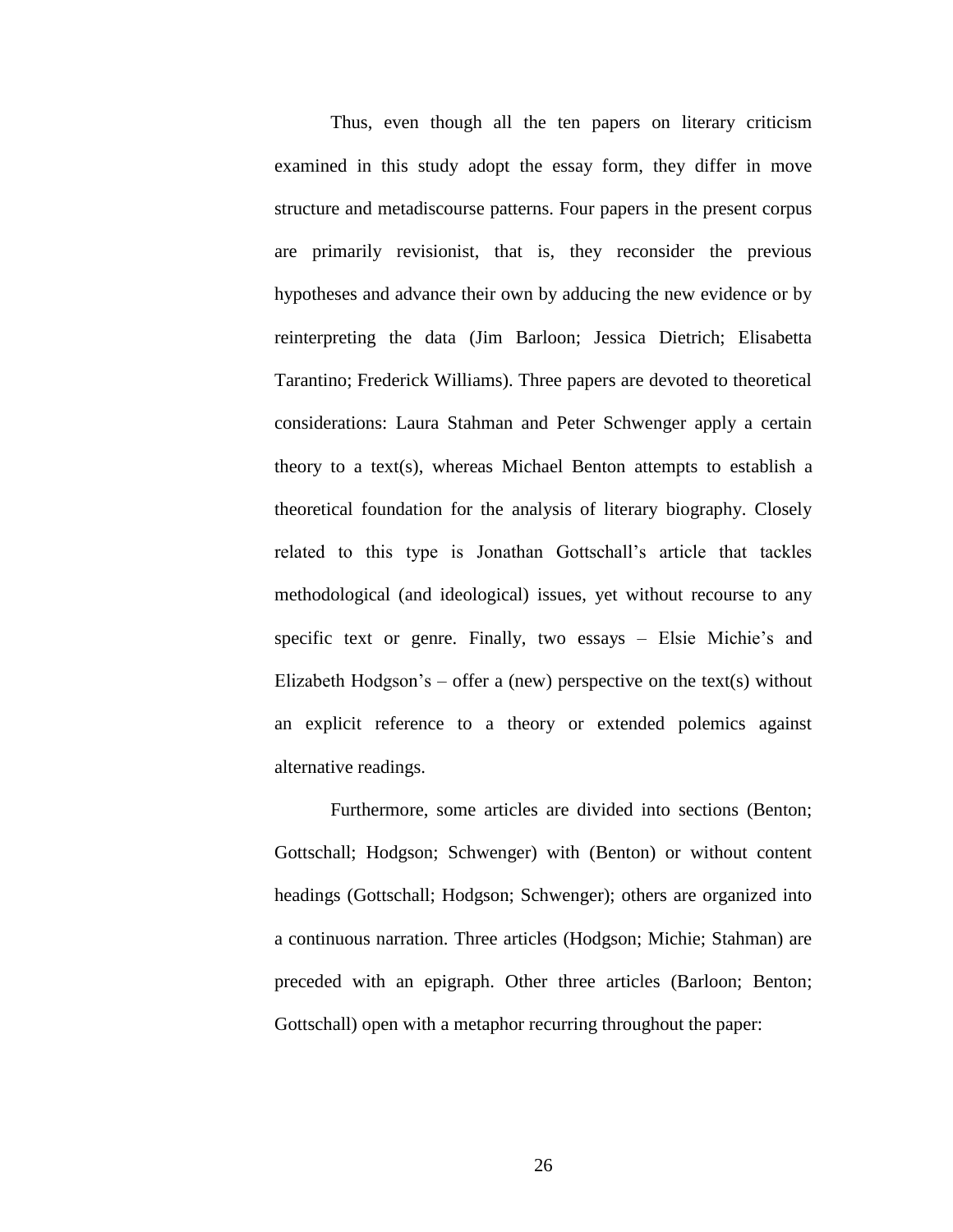There are no prizes for guessing who are two ugly sisters: Criticism, the elder one, dominated the literary studies for the first half of the twentieth century; theory, her younger sister, flounced to the fore in the second half. Meanwhile, 'Cinders,' who had been doing the chores for centuries, has been magically transformed in recent times, decked out in new clothes by Richard Holmes, Claire Tomalin, Juliet Barker, Peter Ackroyd et al., and, as the millennium approached, celebrated and admired on all sides. (Benton 44)

The branches of knowledge are not strewn randomly on the ground; they are part of a coherent, interconnected tree. (Gottschall 255)

As can be seen, there is no consensus on whether the initial appeal should be that of logos or of pathos. Even though all examined articles present the scholarly research and address the professional audience rhetorical flourish seems to be acceptable in the field of literary studies.<sup>40</sup> As Madeline Haggan observes with regard to the titles, literary research articles are often "aimed at the aesthetic sensibilities of the reader"  $(301)$ .

<sup>&</sup>lt;sup>40</sup> Cf. Haggan's observation that "[t]he literature [research article] title characteristically sets out to attract the reader through a kind of verbal flirtation, enticing the reader with suggestive and tantalizingly enigmatic hints of the delights that follow" (313).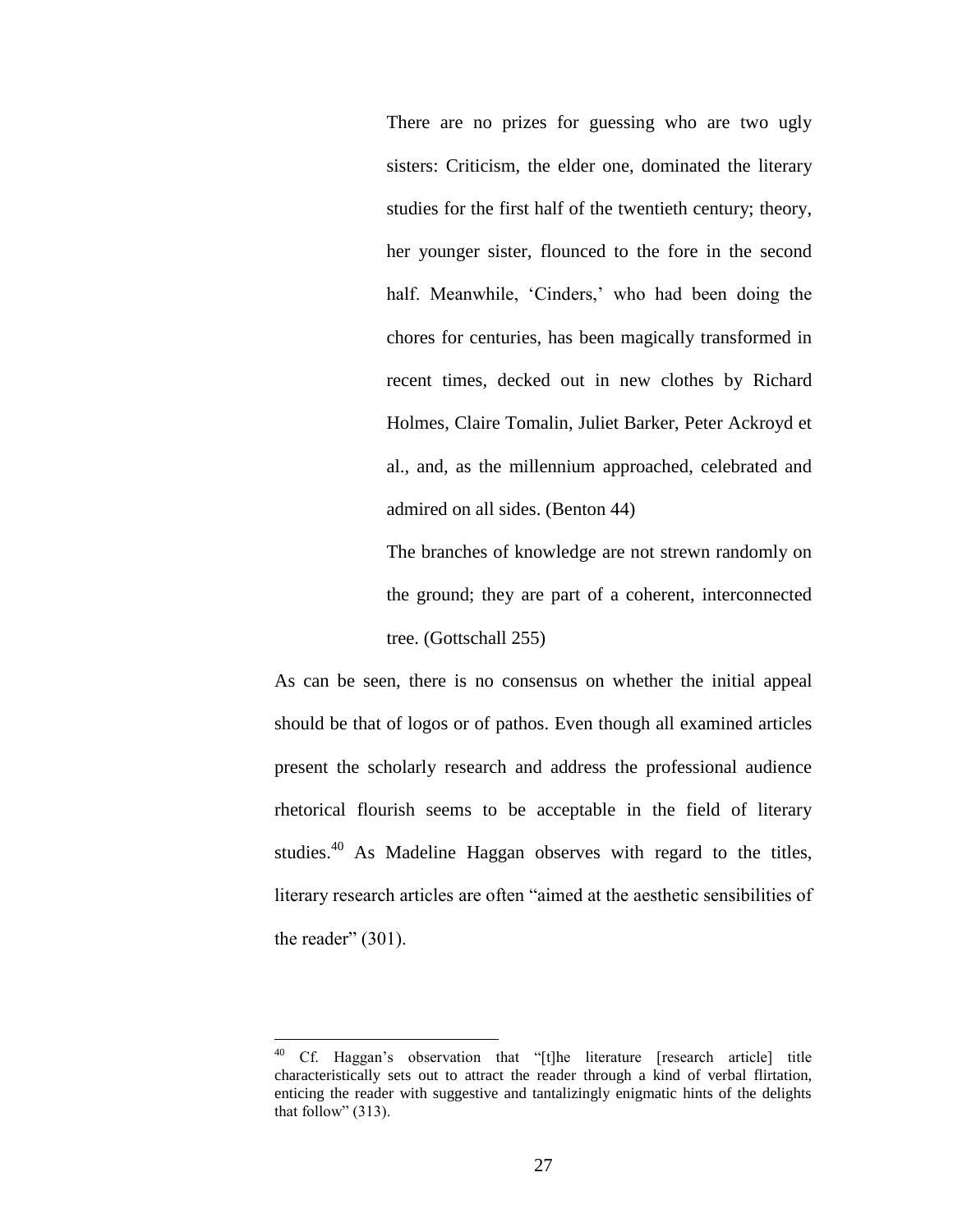Following the guidelines of the respective journals, two papers (Stahman; Williams) include an abstract. One article (Tarantino), in accordance with the tradition of the text transmission studies, employs a chart to present some of the findings; others avoid visuals. Most papers use footnotes or endnotes of varying length to list references and / or supply parenthetical comments.

### **Abstracts**

Given that the abstract of Williams"s article (104 words) is twice as long as Stahman"s (47 words), it is not surprising that the former provides a more detailed account of the paper. In contrast to Stahman, who limits her one sentence abstract to the outline of her theoretical framework and the central argument, Williams delineates the scope of the paper in a general-to-specific manner, explains the approach, summarizes results, and finally states the proposal and mentions its congruence with the reading of the poem advocated in the paper. Hyland indicates that though in his corpus, the move structure Purpose – Method – Product found in Williams's abstract is the most frequent, high numbers of two move abstracts, like that of Stahman (Method – Product), occur as well (Disciplinary Discourses). In both abstracts, clause and move boundaries coincide.

The literary studies abstracts, like "virtually all papers [in Hyland"s corpus of 800 abstracts in eight disciplines published in ten

28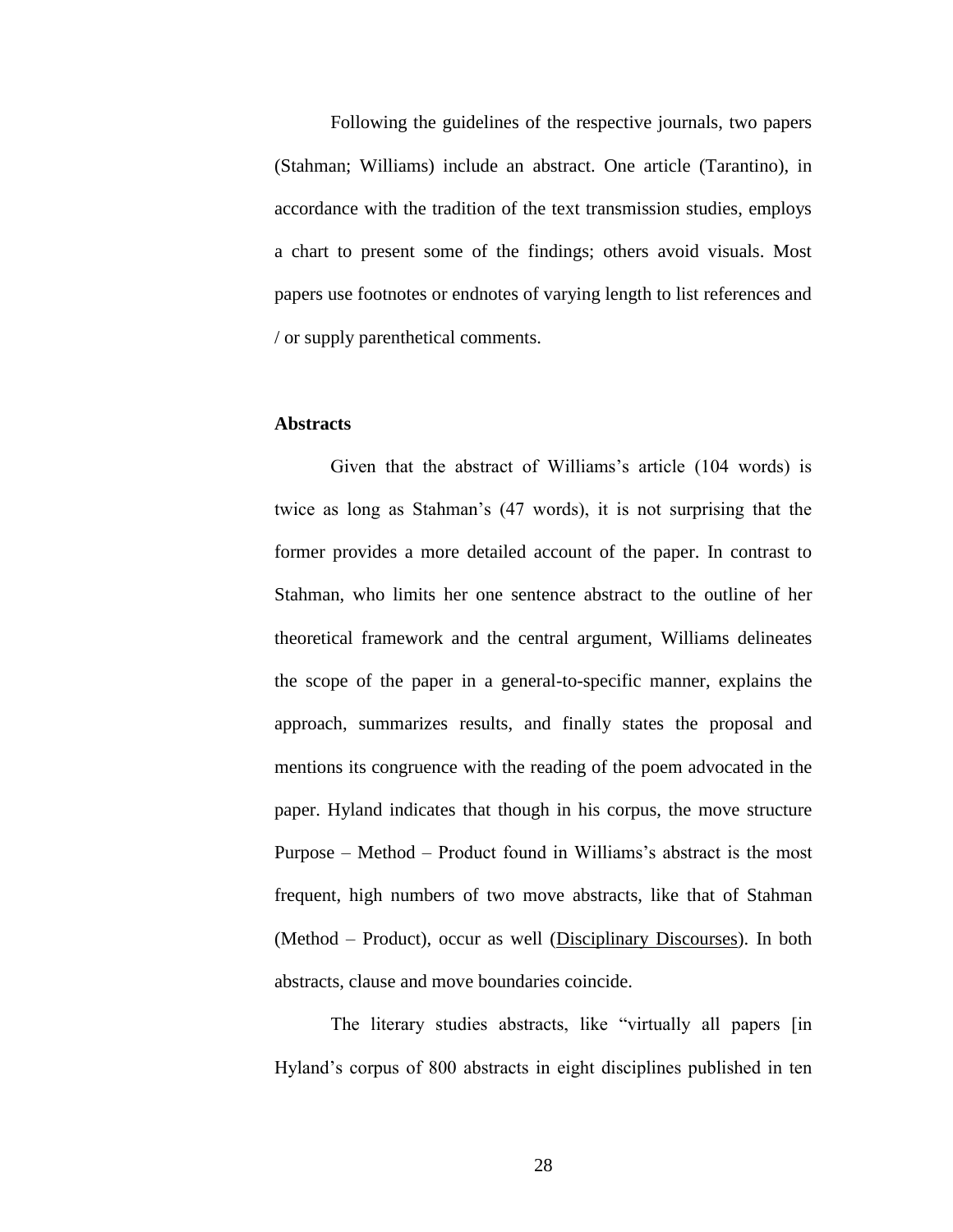journals in 1997] included a Product statement (94 per cent) which foregrounded the main argument or findings" (Disciplinary Discourses  $68$ ).<sup>41</sup> Interestingly, the literary studies abstracts are not in accord with Hyland"s findings that Introduction is more common in the humanities and social sciences; the literary studies abstracts move structure concurs with the hard knowledge disciplines such as physics and engineering. Moreover, like Hyland"s hard knowledge abstracts, both literary studies abstracts highlight the novelty of their disquisitions (which lies in a new reading for Stahman and a textual emendation for Williams) rather than their importance, as characteristic of softer disciplines (Hyland, Disciplinary Discourses  $76$ ).<sup>42</sup> In the present corpus, this effect is attained not by means of ""promotional' items" (Hyland, Disciplinary Discourses 76), but either by not mentioning any analogous attempts  $(Stahman)^{43}$  or by explicitly disputing the dissenting views (Williams: "Current interpretations of *obscuras* are considered and found inadequate...").<sup>44</sup> Stahman even hedges her Product statement with the modal verb *may*: "…Franz Kafka"s "The Burrow" **may be read** (post-Heidegger) as a critique of the fundamental ontology…" (19). Whereas Williams does employ intensification to underscore the ingenuity of his suggestion, he phrases

 $41$  This strategy is also consistent with the main purpose of the abstract – to convey the quintessential information about the publication. See also Swales, Genre Analysis.  $42$  Hyland observes that "writers in marketing, applied linguistics, and sociology largely drew on the notion of importance to promote their work (60 per cent of all cases)" (Disciplinary Discourses 76).

<sup>&</sup>lt;sup>43</sup> That Stahman's approach is original can be gleaned from her very short Works Cited list more than half of which is comprised of primary sources.

<sup>&</sup>lt;sup>44</sup> Cf. Hyland, Disciplinary Discourses.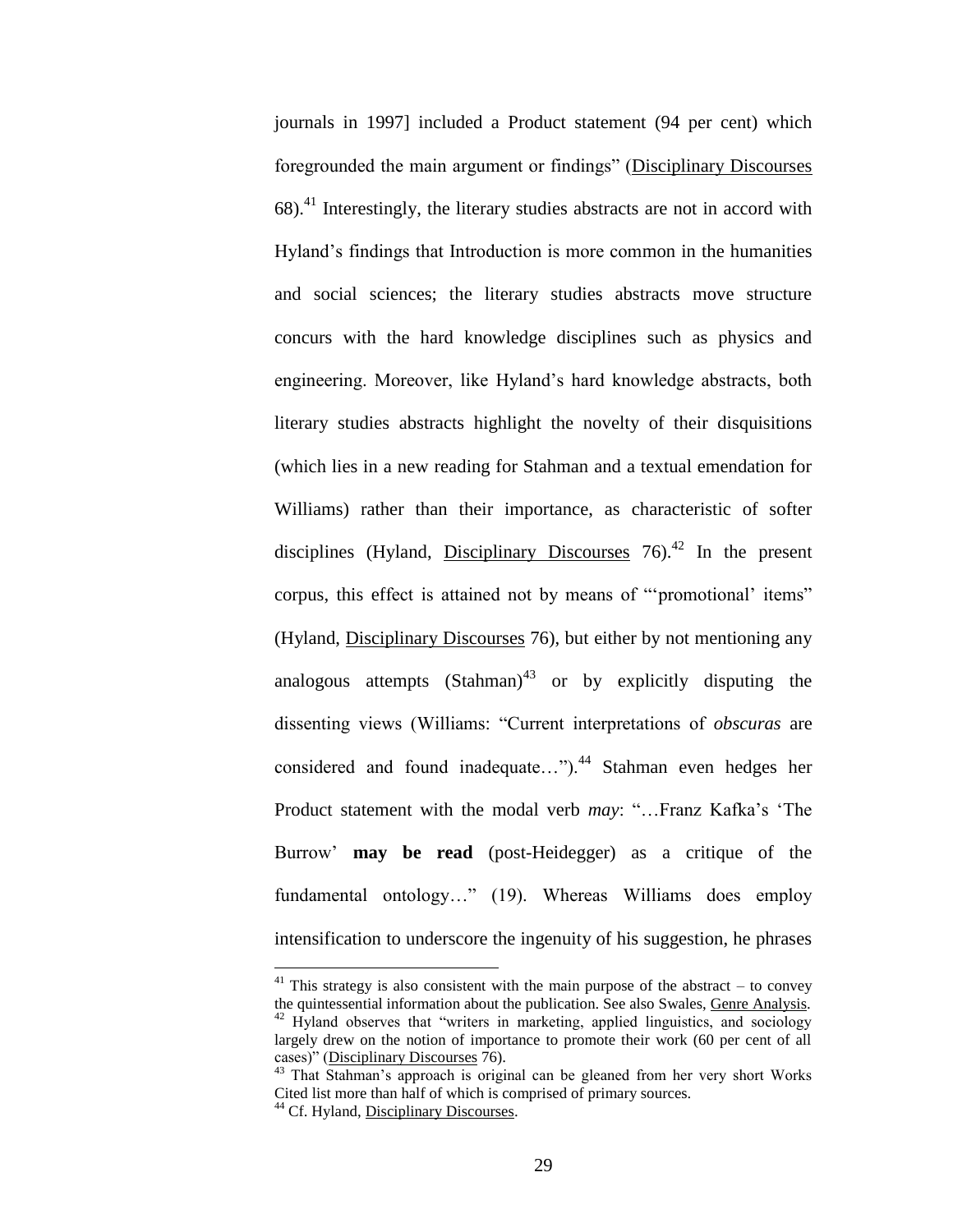the paper"s outcome as a hypothesis "…the **very slight** change of **only two** letters **is proposed** to yield the adjective *obscenas*…" (Williams 225). In other words, "an increasingly competitive market situation" does not seem to be translated into boosterism in the literary studies abstracts in contrast with "a considerable increase in the use of the promotional features" in many other disciplines (Hyland, Disciplinary Discourses 82).

## **Introductions**

 $\overline{a}$ 

Of all the articles, only Benton"s, Barloon"s, and Gottschall"s follow the Swalesian revised CARS [Create a Research Space] model in the introduction: they proceed from a more general account of their "territory" towards "[e]stablishing a niche" and conclude with "[a]nnouncing present research … purposively [or descriptively]" (Swales, Research Genres).<sup>45</sup> These articles, however, differ in the amount of citations and references to the previous research. Whereas Benton and Gottschall enhance "Indicating a gap" move (Move 2 Step 1A) with multiple quotes, Barloon illustrates the "generally accepted view" (6) held by "many critics" (5, 6) and "several other critics" (5) with a single citation of Philip Young (5). The most specific and detailed account of the state of the art is provided by Benton, who refers both to literary and critical sources. Gottschall, on the other hand,

<sup>45</sup> Gottschall offers "Definitional clarifications" (Move 3 Step 3 in the Swalesian model) as part of his "Establishing a territory" move (Move 1).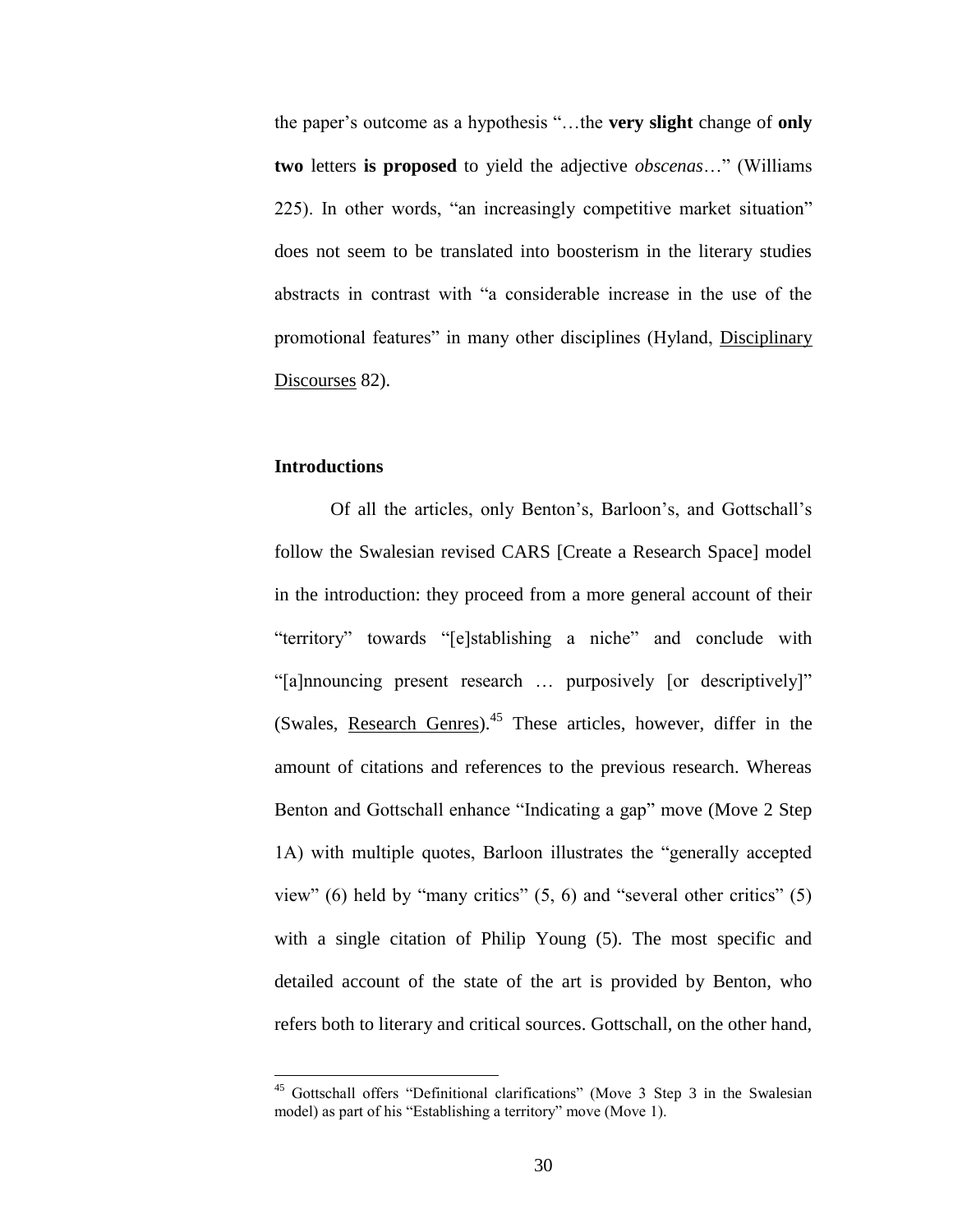presents the approaches of schools rather than individual theorists to provide a positive justification for his stand. Barloon, in contrast, situates himself in the opposition camp whose analysis is not a continuation of the ongoing discussion (very briefly sketched), as in Benton's and Gottshcall's case, but a reading distinct from that of other scholars.

Significantly, other authors do not seem to question "the need to re-establish in the eyes of the discourse community the significance of the research field itself" and "the need to "situate" the actual research in terms of that significance" (Swales, Genre Analysis 142). Most literary studies papers omit what Swales labels Moves 1 and 2 and after general observations about the text(s), which can range from a few sentences (e.g., Tarantino) to a few paragraphs (e.g., Williams), proceed directly to Move 3 "Presenting the Present Work" (Research Genres 232): <sup>46</sup>

> In the second recension of the *Confessio Amantis*, John Gower added an anecdote on the Florentine poet Dante Alighieri as an example in his discussion of flattery in Book VII… **In this article I investigate the origins and early history of this anecdote and the most likely channels for its transmission to Gower**. (Tarantino 420)

<sup>&</sup>lt;sup>46</sup> Only one paper (Schwenger) in the introduction constructs an extensive literary and philosophical background for the ensuing discussion.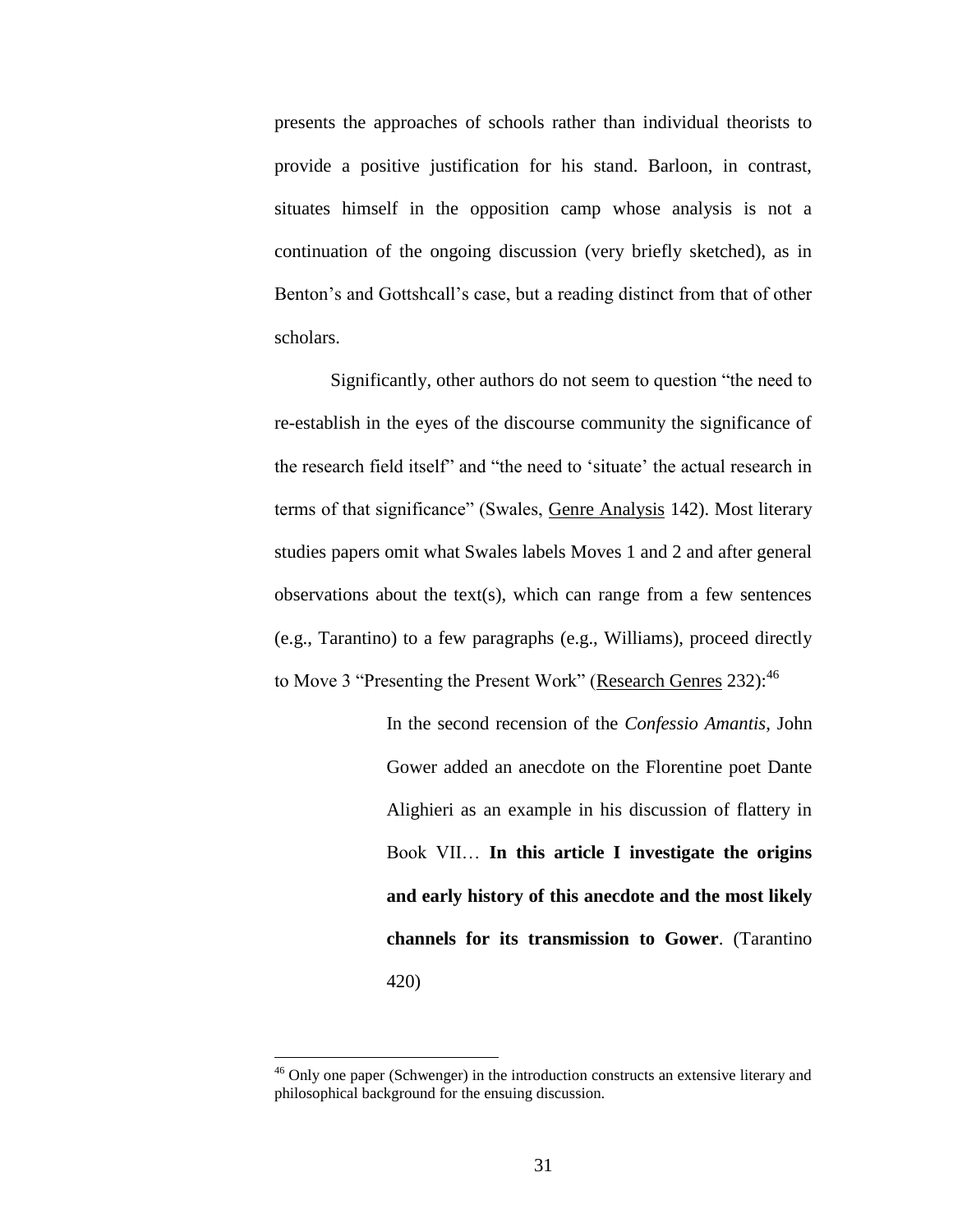In this context **the seemingly unexceptionable phrase**  *obscuras* … *manus* **("dark hands") requires examination**. James McKeown, in his learned commentary on the *Amores* (McKeown 1998, 132, on 2.6.39-40), tells us that "the image of Death"s hands is commonplace," citing this passage and van Dam on Statius *Silu*. 2.1.137-39. **This assertion calls**, however,

# **for considerable refinement**. (Williams 229)

In contrast to Williams, who after presenting his major thesis (Step 1) immediately plunges into discussion, Benton reinforces the purposive announcement of his inquiry (Step 1) by a brief statement of the theoretical approach (Step 4),

> **The purpose of this article** is to examine literary biography as a form by considering its main generic characteristic – its concern to document facts – in the light of its narrative impulse – its concern to tell its story through the dynamic biographer / biographee relationship unique to every biography…. This formulation ["a lasting imaginative truth based on a selection of facts"] seems to me to catch the character of this hybrid form and to invite **a theoretical exploration that ranges its historical necessities against its narrative character**. (Benton 46)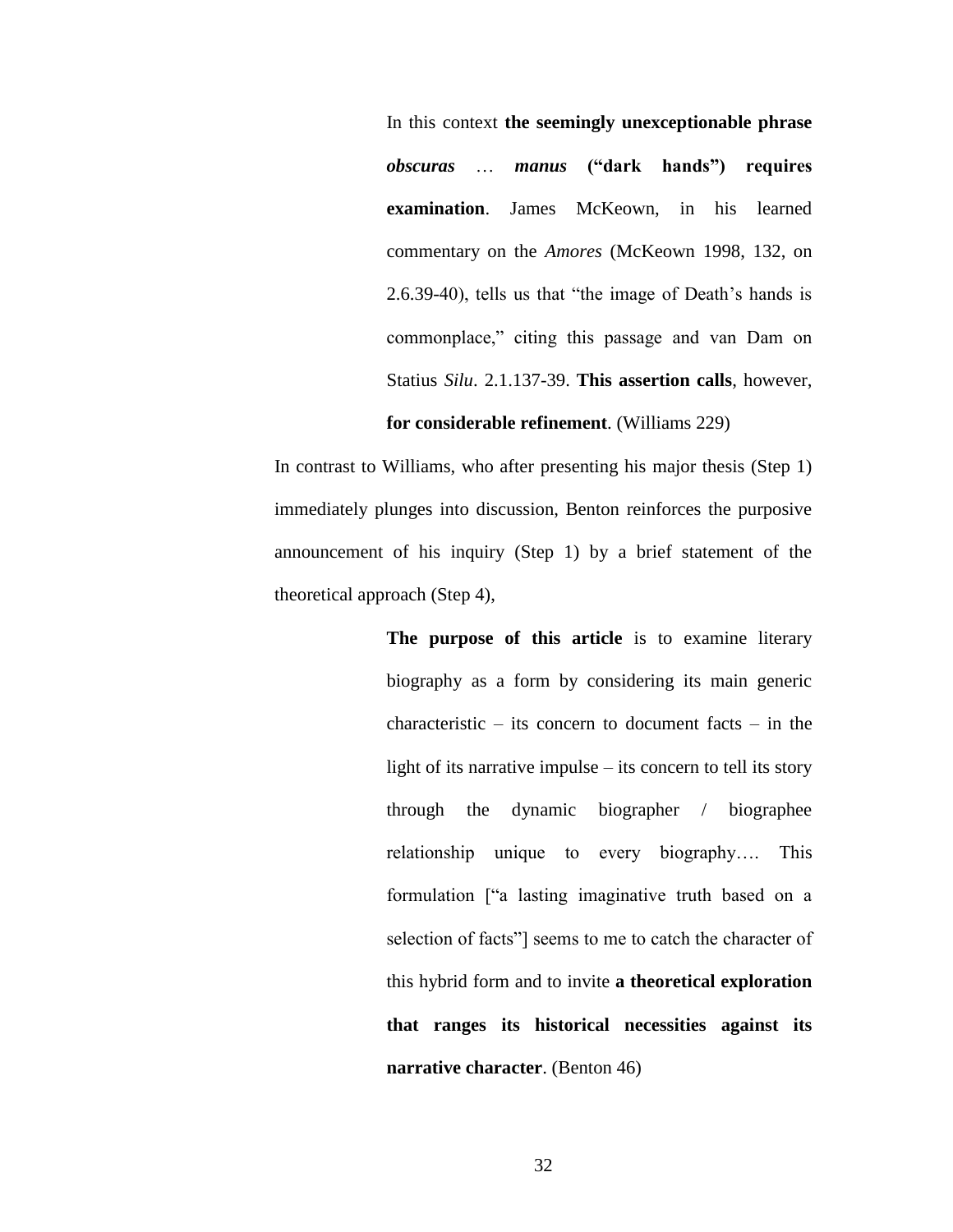Barloon, Hodgson, Michie, and Schwenger, on the other hand, offer a preview of the principal outcomes / conclusions (Step 5) after Step  $1:^{47}$ 

> **It is not my purpose to debunk this generally accepted view**, whether true or not, but it does seem remarkable that in a book reputedly about war, so little of war or its aftershocks are dramatized to any great extent. With the important exception of a few vignettes, **the action in Hemingway's** *In Our Time* **tends to occur well behind the front lines**. (Barloon 6)

In addition to Steps 4 and 5, Stahman also employs Step 7 ("Outlining the structure of the paper"):  $48$ 

> **My essay begins** with a very brief summary of the traditional subject-object opposition as it has been posited by Descartes. **I then recount** Kafka"s narrative by highlighting specific moments in the text. **Next, I present** several key elements of Levinasian theory to show parallel notions that may be mapped onto a reading of Kafka"s text. (20)

This roadmap assists the reader in navigating the quirks of Stahman"s "burrow" and, given an overwhelming number of self-mentions in this

 $47$  In contrast with others, Barloon states his purpose negatively.

<sup>48</sup> More precisely, Step 4 is embedded into Steps 5 and 7: "Taking my interpretive cues from several of Kafka"s aphorisms, excerpts from his letters, and Emmanuel Levinas's philosophy (which I appropriate for exegetical purposes), I suggest that.... the traditional subject-object opposition as it has been posited by Descartes…" (Stahman 20)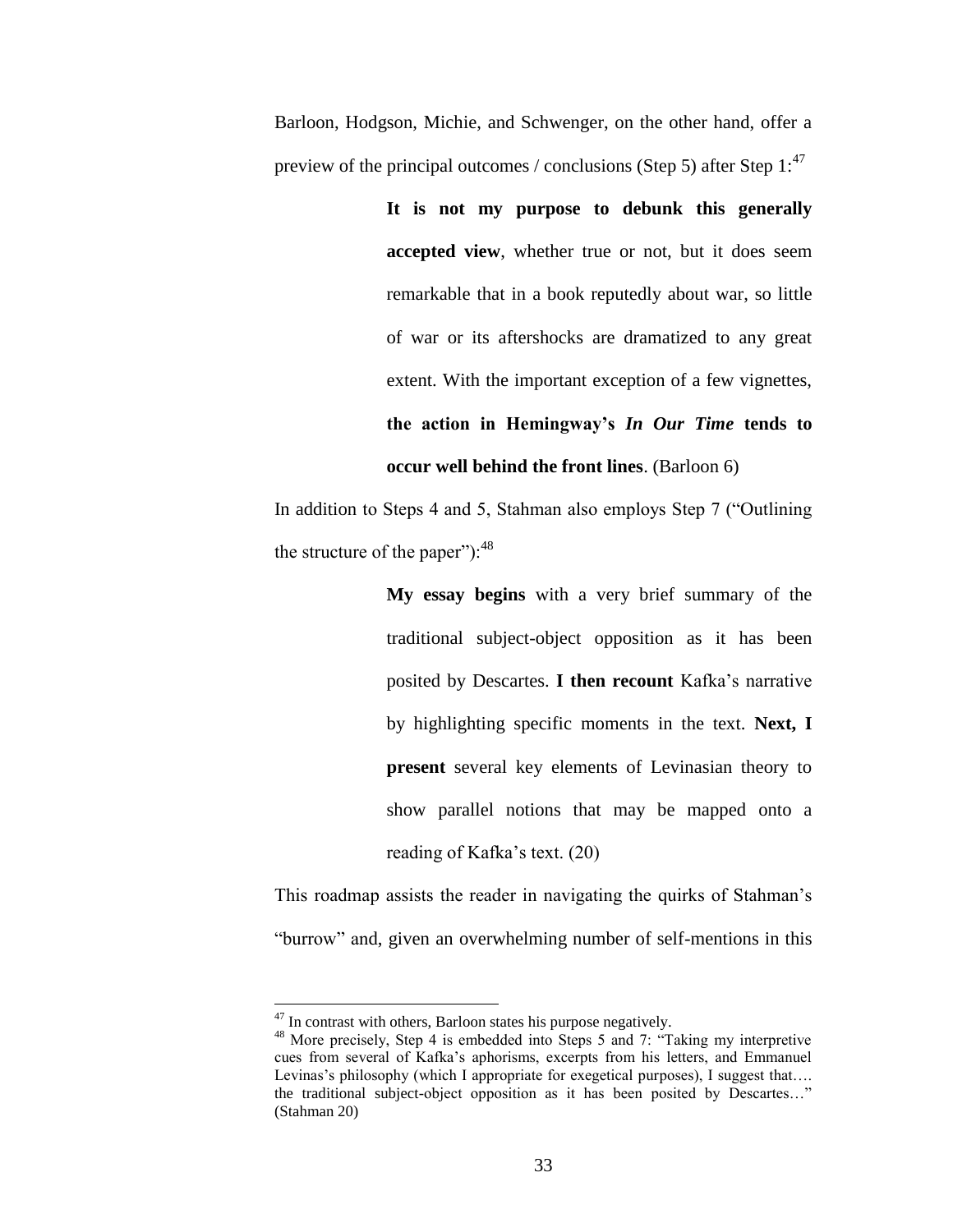paragraph (7 first person pronouns in 9 sentences), maybe even echo "the first-person narrative of a mole-like creature"  $(19)$ .<sup>49</sup>

Remarkably, only Tarantino includes the implications of her investigation (corresponding to Step 6 "Stating the value of the present research") in the introduction: "These findings **offer support** for a revision of the chronology of recensions 2 and 3 of the *Confessio Amantis*, and **also raise wider questions** about the use of source material **not only** by Gower **but also** by other medieval and early modern poets" (420). The lexical booster (*offer support*) is strengthened grammatically by means of a comparative form of the adjective *wide*, the additive conjunct *also*, and the correlative coordinator *not only … but also*, which amplify the scope of the current research applicability. As pointed out by Swales, "*early* positive evaluations, *early* justifications, and *early* classifications can work to both impress and reassure the reader that the paper is worth pursuing further" (Research Genres 232).<sup>50</sup>

Authors employ boosters not only to promote their findings, but also to heighten the reader"s interest in the subject of investigation, that is, as early as in Move 2. Thus, Benton embarks on the study of "a **significant** and, in some respects, a **unique** subgenre"  $(45)^{51}$  because "[i]t is **evident** … that literary biography offers a **rich** and **varied** area of study that raises issues about the relationships among biography,

<sup>&</sup>lt;sup>49</sup> Dietrich incorporates navigation into the discussion.

 $50$  Cf. Benton's "Educational Implications" section following the summary.

 $<sup>51</sup>$  Note the hedge "in some respects" (Benton 45).</sup>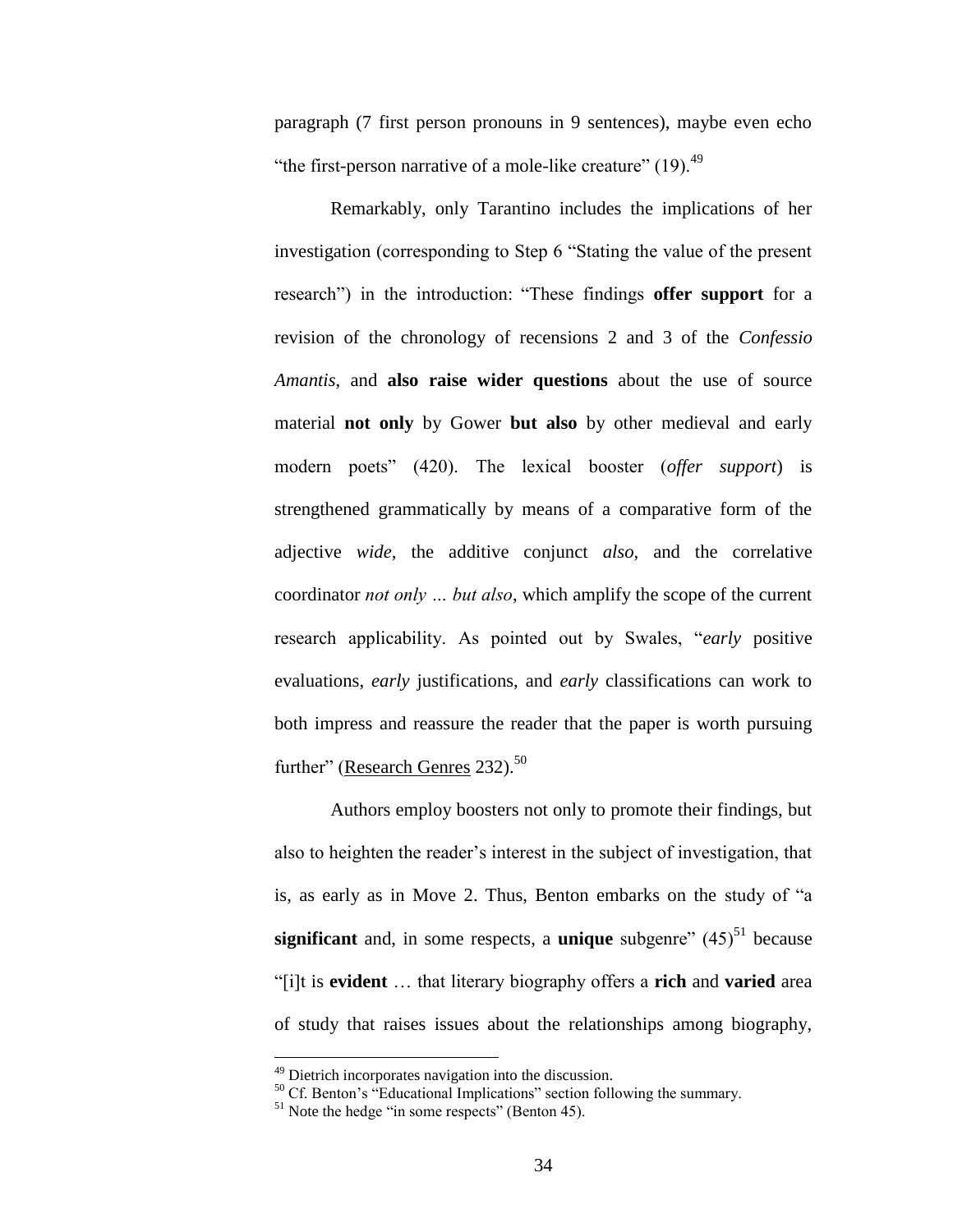history, fiction, and poetry that are **fundamental to aesthetic education**" (45). Similarly, Gottschall advocates the Darwinian approach to literary studies for it has already "provided **startling new insights** into **a host of topics**" (256) in biology and social sciences and promulgates the "achievement of mutual consistency" as "a **worthy**  goal because it represents an **excellent method of evaluating the trustworthiness of knowledge**" (257). Highlighted lexemes and phrases cast unambiguously positive light on the object of inquiry.

In Move 3, however, most authors are emphatically circumspect using litotes and delimiting the applicability of their assertions: "This oscillation … is **not unlike** the dynamics of the Freudian death drive. And **in this sense** the space between words and things once again manifests itself as fatal – **if only to our philosophies**" (Schwenger 102). Even when the boosting effect is implied, as in Barloon"s contention phrased as a paradox, the authors opt for subtle lexicogrammatical exponents: "…**but it does seem remarkable** that in a book **reputedly** about war, **so little** of war or its aftershocks are dramatized **to any great extent**"  $(6)$ <sup>52</sup>

Overall, in introductions, an overt positive evaluation is predominantly concentrated in Move 2, where the niche is presented as indispensable for literary studies or even the entire field of the humanities. By implication, the research embedded in such a framework can obviously enrich the discipline. Inclusion of Step 6

 $52$  Cf. Williams's "the seemingly unexceptionable phrase" (229).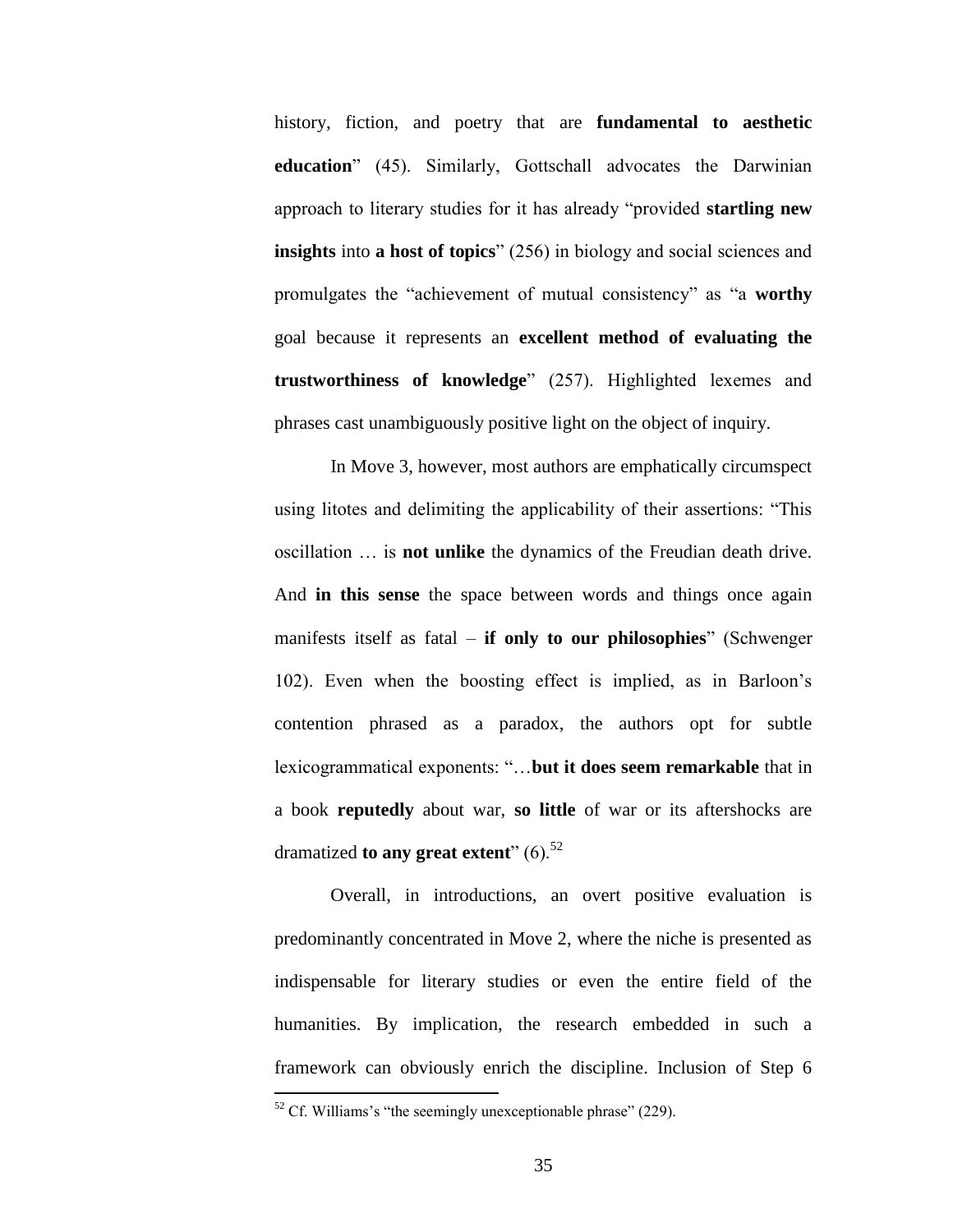further emphasizes a study"s contribution. Thus, promotion is achieved by means of discourse structure as well as lexical and grammatical resources.

#### **Discussions**

 $\overline{a}$ 

The discussion section in the literary studies articles differs significantly from the corresponding part-genre in sciences and engineering described by Swales.<sup>53</sup> In all examined papers, the discussion integrates evidence supporting the major thesis with intensive references to previous and ongoing research. Occasionally (e.g., Hodgson; Stahman), the discussion can be preceded by a preface situating the text in question within the pertinent historical, ideological, or theoretical context.

The discussions in the literary studies articles create a tangible link to the introduction by following the order of arguments.<sup>54</sup> A correlation between the statements made in the introduction and chunks of the discussion are typically highlighted linguistically. Dietrich, for example, signals the onset of the development of her first thesis, "Statius" *Silvae* 2.4 is ostensibly written as a consolation poem…" by the paraphrase, "Statius uses the form of, or at least certain elements of, the *consolation* or *epicedion* for many of the *Silvae* (1.4, 2.1, 2.4, 2.5,

<sup>&</sup>lt;sup>53</sup> Cf. the provisional framework outlined by Swales in Genre Analysis and further elaborated in Research Genres.

<sup>&</sup>lt;sup>54</sup> The only article which does not lay out the questions to be addressed in the discussion is Williams's.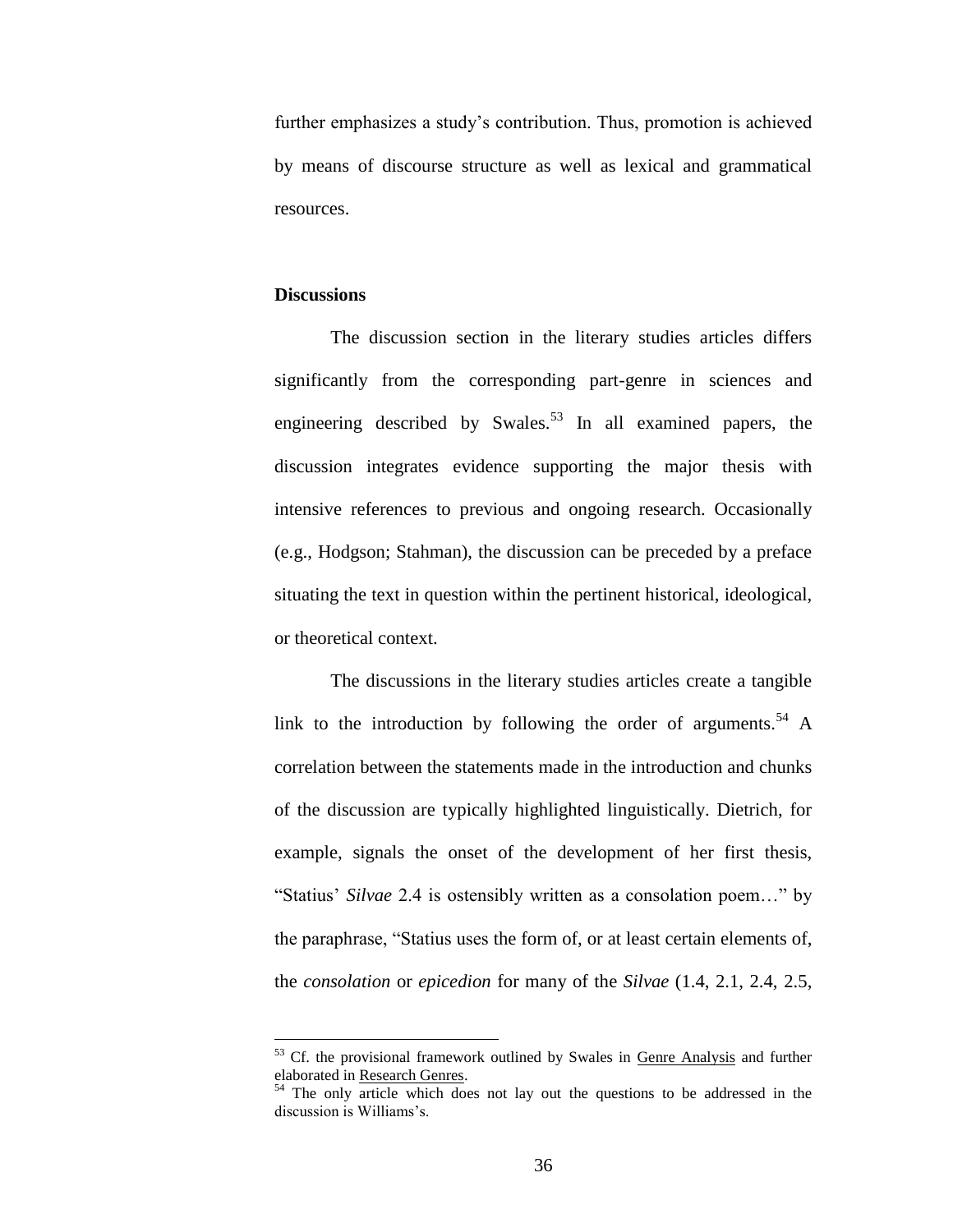2.6, 2.7, 3.3, 5.1, 5.3, 5.5)…" (95).<sup>55</sup> The transition from the first to the second argument in the introduction is likewise mirrored in her discussion; this time, however, without verbal repetition. Stahman even uses an endophoric marker to advise the reader that the present block of the discussion (pages 29-31) refers back to the proposal made (among others) in the introduction: "**At the beginning of this essay** I describe Kafka's 'The Burrow' as a text that comments on the anxiety and meaninglessness of a life lived for the act of knowledge alone. The creature in its burrow remains fixed in a state of Levinasian "ipseity," or **egoism**" (30). The noun *egoism* supplies an additional hint as to which suggestion the author has in mind: "Kafka"s story may be read on a literary level as a deconstruction of **egoism**…" (Stahman 20).

While expanding and developing the claims made in introductions, authors reinforce them in discussions by adding certainty and commitment metadiscourse:

> **Indeed**, as mentioned by Richard Heinemann (256), **it is**  quite clear that the tone of the narrator's report painstakingly mimics the "official" language and phrasing one would hear in a bureaucratic setting. (Stahman 21)

> The mutual sympathy of women and Jesus that Lanyer constructs is also **clearly** designed to color Lanyer

<sup>&</sup>lt;sup>55</sup> The following qualification, "but these poems are concentrated in the second book whose overarching theme is death" (Dietrich 95), resolves the lexical ambiguity of the adverb *ostensibly* (probably intended by the author).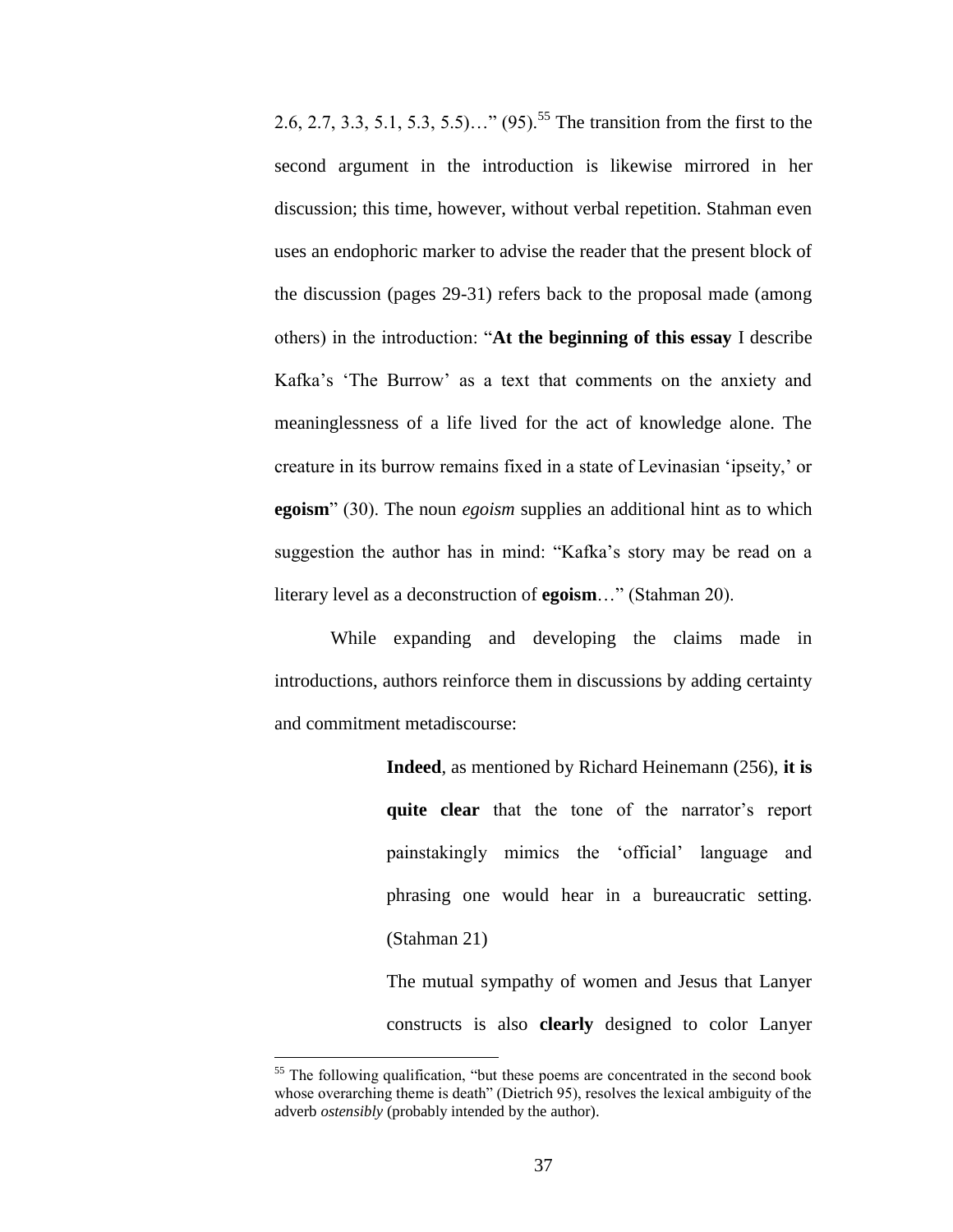herself as writer. Her self-descriptions in the poem **deliberately** invoke this same figure of the woman who, through her pitying love for Jesus, is rendered both weak and powerful. (Hodgson  $107$ )<sup>56</sup>

This scaffolding technique is used sparingly in the articles offering a (new) perspective on the text(s) (Hodgson and Michie) and studying the text(s) through the prism of a certain theory (Schwenger and Stahman). In the articles that debate alternative analyses (Barloon, Dietrich, Tarantino, Williams) and those concerned with theoretical and methodological questions (Benton and Gottschall), on the other hand, discussions are saturated with intensifiers. In the latter group, the function of metadiscourse is often twofold: to spotlight the author's view and to underline opponents' misconceptions:

> I will argue here that Statius both inserts himself into and distinguishes himself from the Latin literary tradition through the use of two catalogues of birds… Statius plays these catalogues off several stories in Ovid"s *Metamorphoses* that also feature birds in order to comment on his own work, to locate it within the Latin tradition (particularly the poetry of Ovid), and to

<sup>&</sup>lt;sup>56</sup> Cf. Benton, who reformulates the purpose of his article (stated in the introduction) "to examine literary biography as a form by considering its main generic characteristic – its concern to document facts – in the light of its narrative impulse – its concern to tell its story through the dynamic biographer / biographee relationship unique to every biography" (46) in the discussion using the booster: "**It is evident even from these openings** that the art of biography involves invention as well as interpretation, that the skills of narrative are essential to quicken the life on the page" (48).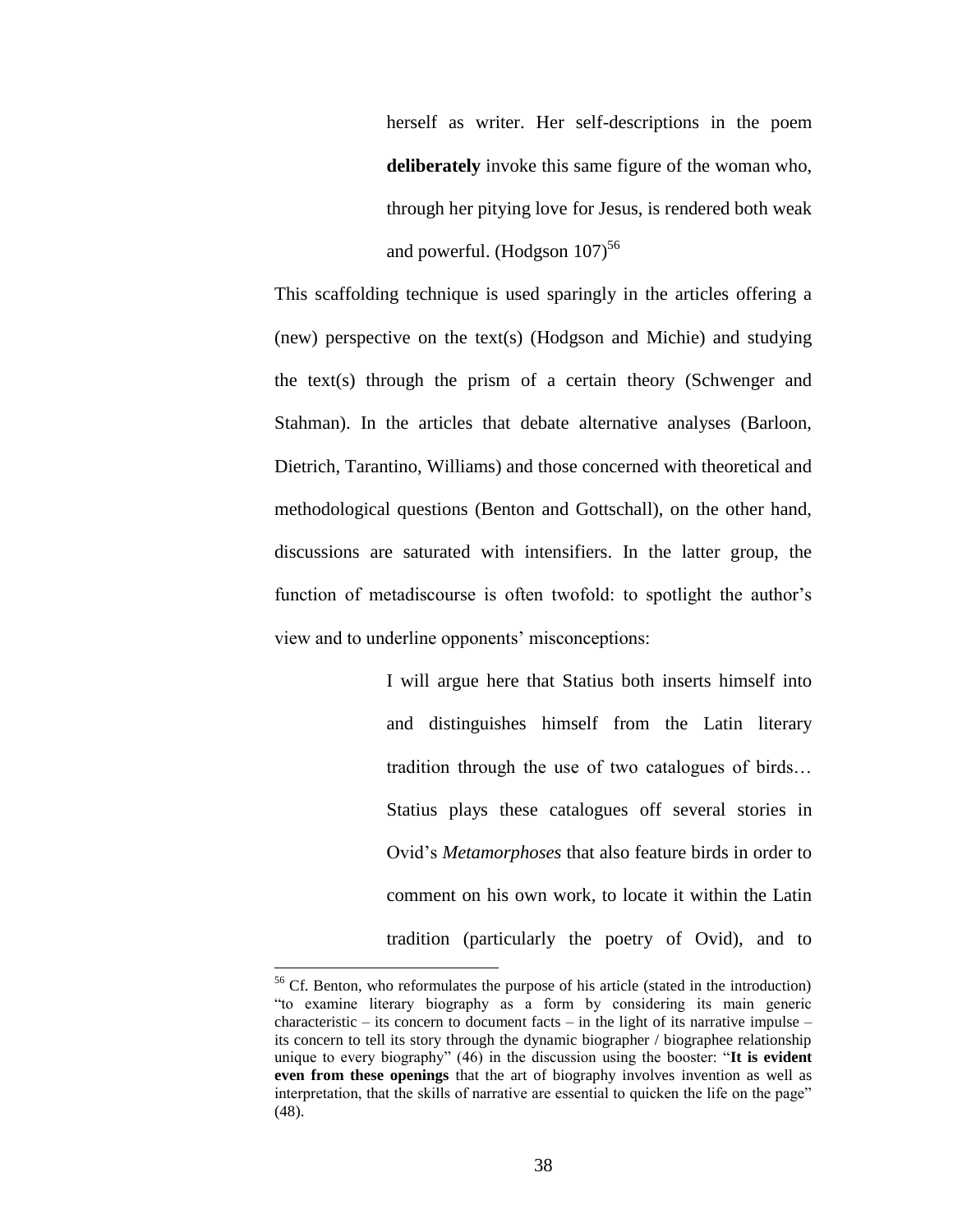comment on the changing role of the poet under the emperors… By including a catalogue, yet at the same time making his catalogue **so** different from Ovid"s, Statius **clearly** signals that he is both exploring his role in the poetic tradition and at the same time claiming a voice for himself that is distinct from that of Ovid. (Dietrich 95, 101)

Dietrich"s statement, which appears devoid of interactional metadiscourse in the introduction, is augmented with boosters in the discussion. The adverbs *so* and *clearly* emphasize her central thesis that Statius deliberately diverges from Ovid"s catalogues of birds and that this alteration has been downplayed or misunderstood by the previous investigators (for instance, Van Dam). She constantly repeats this proposition using the noun *difference* (once even placed in a cleft sentence, "…it is the differences between these birds that give meaning…" (99)), the adjectives *different* (modified by the adverb *very* (100)) and *distinct* as well as the verb *differ* so that her commitment to her arguments appears doubtless.<sup>57</sup> The reiteration of the verb *signal* with the subject Statius and of the adverb *clearly* underscores that the

<sup>&</sup>lt;sup>57</sup> Repetition, often enhanced with adverbial intensifiers, is one of the most characteristic means of reinforcement in this article, e.g., "If we explore these etiologies in detail, we see **clearly** that Statius uses his catalogues in *Silvae* 2.4 to both set himself within and distinguish himself from the earlier tradition" (Dietrich 101); "Through reference to Ovid"s *Metamorphoses* … Statius **clearly** evokes the epic voice of Ovid, as well as his own … But Statius also goes much further in the *Silvae* and claims a voice for himself that is different from Ovid's and from his own epic voice" (Dietrich 103); "Statius thus signals another way in which his poetry differs from that of Ovid and thus underlines the uniqueness of his voice in the tradition" (Dietrich 105).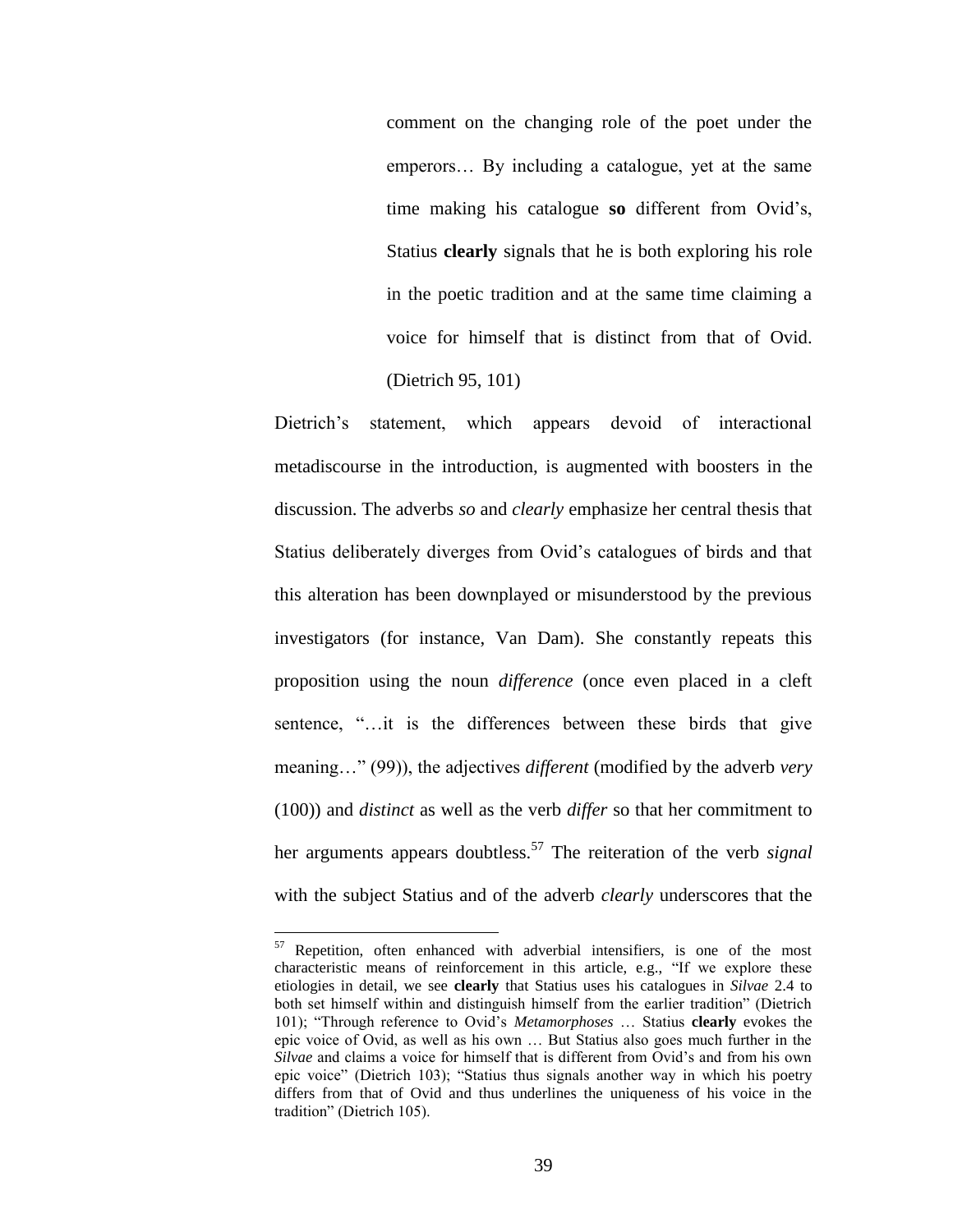author"s interpretation of the poem is straightforward, whereas other readings ignore the obvious.<sup>58</sup>

To prove the superiority of his hypothesis, Williams likewise employs boosters not only in presenting his point of view, but also in explicitly critiquing the (over)generalizations of other scholars:

> commentators … **fail** to point out the **highly significant fact** that the image of the hands of Death occurs **once only** in Homer… [and that] explicit reference to the *hands* of Death occurs … **once only**, in the final couplet of poem 80, Callimachus' famous epigram on the death of Heraclitus… (Williams 229-30)

Adverbial intensifiers and the evaluative verb *fail* underline the weakness of the interpretation and lend salience and boosting effect to the adverb *often* and the prepositional phrase *with particular frequency* used to justify the proposed emendation, "The word *obscenus* is **often** used in close conjunction with *importunus*… It occurs **with particular frequency** in contexts involving the Harpies…" (Williams 232). In this article, the debate becomes personal at times and the confrontation can be amplified by comparative constructions denigrating the dissenting views: "I cannot feel that this [etymology suggested by Francis Cairns] would be **as meaningful as the more obvious and forceful**

<sup>58</sup> "*Silvae* 2.4 is thus **carefully** located in the second book to highlight certain themes, **most obviously** death and the control of nature. Another, **more subtle**, theme is **evident** throughout book 2 of the *Silvae*, however, and is represented **prominently** in 2.4: the role of poetry" (Dietrich 98). The cluster of intensifiers in the second sentence is almost anomalous.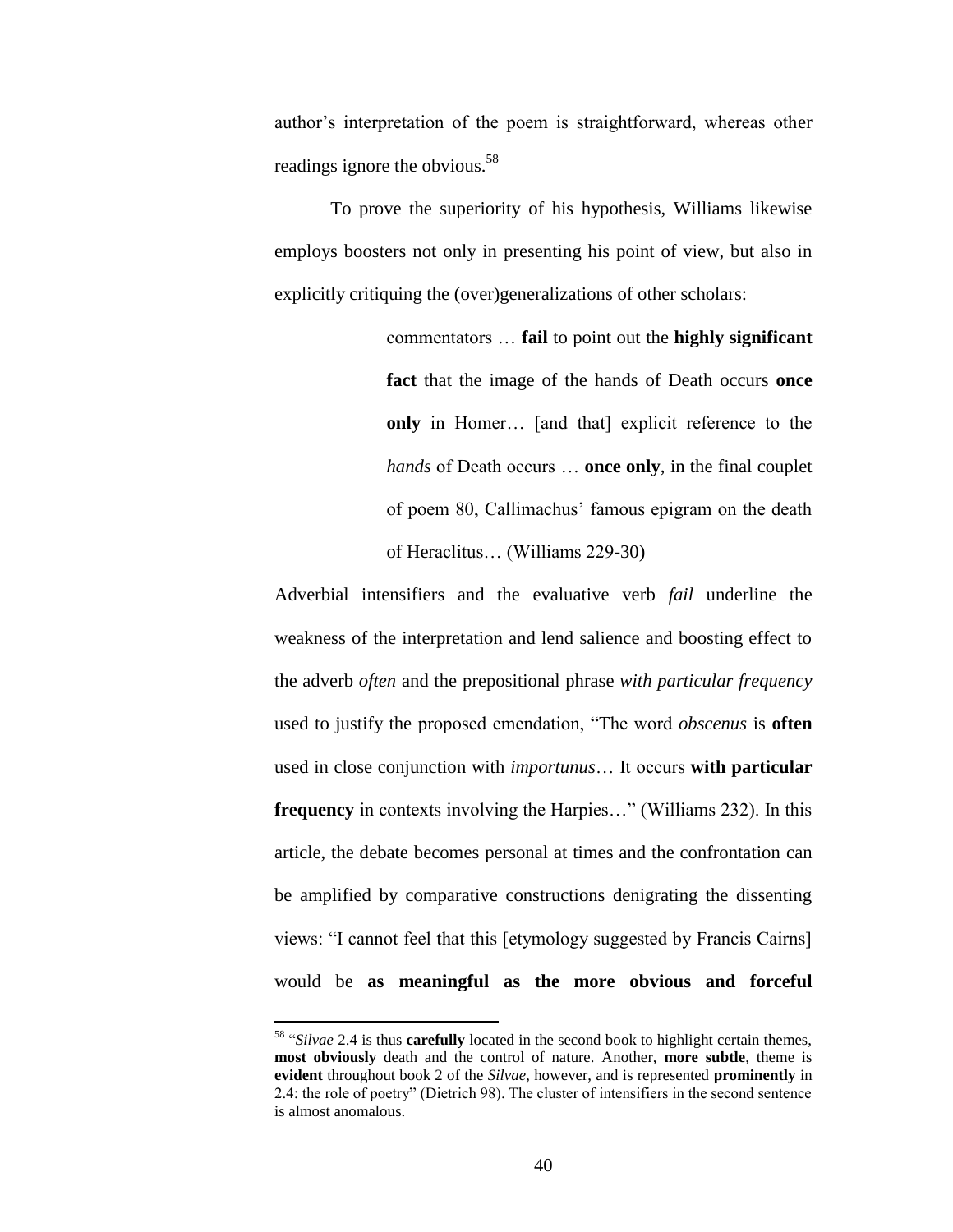etymologies in this poem..."  $(231)$ <sup>59</sup> It is worth noting, however, that such intensive and aggressive promotion of the advanced hypothesis at the expense of the alternative explanations is the idiosyncrasy of this particular paper. As Barloon"s article demonstrates, adverbial intensifiers can express disagreement in a less face threatening manner. For instance, in response to the critic Ian Watt, who points out that "…a causal connection operating through time replaces the reliance of earlier narratives on disguises and coincidences, and this tends to give the novel a much more cohesive structure" (qtd. in Barloon 7), Barloon remarks, "**But only the barest devices of novelistic cohesion** can be found in *In Our Time*..." (7). While Barloon's statement both counters Watt's interpretation and boosters his own, it is not as audacious as Williams's

Gottschall employs boosters primarily to underline the sound basis of the methodology he promulgates: "Viewing texts through the evolutionary lens of survival and reproduction has provided **substantially new perspectives** on **a broad spectrum of different issues in a wide variety** of literary works and traditions…" (261). The wide applicability and high degree of innovation evolutionary theory offers to literary studies lend support to Gottschall"s belief that "[t]he time is high for a Darwinian literary study" (259). Moreover, Gottschall

<sup>&</sup>lt;sup>59</sup> Contentiousness of this article is signaled from the very beginning: the adjective "inadequate" predicated of "current interpretations" in the abstract and the clause "James McKeown … tells us that…" in the introduction are markers of conflict in academic discourse. See Hunston, "Conflict and Consensus."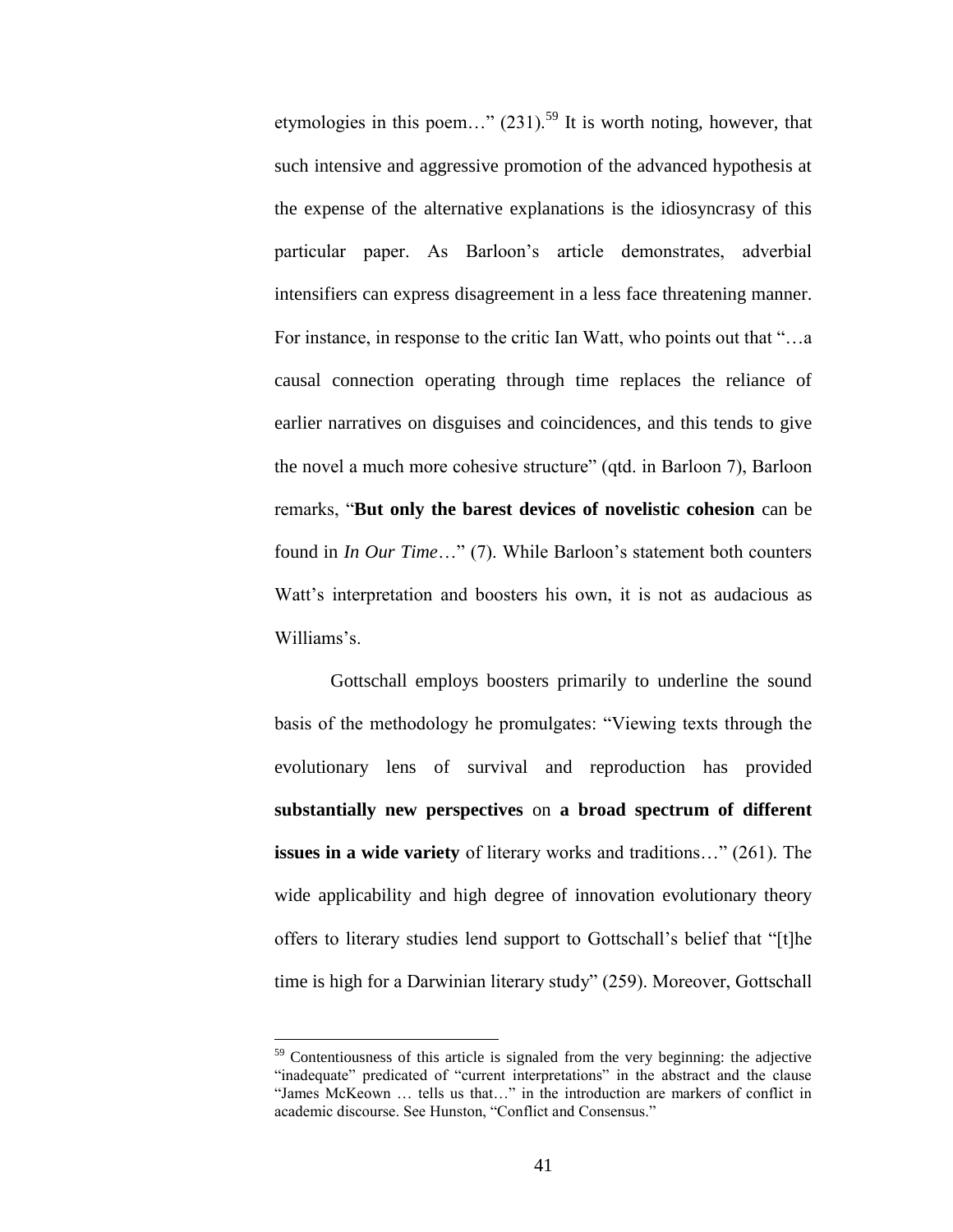is convinced that "mutual consistency" (257) and dialogue with natural sciences can rejuvenate literary criticism:

> By **integrating** literary knowledge with the **larger** body of **interconnecting** and **mutually supportive** knowledge about human nature, literary scholars **can increase the intellectual rigor** of their **contributions to the human quest for self-understanding** and **exorcise**

**old feelings of irrelevance and lack of utility**. (264)

This conviction is endorsed by repetition of the adjectives *consistent* and *related* and their synonyms throughout the paper. The advantages of the "integrationist literary study" (265) are also buttressed by multiple failures of previous methodologies such as psychoanalysis, feminism, Marxism, queer theory, and many others:

> Evolutionary psychology  $-$  a sub-category of human behavioral biology – offers **the very thing psychoanalysis promised but ultimately could never deliver**: a science **appropriate** to the demands of literary study.… looking back at literary studies in the postmodern era**, tied into literary theory based in discredited psychology and antiquated notions of extreme cultural constructivism**, **it would not be uncharitable** to say that it has done **as much harm to human self-understanding as good**. (259; 263-4)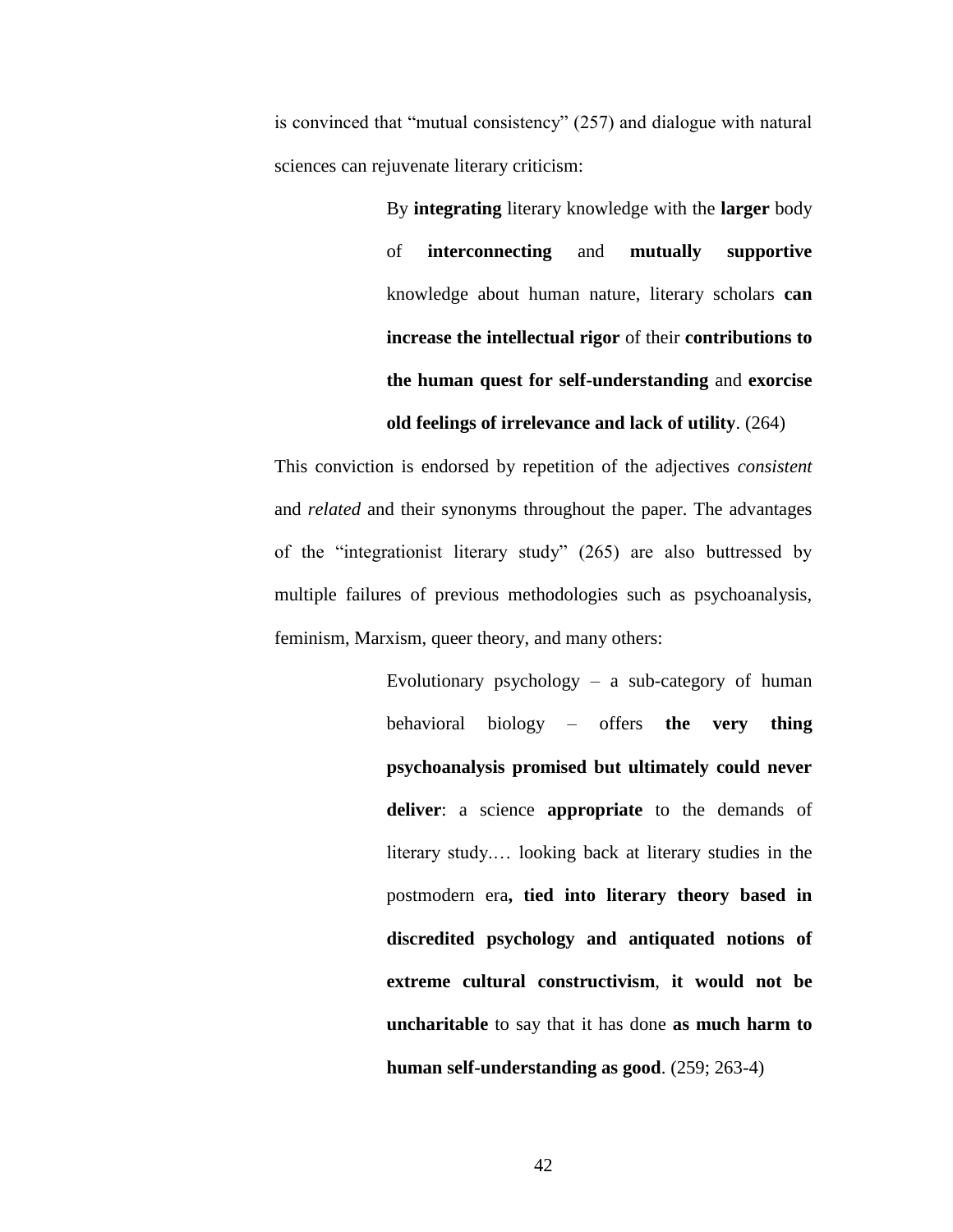Lexical contrast broadens the gap between what criticism based on alternative principles could not accomplish ("ultimately could never deliver" (259); "has done as much harm to human self-understanding as good" (264)) and what the evolutionary grounded study can ("has provided substantially new perspectives on a broad spectrum of different issues in a wide variety of literary works and traditions" (261); "can increase the intellectual rigor… and exorcise old feelings of irrelevance and lack of utility" (264)). Against the impotence of predecessors the advocated approach stands out as more appealing.

In general, the degree of promotion in discussions differ between the articles offering a (new) perspective on the text(s) and studying the text(s) through the prism of a certain theory and the articles disputing alternative analyses and addressing theoretical and methodological questions. The former type is almost devoid of boosters, whereas the latter abounds in promotional language. Two major rhetorical strategies can be discerned in the latter articles: authors can either shed positive light on their own analysis or focus on shortcomings of alternative interpretations. Use of both strategies further amplifies the advantages of the proposed reading or theory. Approving and disapproving evaluation is mostly conveyed by discourse and lexical means.<sup>60</sup> Authors not only use lexemes and phrases with positive connotations (*contribution*; *appropriate*; *increase* 

 $60$  Grammatical resources include comparative constructions and conjoining clauses with the contrastive coordinator *but*.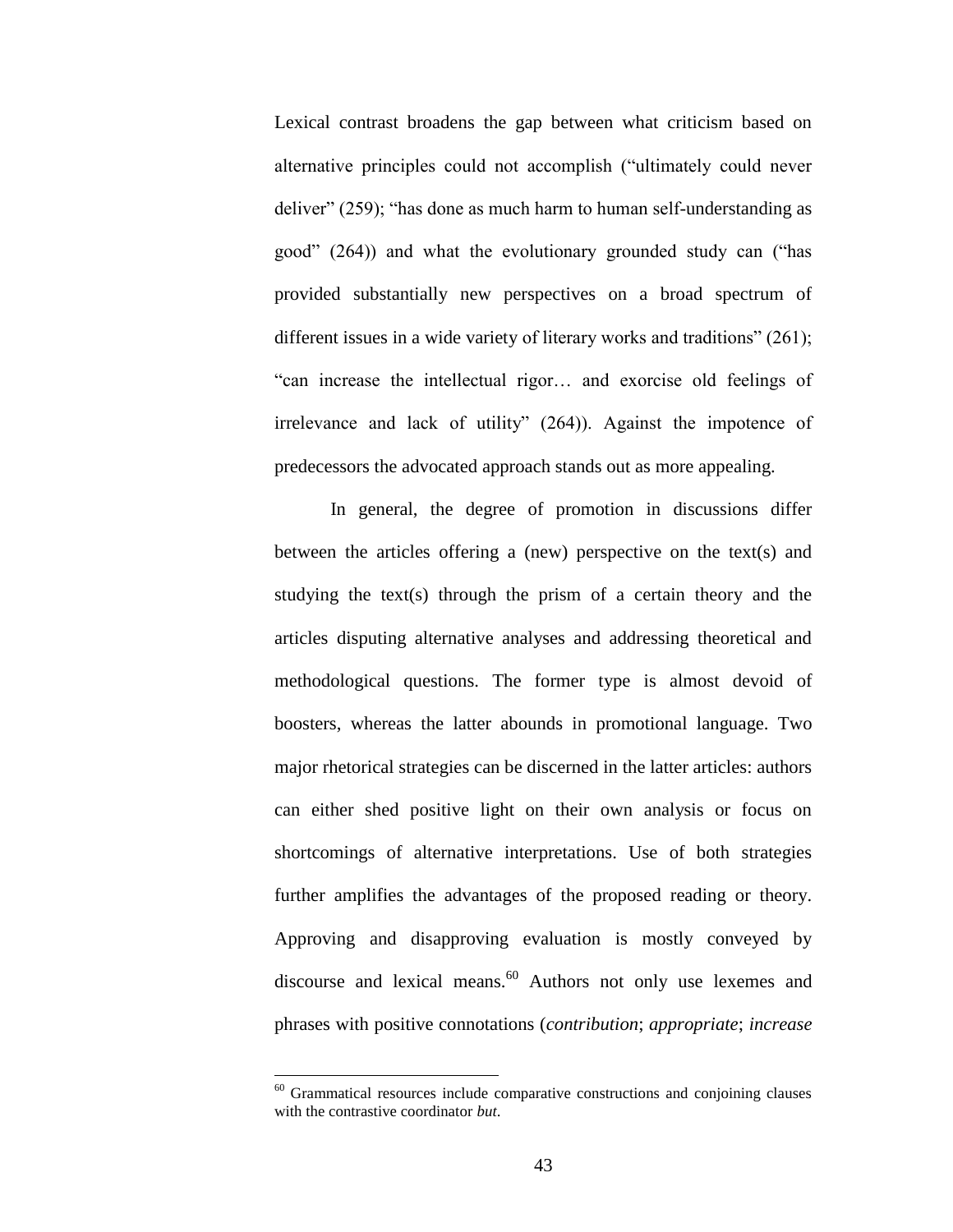*the intellectual rigor*) to refer to their own research, but also juxtapose them with lexemes and phrases associated with negative judgment often reinforced by negative elements (e.g., *not*; *discredited*; *fail*; *lack of utility*). Lexical cohesion, especially repetition synonymy, and antonymy, reinforces both polarities.

# **Conclusions**

 $\overline{a}$ 

The conclusions of the examined papers tend to hark back to introductions. The symmetric structure of the articles is usually foregrounded: Barloon, for example, marks his conclusion by "So, we return to our original question…" (15) and Schwenger signals the summary by "[w]e have come full circle"  $(113)$ .<sup>61</sup> Only two authors – Benton and Tarantino – discuss the implications of their study: while Tarantino is concerned with the implications of her investigation for the field, Benton identifies the opportunities for further research and exploration of the genre of literary biography in secondary and higher education. Benton"s implications section is not announced in the introduction and therefore needs an endophoric reminder to explain its relevance to the present inquiry: "The motives for studying literary biography, **as was implied at the outset**, spring from more than its mere existence as a historical and cultural phenomenon" (55). The

 $<sup>61</sup>$  Adams Smith compares this feature to "the theme of a sonata" (30). She notices</sup> that stylistically, "this is very satisfying and gives a feeling of completeness" (30).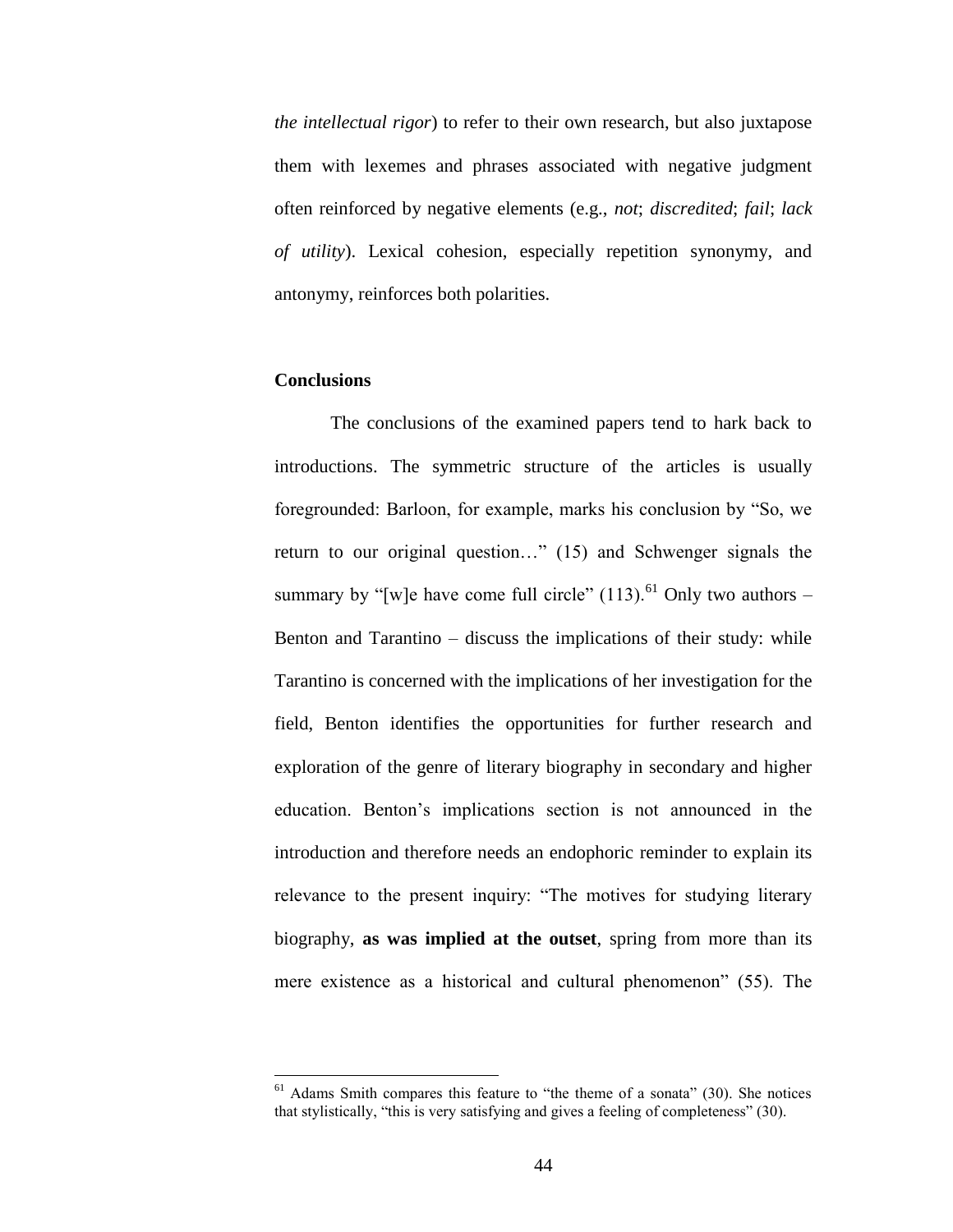unity of the paper is achieved by the Cinderella metaphor that opens and closes the study.

Most authors finish their contributions either by reaffirming the initial claims or by emphasizing the novelty and noteworthiness of the reported research. Compare, for example, the major thesis and the conclusion of Hodgson"s and Michie"s articles:

> …the mourning foremother is the central trope for this complex self-fashioning in *Salve Deus*…. But, **certainly**, Lanyer"s text **well** illustrates the powerful but ambiguous value of Rachel"s tears, the prophetic voice of the woman-mourner, for the Christian poet. (Hodgson 102, 114)

> A comparison of Trollope"s *The Prime Minister* and James's *The Portrait of a Lady* bears out the idea that, improbably, Trollope's "vulgar" novels inspired some of James's more abstract, refined, and delicate prose.... The vulgar, mindless, financially successful writings of Trollope not only pushed James to crystallize his philosophy of intellectual and aesthetic refinement but also turned out to be **not so absolutely different** from James"s novels **as we have, for a long time, been led to expect**. (Michie 10, 20)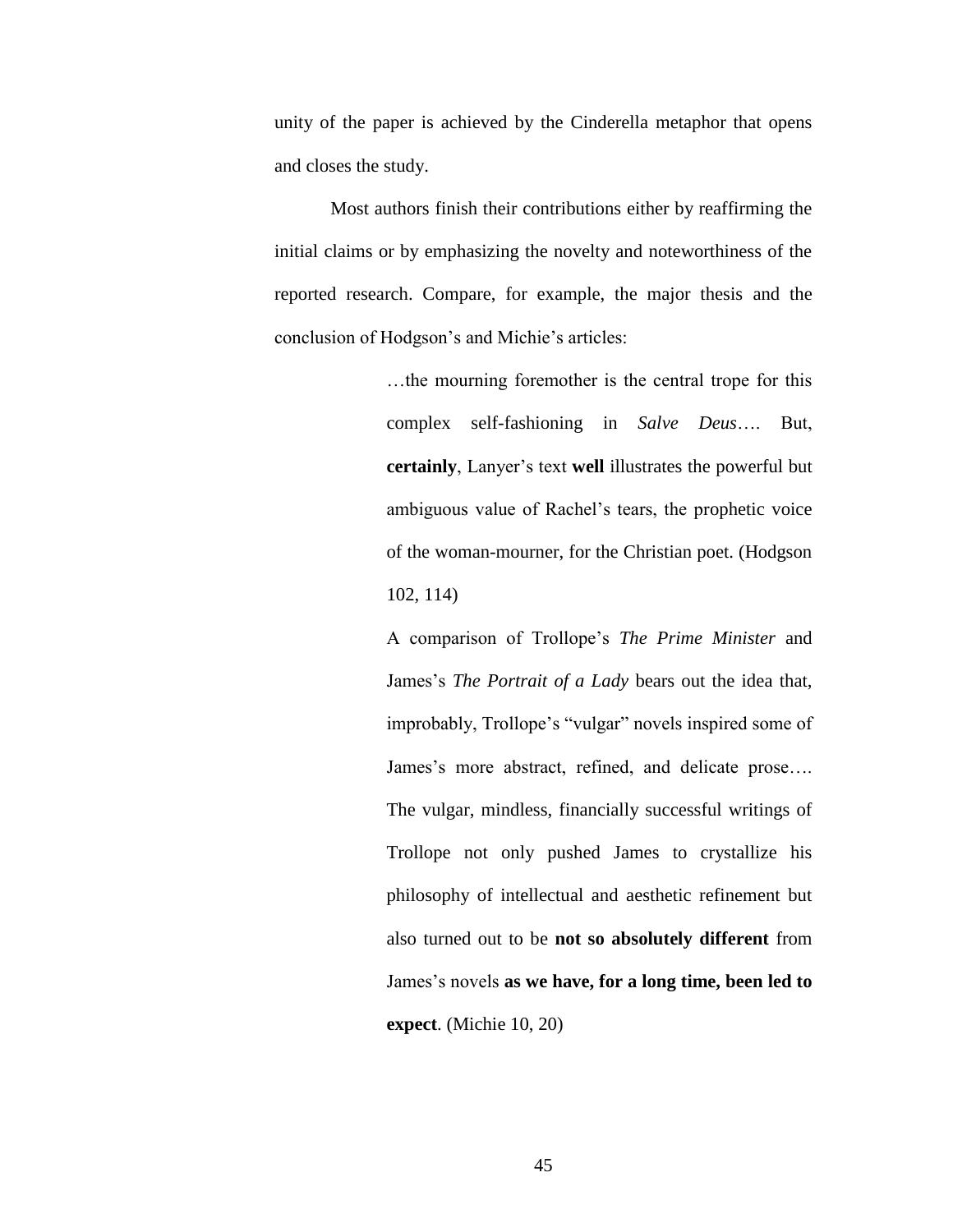Hodgson"s conclusion not only reiterates the argument put forward in the introduction, but also strengthens it by using the adverb *certainly*. 62 Whereas Michie"s booster is more syntactically complex, it serves the same purpose – it tones up her claims and highlights her contribution to the scholarship.

It is, therefore, surprising that Tarantino restates the impact of her research on the reconstruction of the textual history of the *Confessio Amantis* in the conclusion in a more hedged manner:<sup>63</sup>

> These findings offer support for a revision of the chronology of recensions 2 and 3 of the *Confessio Amantis*, and also raise wider questions about the use of source material not only by Gower but also by other medieval and early modern poets... While **it should be stressed** that **these sorts of speculation** on the vicissitudes of a Florentine anecdote gone north **cannot, in any way, constitute hard evidence**, they **would seem** to point in the same direction as some recent developments in the textual criticism and dating of the *Confessio Amantis*. (420; 432)

<sup>62</sup> Likewise, by adding the adverb *best* Benton emphasizes the aptitude of the advocated approach: "The principles of the genre, as the article has sought to show, can **best** reflect its hybrid nature by being conceptualized as history crossed with narrative" (56).

 $63$  Stahman is equally cautious about her reading at the onset and outset of her article: the introduction hedges, "I suggest that "The Burrow" can be read … may be read … may also be read…" (20), are balanced with the conclusion hedges, "It seems that … this is perhaps…" (31), and thus do not undermine the validity of the whole paper.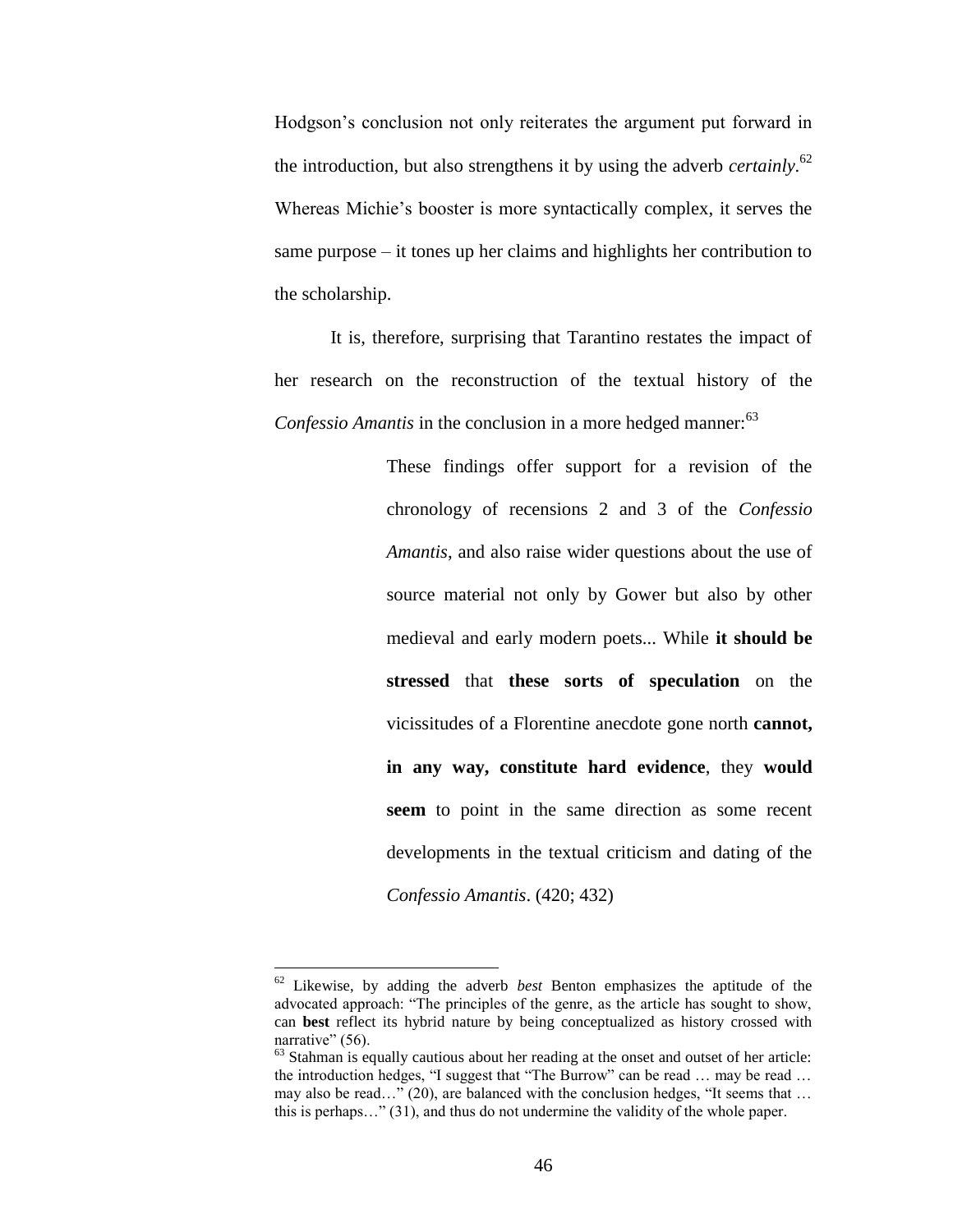This paper, in its final sentence, deprecates its own importance boldly put forward at the beginning.<sup>64</sup> Similarly, Dietrich compromises her central argument by interspersing the final remarks with the verbs *seem* and *may*, even though, technically, the paper ends on a positive note: "In the *Silvae* Statius **seems** to have adopted a voice…, he **seems** to distance himself…. Much like the parrot of Persius and Martial, Statius **may** be mimicking a different voice..., but in fact, through reference to Ovid"s epic and his own, he **reaffirms** that his poetry will live" (108- 9). The lack of commitment questions the validity of the entire enterprise.

Many authors express their belief that the article has achieved its goal, typically by means of a dependent comment clause. For instance, Schwenger, who promises at the beginning, "This oscillation, **as we shall see**, is not unlike the dynamics of the Freudian death drive" (102), reminds the reader at the end that his mission is accomplished, "This circling by words **we have seen** in carafe, jug, and vase, where richness and emptiness produce each other continuously within the work" (113). A parenthetical or relative clause with or without the inclusive pronoun *we* as the subject not only "bind[s] writer and reader

 $64$  On the whole, this paper stands out as very unstable with regards to the stance metadiscourse: for instance, the discussion opens with a restatement of the central argument formulated just a paragraph earlier less confidently: "My contention, as illustrated below, is that the Dante anecdote in the *Confessio Amantis* represents the earliest known written manifestation of an oral tradition that is in fact the conflation of two different strands of the tale" (Tarantino 420). Compare a hedged version of this proposition in the introduction: "This investigation … **suggests the likelihood** that Gower had recourse to oral resources based upon a received synthesis of the two main strands of the anecdote" (420).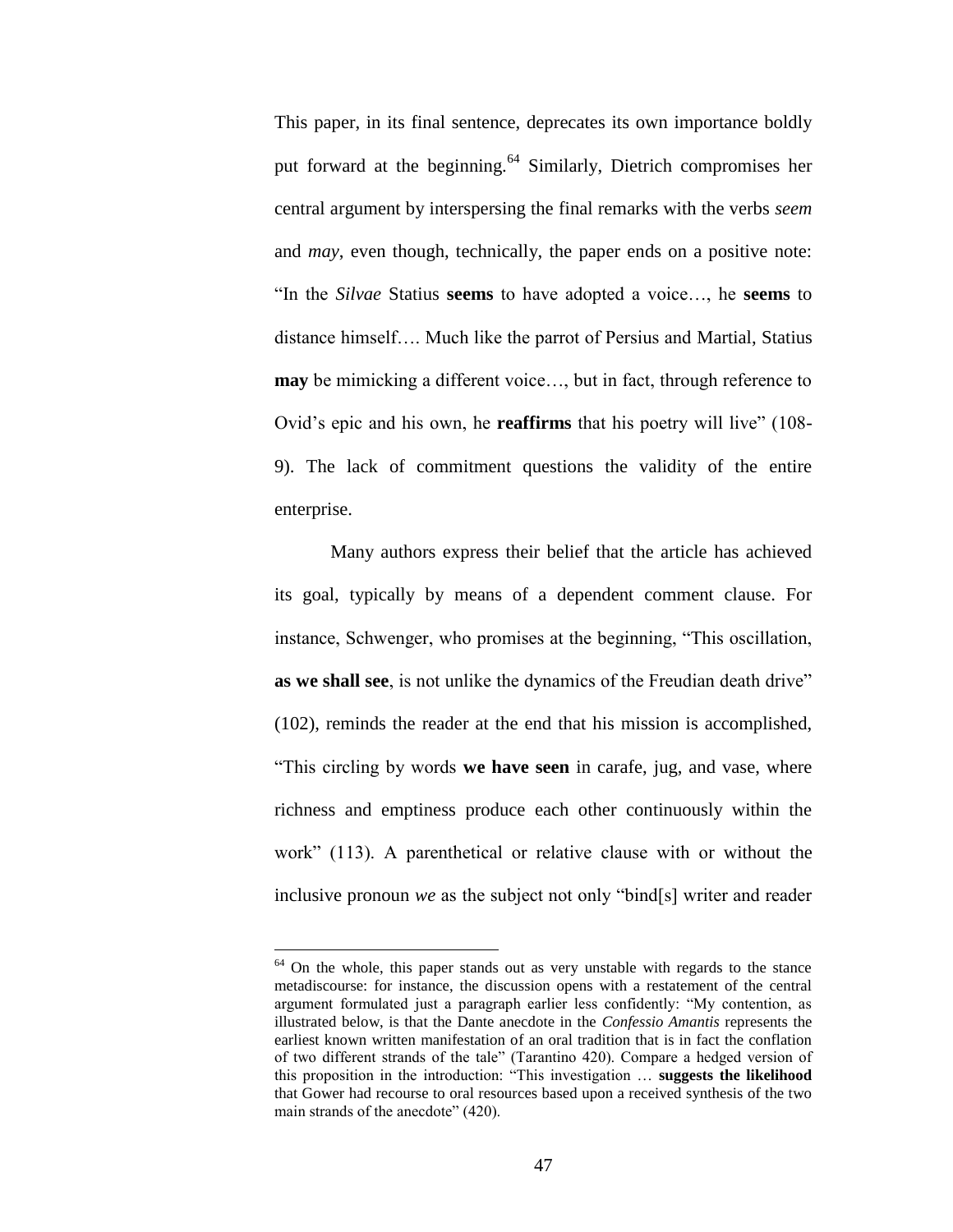together" and "sends a clear signal of membership by textually constructing both the writer and the reader as participants with similar understanding and goals (Hyland, "Stance and Engagement" 182), but also urges the reader to recognize that the evidence is (will be or has been) strong enough to convince. Thus, Williams assumes the reader's agreement when he states, "The agent noun … is applied to Hades, which, **as we have seen**, Ovid is echoing when he uses the image of the hands of Death..."  $(233)^{65}$  and Benton implies that his account, albeit concise, warrants his claims: "For, effective literary biography today is developing its own body of theory, **as outlined above**, and it is also a genre that typically includes distinctive elements of critical appreciation and evaluation" (56).

Thus, it appears that the authors' major concern in conclusions is to persuade the readers that their expectations have been met or even exceeded. This purpose is achieved first of all, by restating the central arguments put forward in the introduction, usually strengthened by boosters; second, by constructing consensus with the reader by means of the inclusive pronoun *we*; third, by reminding the reader that the conclusions are corroborated by the essay, often by means of a dependent comment clause; and, finally, by suggesting a number of possible future lines of inquiry and stating pedagogical implications. Apart from lexical and syntactic boosters and hedges, conclusions draw

<sup>65</sup> This allusion to Callimachus is revealed in this article.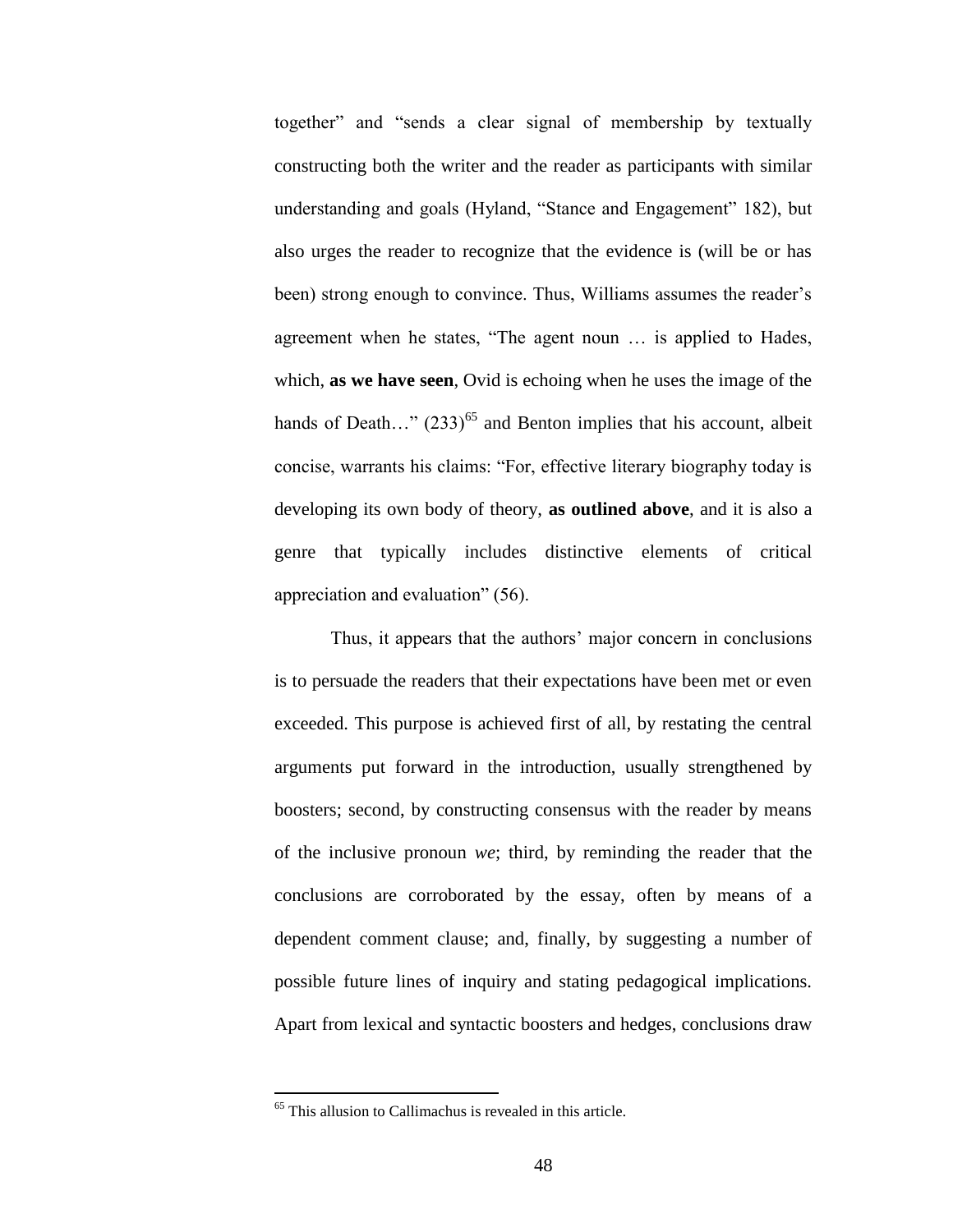on grammatical (e.g., anaphoric dependent comment clauses) and lexical (repetition and synonymy) cohesion.

### **Footnotes / Endnotes**

Since journals from which the articles are culled for this study adhere to either the Chicago Manual of Style  $(14<sup>th</sup>$  or  $15<sup>th</sup>$  edition) or MLA Style Manual, a high degree of consistency in the use of footnotes and endnotes is expected. However, as mentioned above, the papers vary as to amount of text in their footnotes / endnotes. Some papers" footnotes / endnotes (Dietrich; Michie; Tarantino; Williams) contain substantial comments. While endnotes in Benton"s, Hodgson"s, and Gottschall"s articles are reserved for bibliographical information, Benton's are limited to works cited, whereas Gottschall's and Hodgson's encompass recommended readings as well. Schwenger's footnotes, apart from occasional brief explanations or quotes, are also restricted to acknowledgement of sources. Benton"s endnotes are used for extended quotations. Stahman"s essay has only one endnote explaining that the author translated the original text.

Among the papers that relegate extensive remarks to footnotes / endnotes Michie"s and Tarantino"s have the least number of intensifiers. Whereas sparse boosting is characteristic of the entire Michie's article, Tarantino's footnotes differ drastically from the rest of the essay in this respect. Similarly, Dietrich"s footnote comments are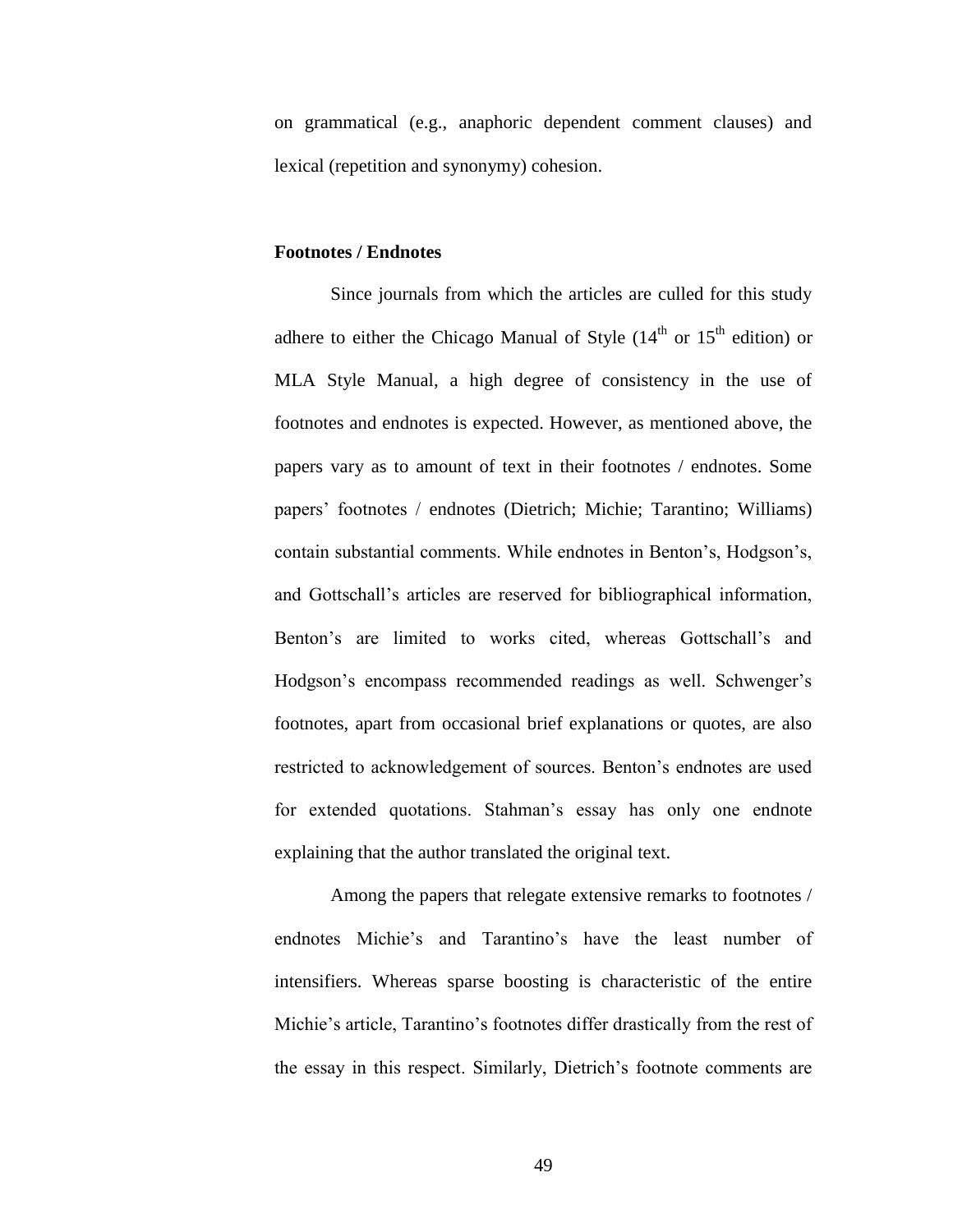more reserved than her text: apart from occasional criticism of Van Dam, "Van Dam"s reading of *modo … modo* for *quondam …nunc* is **insufficiently** supported by a comparison to *Silvae* 2.1.132-33…"  $(\text{fn.40})$ , <sup>66</sup> she avoids boosting her suggestions. In contrast, Williams's footnotes, like his discussion, abound in toning up devices which, much like in discussion, are twofold: they can be used either to emphasize the truth of the author"s proposition, as in "Another ingredient in Ovid"s phrase *diuum uocamur* **must of course** be the frequency in legends of the motif of deities intervening in moments of danger to protect their protégés..." (fn.6) or to highlight others' erroneous assumptions, as in "Editors" preference for M"s reading *obscenae* over *obsceni* off all other MSS probably rests on the **widespread but mistaken** belief…"  $(\text{fn}.16)$ .<sup>67</sup> Interestingly, the only instance in which Williams seeks support from his predecessors' opinions occurs in the final footnote:

> While this paper was in the press, I discovered that Hall 1994, 27, in an article I had not previously seen, also expresses unease about *obscuras*, though he adduces no arguments, and proposes, again without arguments, *obscenas*, which he had conjectured before discovering that it was first suggested by Nicholas Heinsius. It is

<sup>66</sup> See also fn. 39: "Van Dam … translates this line … and explains that … **However**, there is also a **strong** connection with lamentation that **should not be dismissed** in this context" (Dietrich 105).

<sup>67</sup> See also fn.12 beginning: "**If evidence is needed**, see…" corresponding to the intext statement "Death is **of course** frequently characterized as "black"…" (Williams 230).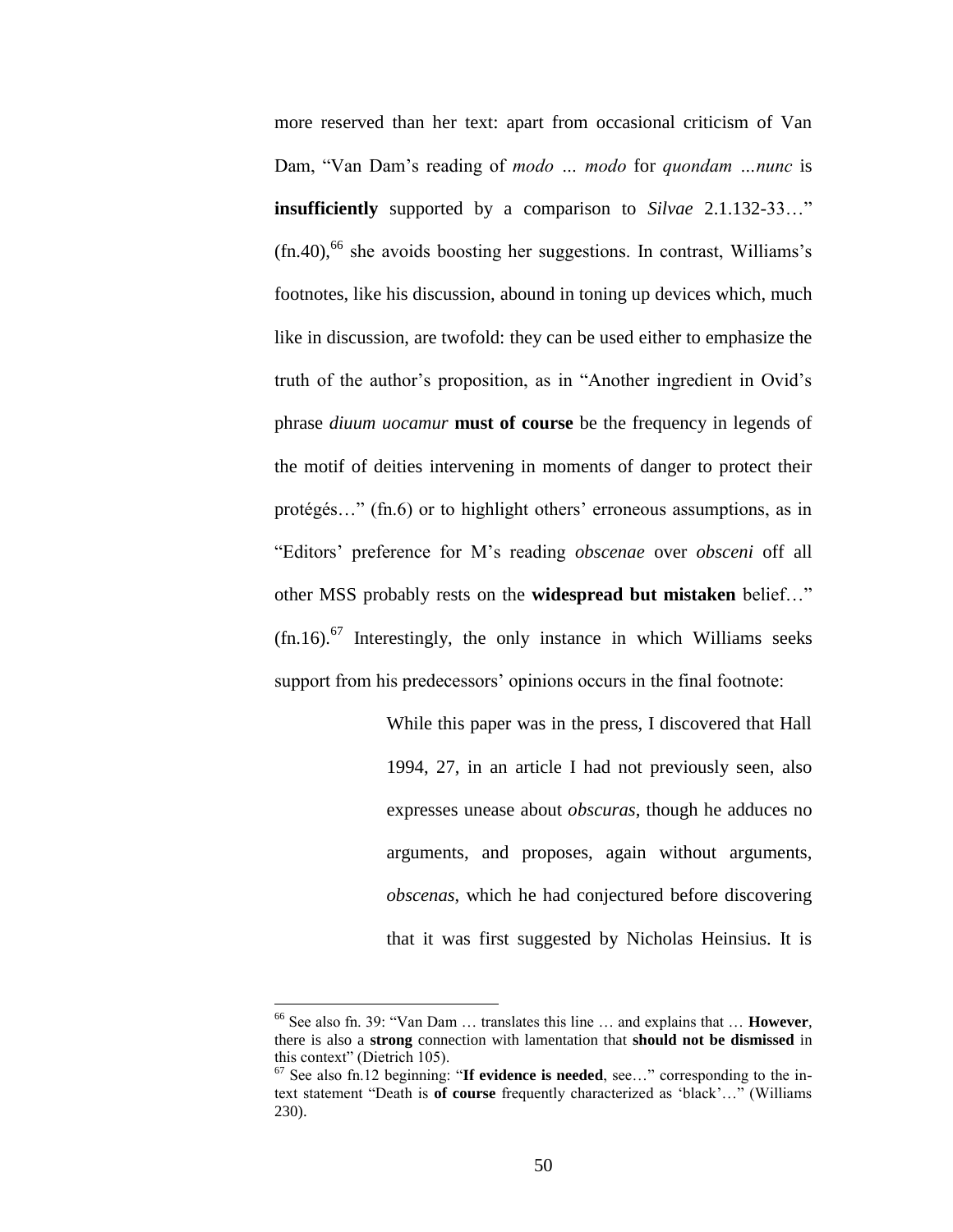# **gratifying** to find oneself in **such distinguished company**. (233)

This ethos appeal is unique not only as far as this paper is concerned, but also with regard to other literary studies articles in this corpus.

In most essays, footnotes / endnotes do not display promotional discourse. The classicists" articles, which do contain evaluation, employ the same strategies in footnotes as in discussions. The only difference is Williams"s last footnote, in which he aligns himself with the scholars whose opinions he (and presumably the whole discourse community) holds in high respect.

### **Summary**

 $\overline{a}$ 

On the whole, close examination of ten literary studies papers shows that research articles in this field typically have an essay form even though their communicative purposes differ, that is, they can focus on theoretical questions, reconsider current interpretations or offer a new perspective on the text(s). Unlike sciences and engineering research articles described by Swales and Hyland, literary studies papers consist of three identifiable parts – introductions, discussions, and conclusions – which are closely knit together by means of linguistic cohesion.<sup>68</sup>

<sup>68</sup> For detailed discussion of cohesion, see Halliday and Halliday and Hasan. For lexical cohesion in research articles, see Lewin, Fine, and Young.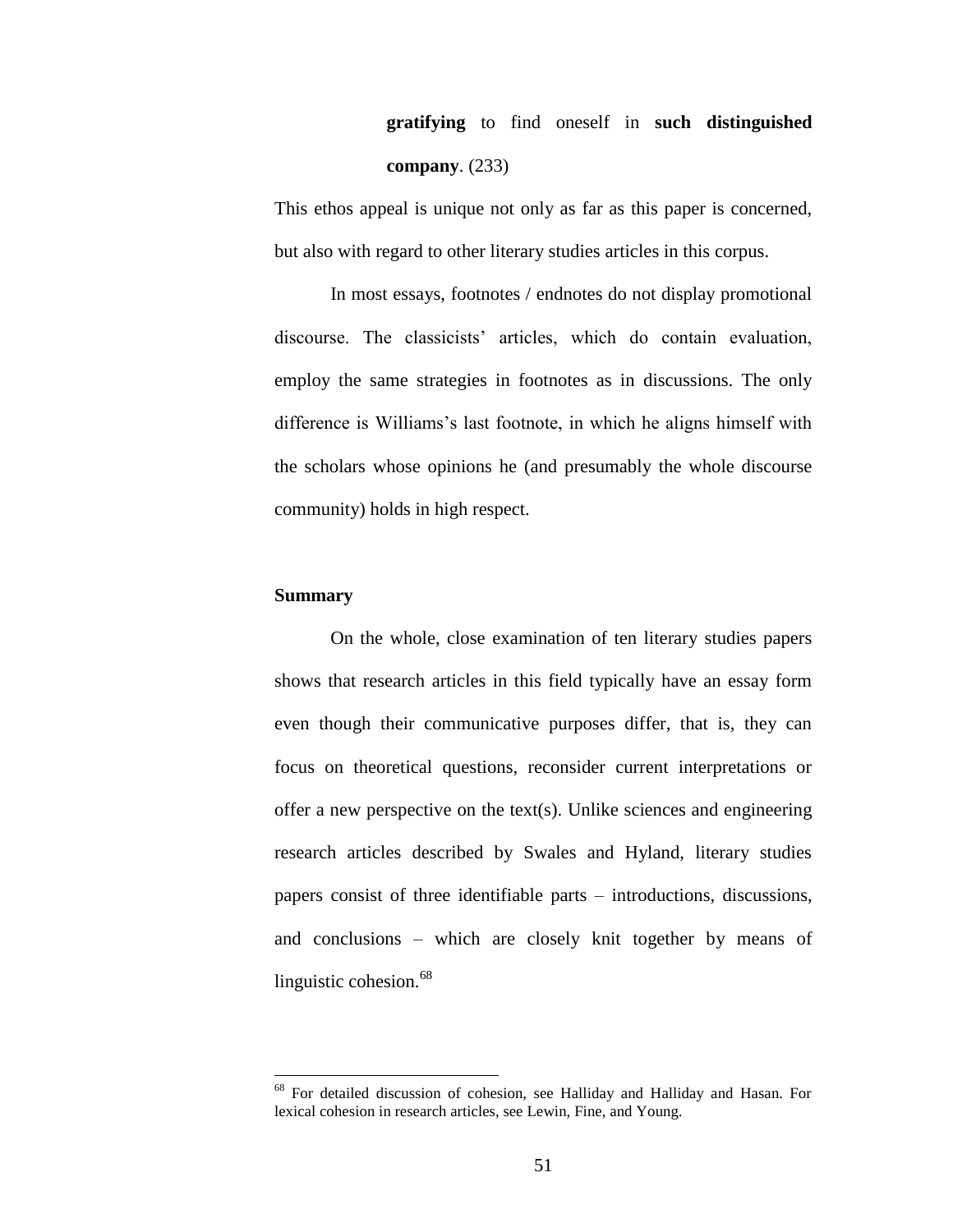All literary studies articles make use of promotional metadiscourse to present their research as valid and contributing to the ongoing discussion in the discourse community. The amount and distribution of boosters, however, vary across the corpus and essay sections. For instance, most authors refrain from overt positive evaluation in introductions; if intensifiers are utilized, they mainly appear in Move 2, where their function is to reaffirm the topic"s worthiness in reader's eyes.

The discussions, on the other hand, are more susceptible to promotional metadiscourse. While the discussions in the articles offering a (new) perspective on the text(s) and studying the text(s) through the prism of a certain theory are rarely punctuated with boosters, the discussions in the articles disputing alternative analyses and dealing with theoretical and methodological questions are rife with intensifiers. Two toning up strategies can be identified in these papers: the authors highlight their views or emphasize opponents" misconceptions; sometimes both approaches are combined, which results in widening the gap between the (flawed) previous treatment and the compelling current analysis.

In conclusions, literary scholars usually reaffirm their initial claims and stress their contribution to the field; occasionally, they also outline the implications of their research. Even those authors who employ boosters sparingly throughout the essay feel compelled to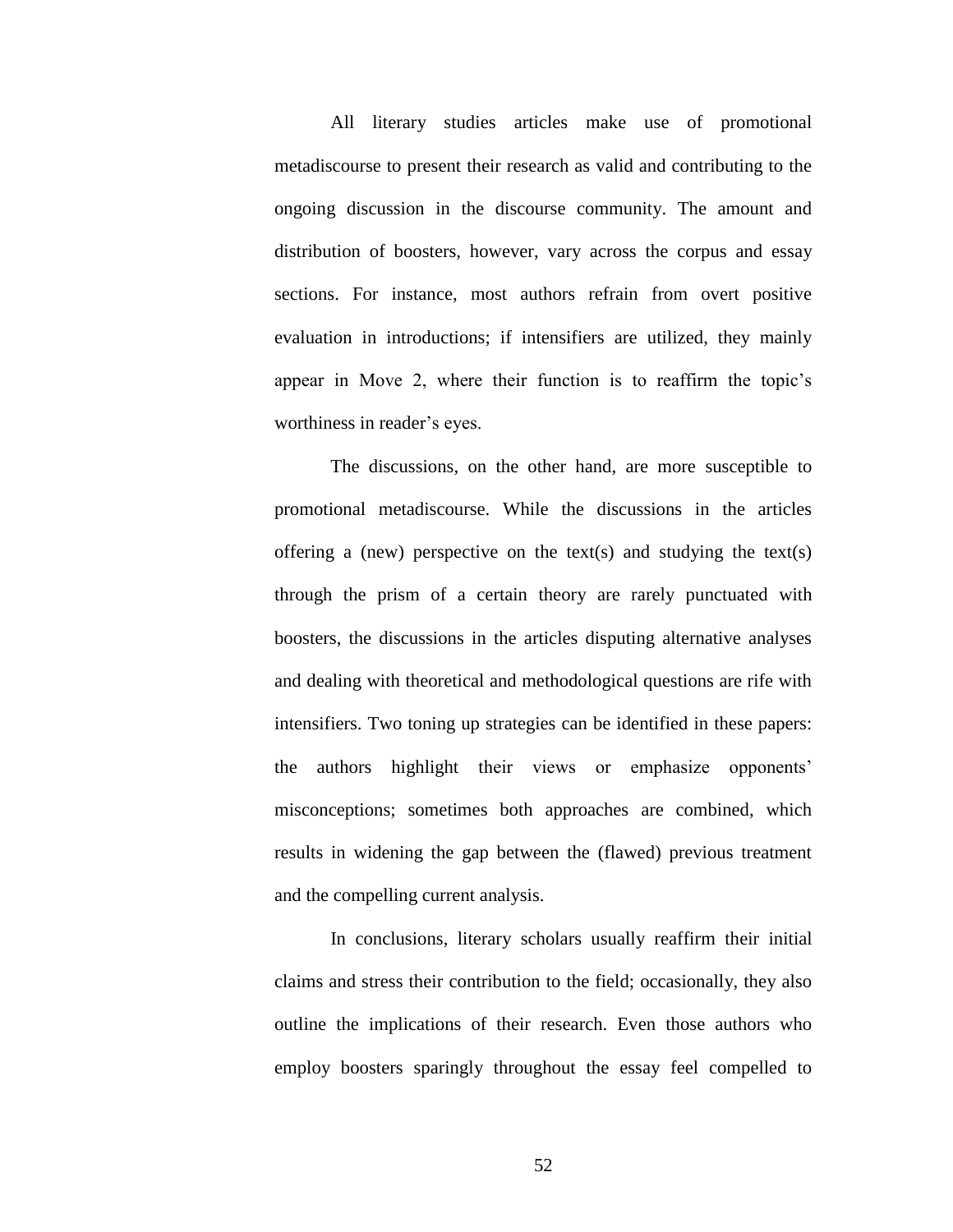foreground their major findings in conclusions. To reconfirm the validity of their arguments authors not only bolster their claims with intensifiers, but also utilize comment clauses reminding the reader that the goal of the inquiry has been accomplished and use the inclusive *we* presupposing the reader"s agreement. Only two researchers in conclusions unexpectedly hedge the assertions they make in the previous sections.

In most articles, footnotes / endnotes contain fewer boosters than discussions and conclusions. Typically, authors reserve footnotes for bibliographical information and parenthetical comments, which do not generally invite toning up. Finally, though literary studies abstracts agree with the move structure characteristic of hard knowledge disciplines, they contrast in use of promotional features, with literary studies opting for boosters-free presentation.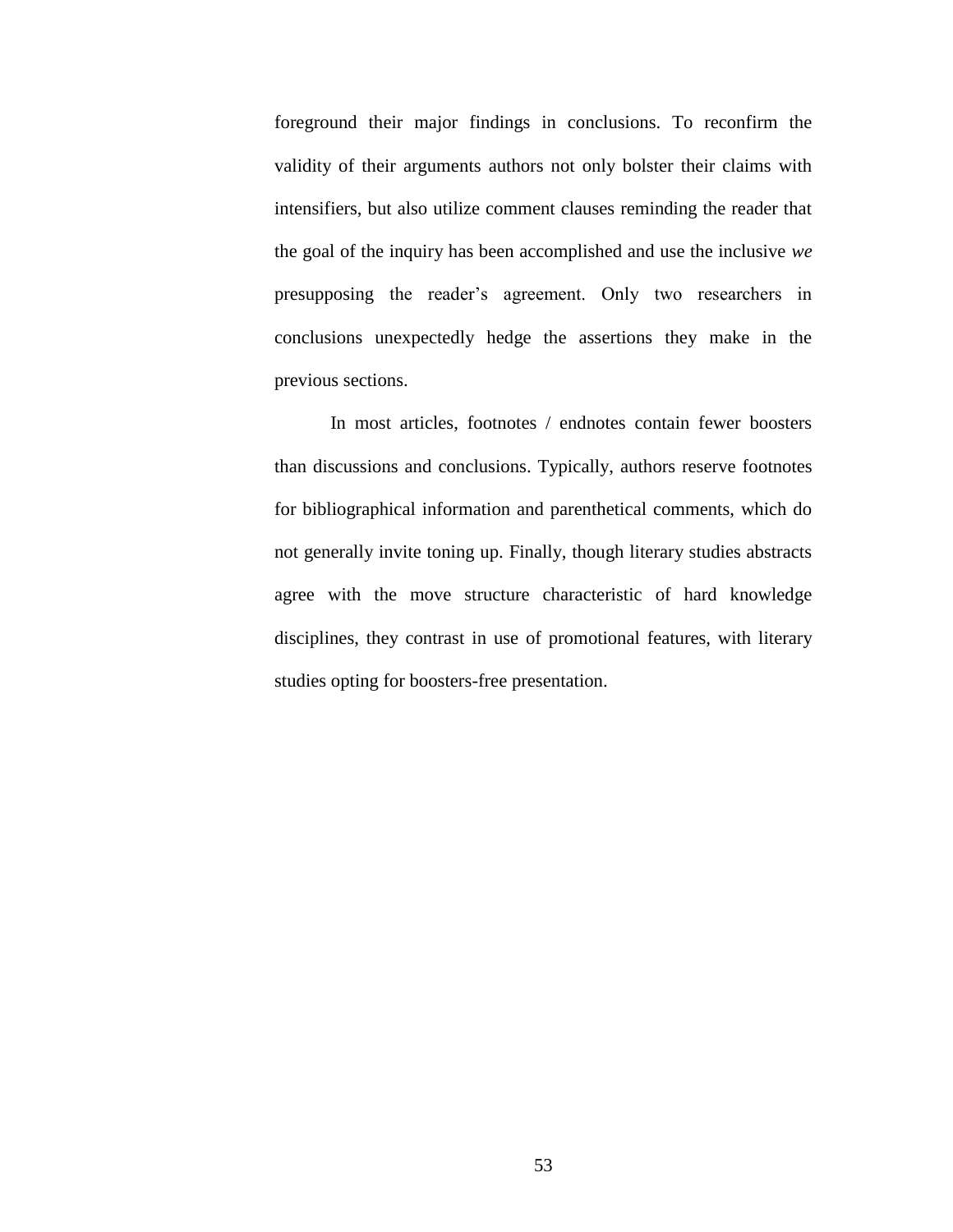#### **Chapter 3: Research Articles in Language Studies**

This chapter examines the language studies research articles to identify the strategies and exponents of promotional (meta)discourse and map them onto the rhetorical structure of the papers. A brief overview of the selected publications is followed by the detailed analysis of distribution of promotional linguistic and rhetorical resources across moves in abstracts, introductions, discussions, conclusions, and endnotes / footnotes. The chapter closes with a summary of generalizations yielded by this inquiry.

#### **An Overview**

 $\overline{a}$ 

Like literary theory and criticism research articles, language studies articles are organized into coherent essays.<sup>69</sup> Six language studies papers explore a linguistic phenomenon either synchronically (Charles Scott; Nancy Stern; Alfred Wedel; Susan Yager) or diachronically (Yoko Iyeiri; Regina Trüb). Three articles are concerned with theoretical issues: two of them (Jack Chambers; Natalie Schilling-Estes) construe a methodological framework for investigation of dialect convergence and dialect variation respectively and one (John Baugh) focuses on linguistic and pedagogical consequences of racial isolation. Finally, one article (N. A. J. Moore) applies discourse analysis to technical writing.

 $69$  One article (Regina Trüb) has a hybrid structure of an essay with elements of IMRD.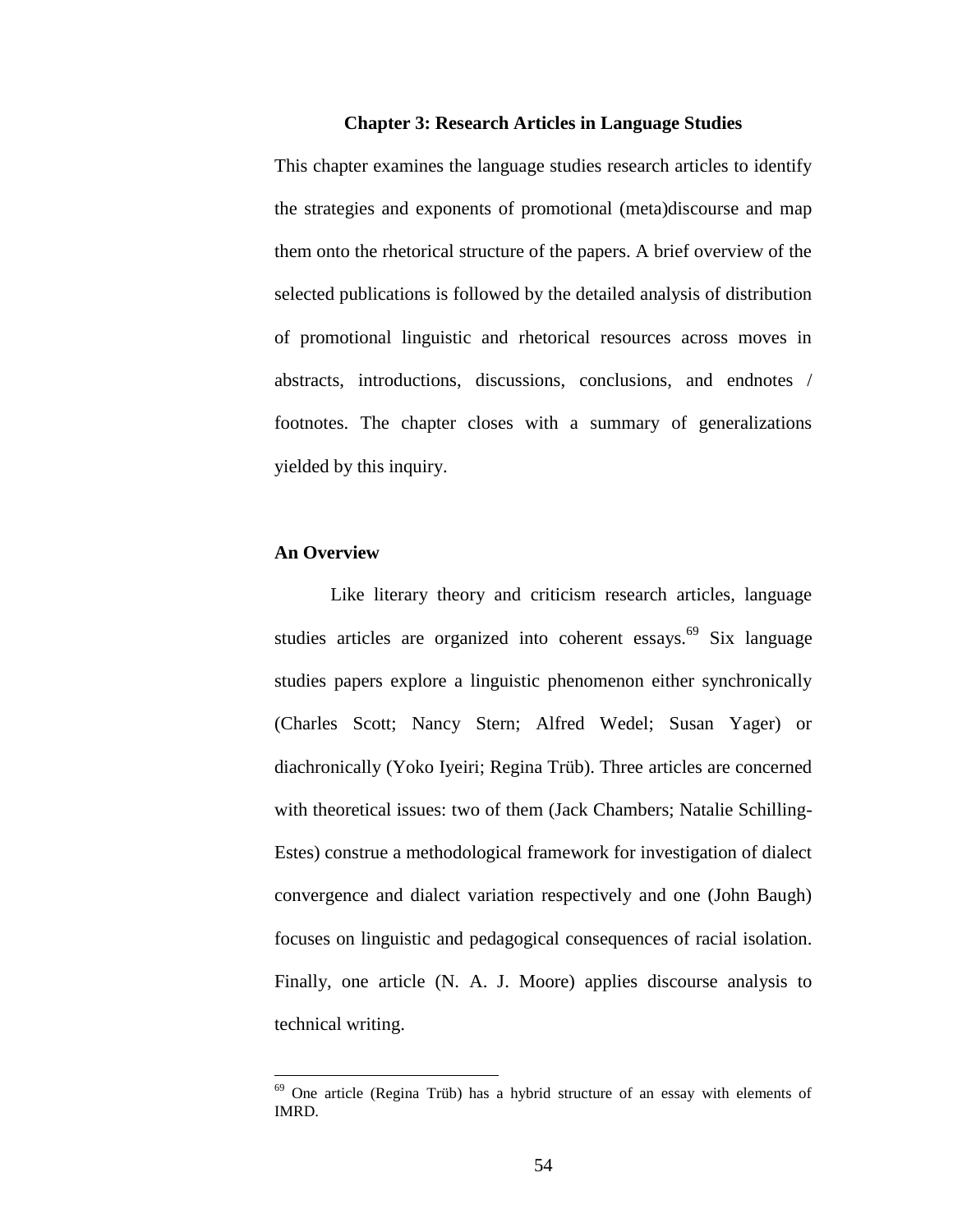Most language studies articles are divided into sections with content headings; only two (Scott and Wedel) offer a non-partitioned text. Six papers (Baugh; Chambers; Iyeiri; Moore; Stern; Trüb) contain an abstract. In line with the tradition of the presentation of data and findings in language studies, five articles (Chambers; Iyeiri; Moore; Scott; Trüb) offer graphs, tables, and figures to provide an additional visual support for their arguments. Apart from Wedel"s article, in which footnotes contain predominantly bibliographical information, and Moore"s article, which does not have footnotes / endnotes at all, most articles (Baugh; Iyeri; Schilling-Estes; Scott; Stern; Trüb; Yager) use footnotes / endnotes for comments of varying length.<sup>70</sup> Wedel adds an Appendix which supplies more examples of the phenomenon discussed in the article.

# **Abstracts**

 $\overline{a}$ 

Out of ten language studies articles, six contain an abstract ranging from 87 (Moore) to 169 words (Chambers). Most abstracts (Baugh; Iyeiri; Stern; Trüb) begin with a Purpose move containing the noun phrase "the present article" (Iyeiri) / "this paper" (Stern) / "this article" (Baugh; Trüb) in the subject position. Only Chambers"s abstract commences with an extensive Introduction, which contextualizes mobility within dialect variation research. While most

 $70$  Most authors express their gratitude to their colleagues, reviewers and funding agencies in an unnumbered footnote / endnote. The only endnote in Chambers's article is the acknowledgement of his colleagues' assistance.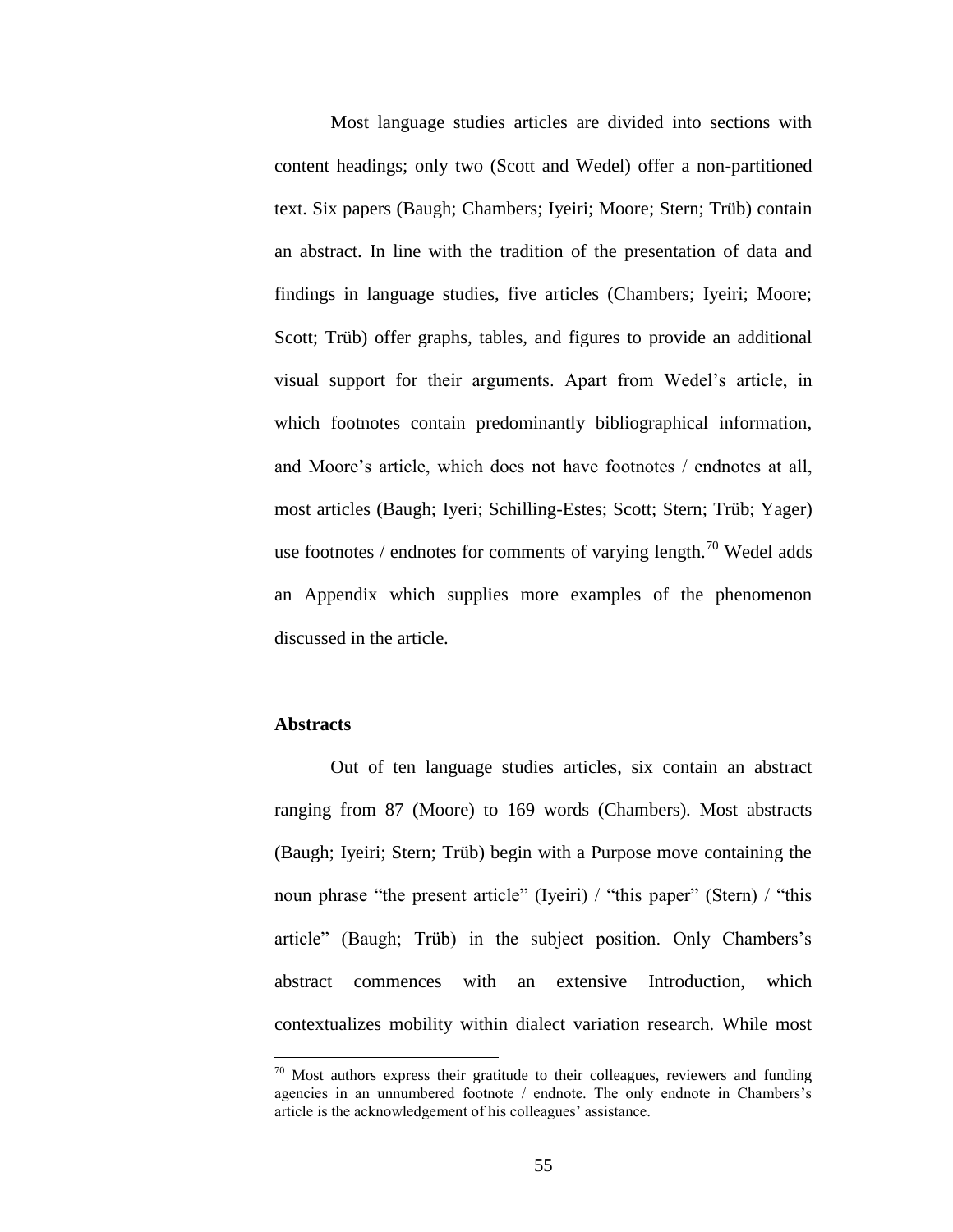abstracts (Baugh; Chambers; Moore; Trüb) include a Conclusion move, only Moore places it first. Despite overall structural diversity all abstracts contain a Product move.

Sentence and move boundaries coincide only in two abstracts (Baugh; Iyeiri) (the symbol // marks move boundaries):

> This article compares and contrasts the learning of (Standard?) English as a second dialect in the United States with the learning of Standard English as a second language in South Africa. [Purpose]// It argues that the common denominator of racial segregation has had clear econolinguistic and educational consequences that have been, and might continue to be, detrimental to the welfare of historically subordinated racial populations. [Product]// In order to advance the teaching of Academic English, Standard English, and Workplace English in both contexts, educators should address stereotypes associated with specific varieties, students' goals, the potential benefits of gaining communicative competence in particular varieties, and the potential consequences of not gaining that competence. [Conclusion]// (Baugh  $197$ )<sup>71</sup>

 $71$  Iyeiri's abstract consists of two moves: "The present article discusses why the particular phrase *God forbid* alone preserves subordinate clauses (i.e. *God forbid that…*), even in Present-day English, whereas *forbid* normally takes infinitives with *to*. [Purpose]// Apparently, there was an interesting gap of usage between the *God*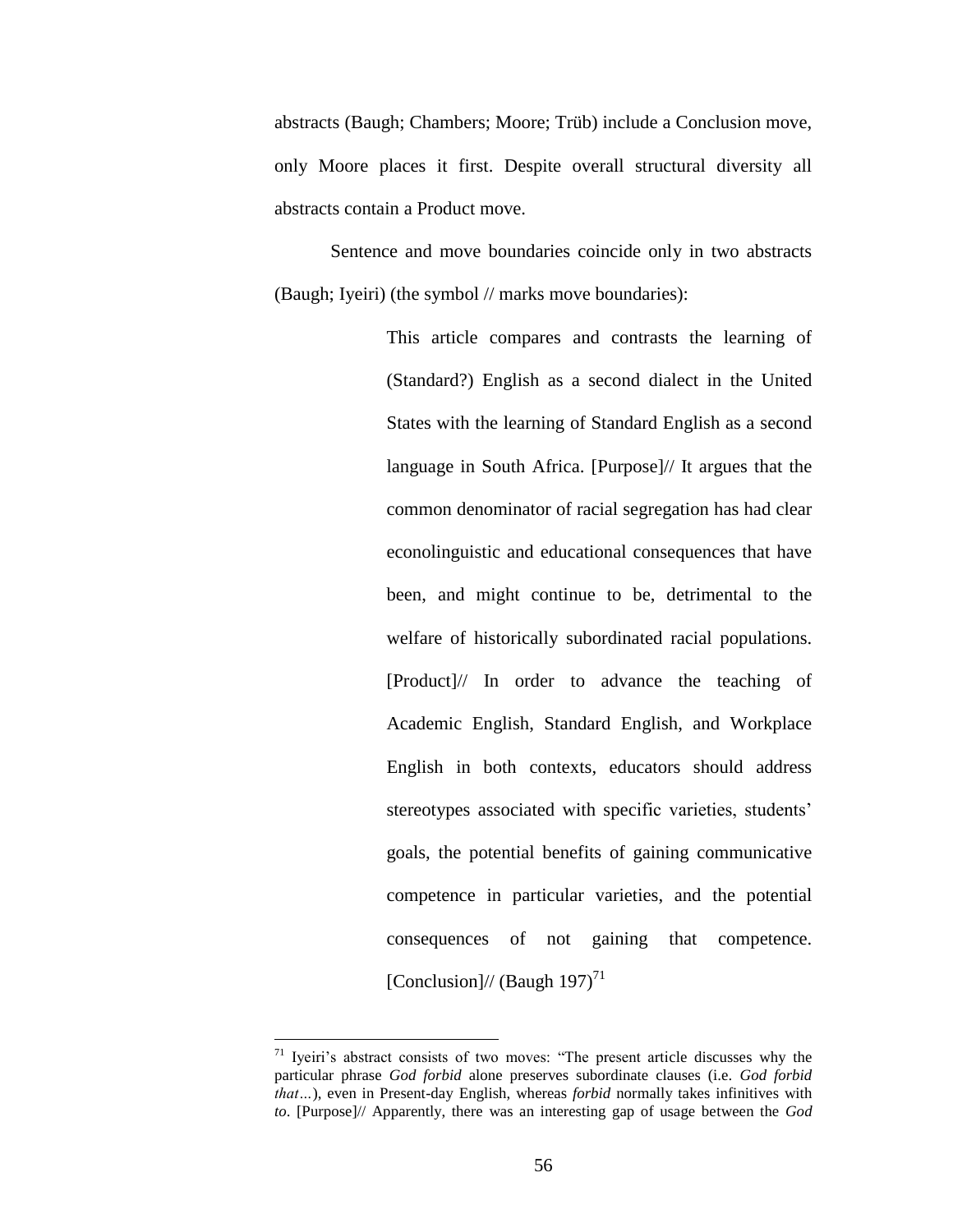Other abstracts merge various moves within the same sentence. Stern, for example, amalgamates Purpose and Method and Method and Product statements:

> …this paper investigates the semantic and pragmatic contributions these forms make in different structural contexts, including not only appositive uses, but also reflexives and a wide variety of so-called exceptional uses, such as logophoric expressions and picture noun phrases. [Purpose / Method] An extensive examination of data from a collection of spoken and written texts reveals that *–self* pronouns in different structural environments nevertheless exhibit the same semantic and pragmatic characteristics. [Method / Product] The structurally diverse assemblage of reflexives, emphatics, and a list of other exceptions are shown to have semantic unity, since the same message effects are seen in all of these environments, including argument and appositive, reflexive and emphatic, as well as what traditionally described as discourse-based uses. [Method / Product]//  $(270)^{72}$

*forbid* type and the other uses of *forbid* from the beginning…. *God forbid* could have merged into the development of the other uses of *forbid* if the expansion of the use of infinitives after the ordinary type of *forbid* had occurred slightly earlier [Product]//" (149).

 $72$  So does Moore: "Typical Theme-Rheme patterns are described, and the notion of the "point of a text" is introduced. These concepts are applied to technical writing and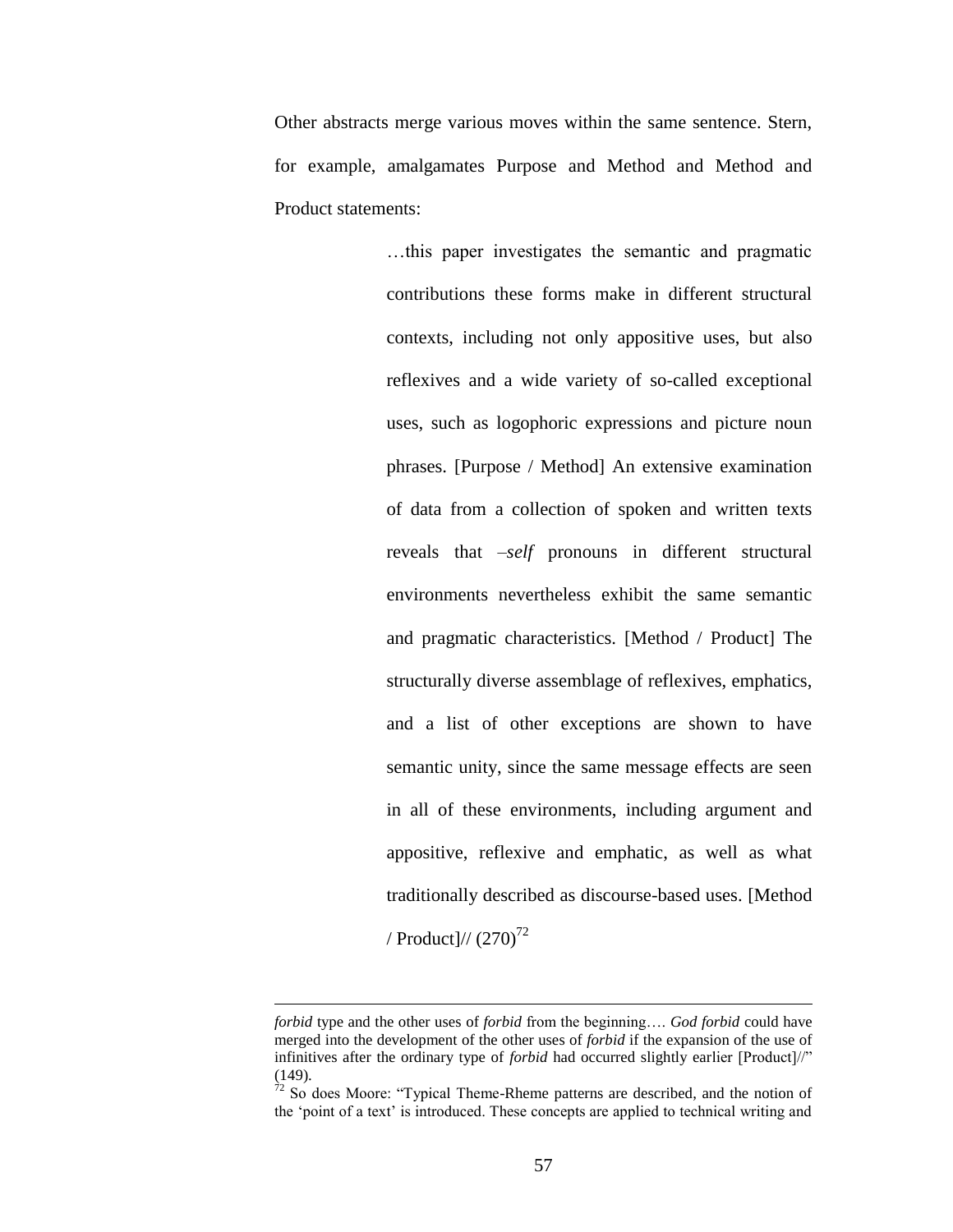This fusion underlines the aptitude of the procedure and reliability of the analysis. By weaving Method into both Introduction and Product Chambers creates a logical progression from data interpretation to hypothesis formulation:

> Third, identification of relatively recently-arrived people from other dialect regions allows comparisons of their linguistic norms with the communal norms, and a measure of their linguistics influence. [Introduction / Method] From the cumulative results, we are in a position to frame hypotheses about linguistic variables in terms of their susceptibility to change and their resistance to it, and the identities of inhibitors and accelerators. [Method / Product]// (117)

Even more intricate interpenetration between Product, Method, and Conclusion moves is displayed by Trüb's abstract:

> The data were taken from the Southern Plantation Overseers Corpus (SPOC), a collection of vernacular letters dating from the late eighteenth to mid-nineteenth century. Part one focuses on the effect of two internal linguistic constraints that govern the occurrence of present-tense verbal *–s*. [Method] The first constraint affects the auxiliaries *have* and *be* and predicts higher

the reader is then invited to evaluate the improvement in readability in a small sample of texts" (43).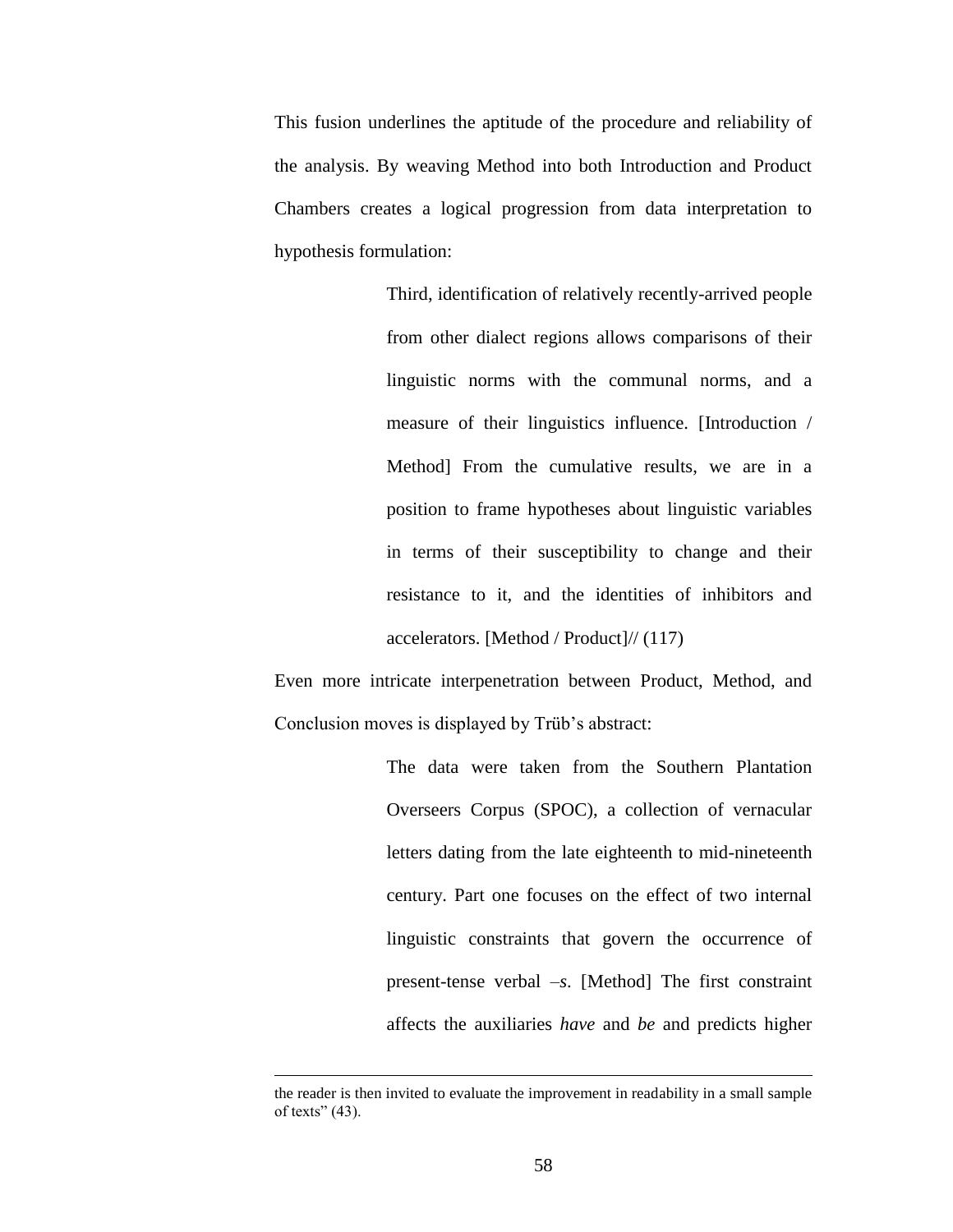rates of *–s* when compared to lexical verbs. A second, functional constraint, which to the author's knowledge has not been investigated in other studies to date, operates on *be*, depending on its function as copula or other auxiliary verb. [Product] Part two investigates *was/were* variation in the early SAVE past-tense *be* paradigm. [Method] Separate analyses of all idiolects that combine to make up the community grammar of the overseers demonstrate that idiolects need to be considered in a sound interpretations and explanation of the results of group analysis. [Method / Conclusion] (250)

This abstract constitutes a map of the article which is comprised of separate accounts of lexical verbs and auxiliaries, as well as present and past tense paradigms of the verb *be*, each of which contains a "Data and Method" subsection. Hyland observes an analogous structure in his data: "Some longer abstracts, mainly in the sciences, also recycled moves throughout the abstract, often in order to highlight a series of results by presenting them as outcomes of different purposes or methods" (Disciplinary Discourses 69).

Relevance of methodology and multifaceted approach alone seem not to suffice to adequately represent the article in language studies abstracts. Authors are compelled to employ promotional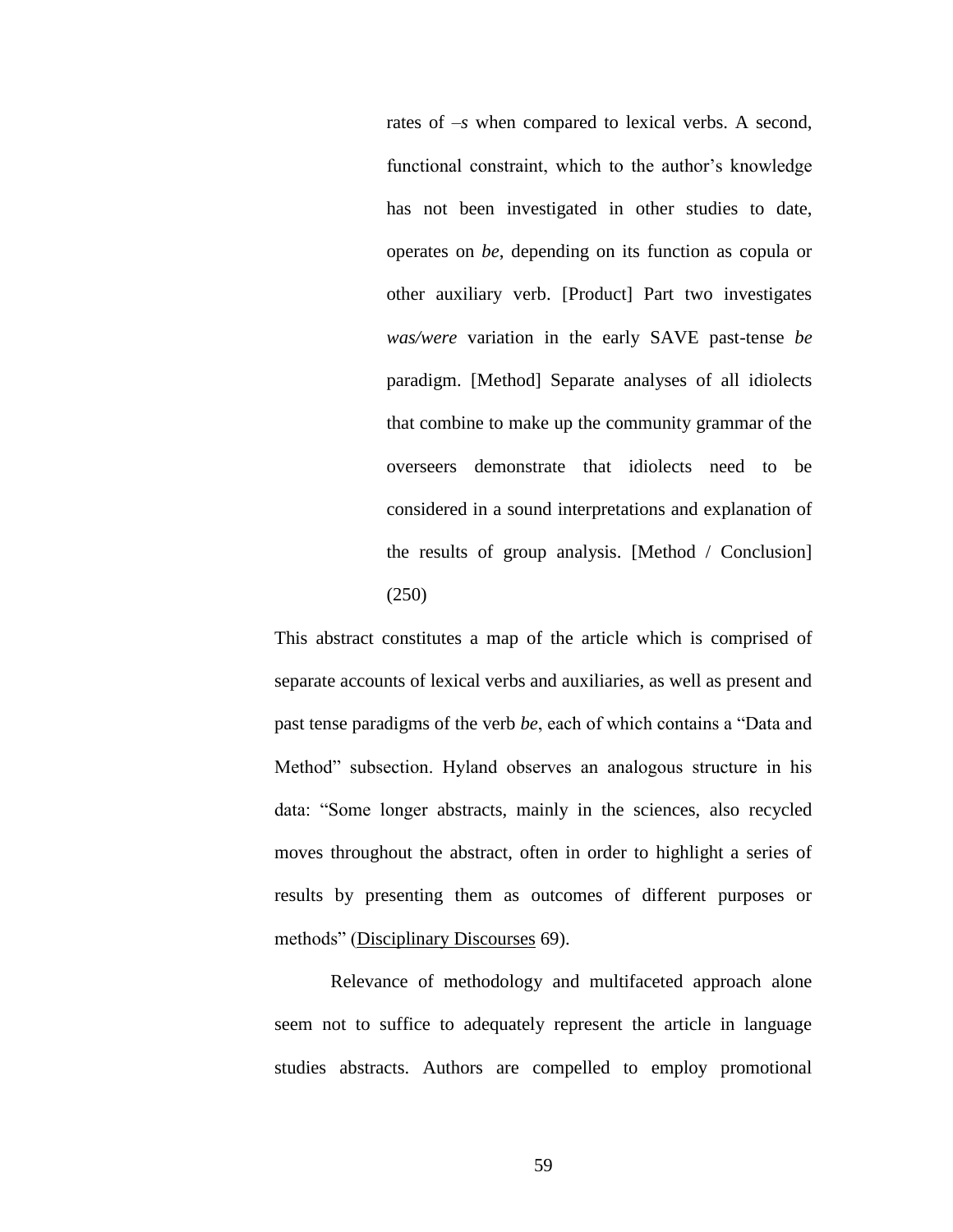elements to highlight their research contributions. As noted by Hyland, a Conclusion is "widely used to advance claims for significance" (Disciplinary Discourses 77). Thus, Baugh"s Conclusion delineates the implications of the undertaken study for the field of education:

> In order **to advance the teaching of Academic English, Standard English, and Workplace English** in both contexts, **educators should address stereotypes** associated with specific varieties, students" goals, **the potential benefits** of gaining communicative competence in particular varieties, and **the potential consequences** of not gaining that competence. (197)

The contrast between "the potential benefits" and "the potential consequences" emphasizes the far-reaching impact of the issues raised in the article. Moreover, the appeal to "educators" as opposed to language arts teachers engages a wider audience and entails a broader scope of the discussion.

Trüb's and Chambers's Conclusions imply generalizability and therefore importance of the authors' methodology:

> Separate analyses of all idiolects that combine to make up the community grammar of the overseers **demonstrate that idiolects need to be considered in a sound interpretations and explanation of the results of group analysis**. (Trüb 250)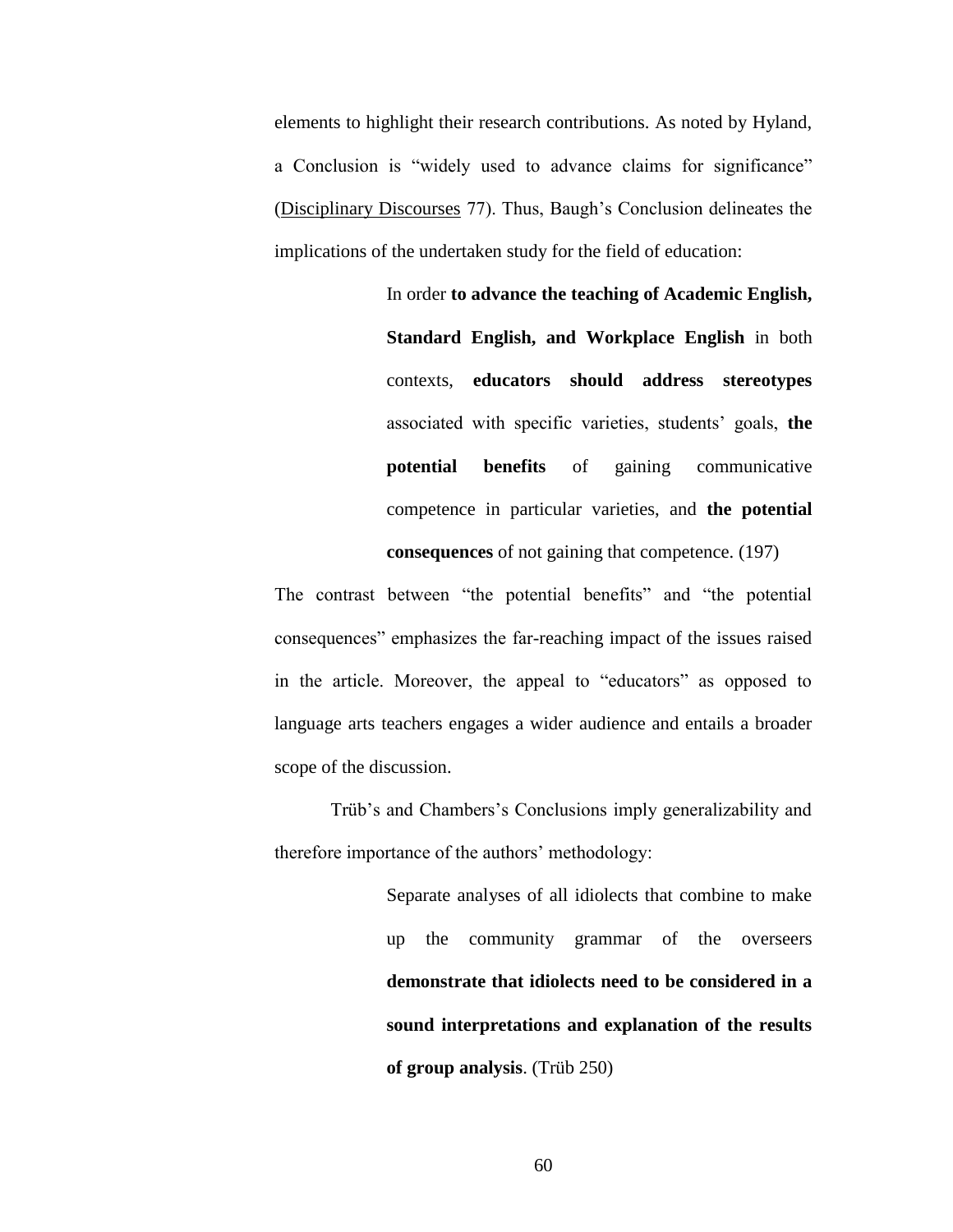All these threads **should ultimately form integral aspects of the dynamics of dialect convergence**. (Chambers 117)

A conclusion gains even more prominence if placed initially, as in Moore's abstract:

> The readability of technical writing, and technical manuals in particular, especially for second language readers, **can be noticeably improved** by pairing Theme with given and Rheme with New. This allows for **faster processing** of text and **easier access** to the "method of development" of the text. (43)

All authors emphasize applicability of their investigations to wider fields – that of language policies in education, in Baugh's case, linguistic analysis in Trüb's and Chambers's, and technical writing in general, in Moore's.

Baugh insists on the practical significance of his study in a Product move as well: "It [article] argues that the common denominator of **racial segregation** has had **clear econolinguistic and educational consequences** that have been, and might continue to be, **detrimental to the welfare** of **historically subordinated racial populations**" (197). The preventive value of Baugh's argument is constructed by presenting the solution as bringing "the **potential** benefits" and eliminating "the **potential** consequences" that "**might continue to be** … **detrimental**";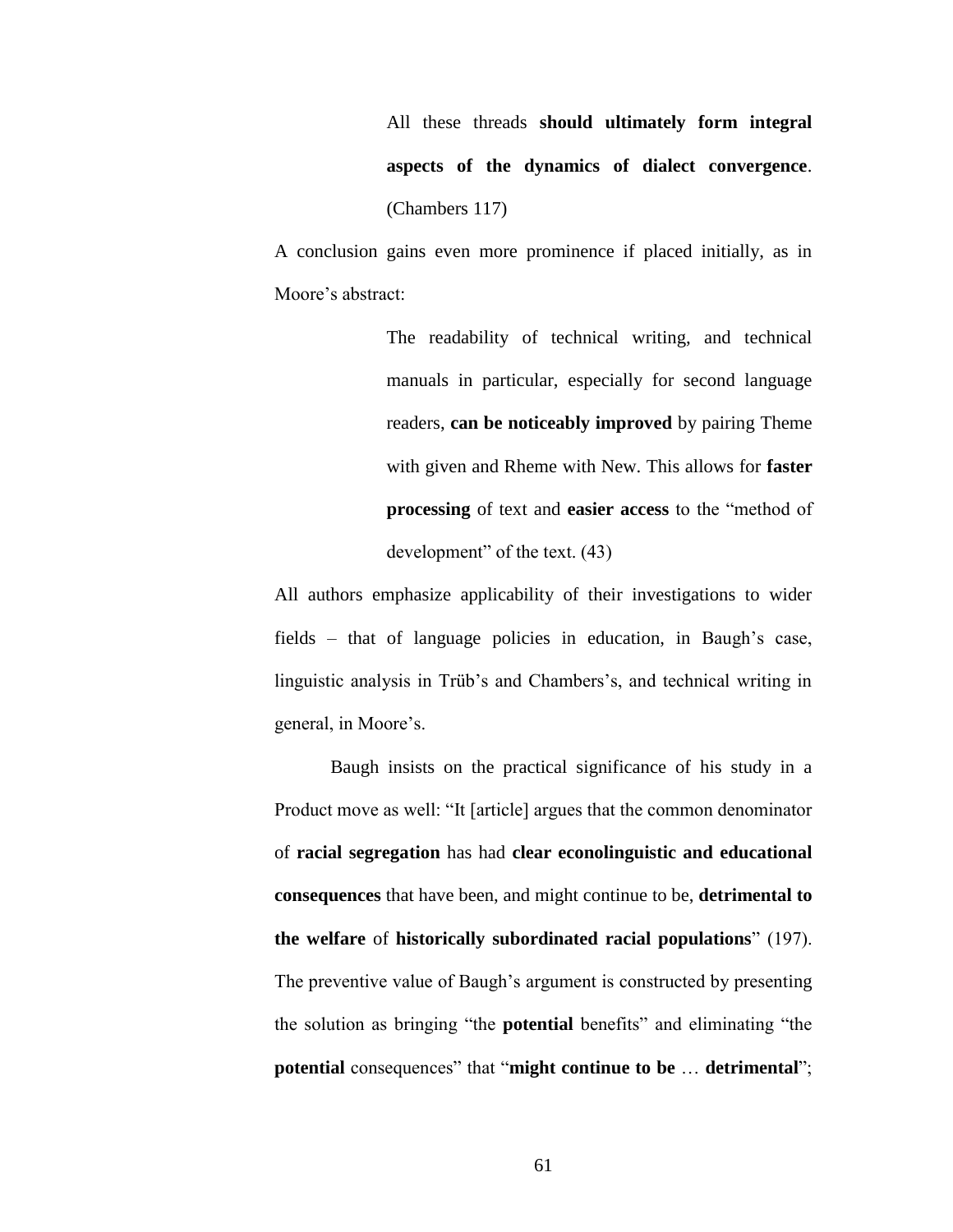the seriousness of the situation is further underlined by the use of the strong modal verb *should*. <sup>73</sup> This pathos appeal to the values shared not only by the academic community, but also by general (anti-racist) public transcends the default research article audience.

Other authors, in a Product move, highlight the noteworthiness of the object of their disquisitions or uniqueness of their inquiries. Iyeiri, for example, uses an "interest" appeal: "Apparently, there was an **interesting** gap of usage between the *God forbid* type and the other uses of *forbid* from the beginning…" (149). Trüb, on the other hand, points to her unprecedented research question: "A second, functional constraint, **which to the author's knowledge has not been investigated in other studies to date**, operates on *be*..." (250).<sup>74</sup>

Stern draws readers" attention to the distinctness of her paper in terms of data and approach in a Purpose move, that is, from the very beginning of her abstract:

> **In contrast to studies that have focused on the syntactic properties of English –***self* **pronouns** (*myself*, *yourself*, etc.), **this paper investigates the semantic and pragmatic contributions** these forms make in **different structural contexts, including not**

 $73$  Modals and semi-modals are also often utilized to communicate methodological recommendations in language studies abstracts: "All these threads **should** ultimately form integral aspects of the dynamics of dialect convergence" (Chambers 117); "….idiolects **need** to be considered in a sound interpretation and explanation of the results of group analysis" (Trüb 250).

 $74$  By adding the comment "to the author's knowledge" and using a dependent relative clause, Trüb downplays her statement both lexically and grammatically.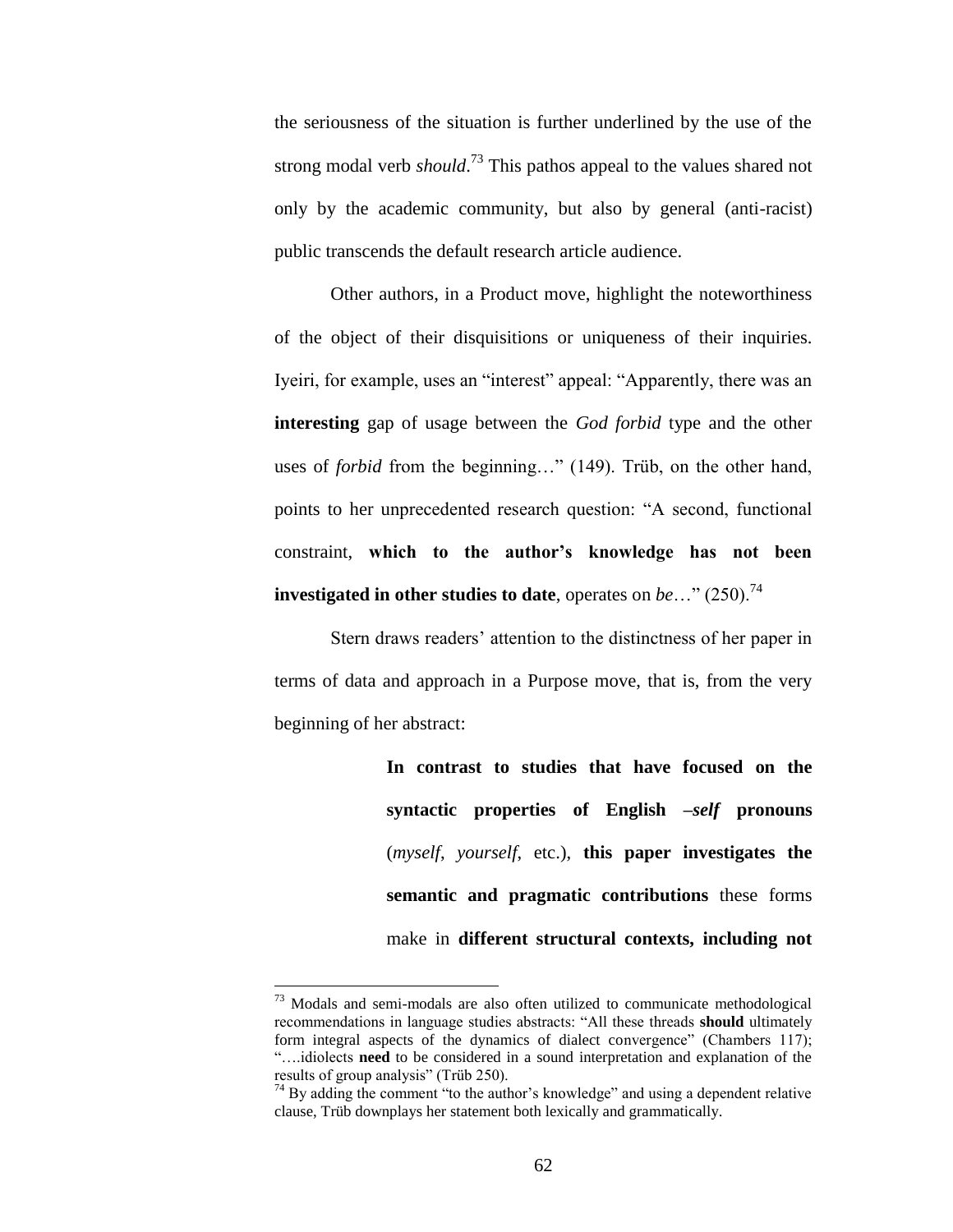**only appositive uses, but also reflexives and a wide variety of so-called exceptional uses, such as logophoric expressions and picture noun phrases**. (270)

In her Method / Product summary, Stern continues in the same vein: "An **extensive examination of data** … **reveals** that…. The **structurally diverse assemblage** of reflexives, emphatics, and a list of **other exceptions are shown to have semantic unity**…" (270). Less conspicuous but still visible is Chambers"s claim in an Introduction / Method move that "dialect acquisition by the children of newcomers [a thread in his own research discussed in the article] **provides new perspectives** on critical period effects and influences..." (117). Like physics and biology abstracts examined by Hyland, language studies abstracts emphasize the novelty of their approach (Disciplinary Discourses 77). In addition, linguists exhibit a centuries old ambition to embrace all data available and account for every single exception thus implying a wide applicability of their analysis. As can be seen, boosterism spans across all moves reconfirming the newsworthiness of the study, its originality, and importance.<sup>75</sup>

Apart from the text organization devices delineated above, authors use explicitly evaluative lexicogrammatical elements. Moore,

<sup>&</sup>lt;sup>75</sup> Of all abstracts, only Chambers's uses the first person pronouns: "The sociolinguistics of mobility unites several disparate threads in **my** own research;" "From the cumulative results, **we** are in a position to frame hypotheses…" (117). Hyland mentions this strategy among the ways to promote "insider credibility" (Disciplinary Discourses 80).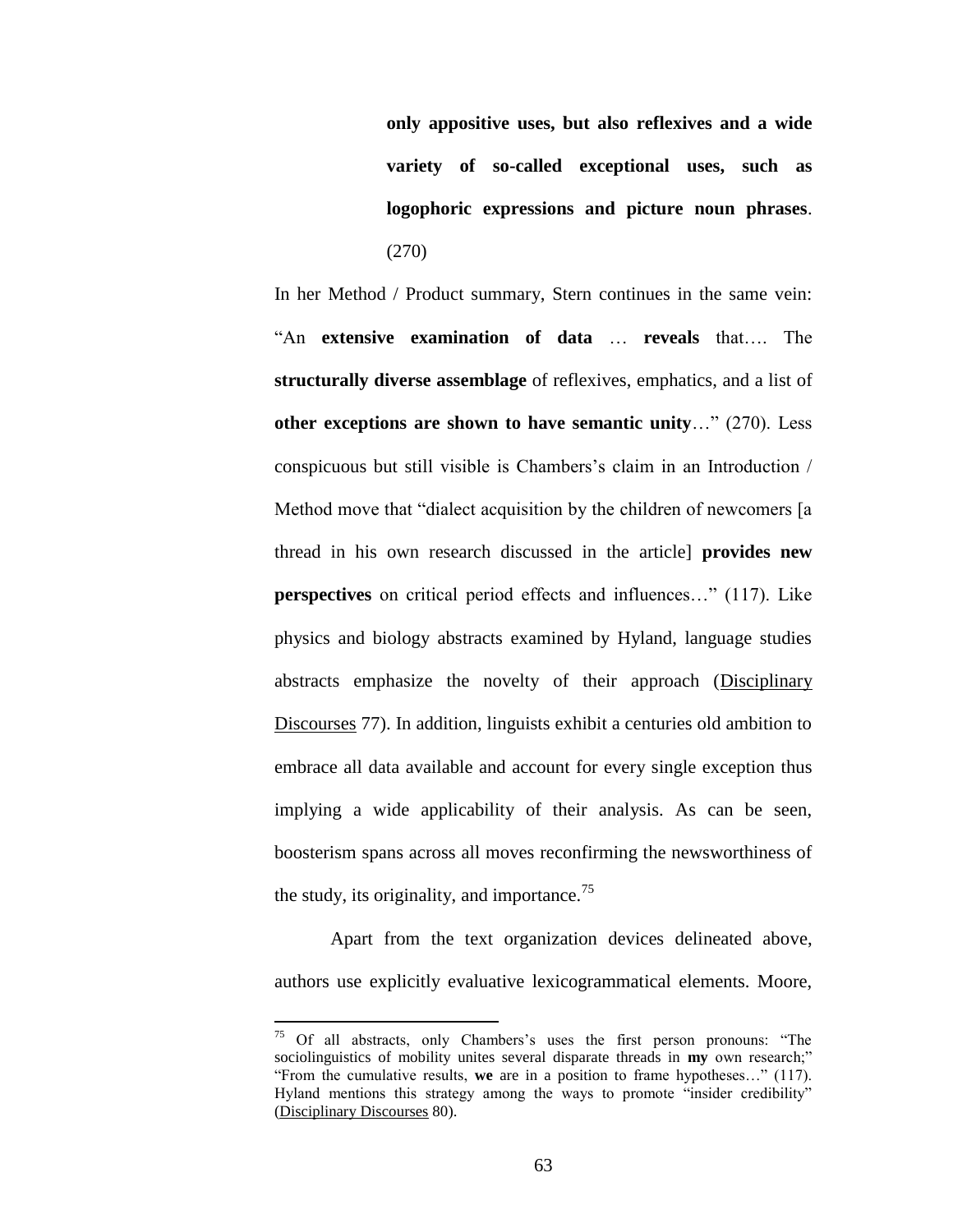for example, employs comparative forms of the adjectives *fast* and *easy* to underline the "improvements" his suggestion brings about: "This ["pairing Theme with Given and Rheme with New"] allows for **faster** processing and **easier** access to the "method of development" of the text" (43). Chambers opens his abstract with the statement that "[m]obility is **the most effective** leveller of dialect and accent…" (117), where the superlative degree of the adjective *effective* highlights centrality of the chosen topic. This grammatical booster is further strengthened by repeating essentially the same statement in more general terms, "mobility constitutes a **powerful** linguistic force" (Chambers 117).

Evaluation by means of lexis is especially salient in Baugh"s abstract. Baugh foregrounds the importance of his paper by juxtaposing such negatively charged lexemes as *detrimental*, *subordinated*, and *stereotype* describing the current state of affairs and the lexemes with positive connotations such as *advance*, *benefits*, and *competence* outlining the outcome of the actions advocated in the article. The contrast between "benefits" and "consequences" is increased by syntactic parallelism: "the potential benefits of gaining communicative competence in particular varieties, and the potential consequences of not gaining that competence" (Baugh 197).

Another syntactic means encountered in the language studies abstracts is coordination implying the wide scope of the study: "…this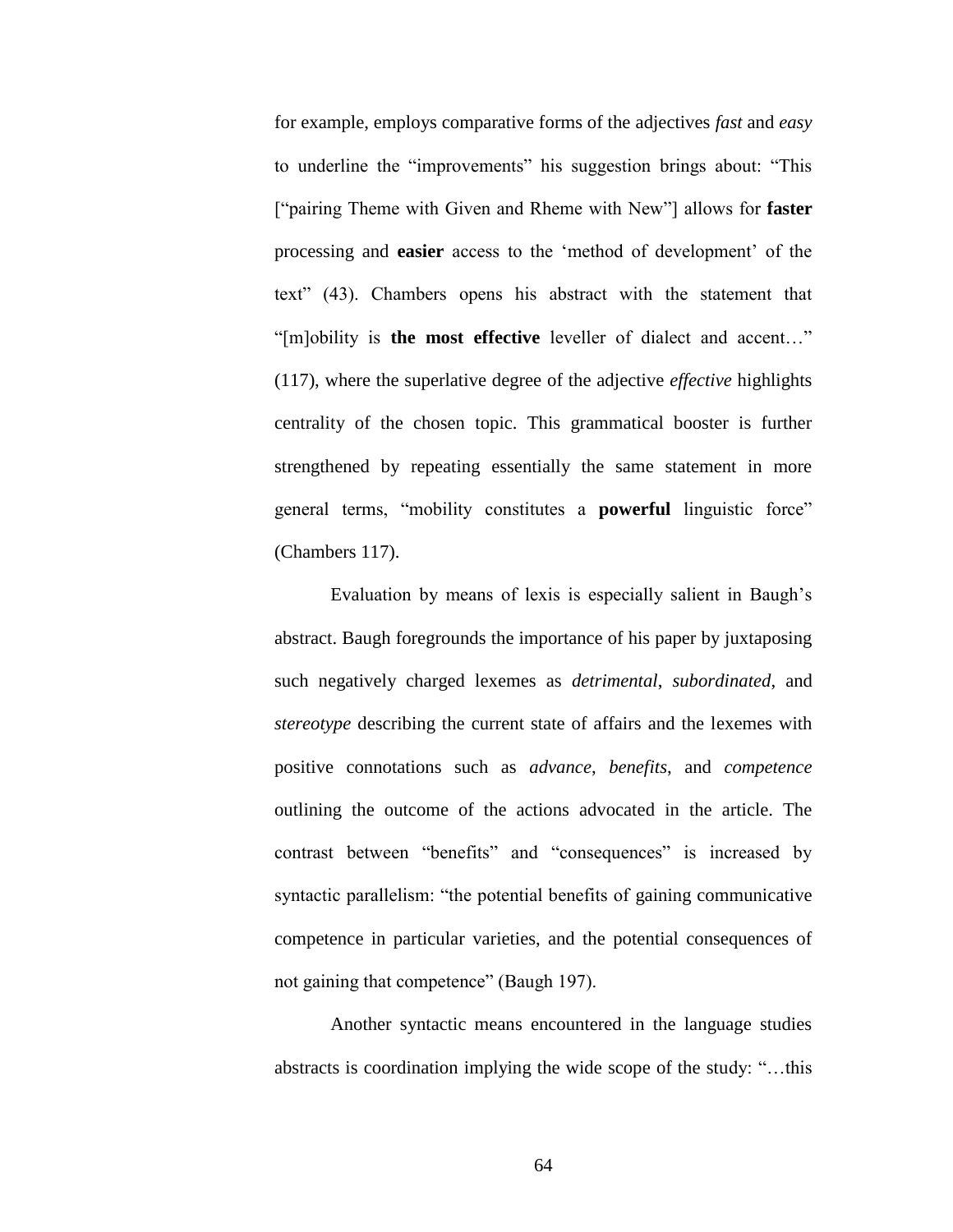paper investigates the semantic **and** pragmatic contributions these forms make in different structural contexts, including **not only** appositive uses, **but also** reflexives **and** a wide variety of so-called exceptional uses…" (Stern 270). Coordination, like syntactic parallelism exemplified above, can be reinforced by synonymy and antonymy:

> An extensive examination of data from a collection of spoken and written texts reveals that *–self* pronouns in **different** structural environments nevertheless exhibit the **same** semantic and pragmatic characteristics. The structurally **diverse** assemblage of reflexives, emphatics, and a list of other exceptions are shown to have semantic **unity**... (Stern 270)

Lexical cohesion also includes repetition: "The **readability** of technical writing … can be noticeably **improved**… the reader is then invited to evaluate the **improvements in readability**…" (Moore 43). Reiteration of the study"s major accomplishment contributes to the overall promotional tone of this abstract.

Thus, the present corpus reconfirms Hyland"s observation that in abstracts, scholars "legitimate their work by identifying it as significant and worth reading further" (Disciplinary Discourses 84). In promoting their research, linguists underscore its novelty, noteworthiness, interestingness, and wide applicability among other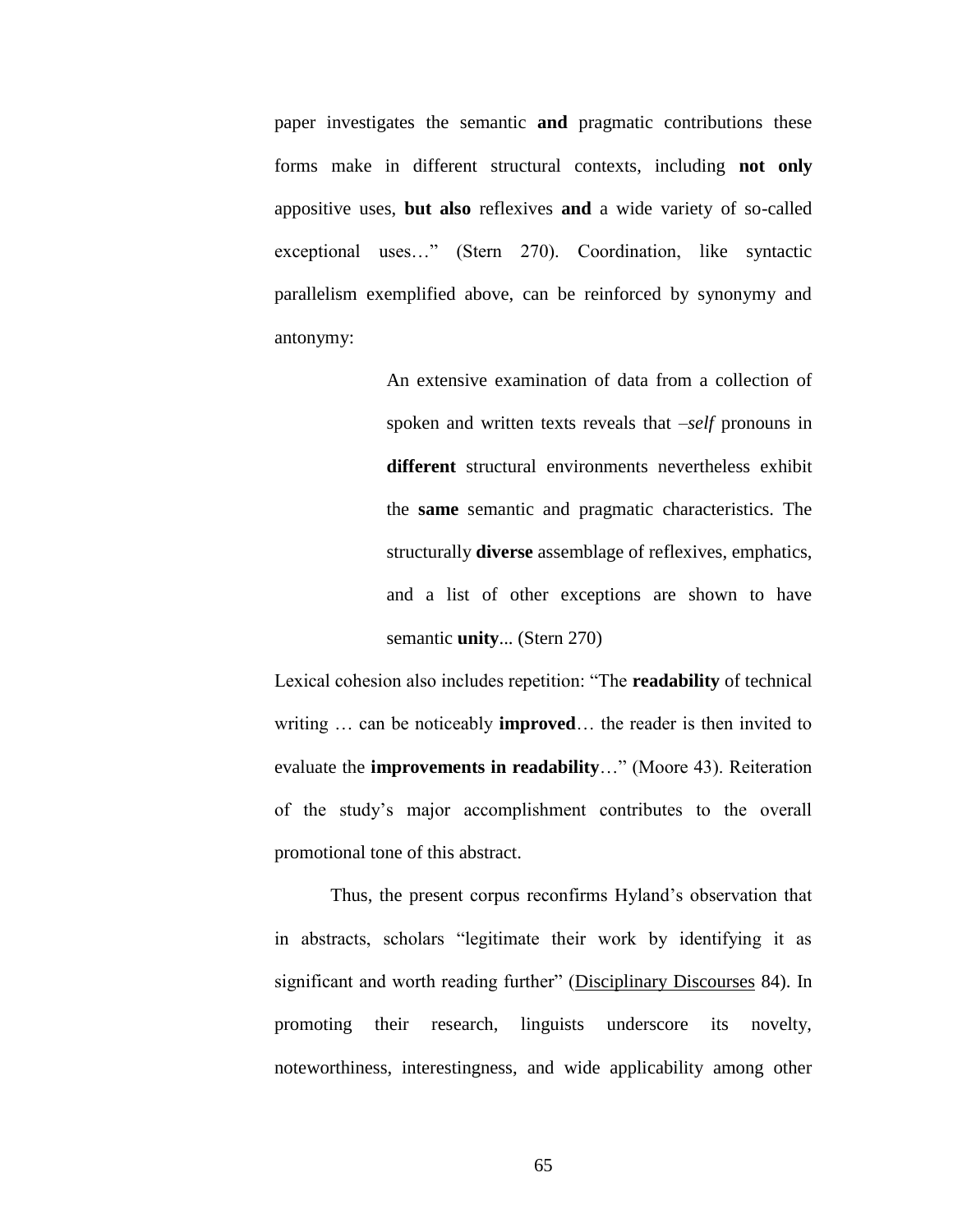aspects. This rhetorical goal is attained by discourse structure and various lexicogrammatical means ranging from inflectional morphology to cohesion.

### **Introductions**

Even though moves identified by Swales in his revised CARS [Create a Research Space] model can be mapped onto the introductions of most language studies articles, their order and citations / references distribution are often different. In Move 1 ("Establishing a territory"), for example, Chambers and Schilling-Estes mention only general trends in research without specifying major contributors:

> **Research on gender and social dialect variation in American English** has seen enormous changes since the formative years of **quantitative sociolinguistics**, in the early 1960s. These changes have not occurred in isolation, of course, but have influenced and been influenced by the developments in **gender-based language variation** across the globe, as well as developments in the **broader research areas of language and gender** (which encompasses **discourse analysis** as well as **variation study**) and **gender studies**. (Schilling-Estes 122)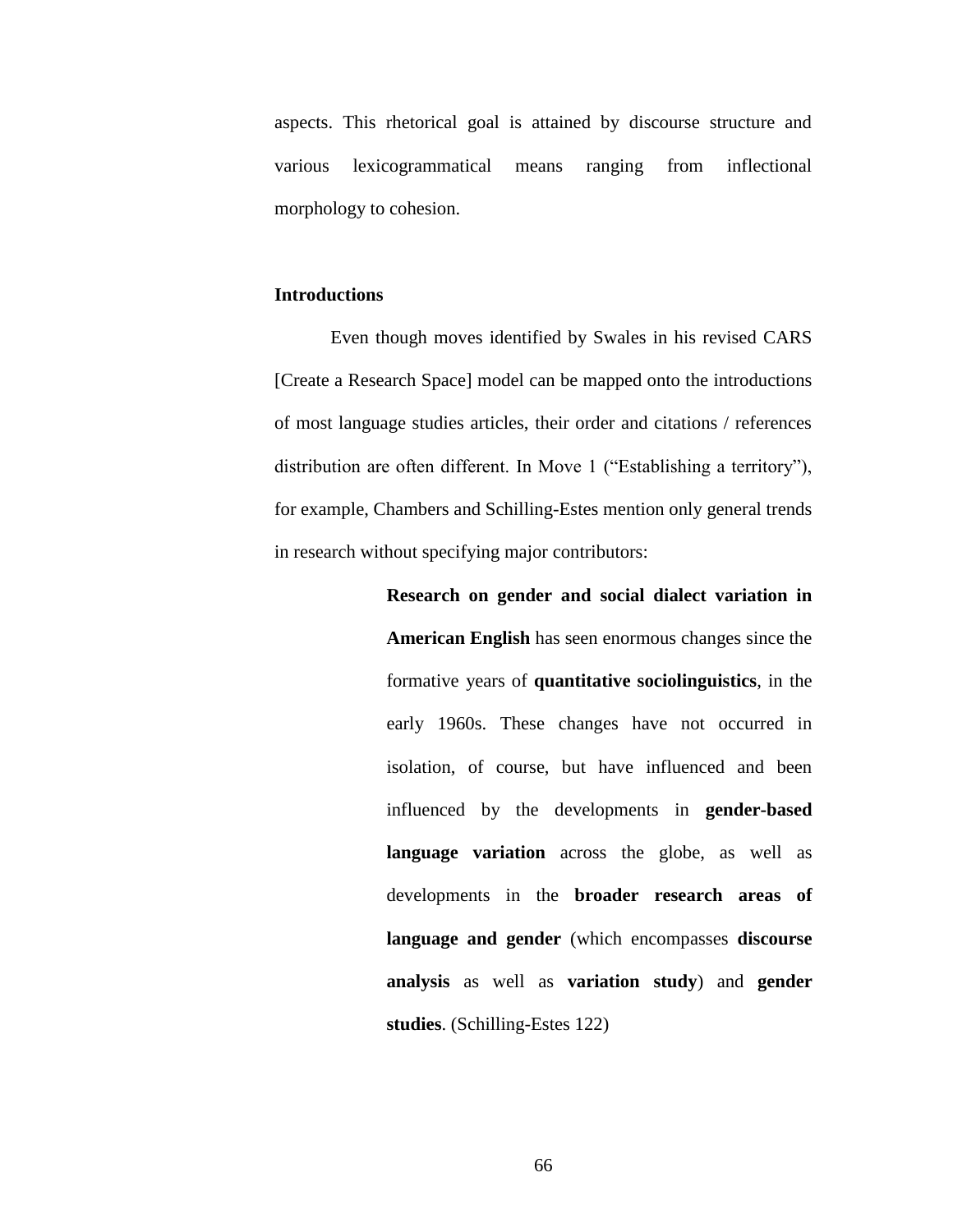Where **dialectologists** once preoccupied themselves with the **linguistics of isolation and immobility**, **contemporary dialectologists (sociolinguists)** find few opportunities for studying isolated dialects and dwindling social relevance in doing so. Instead, **we** are embarking on fecund new ground in **studies of contact and convergence**… (Chambers 117)

While Schilling-Estes incorporates multiple references to previous studies and their overview into Move 3 Step 7 ("Outlining the structure of the paper"), Chambers does not disclose the referents of the noun phrases *dialectologists* and *contemporary dialectologists*  (*sociolinguists*).

Whereas five articles begin with Move 3 ("Presenting the Present Work"), three of them (Iyeri; Moore; Wedel) preface "Announcing present research descriptively" (Move 3 Step 1) with an explanation of the linguistic phenomena – complementation patterns of the verb *forbid*, in Iyeri"s case, the prescriptive rules elaborated on in the article, in Moore"s, and stress patterns in Germanic alliterative verse, in Wedel"s – instrumental to an understanding of the ensuing discussion (compatible with Move 3 Step 3).<sup>76</sup> Move 3 includes only Step 1 in Wedel"s paper, Steps 1 and 4 ("Summarizing methods") in Iyeiri"s, and Steps 1, 7 ("Outlining the structure of the paper"), and 6

<sup>&</sup>lt;sup>76</sup> Even though Wedel cites previous researchers, this information, like Moore's brief description of the technical manuals guidelines, can be better regarded as preface. On the "fronted-Move 3" introductions, see Swales, Genre Analysis 164-6.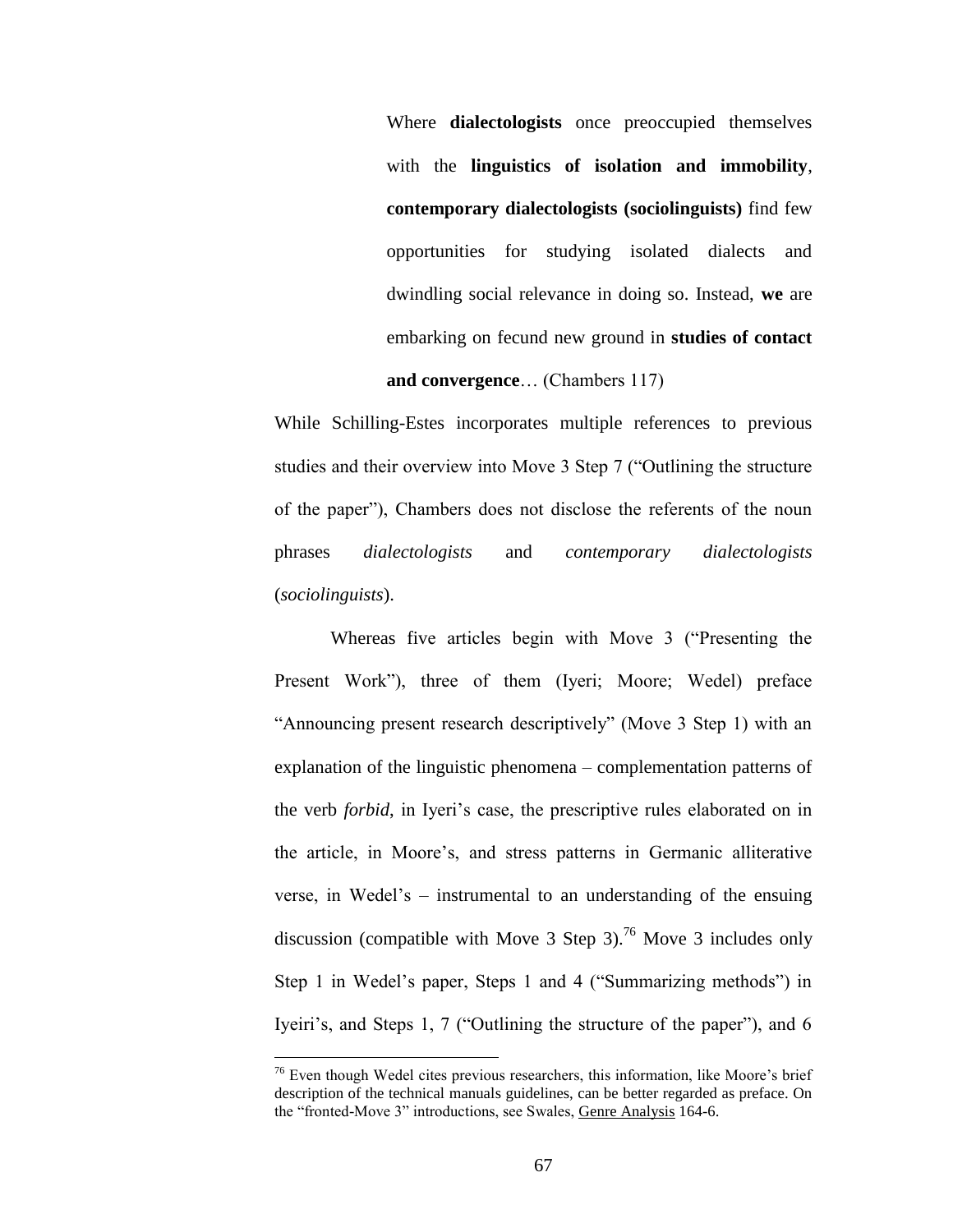("Stating the value of the present research") in Moore's.<sup>77</sup> In these three articles, Move 3 concludes the introduction. In two other articles (Baugh; Scott), in contrast, Move 3 is the opening move. After "Announcing present research descriptively" (Move 3 Step 1), Baugh provides "Definitional clarifications" (Move 3 Step 3) and demarcates the group of population his study targets. Following are extensive "introductory remarks" (Baugh 197) packed with references and indirect quotations (corresponding to Move 1 and Move 2) supplying historical background on linguistic aspects of racial segregation and pointing to the niche the article aims to occupy.

Like Baugh, Scott first announces his research descriptively (Move 3 Step 1) and delimits the number of questions to be addressed. In the following two sentences, however, Scott promises to "[a]dd[...] to what is known" (Move 2 Step 1B) and offers positive justification for his inquiry (Move 2 Step 2):

> Several solutions for the issues I will raise have been offered (e.g., Trager 1930, 1940; Cohen 1970; Kiparsky 1989; Labov 1994), though obviously I believe there is still more to be said about the data and how they might be analyzed. Thus, I see this paper as a contribution to a continuing discussion, the resolution of which has still not been achieved. (358)

 $77$  In Step 4, Iyeri provides a detailed account of her corpora; in Step 6, Moore states the implications of his work.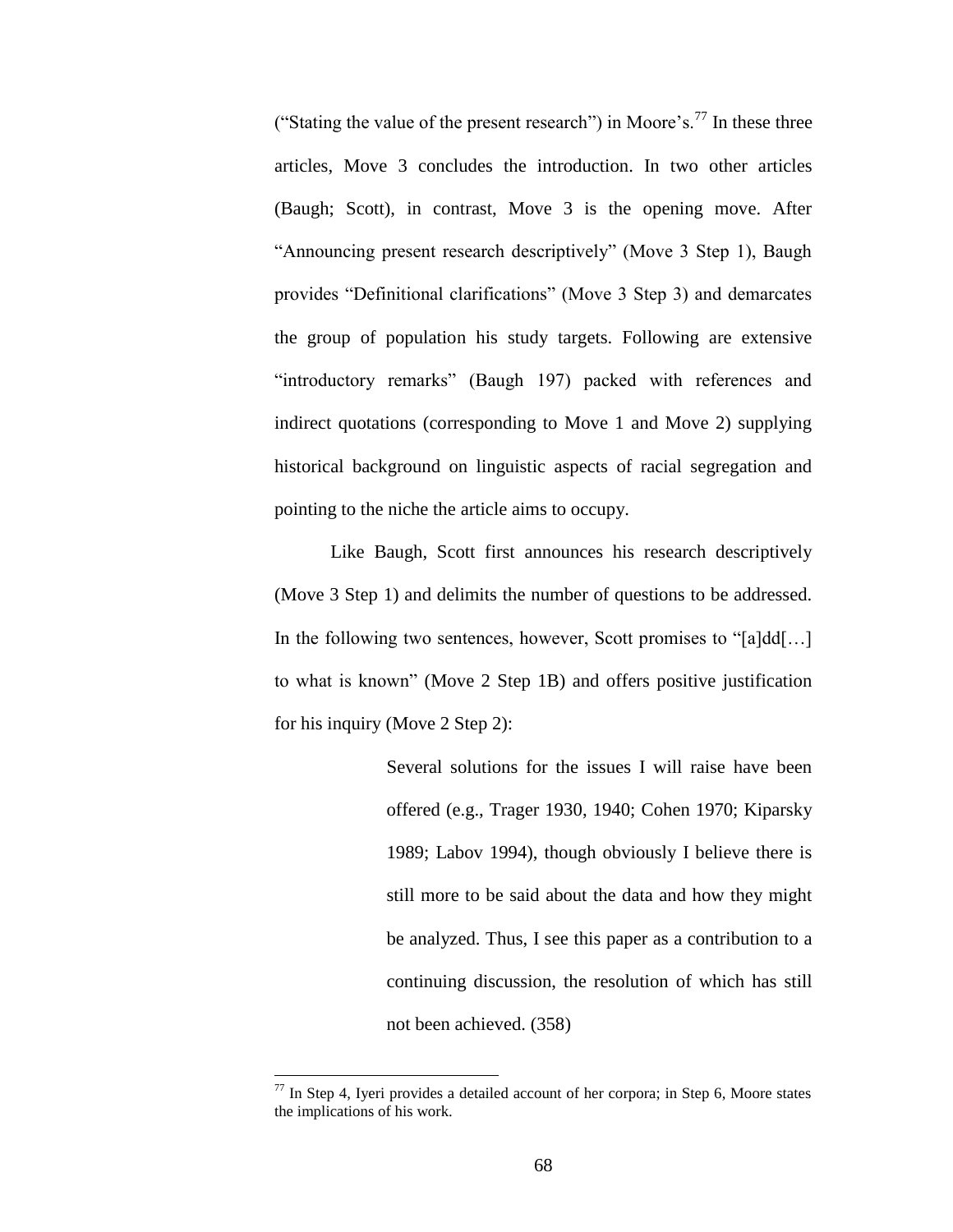This Move 2 insert not only contextualizes Scott's research, but also lowers readers' expectations for an ultimate solution. In other words, Scott replaces Move 3 Step 5 ("Announcing principal outcomes") with a modest representation of his results as "a contribution to a continuing discussion" (Scott 358).<sup>78</sup> The final sentence of introduction repeats the major research question in more detail and thus reinstates Move 3: "Short a' is the central concern, but its interaction with other low front vowels in monosyllabic and polysyllabic words must be considered as well" (Scott 358). $^{79}$ 

Some papers employ a cycling, or iteration, option.<sup>80</sup> For instance, Stern begins with Move 1 "Establishing a territory" with references in endnotes and parentheses without citations. After a brief summary of the traditional and current treatment of *–self* pronouns Stern indicates a gap (Move 2 Step 1A) and immediately "announce[s] present research" in terms of "principal outcomes" (Move 3 Step 5):

> This study **shows** that it is not only appositive uses that lend themselves to semantic / pragmatic treatment, but that argument uses do too. The data considered here

<sup>78</sup> This communicative purpose is reinforced linguistically: "In this paper I **revisit** a **well-attested and much-discussed** phenomenon in the American English vowel system…. Several solutions for the issues I will raise have been offered … though obviously **I believe there is still more to be said** about the data and how they **might be analyzed**. Thus, I see this paper as **a contribution** to a continuing discussion, the resolution of which **has still not been achieved**" (Scott 358).

 $79$  On interdependence of placement and move function, see Swales, Research Genres 229. Swales remarks that a non-sequential order of moves is attested in "shorter communications such as various kinds of published Notes or those that appear in conference proceedings, especially in the sciences and engineering" (Research Genres 234).

<sup>80</sup> On cycling, see Swales, Genre Analysis and Research Genres. Ozturk finds a high frequency of cycling in Applied Linguistics research articles introductions.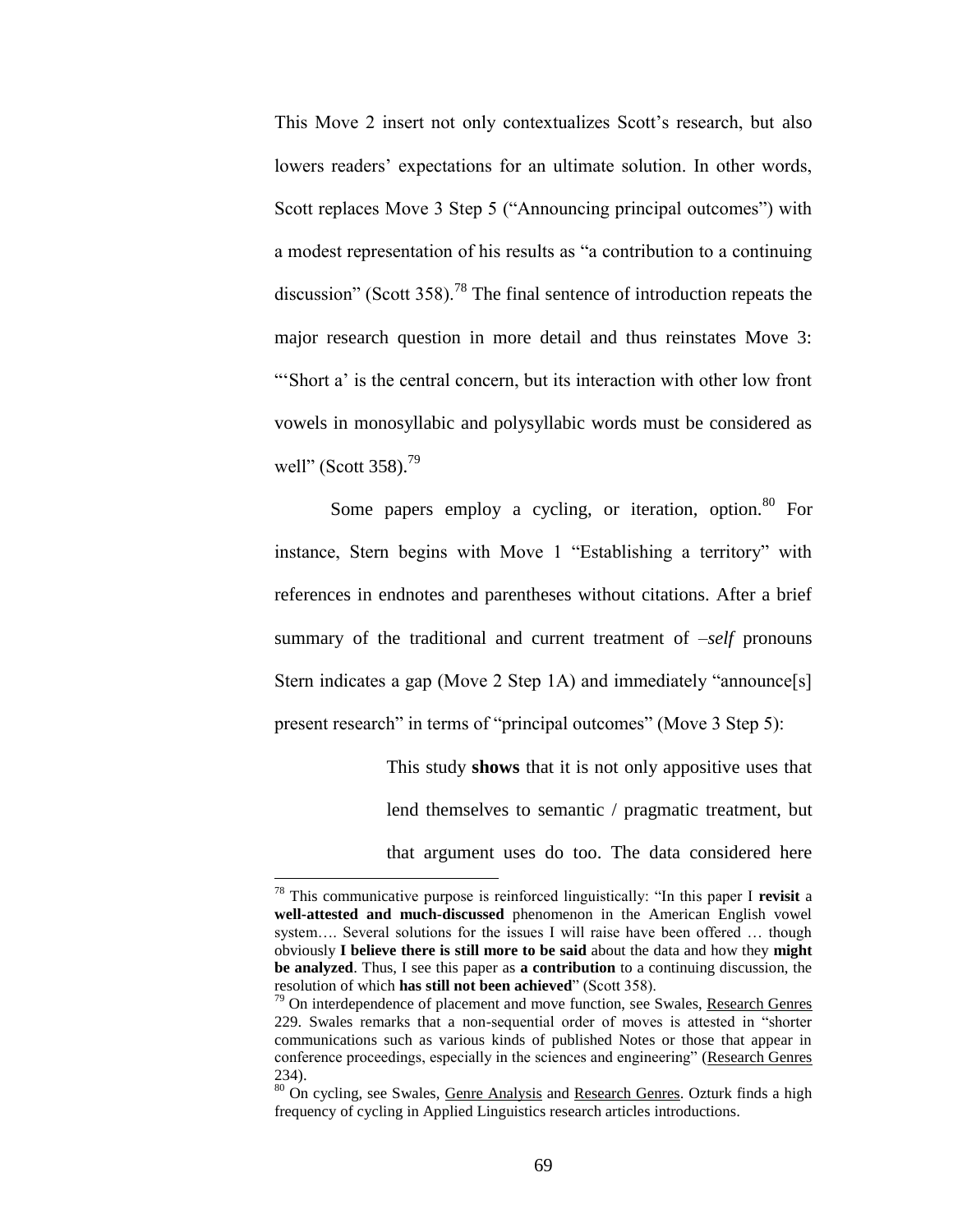**reveal** a semantic unity among all types of environments

in which *–self* forms appear. (270-71)

She then exemplifies and briefly explains the treatment of "exceptions to the rule" by different linguists with references but without citations (Move 1). "Definitional clarifications" (Move 3 Step 3) are incorporated in this overview. This subsection is concluded with the directive, "**It should be noted** that labeling these uses does not change their status: they are exceptions to the structural reflexive / emphatic account, and all **require** that the account be modified or expanded" (Stern 271), which can be interpreted as "Indicating a[nother] gap" (Move 2 Step 1A).<sup>81</sup> The following section "A Semantic View of  $-self$ Pronouns" opens with "Announcing present research descriptively" (Move 3 Step  $1$ )<sup>82</sup> and closes with "Announcing principal outcomes" (Move 3 Step 5) worded almost identically with a Method / Product move in the abstract and not very differently from Move 3 Step 5 earlier in the introduction. Thus, recycling allows Stern to clearly identify two questions her research addresses: a methodological one (introducing semantic / pragmatic approach as opposed to previous syntactic treatments) and a classificatory one (offering a unified account for *–self* pronouns in different structural environments); furthermore, it gives her an opportunity to state the results twice.

<sup>&</sup>lt;sup>81</sup> "Exceptions to the Rule" subsection is set out typographically.

 $82$  This paragraph is a paraphrase of Purpose move in abstract.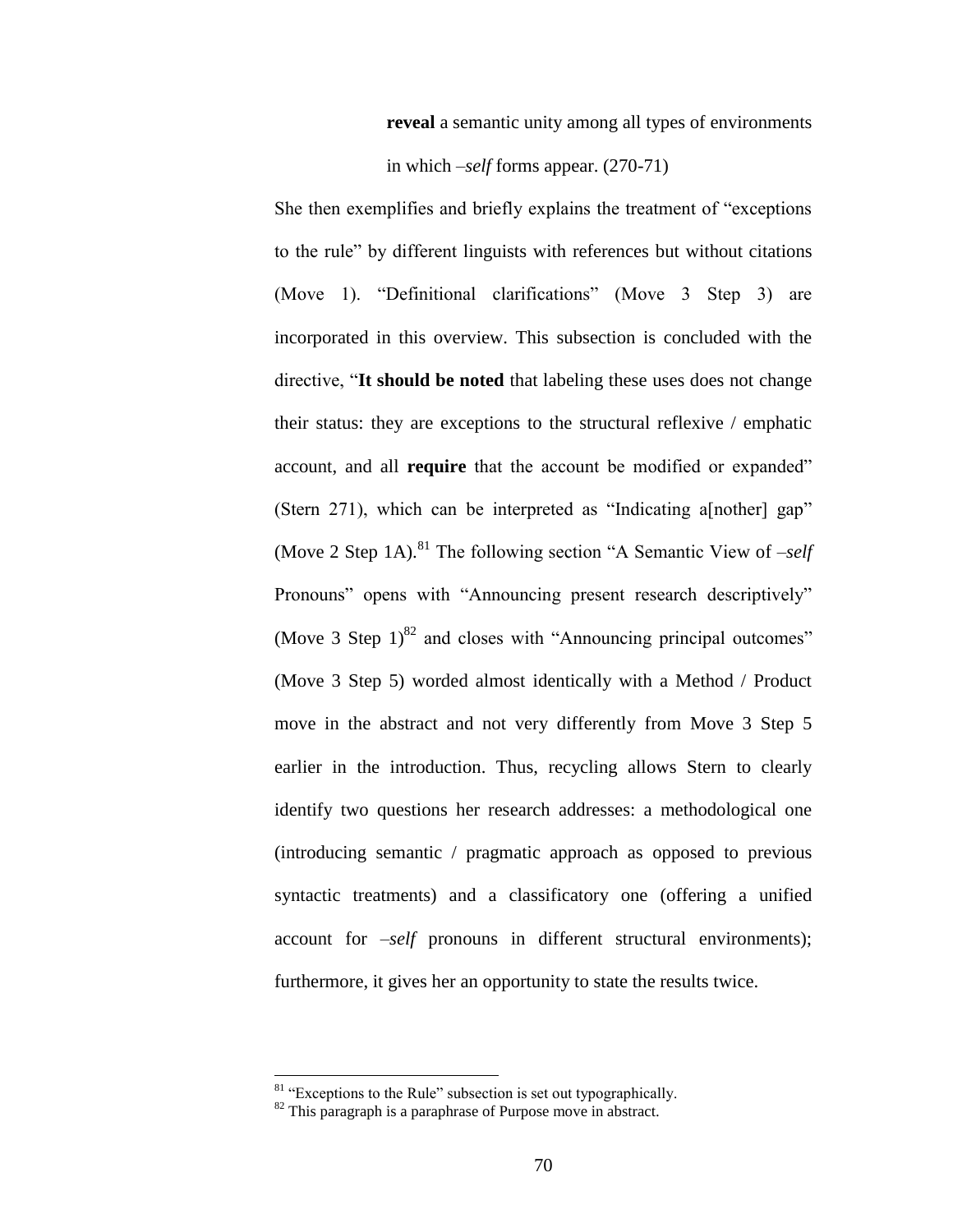Iyeiri, on the other hand, employs recycling of Move 3 Step 1 at the beginning of the first discussion section "*God forbid* in Bible Translations," after a brief summary of the previous (her own) findings about the construction in question (Move 1) to recapitulate her objective, "The main concern of this article is to investigate why this particular phrase still dominates a subordinate clause today, when the use of *that*-clauses after *forbid* has undergone an almost complete obliteration" (150), in less binding manner: "I would argue in this article that the *God forbid* construction is different in nature from the other cases of *forbid* followed by *that*-clauses, although both are observed commonly in the early history of the English language" (151).

Many authors take an opportunity to indicate the centrality, interestingness or novelty of their research in introductions:

> Where **dialectologists once preoccupied themselves** with the linguistics of isolation and immobility, **contemporary dialectologists (sociolinguists) find few opportunities** for studying isolated dialects and dwindling social relevance in doing so. **Instead, we are embarking on fecund new ground** in studies of contact and convergence… (Chambers 117)

> **Popular and scientific fascination** with the language of the American South has produced an **immense number of amateur observations and reports of linguistic**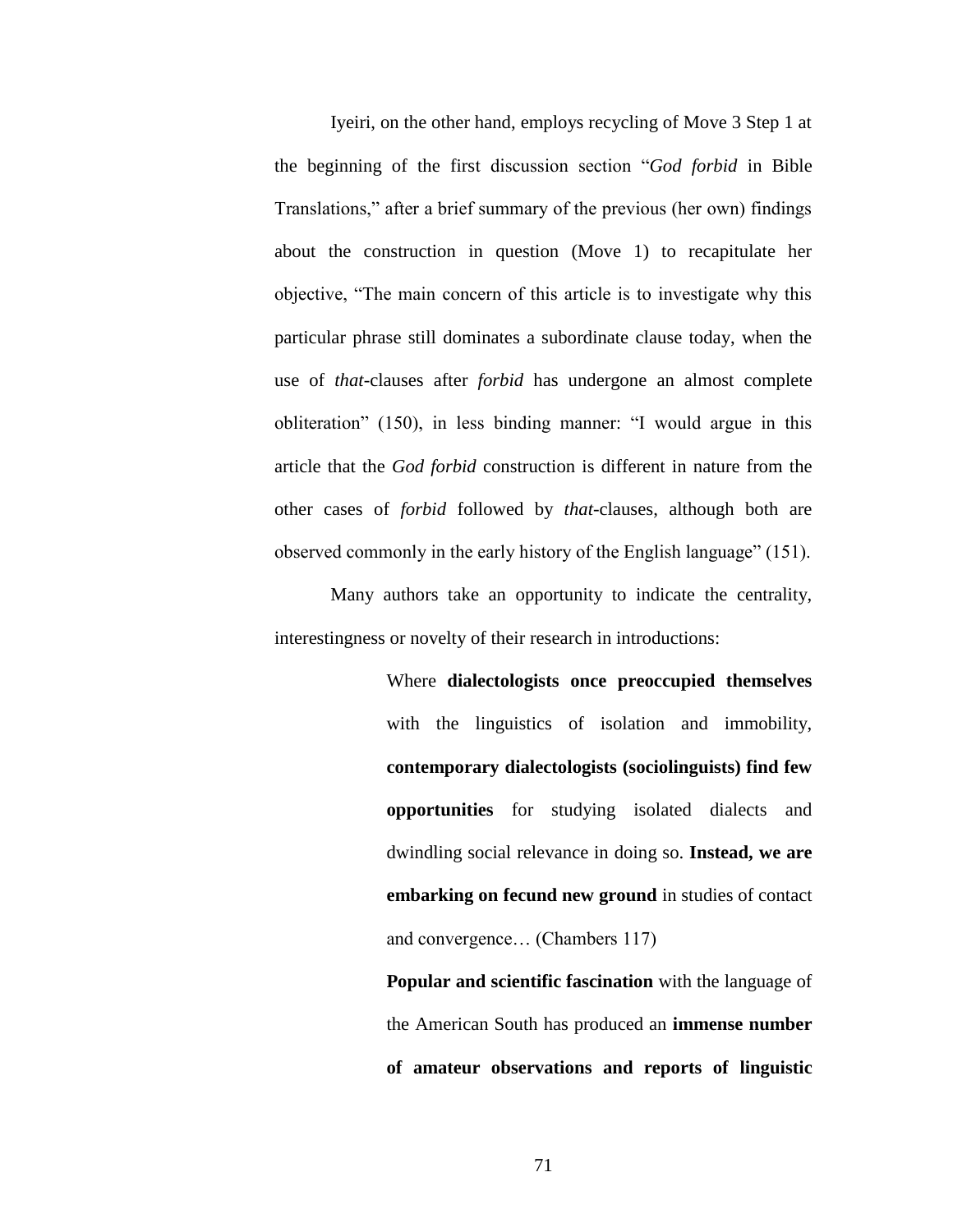**studies**, **dating as far back as the early eighteenth century**. **Interest** in the dialect is **manifold**, triggered by the **general attractiveness of traditional Southern culture and speech**, as well as its **numerous subdialects** and its **historical distinctiveness** from and relationship to other American dialects… (Trüb 250)

Representing their work as part of ongoing scholarly debate continuing a long established tradition (Trüb) or breaking new ground (Chambers), authors situate themselves within their discourse communities and claim "insider credibility" (Hyland, Disciplinary Discourses).<sup>83</sup> This situatedness can be reinforced by self-citations, both integral and nonintegral: "As **I** discuss in **Iyeiri (2000) and also above**, it was normal for the English verb *forbid* to dominate *that*-clauses until the middle part of the Middle English period…" (Iyeiri 150); "Readers who are familiar with the Ebonics controversy in the United States will know well that the vast majority of school districts ... have retreated from any controversial effort to advance Standard English proficiency among their Black students (see **Baugh 1999, 2000**; Rickford and Rickford 2000; Smitherman 2000; Williams 1975)" (Baugh 198). References to their own previous contributions reconfirm authors' ethos.

At the same time, the same authors can choose to downplay their accomplishments:

<sup>83</sup> Chambers underscores his membership of the "contemporary dialectologists (sociolinguists)" community by the first person pronoun *we* (117). Interestingly, this use of *we* can be interpreted as either reader inclusive or exclusive.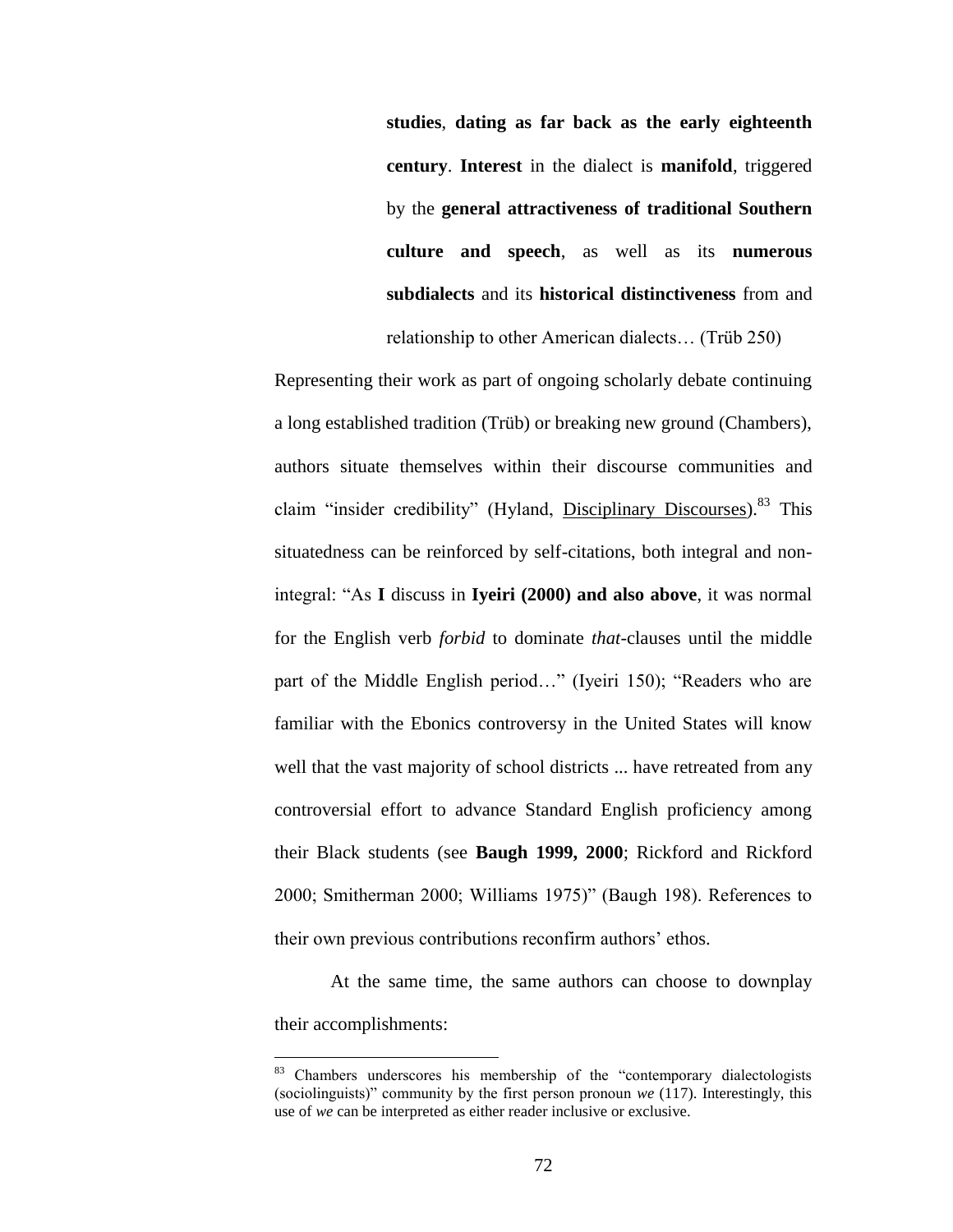This article **hopes to contribute to the ongoing research** into an antebellum stage of the vernacular that was decisive for its development (see Bailey 1997) [Move 3 Step 1]// and that **might exhibit linguistic similarities with other earlier varieties of English**, such as African American speech or source dialects from the British Isles (see Schneider and Montgomery 2001). [Move 3 Step 5]// (Trüb 250)

**I would like to press this distinction** [between *folk* and *peple*] **a bit further**, at least where Chaucer's usage is concerned; [Move 3 Step 1]// as Chaucer uses them, *peple* and *folk* **tend to have different semantic emphases**, with *folk* unmarked or, occasionally, positively connoted and *peple* **generally** negatively marked. When the terms appear in proximity in Chaucer … they **often** indicate intellectual and behavioral differences between groups. [Move 3 Step 5]// (Yager 211-12)

Syntactic merger of Move 3 Steps 1 and 5, coupled with numerous hedges, tones down findings of the investigation and construes Step 5 as an explication of Step 1 rather than a separate proposition. With the exception of Stern"s article, promotional elements are not utilized in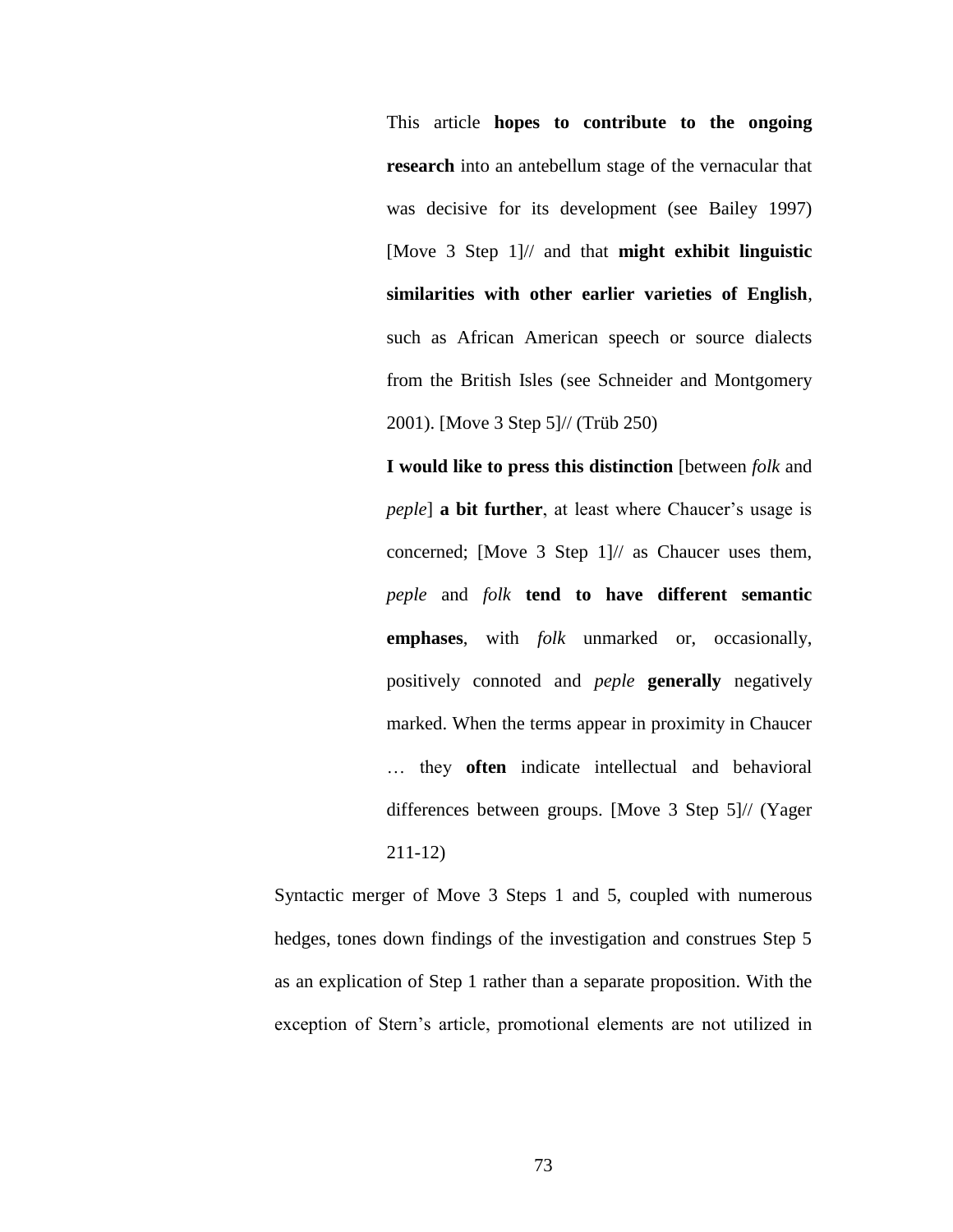outcomes preview (Move 3 Step 5). If found in introductions at all, they are employed in "Establishing a niche" move (Move 2).

# **Discussions**

Discussions in most language studies articles (Baugh; Chambers; Iyeiri; Moore; Schilling-Estes; Stern; Trüb; Yager) are divided into subsections. Each subsection deals with an aspect of the phenomenon addressed in the paper; subsections can end with a brief summary (e.g., "We see, then, that a focus on localized groups has led researchers away…" (Schilling-Estes 127)) or begin with the announcement of the research question to be tackled in the forthcoming subsection (e.g., "This section tests the auxiliary constraint…" (Trüb 254)); continuity is often endophorically signaled (e.g., "As demonstrated in the previous section" (Iyeiri 155)). Trüb, who treats different verbal paradigms separately and applies distinct linguistic tools to analyze them, incorporates information on "Data and Method" into each discussion subsection. Non-partitioned essays, on the other hand, facilitate unity and progression of reasoning: Scott construes his discussion as hypothesis testing involving gradual revision of initial assumption by adducing data; Wedel tests applicability of Lloyd"s aspectual theory to Cynewulf"s *Elene*. With an exception of Chambers"s paper, implications and calls for further inquiry are reserved for conclusions.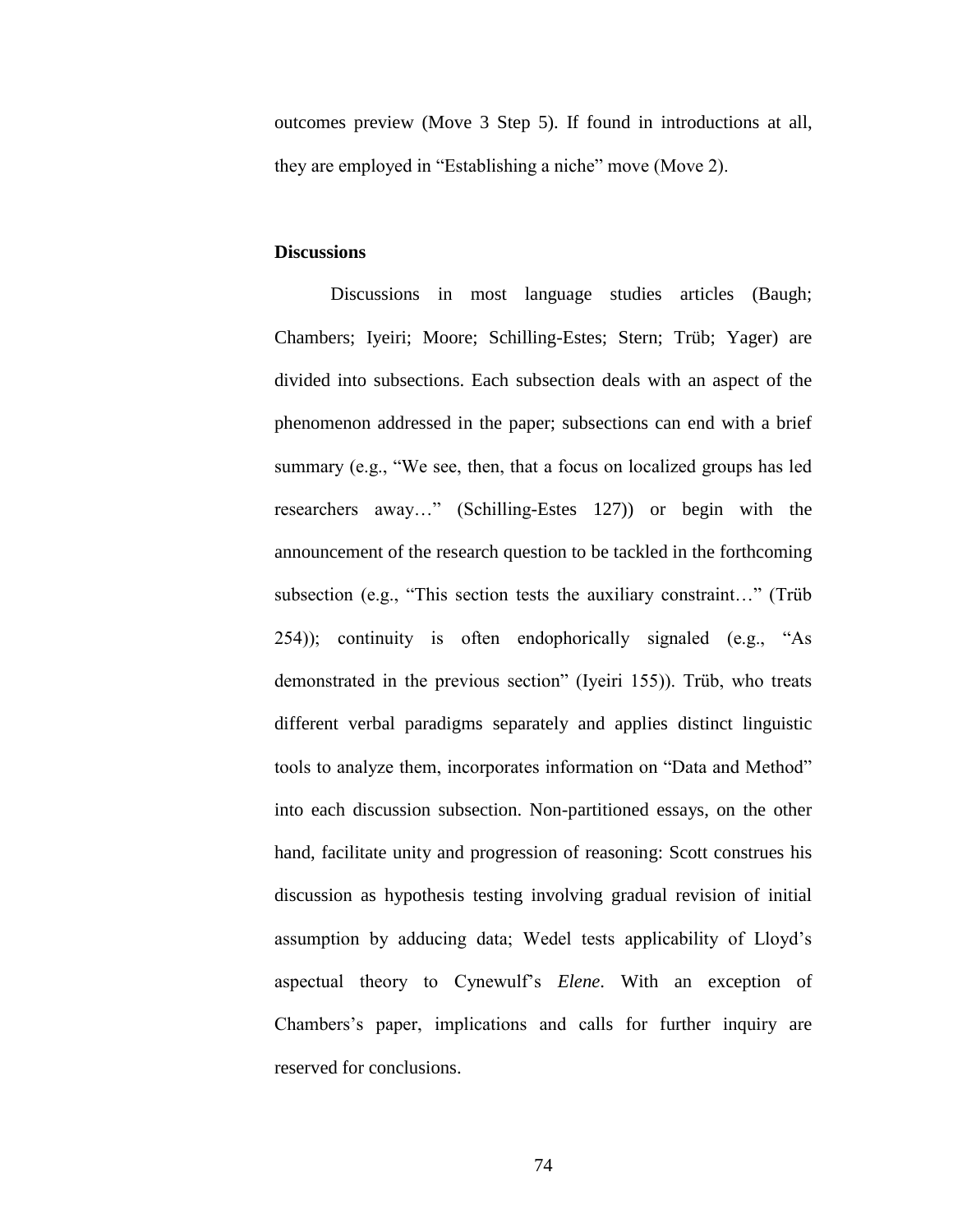Three papers (Moore; Trüb; Wedel) offer an extended explanation of the theoretical framework prior to delving into analysis; others embed references to previous and current research, which constitute an essential component of the discussion, into the arguments. In articles focusing on a linguistic phenomenon and application of a theory to the text (Iyeiri; Moore; Scott; Stern; Trüb; Wedel; Yager),

> it is the present results that have the primary rhetorical focus and are foregounded. The work of others [as well as the author"s previous work] (or supporting or recalcitrant elements in the world) are introduced for the purposes for confirmation, comparison, or contradistinction. They are therefore backgrounded and take a secondary position. (Swales, Research Genres 235)

In articles devoted to theoretical questions (Baugh; Chambers; Schilling-Estes), review and evaluation of alternative frameworks are given prominence, "confirmation, comparison, or contradistinction" being of paramount importance (Swales, Research Genres 235).

A number of strategies are used to promote the author"s standpoint and shed a positive light on research outcomes in the discussion. Schilling-Estes, for example, analyzes previous research in terms of its contribution to understanding of the factor of gender in social dialect variation. She proceeds from identifying drawbacks of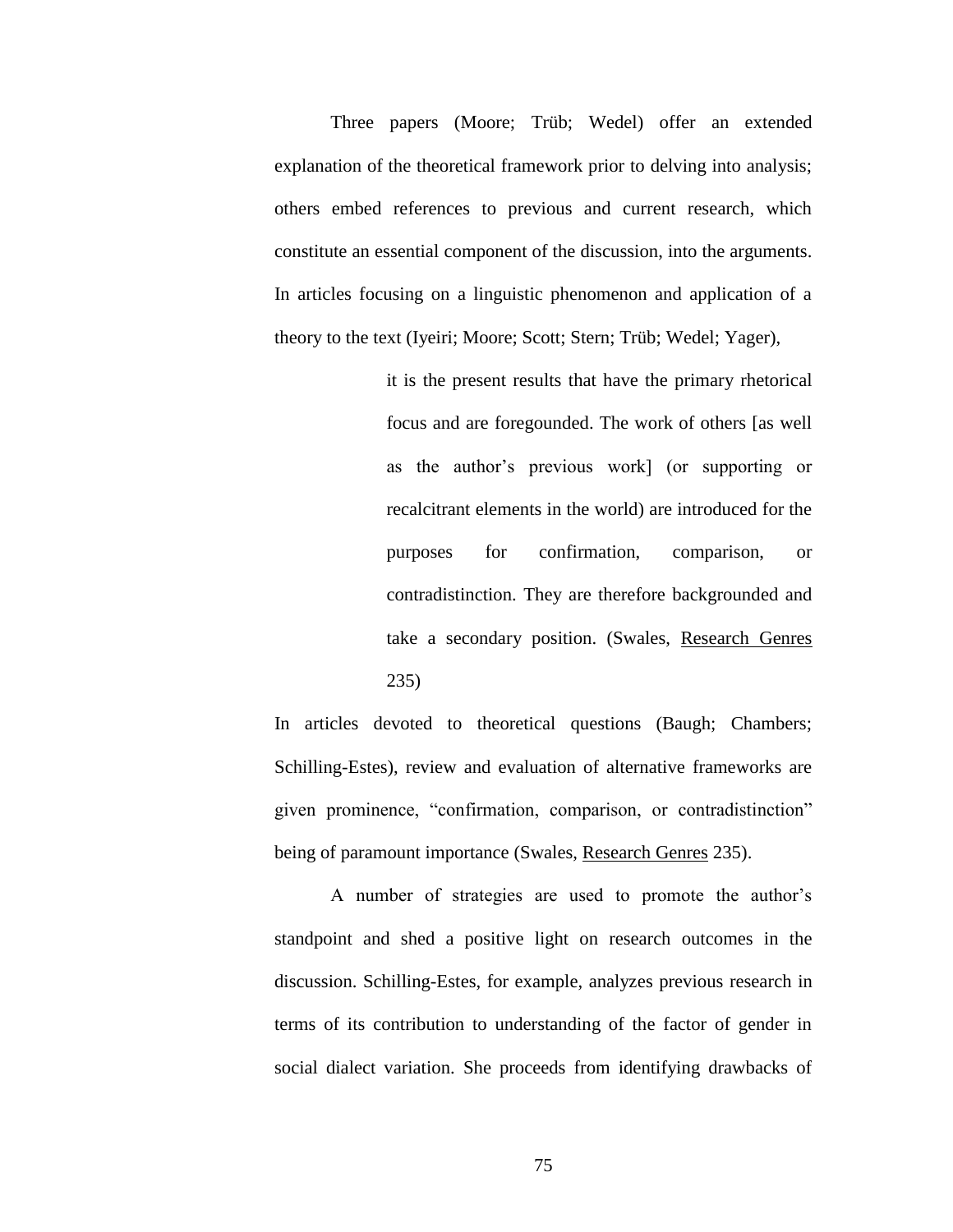various early theories and improvements introduced by more recent social network-based studies to advocating social constructionist approaches. The progress made by sociolinguists is emphasized by characterizing the early survey research as reductive and overgeneralizing; social network-based studies as moving in the right direction; and communities of practice framework as the most insightful:

> Researchers were **intent on capturing this uniformity**, often **abstracting away** inter- and intracommunity differences in the operation of gender, social class, and other social categories in order **to uncover the "general principles"** governing the intersection of language and society. Hence, for example, Labov (1990) articulates three **supposedly general** observations about the relationship between gender and language variation and change… Along with the search for **general patterns** came a search for **general explanations**… In particular, researchers invoked women"s supposed greater status consciousness as the underlying force behind their **seemingly uniform** linguistic behavior… a focus on localized social groups **has led** researchers **away from prestige based explanations** for gender-based language differences **toward explanations based on differential**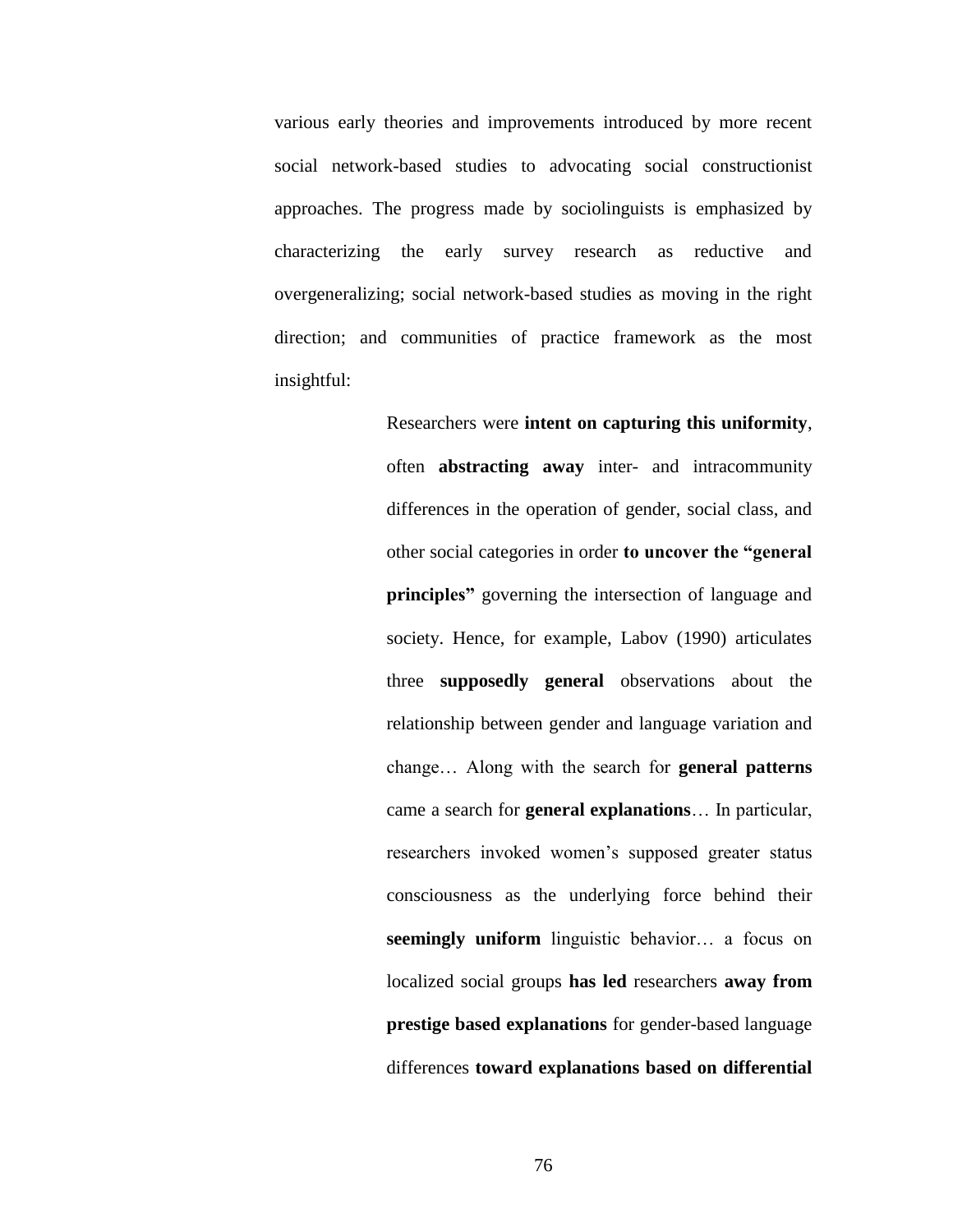**access to power and differentiated societal roles**. Such studies **have also led away from** the consensus-based model for social division … **toward a greater focus on contrasts and conflicts between and within groups and individuals**… Just as research in the CofP [Communities of Practice] framework **has uncovered important** intragender **differences** in women"s speech, **so too has it revealed much** intragender **differentiation**

in men"s speech… (Schilling-Estes 123-4; 127; 129)

Superseding qualities of the approach embraced by the author become evident not only due to the numerous boosters such as the verbs *uncover* and *reveal*, but more so due to constant advantageous comparison with previous methodologies, as in "the CofP [Communities of Practice] is defined in terms of speakers' subjective experiences **rather than the external criteria that are often used in delimiting the speech community**…" (Schilling-Estes 128). Repetitive use of the lexemes *difference*, *differentiation*, *differential*, and *differentiated* in collocation with the adjective *important* and the verb *reveal* endows them with positive connotations in this paper, whereas *general* and *uniform* modified by *seemingly* and *supposedly* acquire negative value.

Moore also exploits this strategy, though his criticism of predecessors is less harsh: "The examples here are intended to illustrate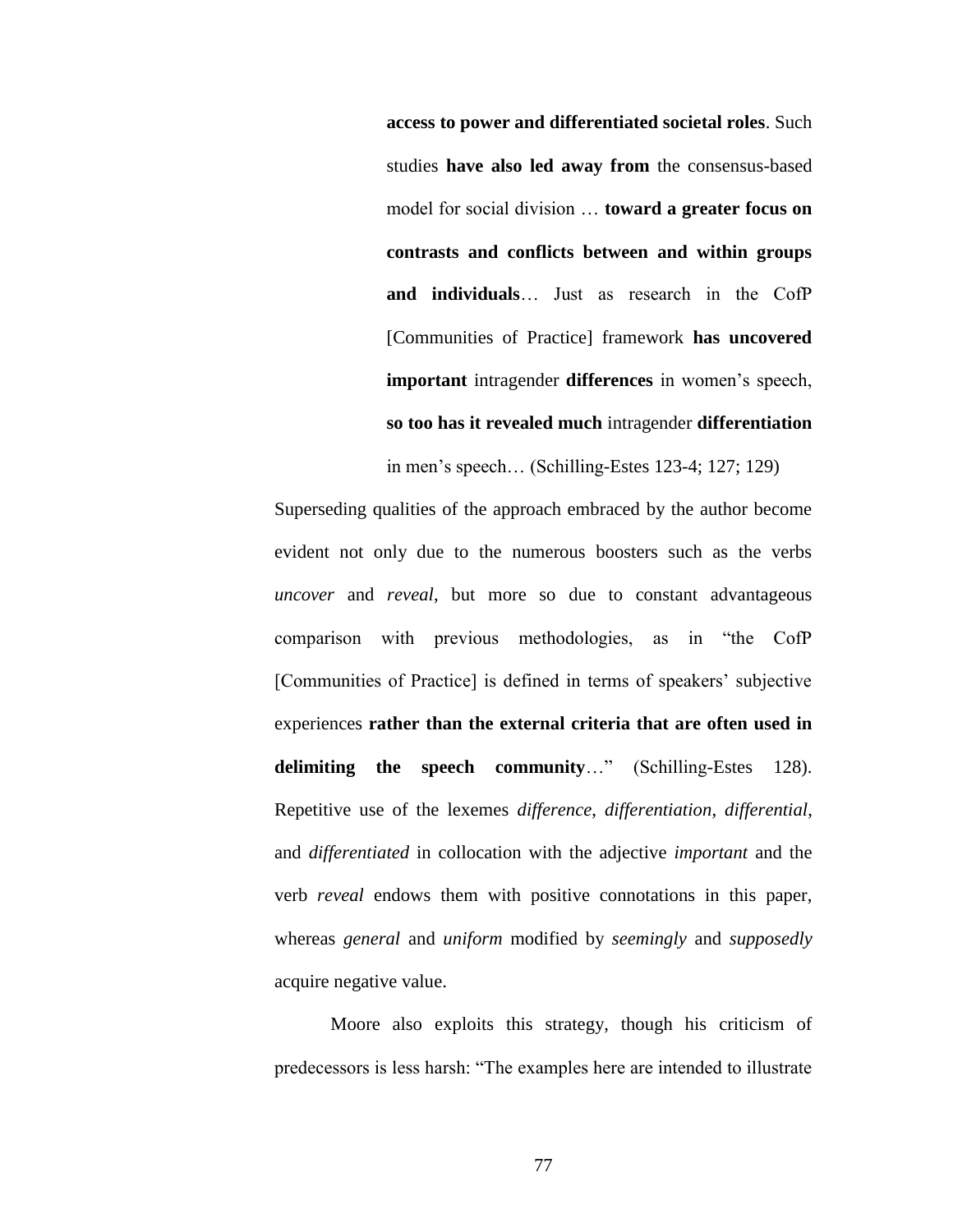**how easy it is to make assumptions about the readers' technical knowledge**. Inclusion of materials is intended **to show how some of the very best training materials exhibit this kind of error**" (51). The false assumptions of the technical manuals writers are repeatedly emphasized and contrasted with the improvements suggested by the author:

> In each case, the underlined items **are assumed by the writer** as Given information and placed in the Theme of the clause. None of these items have appeared in the text before, and there are no graphics to support these instructions. **Consequently**, **there is no reason to presume that the reader knows** what these words refer to. Apart from "Optionally," all five items are emphasized as Given by being assigned **presuming reference** in the form of the definite article… This kind of **"assuming" language** is likely to contribute to many people feeling that learning to use a computer is quite complicated, as it **assumes** a certain amount of knowledge… The written instructions … have changed little except word order, **but readability and usability are significantly improved**… (Moore 53)

This juxtaposition of others' neglect of readers' needs (their presuming and assuming) and the author"s concern about the audience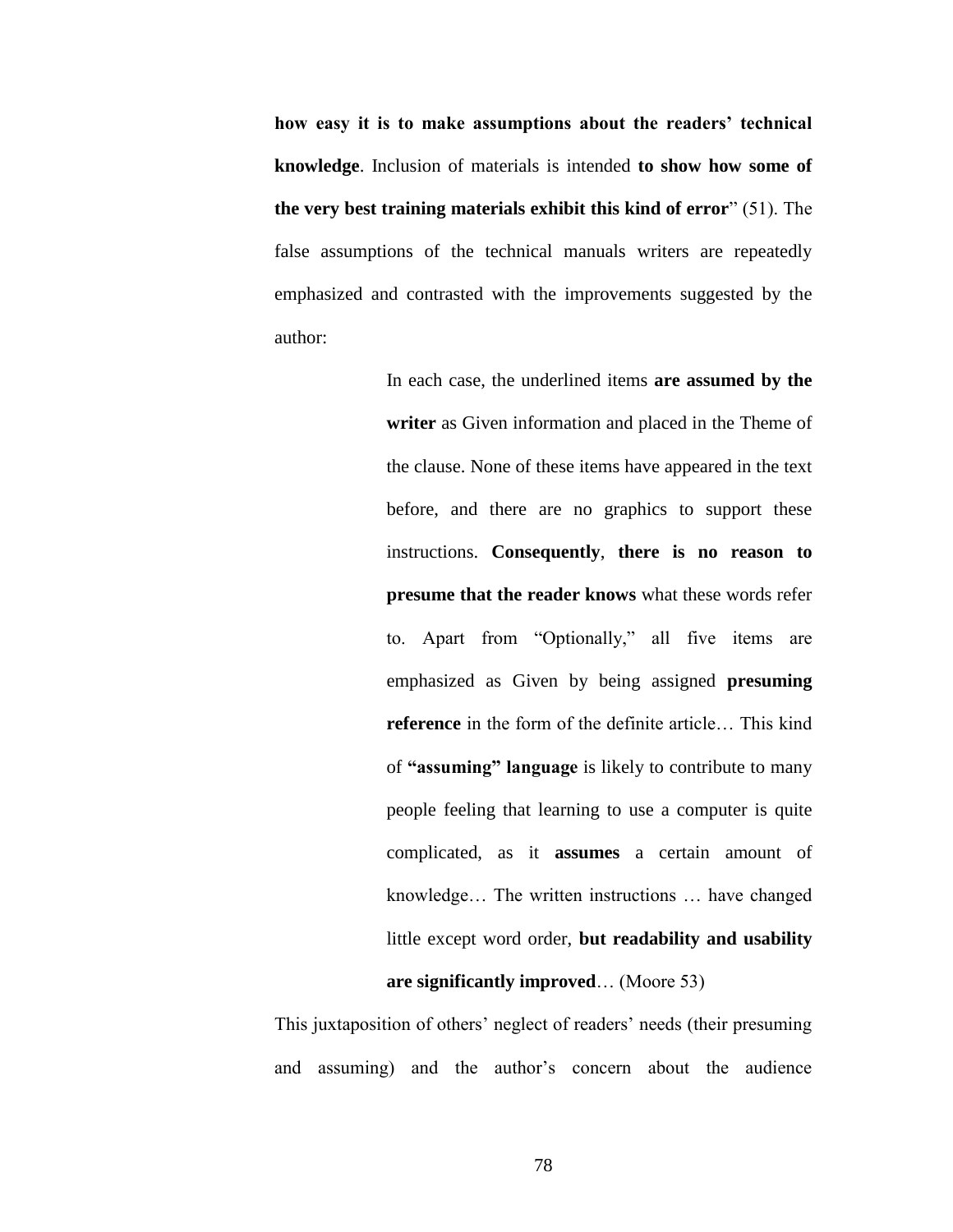(significantly improved readability and usability) is constantly repeated throughout Moore"s discussion.

Most linguists, however, convey their beliefs in the validity of their claims by highlighting their own analysis and positively evaluating the studies on which they draw:

> **Obviously**, the *ge*-compounded verbal forms had a specific function other than providing a needed unstressed syllable in a given rhythmic unit as example (5) might suggest. And, **indeed**, the prefix *ge*- served as a means to achieve aspectual distinction **as will be seen**. (Wedel 202)

> **Certainly**, repeated mention by an appositive suggests greater importance… (Stern 274)

> Montgomery (1994) has **successfully shown** how Scots present- and past-tense subject-verb concord patterns manifested themselves not only in Ulster but also in North American speech. (Trüb 259)

> The only explanation which seems plausible to me is of the kind **brilliantly elucidated** by Steven Pinker in *Words and Rules* (1999). (Scott 362)

For this purpose, such devices as adverbial intensifiers like *successfully* and *brilliantly*, boosters like *indeed*, *obviously*, and *certainly*, which express the commitment of the author to the statement, and comment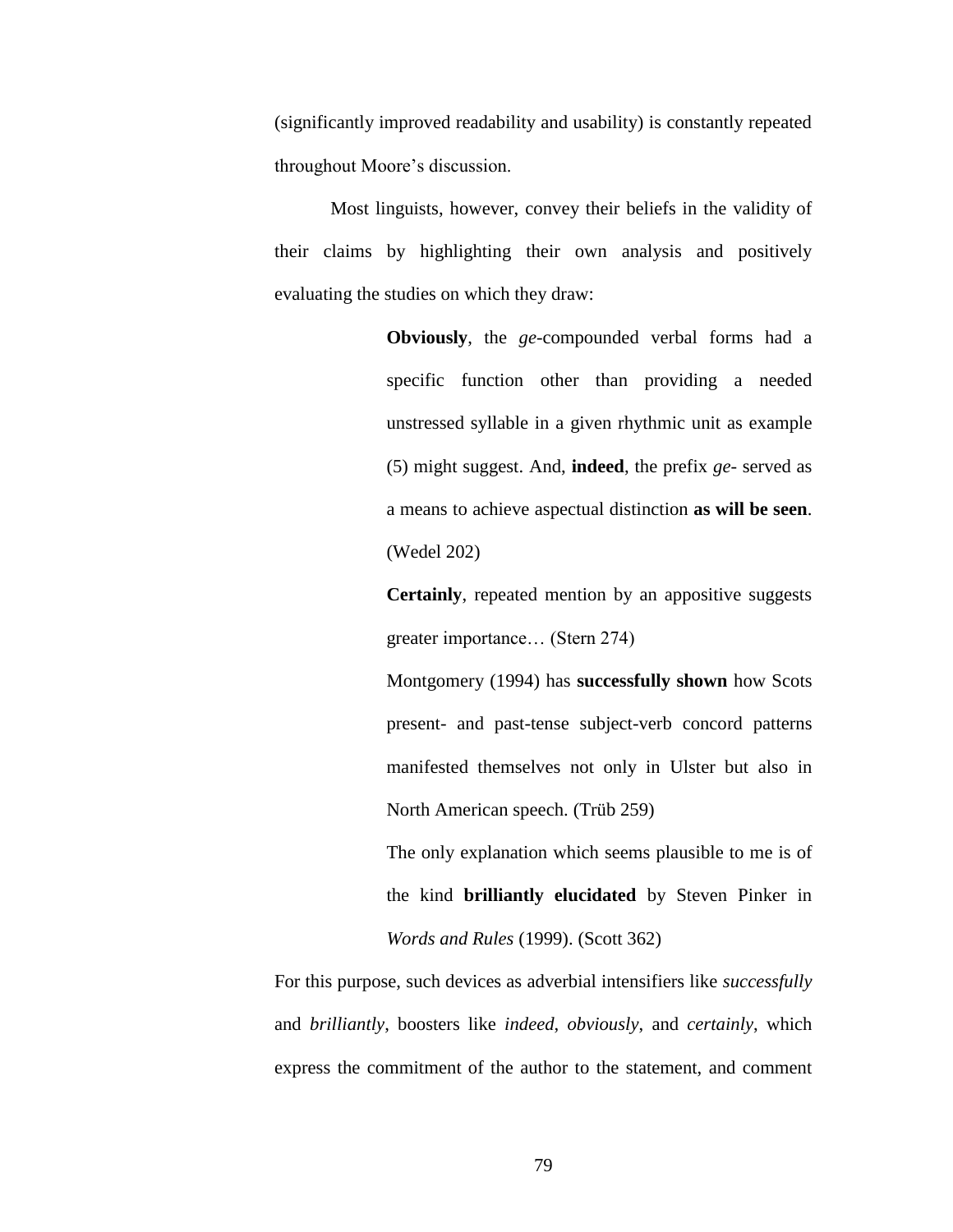clauses of the type *as will be seen*, *as shown above*, *we have seen* / *will see*, which endorse the abovementioned / forthcoming argument, are frequently employed.

Often authors underscore that their analysis accounts for a pattern, not an isolated example:

> The term **consistently** describes those who 'deme'.... *Folk* is used **consistently** to describe the *boni* until the last line of the passage… (Yager 215)

> **As Figures 1 and 2 demonstrate**, there was a **clear-cut division** in the use of expletive negation between *God forbid that*… and the other uses of *forbid* followed by *that*-clauses until Text 8. (Iyeiri 153)

> **What is especially curious** about the forms in which [æ] occurs, however, is **the categories** to which they belong… That these words, which are exceptions to the distributional restrictions of (3), **can be categorized at all is itself interesting**: they are **not simply random forms**. Moreover, **the categories themselves** are **perhaps noteworthy**… (Scott 362)

This emphasis on wide applicability is especially salient in the studies proposing new research venues:

> The fact that this holds **equally for countless other children** suggests that it is **principled behaviour that**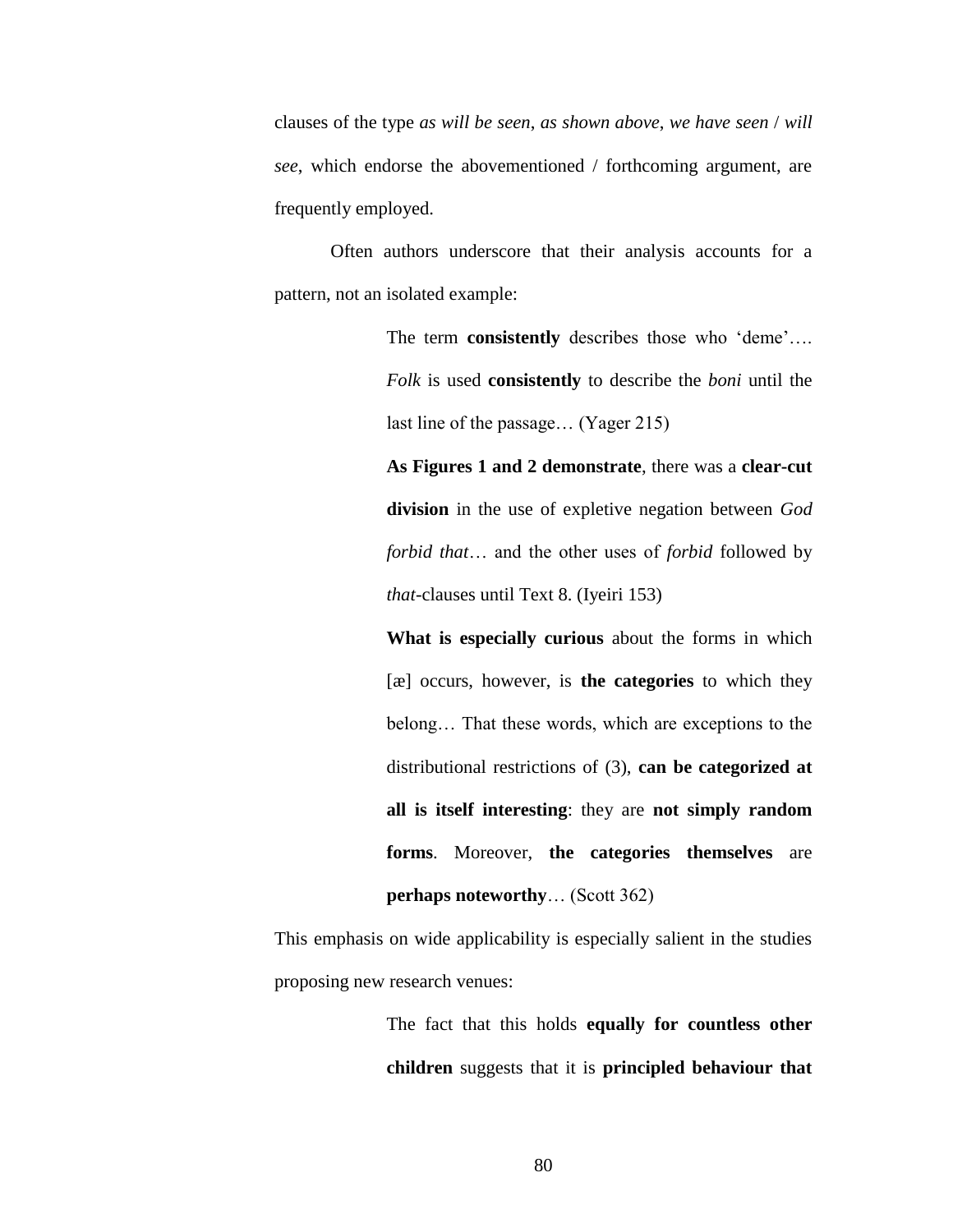**needs to be accounted for in a theory of language convergence**. Its **generality, perhaps universality, shows** that it is **not merely idiolectal but sociolectal**, and **presumably part of sociolinguistic competence**. **Evidently**, **Ethan and the others** come equipped with an innate filter… (Chambers 121)

This "generality, perhaps universality" legitimizes recognition and further exploration of the phenomenon. Sometimes, for the same reason, the number of counterexamples is emphatically downplayed: "**By contrast**, the case in which the indirect object occurs after *God forbid* is **very limited** and **may be illustrated** by the following **possible example**…" (Iyeiri 153).

In many papers, the pronoun *we* is used not only to engage the reader and proclaim the membership in disciplinary community, but also to present one"s point of view as already accepted:

> The next example is an unusual one, but it is not anomalous from **our** semantic perspective… Because **our** semantic analysis provides an understanding of this use, it need not be considered a simple slip of the tongue, or performance error. (Stern 275)

> Around the same time, **we** start observing some mixed examples. (Iyeiri 156)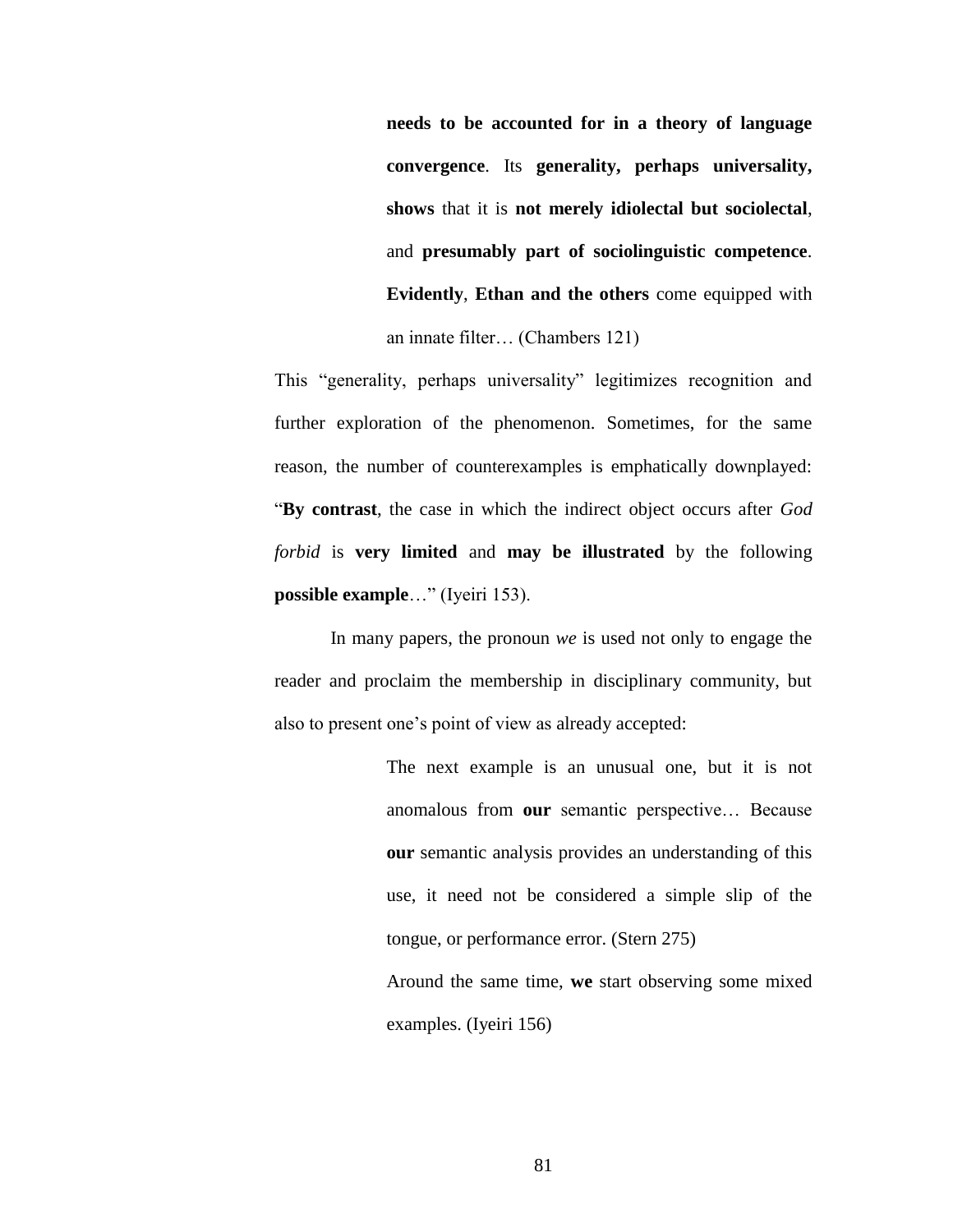As opposed to *I*, which attributes opinion solely to the author, *we*, often referring to the same person, represents the view as endorsed by other scholars. *We*, of course, deemphasizes originality of the analysis, but also limits responsibility. Shifts between *I* and *we* are also encountered in the present corpus:

> **We** speak as if it is both possible and desirable to provide high-quality education to students from diverse backgrounds … hence **our** reference to workplace language. Being mindful of the diverse linguistic demands of various occupations, the educational instruction that **I** advocate or envision strives to advance language arts fluency… In this respect, **we** follow Alexander (1989)… Professional linguists have all been trained, as **I** have, to recognize that… (Baugh 205)

This switch singles out the author's perspective in the chorus of consensual voices and allows the author to foreground his / her contribution to the common cause.

A promotional effect can also be achieved by combining selfreference, self-citation, and "distinguished company" claims:

> Along with Levinson (1991), Givón (1993) and Kemmer (1995), I have proposed that reflexive uses occur for unexpected coreference within a clause (Stern 2001, 2003)… This generalization, which I call the Role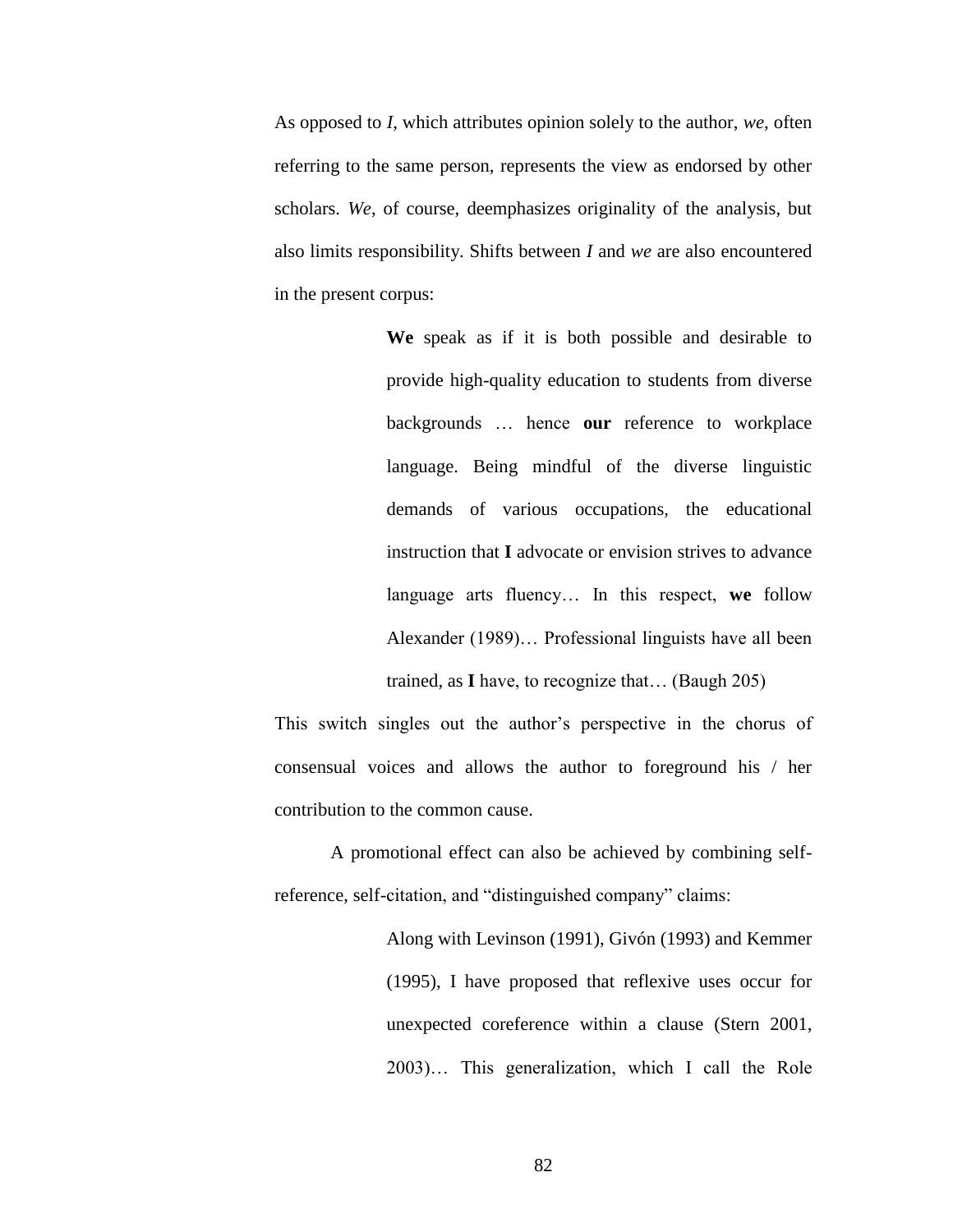Conflict Hypothesis, accounts for the appearance of -*self* forms in reflexive environments, as well as in some environments that are not covered by the structural reflexive account. (Stern 276)

The corresponding endnote 6 reads: "The Role Conflict Hypothesis can also explain the occurrence of simple pronouns in grammatically reflexive environments (Levinson 1991; Stern 2001)" (Stern 279). Selfmentions and integral and non-integral self-citations draw attention to the article author"s contribution to the field. The accepted competence and authority of the linguists Stern associates herself with lend credibility to her Hypothesis. Regardless of the compatibility of Stern"s and the mentioned scholars" analyses, the Role Conflict Hypothesis is accorded validity because it is aligned with other trustworthy accounts.

Overall, level of promotionalism in discussions is high in all types of language studies papers. In the articles exploring a linguistic phenomenon (Iyeiri; Scott; Stern; Trüb; Wedel; Yager) the prevalent rhetorical strategy is to highlight the contribution of the proposed analysis and the works in which it is grounded (including the previous research of the current author). While employing essentially the same strategy, two (Baugh; Chambers) of the three theoretically oriented essays lend more weight to their own research. Only two authors (Moore; Schilling-Estes) choose to give prominence to their views by concomitantly boosting their accomplishments and criticizing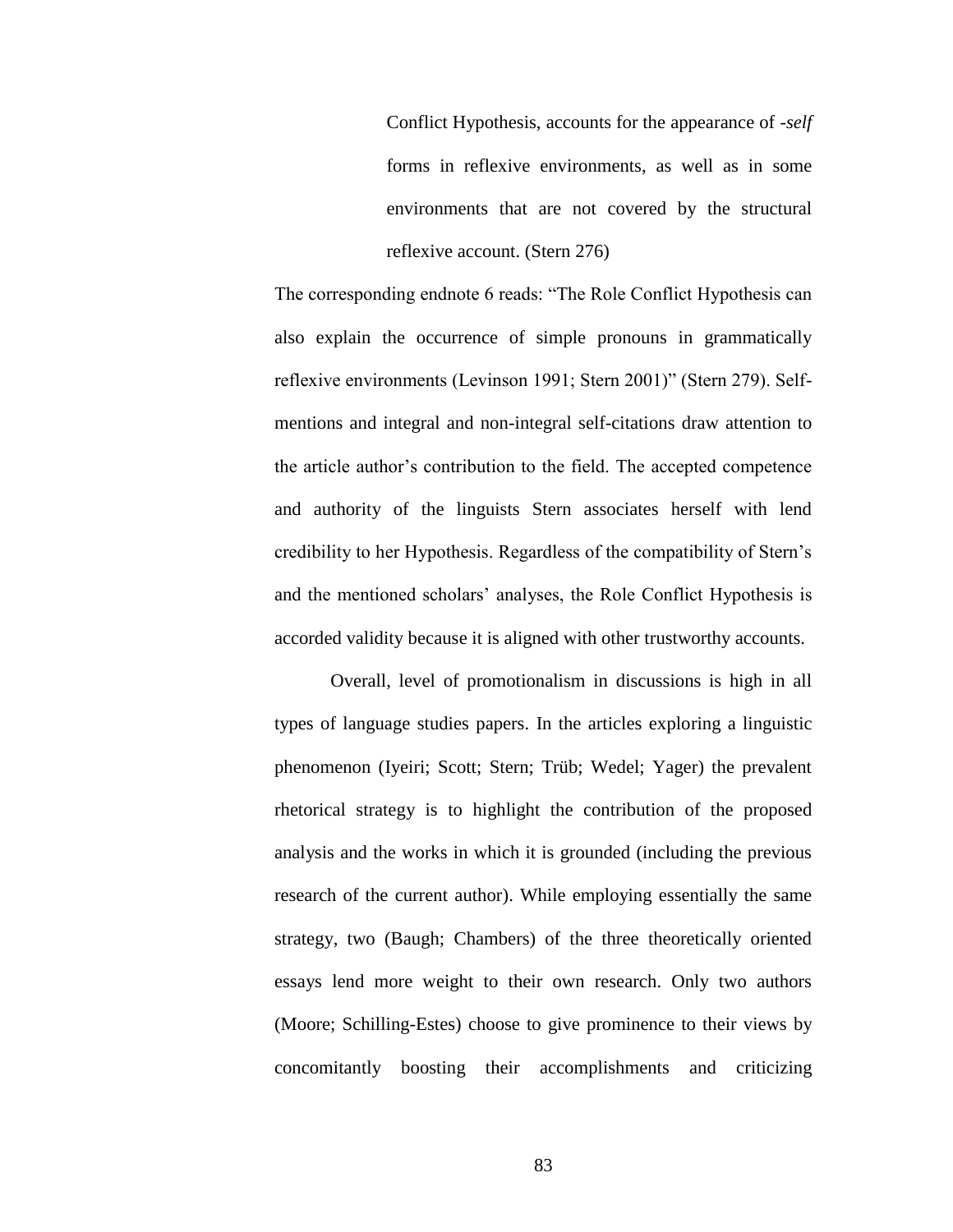alternative approaches. These strategies are realized through ethos appeals (including self-citations and "distinguished company" claims) along with explicitly evaluative lexis (including adverbial intensifiers and verbal, adjectival, and nominal boosters), first person pronouns, comment clauses, and lexical cohesion (repetition, antonymy, and synonymy). As noted by Swales, "it would seem that successfully published researchers in most fields are wary of allowing their results "to speak for themselves," but rather seize opportunities to validate and defend their findings" in Results sections (Research Genres 226).

### **Conclusions**

 $\overline{a}$ 

Apart from Baugh"s paper, all articles have an identifiable conclusion.<sup>84</sup> Most conclusions open with a one-sentence overview of the essay:

> This paper has looked not at the syntactic conditions of the use of *–self* pronouns but rather at the communications to which these forms contribute. (Stern 278) The main concern of this article was to discuss why the

> particular phrase *God forbid* alone preserves subordinate

<sup>&</sup>lt;sup>84</sup> The final section of Baugh's article, "Teaching Standard, Academic, or Workplace English as a Second Dialect," might be viewed as implications (and call for action) move, which is characteristic of conclusions, but since the author refers to it as the "remainder of this discussion" and raises educational issues not dealt with above, this section is regarded as part of the discussion. The last section in Trüb's paper, "Summary and Discussion," is akin to conclusions in the rest of the corpus and therefore will be treated as such.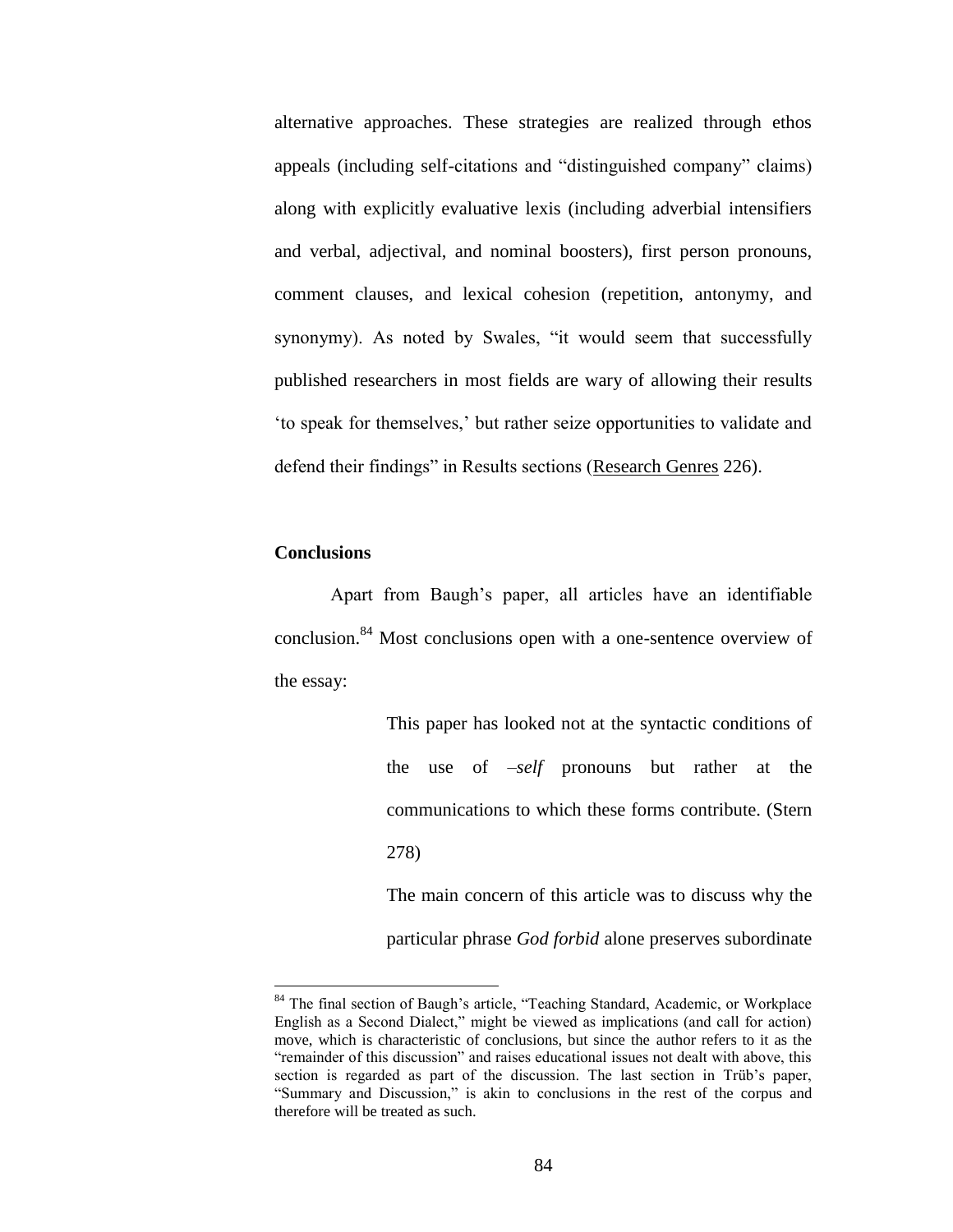clauses …, even in Present-day English, whereas *forbid* normally takes infinitives with *to* and less frequently gerunds, with or without the preposition *from*. (Iyeiri 158)

Wedel incorporates outcomes into this summary: "The present investigation shows how Lloyd"s aspectual theory of the Gothic verbal system can also be applied to Old English" (209-10); Moore includes approach as well: "This article has used the linguistic functions of Theme-Rheme and Given-New to explain why it is always best to "begin with what you know is familiar to readers" (54). Whereas methods are found only in Stern's and Moore's conclusions, accomplishments (often further detailed, as in Chambers's, Iyeiri's, Scott's, and Wedel's articles) occur in all examined papers:

> The above analysis reveals that there was perhaps an interesting gap of usage between the *God forbid* type and the other uses of *forbid* from the beginning. (Iyeiri 158)

> A distinction between the terms *peple* and *folk* is structurally and thematically embedded in several of Chaucer"s works, and the association of "peple" with ignorance and commonness is sometimes stronger in Chaucer than in his sources. (Yager 223)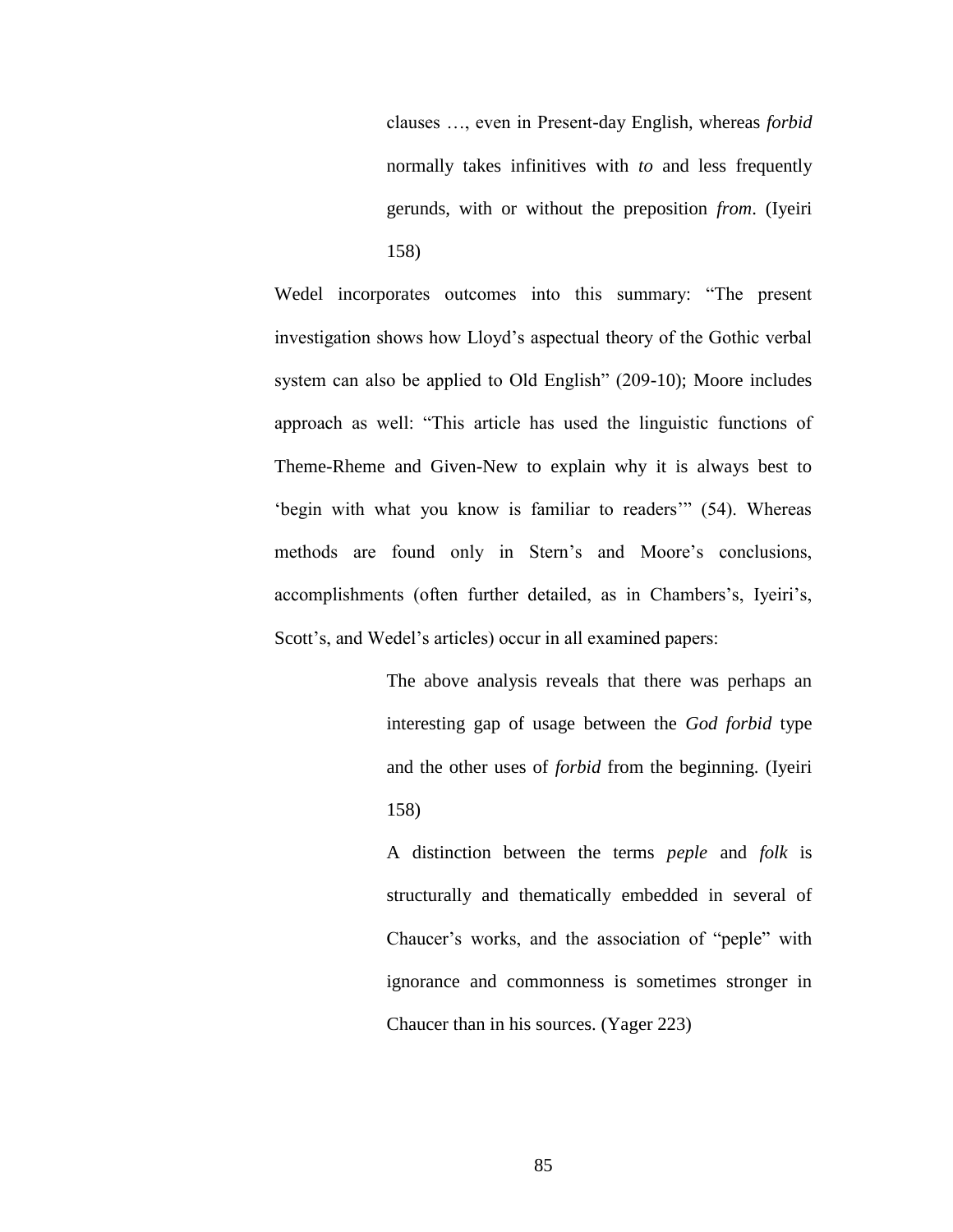Implications and calls for further research, often formulated by means of directives (e.g., Moore; Scott; Schilling-Estes; Stern), are found in many examined papers:

> The study of these and other areas of dialect convergence extend sociolinguistics along lines that we have been pursuing for several years. (Chambers 129) Although it is not clear exactly where reified and institutionalized ideologies … fit within the CofP approach, with its emphasis on the active, ongoing production of gender…, it does seem clear that we must allow room for such structures and ideologies in our

analyses. (Schilling-Estes 133)

Of course, I also wonder if the details I have offered here are shared by other speakers and if the analysis offered here is amenable to a simpler, and better, solution. (Scott 368)

Self-mention is a salient trait of conclusions; its function in this partgenre, however, is not to spotlight an individual researcher, as in the discussion, but to stress the author"s membership and humble service to the disciplinary community.<sup>85</sup>

In conclusions, as in introductions and abstracts, linguists usually advance the originality of their inquiries, significance of their findings, and soundness of their methodology. However, such positive

<sup>85</sup> See Hyland, Disciplinary Discourses.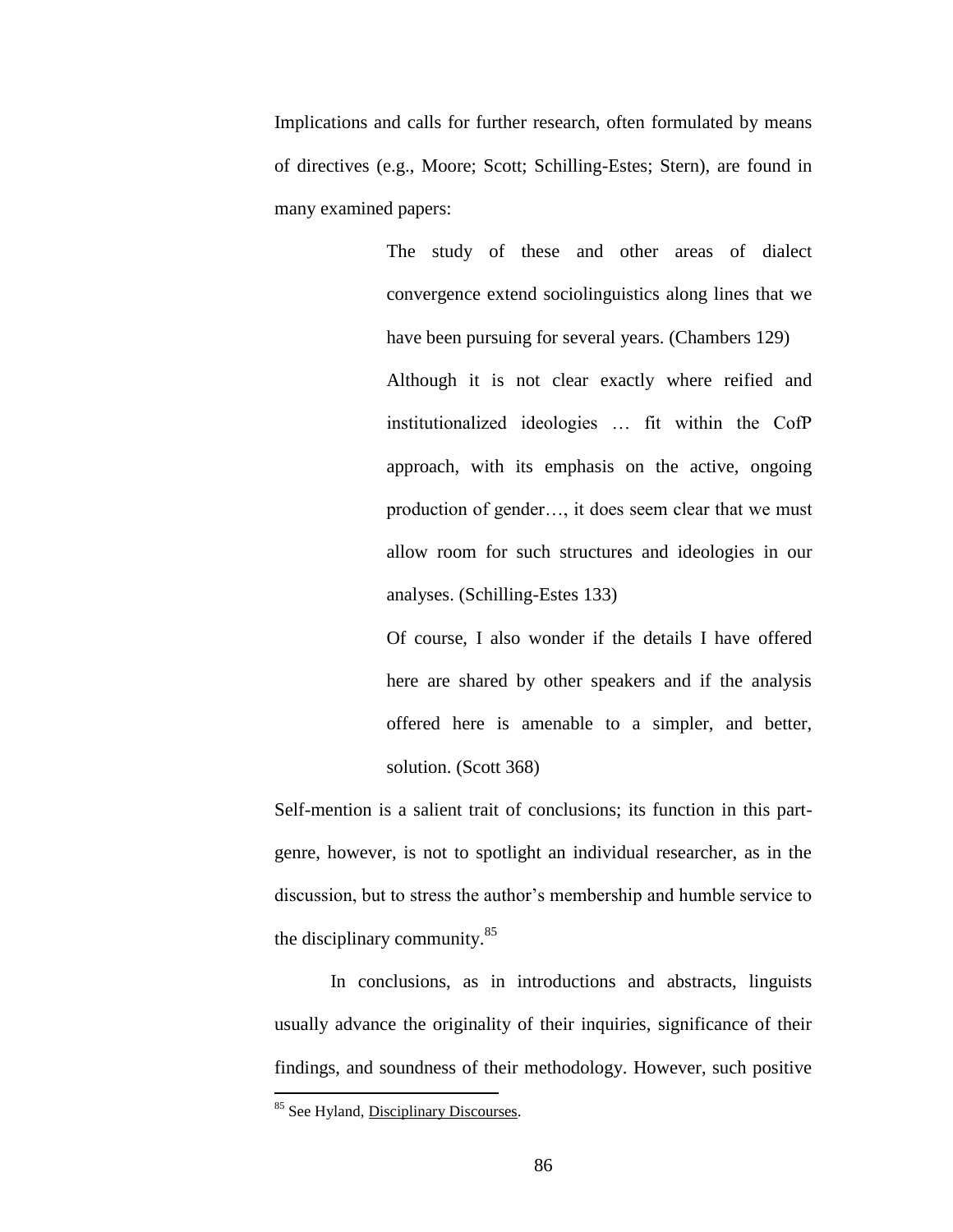evaluations are generally expressed indirectly as one of the implications of the undertaken study and recommendations for future research:

> …a functional constraint, **which has not been tested in other studies**, is observed in the *be* paradigm. It **should be considered in future studies** of SAVE as well as contact varieties such as AAVE…. this article **points out the importance of fine linguistic and extralinguistic differentiation and consistent methodologies** if comparisons of grammatical patterns on which statements about language evolution are based **are to succeed**. (Trüb 262)

> This finding suggests that if we want to understand the distribution of *–self* and simple pronouns, the semantic route is a **promising path for further exploration**. The structural exceptions in **the analysis described here provide evidence** that these so-called exceptions **should not be marginalized** in footnotes to analyses of these forms; instead, these uses **should be examined closely as revealing indicators** of semantic contribution made by *–self* pronouns in all of the contexts in which they appear. (Stern 278)

Explicit promotional statements are rare and typically qualified by modals: "This distinction, though it is by no means Chaucer's universal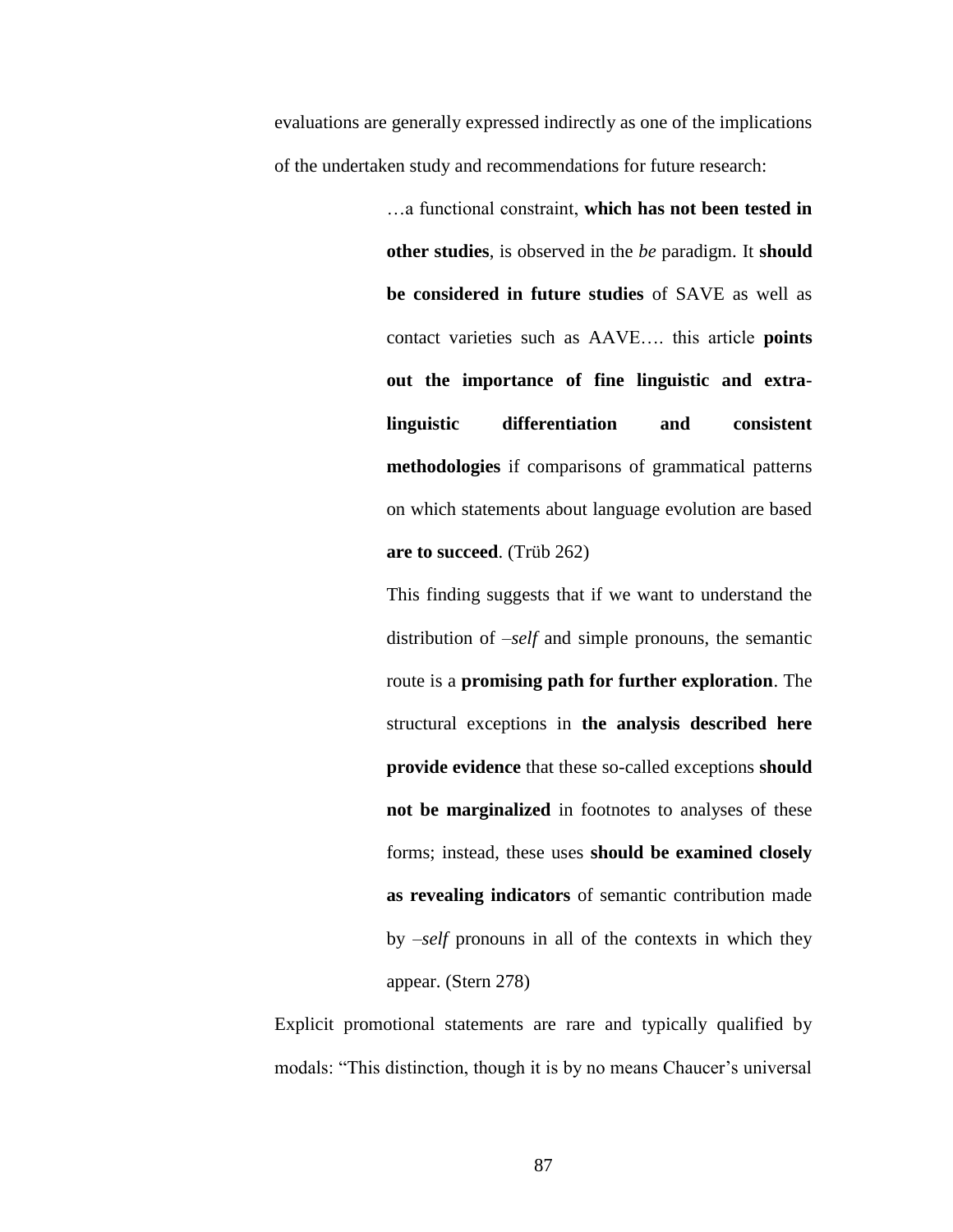practice, **can provide interesting clues** for interpretation of his works, especially when the terms are in proximity" (Yager 223). Lewin, Fine, and Young likewise observe "structure[s] of uncertainty" in conclusions of social studies articles (148). "This failure to "conclude" decisively"," they suggest, "may be a function of the need to dilute new claims so that impositions are not made upon the reader" (148).

On the whole, linguists seem to be more concerned with the impact of their studies on research in their field or social action than with advertisement of their accomplishments. This characteristic feature of conclusions is consistent with the distribution of promotional elements in introductions.

### **Footnotes / Endnotes**

As mentioned above, Baugh, Iyeri, Schilling-Estes, Scott, Stern, Trüb, and Yager utilize footnotes / endnotes to supplement the presentation in the main body of the paper. Generally, the same aspects are given prominence in footnotes / endnotes as in the main text of the article. For example, Trüb, who underscores the novelty of her method throughout the paper, continues to argue in favor of her approach in endnotes:

> At first sight, **this procedure opposes** the rejection of the individual as an object of linguistic analysis in traditional variational analyses and shall thus briefly be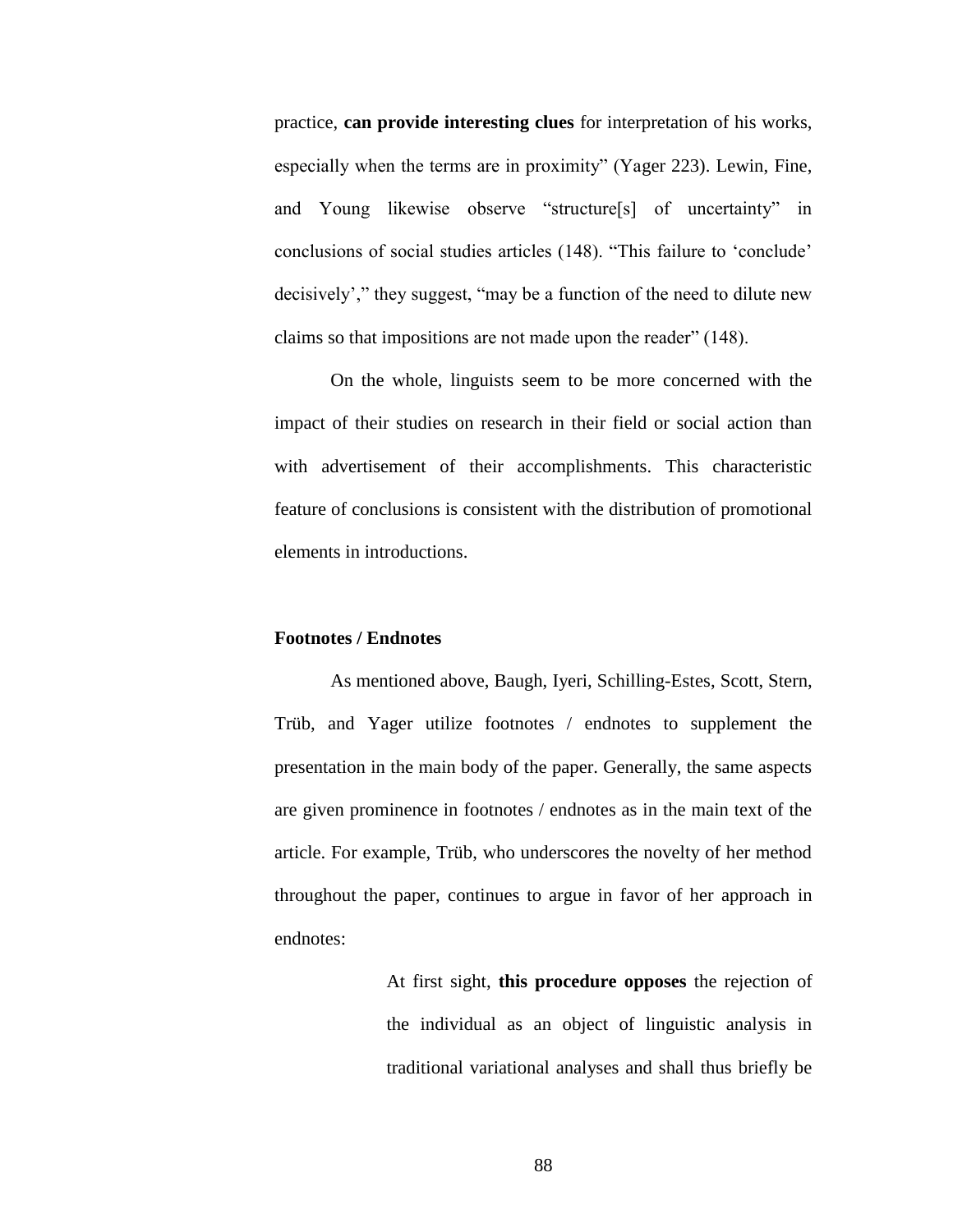justified… While it is certainly true that individual variation needs to be kept distinct from variation in the speech community, **it has to be remembered that Labov's statement** relates to the quest for the principles of language change. **In the present context, however,** the focus is on the synchronic description of the pasttense *be* paradigm in early SAVE and the attempt to visualize the weight of single contributions to the total make-up of the group count, which can be achieved **only** 

**If nonstandard** *were* **is investigated**, i.e., its occurrence in singular environments, **tokens of nonconcord** *were* **are not separated from tokens of nonconcord** *was* **in plural environments** (see, e.g., Wolfram and Christian 1976). Hazen (2000) is **a notable exception** to this tendency. (endn.11)

**by an analysis of individual grammars**. (endn.10)

As in the main body of the article, in the endnotes, Trüb combines appeals to originality of her inquiry, on the one hand, and groundedness in the previous research, on the other.<sup>86</sup>

Likewise, Iyeiri provides additional quantitative evidence in endnotes to support her treatment of *God forbid* and to stress insignificance of counterexamples: "The text search of the *OED* on

<sup>86</sup> Baugh, likewise, foregrounds his conceptions as representing understanding of various phenomena by an undefined scholarly group ("our") in endnotes as well as in the main text.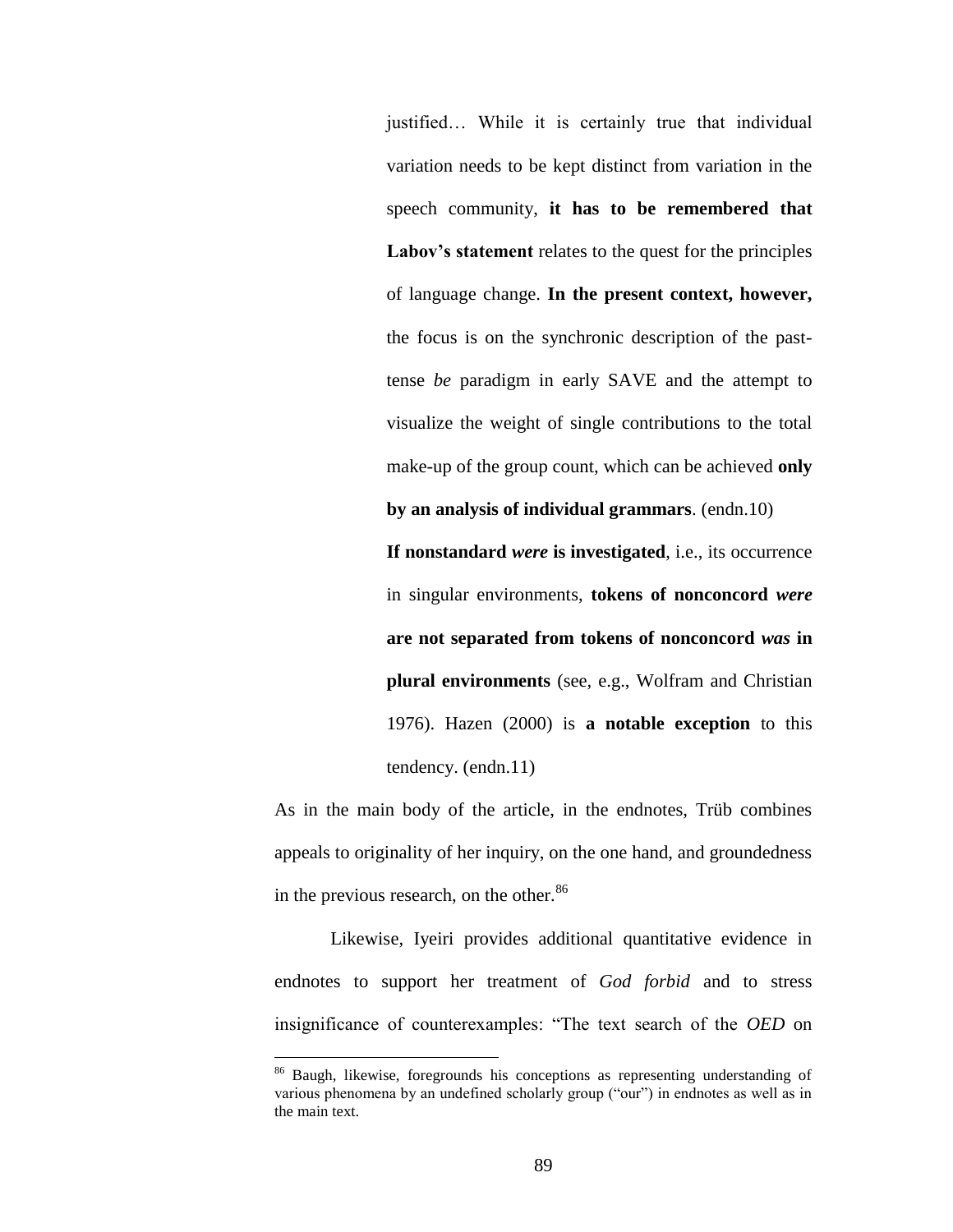CD-ROM gives three examples from the nineteenth century of *that*clauses after *forbid* (and not *God forbid*), which, **I would suggest, are highly exceptional**" (endn.5); "Although this classification may be controversial, **examples of this type are in any case not abundant** in the corpora of the present study" (endn.20). Yager also uses footnotes to point out additional examples (e.g., fns.6, 21, and 23) and possible counterexamples (e.g., fn.16) to bolster her consistency claim and underscore the accuracy of her treatment. Interestingly, unlike other authors, she hedges her interpretations in text, but reinforces them in footnotes. Compare, for instance, her statement, "This section of the endlink is related from the Knight's perspective, and it **may be** that he sees "peple" – social inferiors enjoying the spectacle of the angry men – when others, such as the Miller and Friar, **might see** "folk""(219), with the corresponding footnote, "A similar instance of the term *peple* appears in Gen[eral] Pro[logue], l. 706… The Pardoner would **certainly** look down upon his simple audience" (fn.23). The distinction between framing of propositions in text and footnotes can be seen in Schilling-Estes's and Stern's articles as well. Much like the main text, Schilling-Estes's endnotes evaluate the work of different sociolinguists, but, in contrast to the rest of the paper, summarize the investigators' findings without emphasizing their disadvantages. Stern's endnotes are similarly devoid of boosters and other promotional devices compared to the main body of the paper.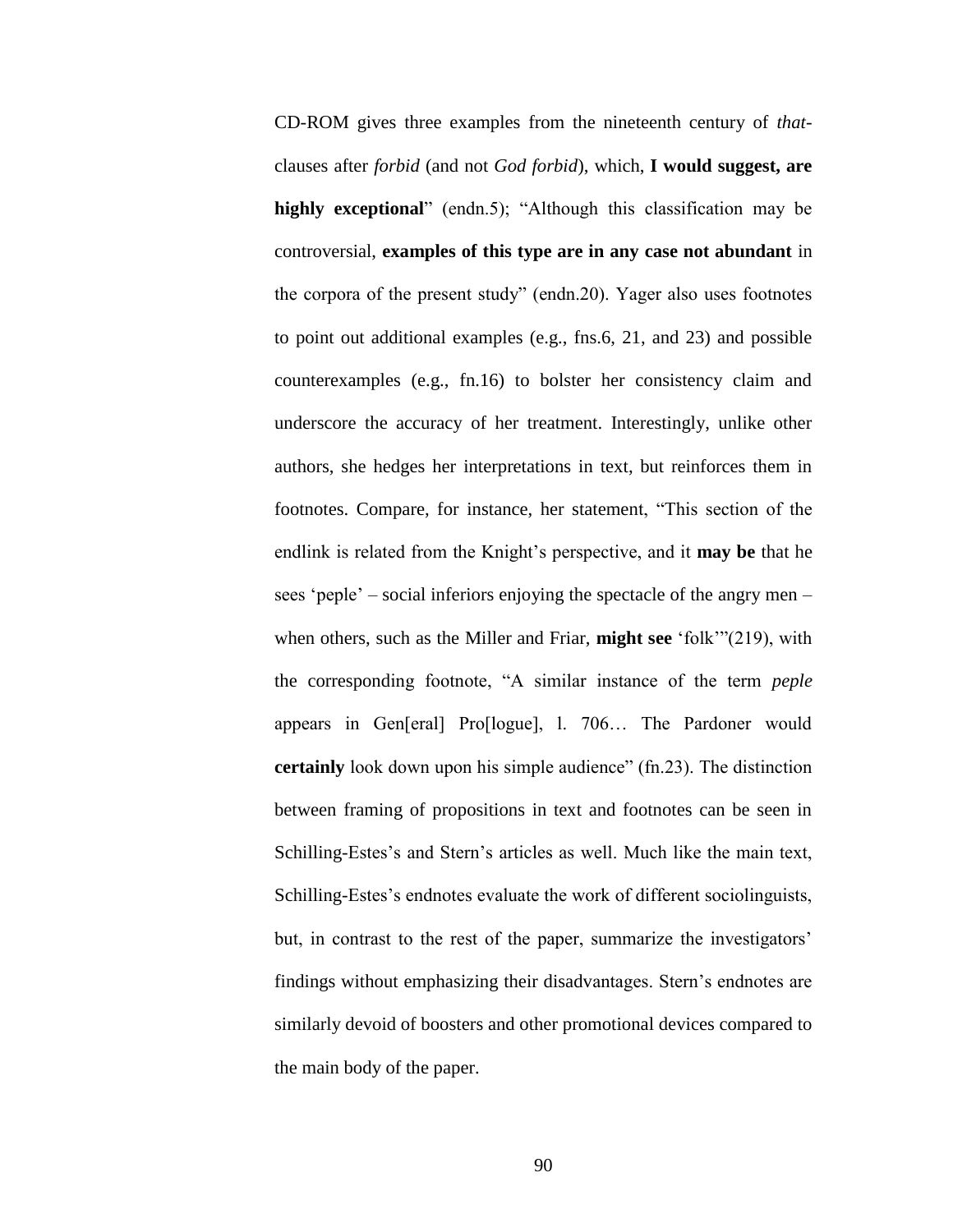The only article in which endnotes are employed to diminish the opponent"s view is Scott"s. Scott"s endnote 2 forms part of his polemics with the anonymous reviewer, "whose thoughtful, interesting, and informative comments" the author "very much appreciate[s]" (endn.1): "If correct, it [the suggested phonological rule] certainly underscores a remarkable difference in the complexity of distribution of these two phones" (endn.2). This understatement is more implicit than Scott's warding off the same reviewer"s counterclaim with regard to the author"s framework in text:

> It has been suggested [by the anonymous reviewer, see endn.1] that recalcitrant data such as those in (1) might be better explained in a phonetic/lexical framework rather than in the traditional rule-based format I use here... The issue, it seems to me, has less to do with formats of statement … and everything to do with how exceptions to systematic regularities should be described and explained… Thus, I do not see that the format of rewrite rules is the culprit in handling the data of (10) or in the inelegance of rules (8) and (9). (Scott 365)

However, disagreement is evident in both instances and Scott's rejoinder is sharp in both text and endnote.<sup>87</sup>

Thus, language studies papers differ with regard to usage of footnotes / endnotes. Some articles (e.g., Trüb) maintain the same level

<sup>87</sup> Scott"s endnotes might even be read as sarcastic.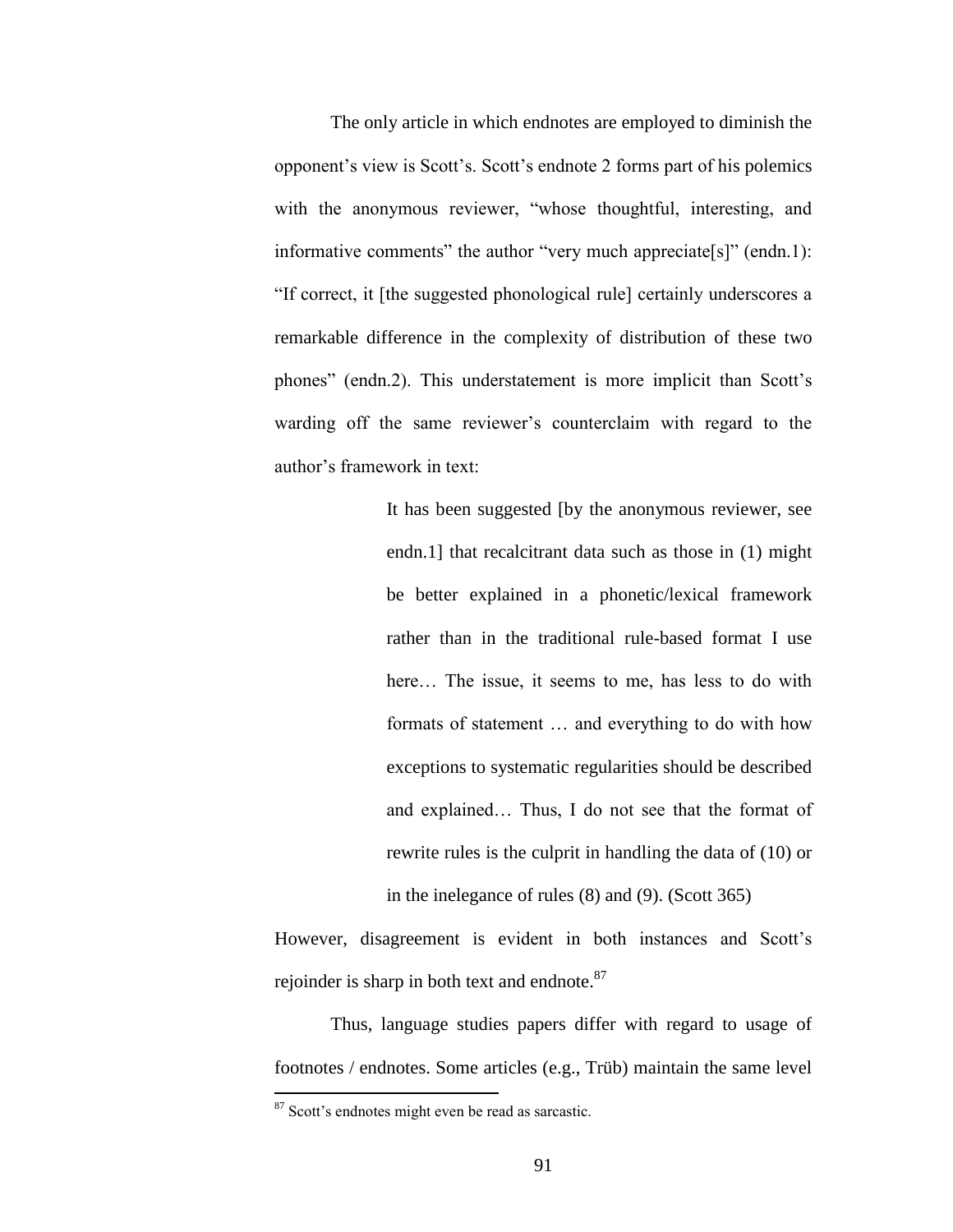of promotionalism in the main text and footnotes / endnotes, while others (e.g., Yager) in footnotes / endnotes add boosters to the propositions qualified by the markers of uncertainty in the main text. Some papers (e.g., Iyeiri; Yager) place (possible) counterexamples in the footnotes / endnotes downplaying their importance and insinuating completeness of the account. Finally, some papers (e.g., Scott) can use footnotes / endnotes to rebut contention, while others (e.g., Schilling-Estes) can, in contrast to the main text, avoid judgmental statements.

### **Summary**

On the whole, close examination of ten language studies research articles demonstrates that in spite of the paramount importance of methods and quantitative data in this field, linguists prefer to present the outcomes of their disquisitions in essay form. Most papers treat various aspects of the phenomenon in question separately; therefore, move cycling is frequent. Continuity between (discussion) subsections is not prioritized; rather, their interconnectedness comes to the fore in introductions and conclusions.

Abstracts appear in six articles. Despite their structural diversity and varying length, all of them contain a Product move. Most abstracts exhibit Purpose and / or Conclusion moves, while the Introduction is found only in Chambers"s abstract. Many language studies abstracts merge different moves within a syntactic unit. Hyland ascribes this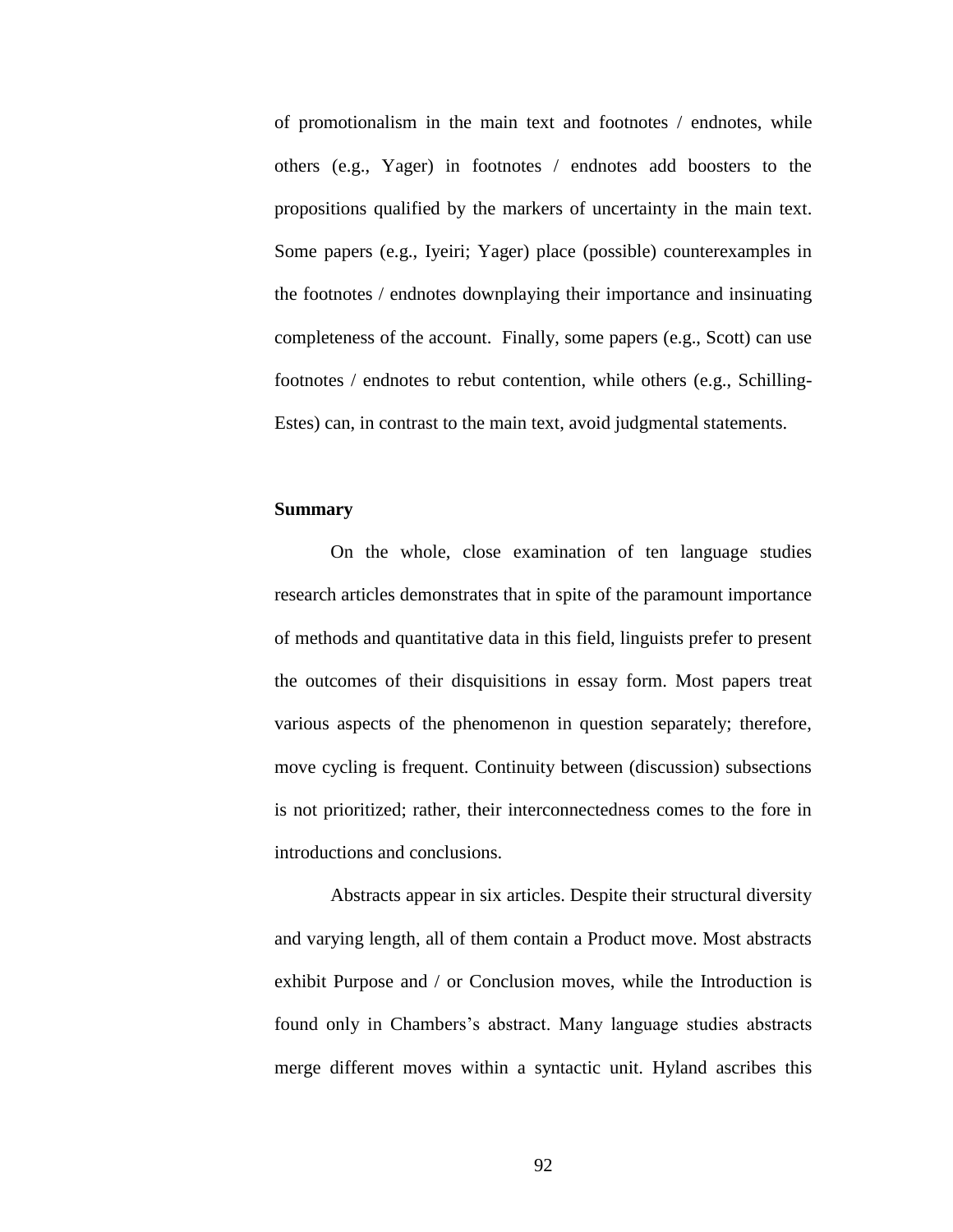feature to "a rational response to the space constraints of the abstract" and, in the case of Purpose and Method fusion, an attempt to "insinuate the appropriacy of the technique by strategically linking the approach in a[n] unproblematic and reasonable way to accomplishing the research objective" (Disciplinary Discourses 74-5). In the present corpus, the significance of the contribution is highlighted not only by means of discourse structure, but also grammatically, lexically, and rhetorically. Most abstracts emphasize wide applicability, novelty, and interestingness of the investigation.

Whereas the same values – wide applicability, novelty, and interestingness – are emphasized in introductions, promotional devices are restricted to the "Establishing a niche" move (Move 2). Though the sequence of moves and steps as well as distribution of references and citations in language studies articles introductions often diverge from the Swalesian revised CARS model, all papers contain the obligatory Move 3 Step 1. Interestingly, preview of outcomes (Move 3 Step 5) is absent from many introductions, and when included is conspicuously hedged; Stern's paper is an exception in this respect.

Most discussions in language studies articles explore different layers of the major research question(s). An explanation of the theoretical framework or historical background can be prefaced to the treatment of the phenomenon under investigation. Toning up in discussions acquires various forms. Authors sometimes choose to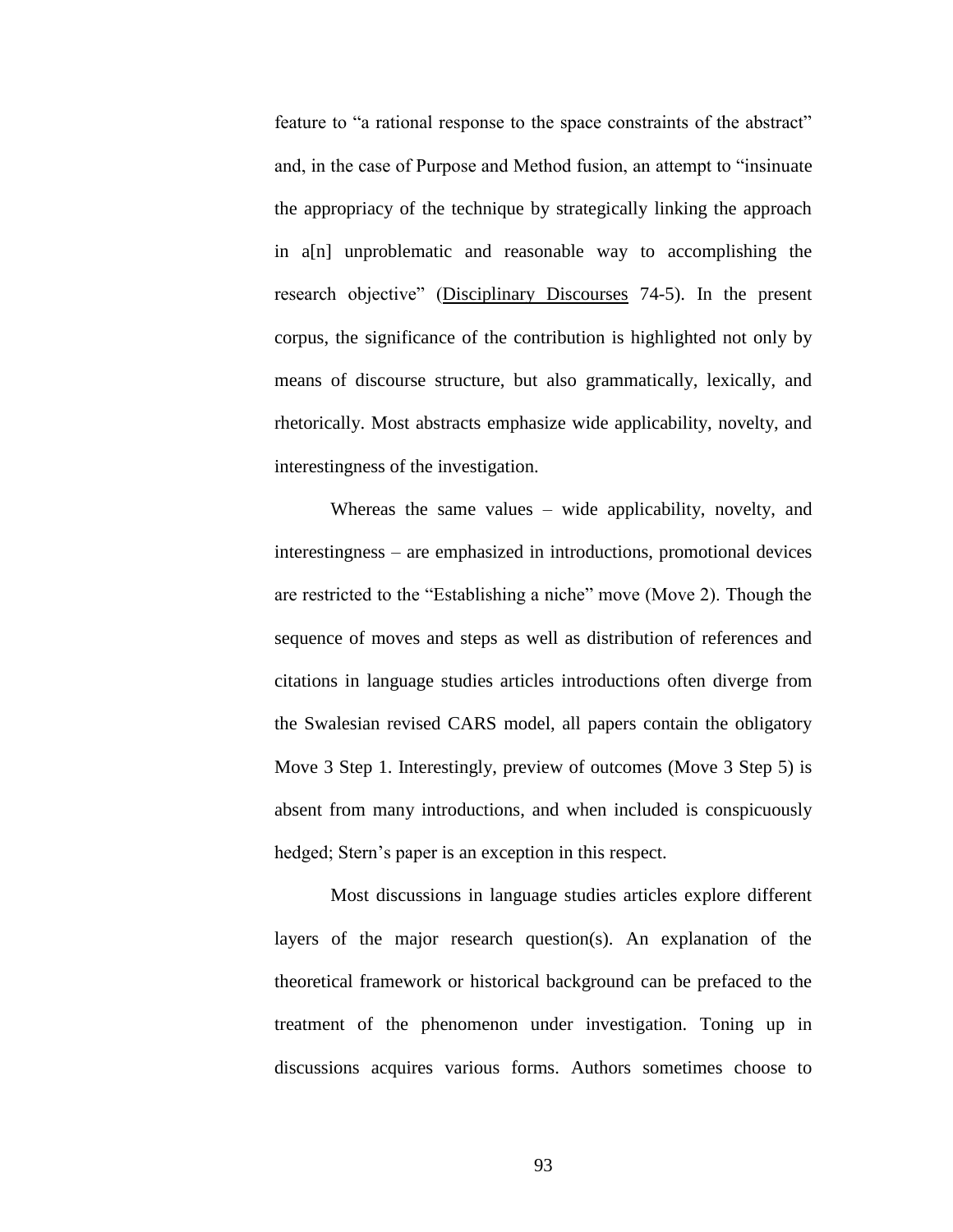contrast the advantages of the advocated approach with the shortcomings of alternative methodologies. More frequently, however, linguists accentuate the validity of their claims and soundness and applicability of the theories in which their studies are grounded. They buttress their analysis by underscoring the consistency and generalizability of their hypotheses as well as by meticulously accounting for every piece of data and emphatically downsizing the number of "possible" counterexamples. At times, authors present their views as already accepted or as unique, but stemming from the scholarly consensus. For these purposes, ethos appeals on a par with boosters, adverbial intensifiers, comment clauses, various uses of first person pronouns, and lexical cohesion are utilized.

Conclusions often offer a brief summary of the issues raised in the article; methods, implications, and calls for further research or action are also typically included. Accomplishments appear to be an obligatory component. Prominence can be given to the outcomes and methodology, but their significance is usually suggested in the implications of the study and recommendations for future research or practice. As in introductions, linguists refrain from self-aggrandizing and pose as humble contributors to the scholarly debate.

Since footnotes / endnotes primarily augment the main text with more data or bibliographical information, they are expected to agree in tone with the rest of the paper. At times, however, footnotes / endnotes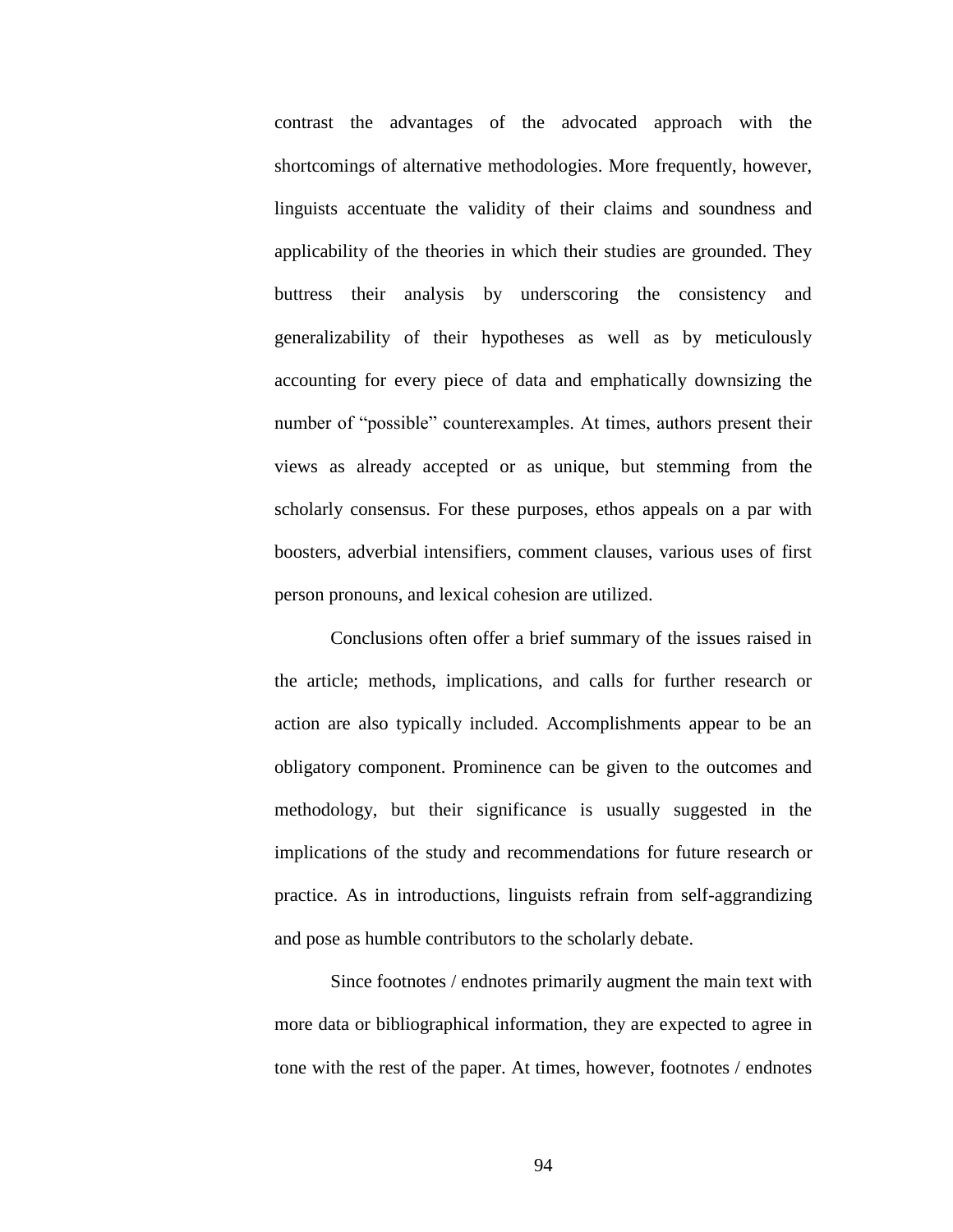construe arguments differently than the main body of the text: in articles filled with promotional elements, endnotes / footnotes can be neutral; in other instances, where the analysis is systematically hedged in the main text, endnotes / footnotes can contain boosters. Sometimes authors can utilize footnotes / endnotes to ward off counterclaims and buttress the analysis offered in the main text.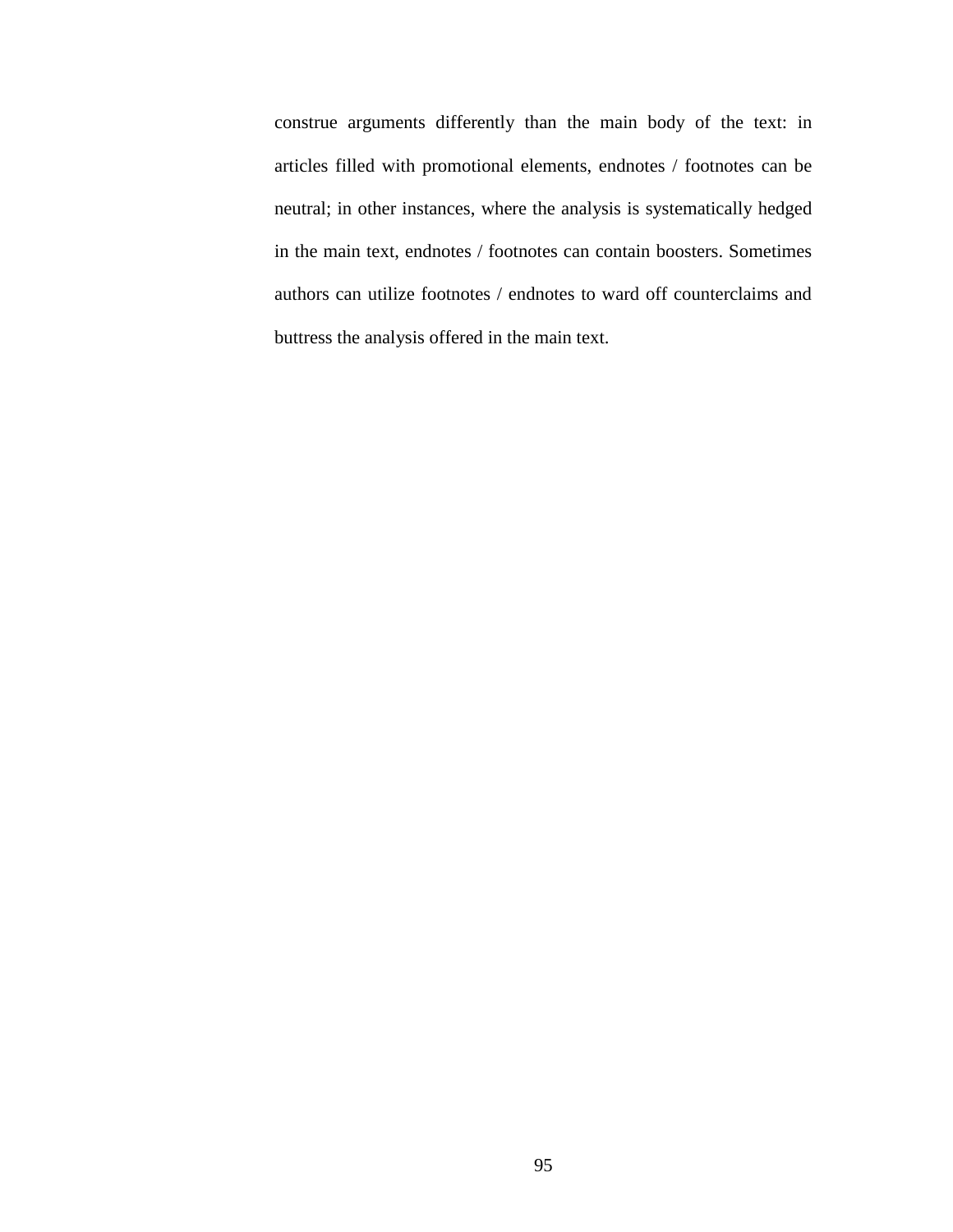#### **Chapter 4: Conclusion**

This chapter summarizes the findings of the current research. It compares and contrasts the strategies and exponents of promotional (meta)discourse in language and literary studies described in detail in Chapters 2 and 3. Finally, it suggests a direction for further investigation.

#### **Rhetorical Strategies of Promotion**

"Practically all commentators," Swales reports, "have concluded that … RA [research article] texts are richly persuasive rather than flatly expository..." (Research Genres 218). Current study of language and literary studies research articles amply reconfirms this observation. In the present corpus, very few authors shun presenting their work in favorable light. Research articles in both disciplines respond to the need to emphasize importance, novelty, uniqueness, interestingness, and many other aspects of their work by employing primarily two rhetorical strategies: first, positive evaluation of one"s own study and of those investigations in which the current study is grounded and second, negative evaluation of dissenting views. Some language and literary studies papers combine both strategies to widen the gap between their contribution and (erroneous) alternative treatments.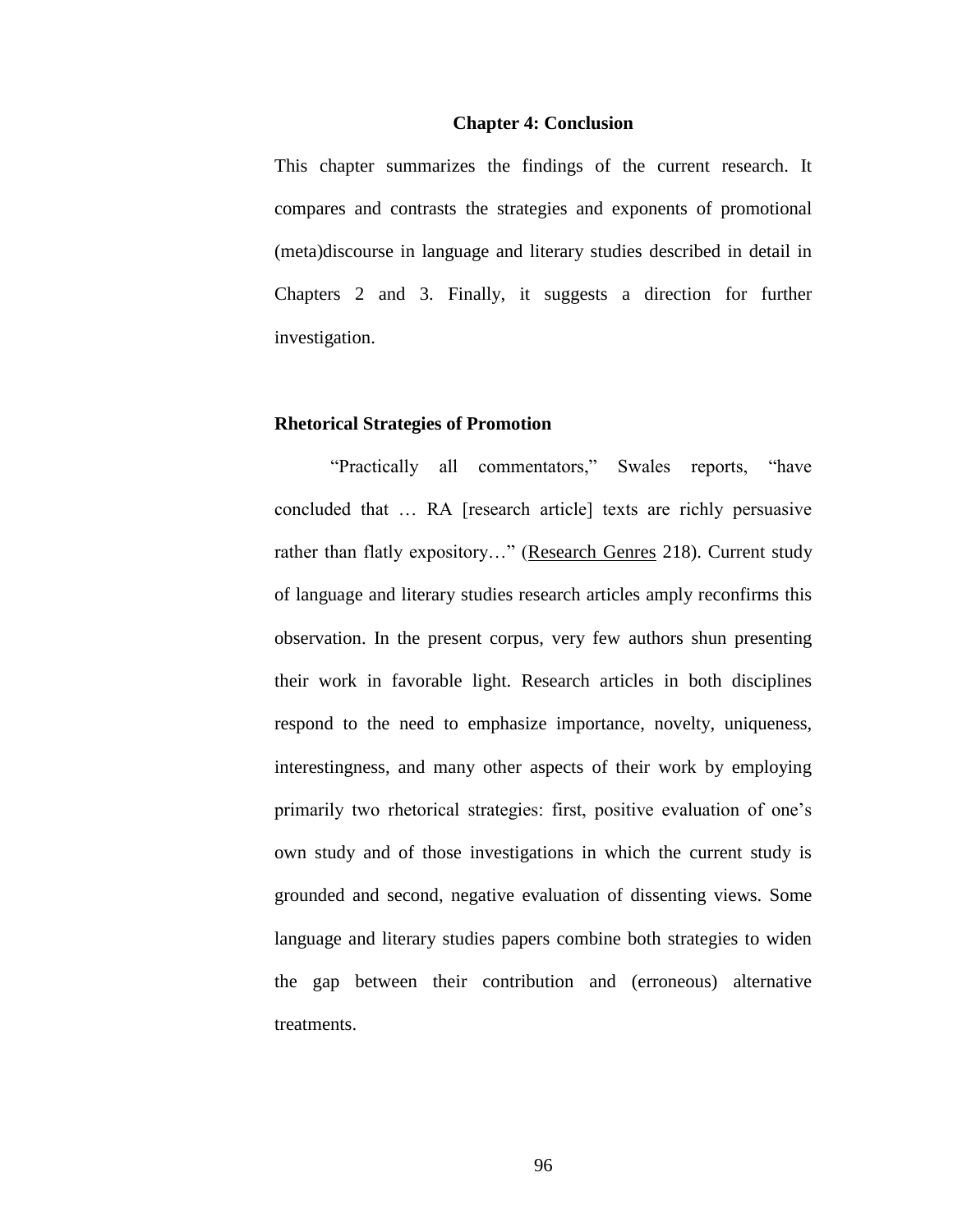Logos appeals are the most frequent means to these ends. In both disciplines, scholars foreground soundness of methodology and argumentation, plausibility of interpretation, as well as research and pedagogical implications. These principles form the backbone of academic communication and therefore govern the structure and language of research articles. In addition, many papers contain ethos appeals related to the author"s already established reputation and / or alignment of the proposed analysis with the theories accepted and esteemed in the field.<sup>88</sup> Predominantly, personal credibility is conveyed by self-citations. When placed in footnotes / endnotes, without a mention in the body of the text, bibliographic details of the author's related previous or forthcoming work serve as subtle advertisement (e.g., Gottschall, endnotes 16 and 17; Wedel, footnotes 26 and 27; Williams, footnote 16). In introduction Moves 1 and 2 ("Establishing a territory" and "Establishing a niche"), either preceded by self-mentions (e.g., Iyeiri) or inserted non-integrally (e.g., Baugh), self-citations become more salient. Yet it is in discussions, where they can be reinforced by extended self-references (both in the text and footnotes / endnotes) (e.g., Chambers) and "distinguished company" claims (e.g., Stern), that self-citations gain the most overt promotional value.<sup>89</sup>

<sup>&</sup>lt;sup>88</sup> For ethos, pathos, and logos appeals in academic and business writing, see Hyland, Metadiscourse: Exploring Interaction in Writing. For a discussion on insider credibility construction, see Hyland, Disciplinary Discourses.

<sup>&</sup>lt;sup>89</sup> Williams's final footnote, containing the "distinguished company" appeal, is an addendum to the article and therefore cannot be related to any of the article constitutive parts, i.e., introduction, discussion or conclusion.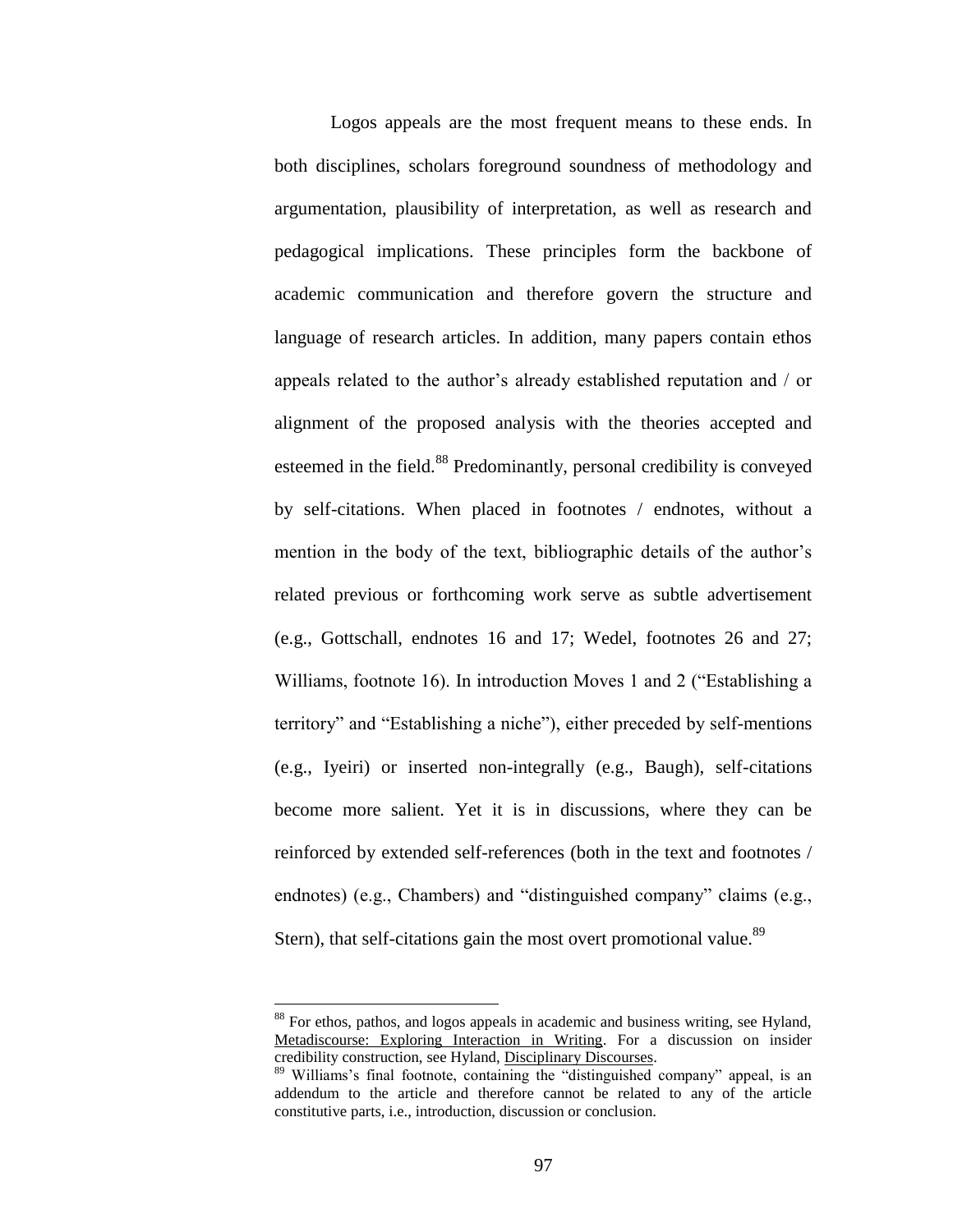Interestingly, pathos appeals, which concern the characteristics of the audience rather than the author (Hyland, Metadiscourse: Exploring Interaction in Writing 65), are encountered in the corpus as well.<sup>90</sup> Literary studies are especially susceptible to transcending borders with literary genres. Haggan observes that titles of literary papers, unlike linguistics and science titles, "have aesthetic merit" (300). Much like the titles, the introductory statements of the literary research articles, "tend to be aimed at the aesthetic sensibilities of the reader" (Haggan 301). Barloon's, Benton's, Gottschall's, and Schwenger's essays, for instance, open with metaphors and literary allusions, and Hodgson's, Michie's, and Stahman's papers contain an epigraph. What is more, Stahman"s whole essay is modeled after the literary work it analyzes. Stahman attempts to replicate the fractured narration in Kafka's "The Burrow": just as "Kafka's text literally breaks off in mid-sentence," Stahman leaves off her "discussion of the Western philosophical model of subject who posits the world through understanding at the moment of struggle or impasse between self and other" (24); later on, she disrupts her essay"s flow again: "…the creature"s report is interrupted. What is the reader to draw from this interruption? Kafka's forty-sixth aphorism calls attentions to the fact that the word *sein* carries two meanings in German…" (29). Schwenger's article likewise blurs the boundaries between the research

<sup>&</sup>lt;sup>90</sup> This possibility to invest the research article with the means of persuasion not essential to "scientific" inquiry can be accounted for by plasticity of genre (Bakhtin).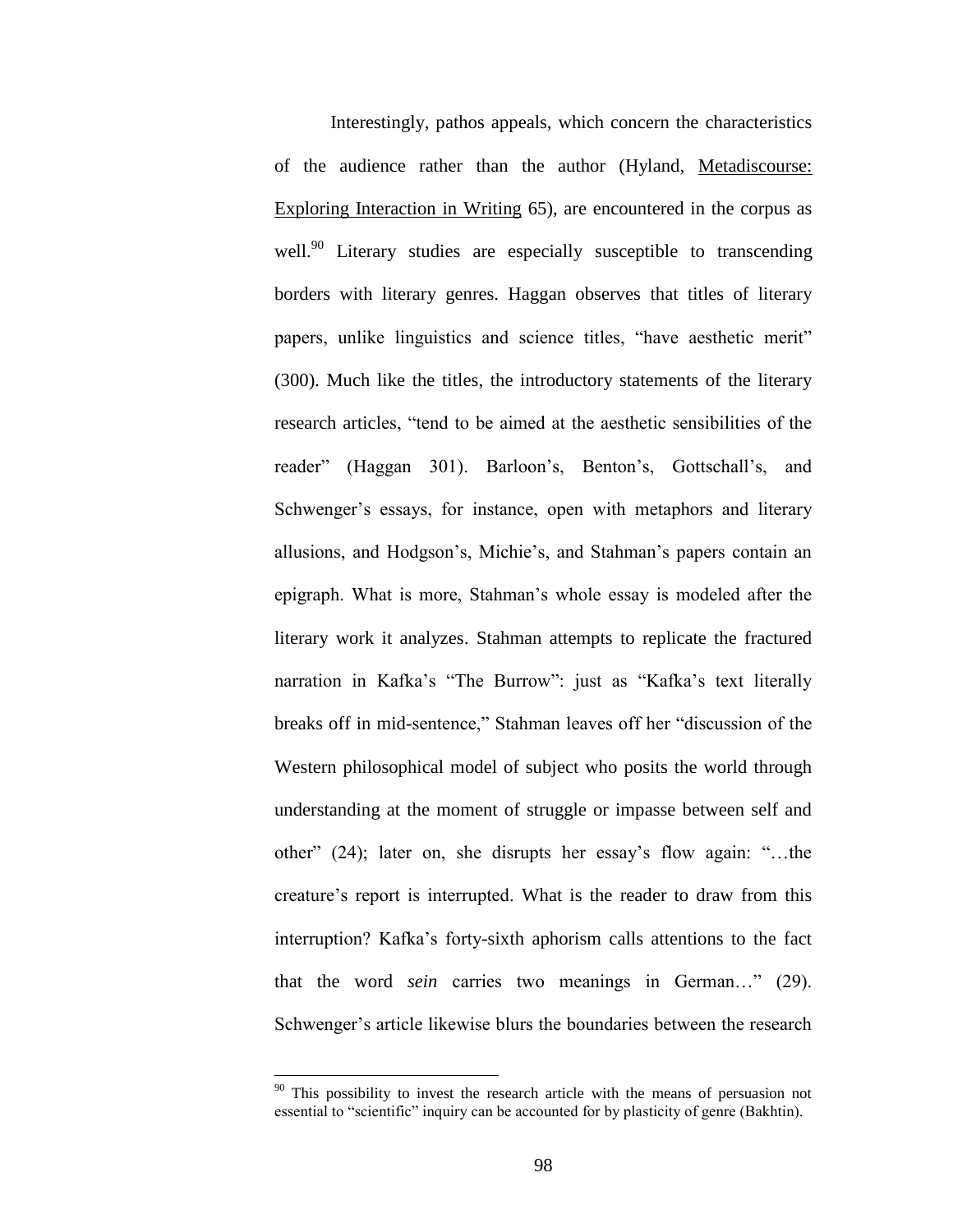and literary worlds when in between the sophisticated elaboration on Lacan, Freud, Shklovsky, and Heidegger, among other philosophers and critics, he states, "Adam"s act of naming had about it a strangeness lost to us now, when the word is our instinctive refuge from the thing's strangeness" and quotes John Hollander"s poem "Adam"s Task" in the corresponding footnote (102). Affective appeals are much less characteristic of language studies: in fact, of all linguistics papers, only Baugh's pushes the boundaries of the research article genre by crossing into the public discourse. His direct address to the audience,

> Linguistic perceptions come into play when viewing language policy, and it might be helpful if **you** first reflect upon **your own** linguistic background. How many languages do **you** speak? What circumstances did **you** learn those languages? How would **you** describe **your own** dialect or accent in your first, second, or third language, and so on? Depending on how **you** answer these questions, **you** are likely to view the education of (S)ENN [Standard English Not Native] students in very different ways… (Baugh 203)

along with multiple references to social stereotypes, political and educational aspects of racial isolation without any in-depth linguistic analysis demonstrate that the communicative purpose of this paper is raising awareness, traditionally associated with journalistic rather than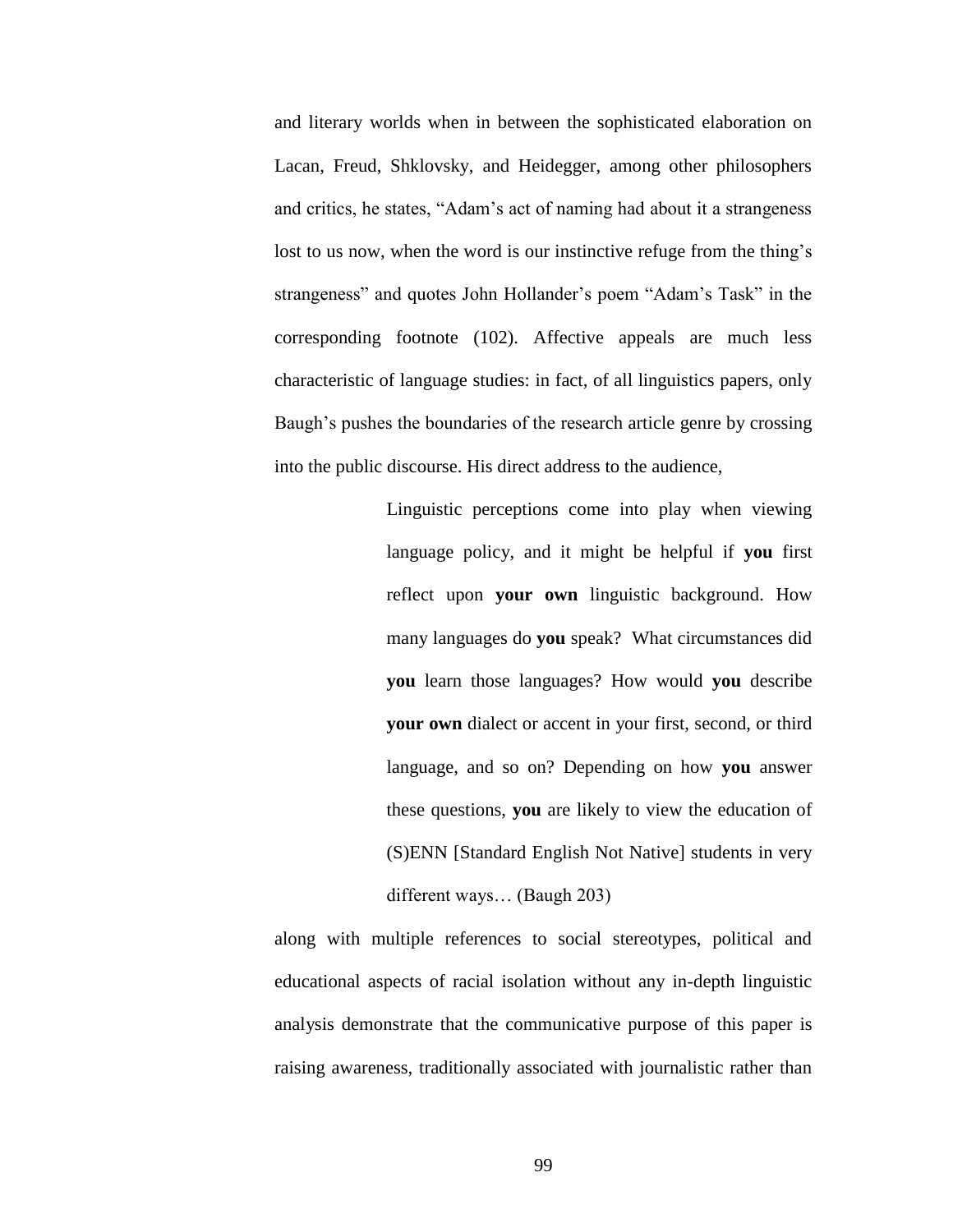academic writing. $91$  It is worth noting, however, that in the entire corpus, this is the only article that attaches much weight to pathos and ethos; in the rest of the papers, emotion and credibility appeals are complementary to logos.

## **Linguistic Exponents of Promotion**

 $\overline{a}$ 

"In a genre such as the experimental research article," Hunston remarks, "the phenomenon of evaluation is relatively simple, because only certain things (e.g. the experimental method, the authors' results and conclusions, other researchers' results and conclusions) are evaluated and only in certain ways (e.g. as free from bias, fitting a range of data, applicable to a range of situations)" ("Evaluation and the Planes of Discourse" 177). Language resources, in which evaluation is encoded, are, in contrast, multifarious and complex. In the present corpus, inherently evaluative lexis is frequently utilized to express approval or disapproval. Positive and negative polarities are strengthened by derivational and inflectional morphology. Coordination, comment clauses, and personal pronouns are only a few syntactic resources employed in language and literary studies articles to underscore wide applicability of the proposed analysis, point out that

<sup>&</sup>lt;sup>91</sup> Statements like "Here I argue, as forcefully, as I can, that..." (Baugh 202) and "Being mindful of the diverse linguistic demands of various occupations, the educational instruction that I advocate or envision strives to advance language arts fluency in the languages that one deems most beneficial to students' personal life" (Baugh 205) are not found in the rest of the corpus. Cf. Chambers's and Schilling-Estes"s articles which also discuss various dimensions of dialect variation.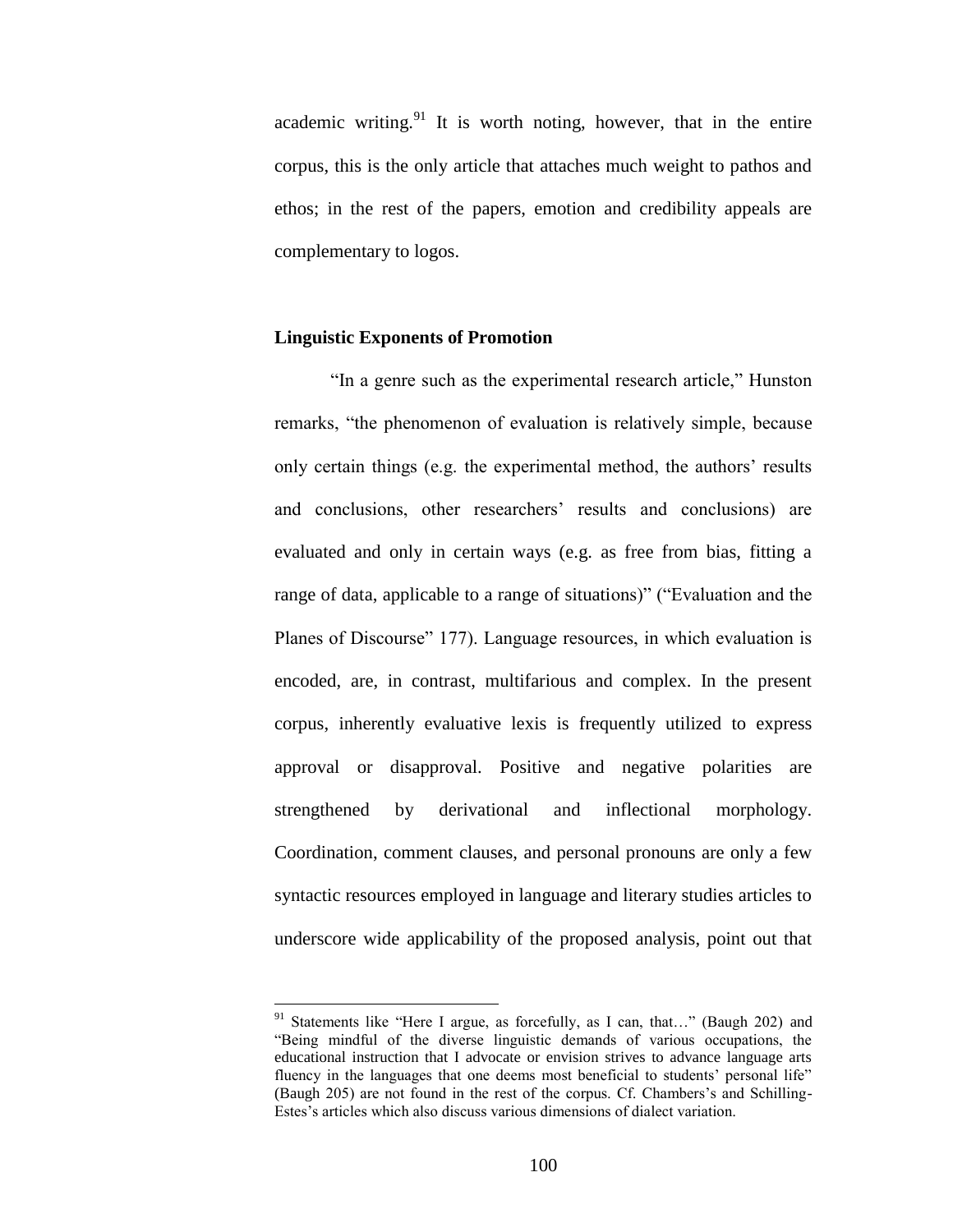the paper has attained its objectives, and stress the contribution of the study to the ongoing scholarly debate. The merger of different moves within one syntactic unit underlines aptness of the chosen methodology or a logical progression from data interpretation to hypothesis formulation. These different lexicogrammatical resources are often used in combination.

On a text organization level, lexical cohesion and discourse chunks sequencing figure most prominently.<sup>92</sup> For instance, many articles in the present corpus place an introduction Move 3 initially and thus spotlight the reported research. Some of these papers outline their "territory" and "niche" later, while others do not include Moves 1 and 2 at all. As Lewin, Fine, and Young underline, realization of all prototypical moves is not compulsory, but the ties between sections are:

> a text is not shaped by genre structure alone, although it may be the system that drives the other systems. While the moves create the horizontal structuring in a text, with each move accounting for a segment of the text, the vertical discourse elements of lexical cohesion and reference weave the generic structures into a unified text. In other words, a text may realize the generic structures and still be disjointed. Lexical cohesion and

 $92$  Shifts of tense and aspect, another textual cohesion device, are characteristic only of Schilling-Estes"s article.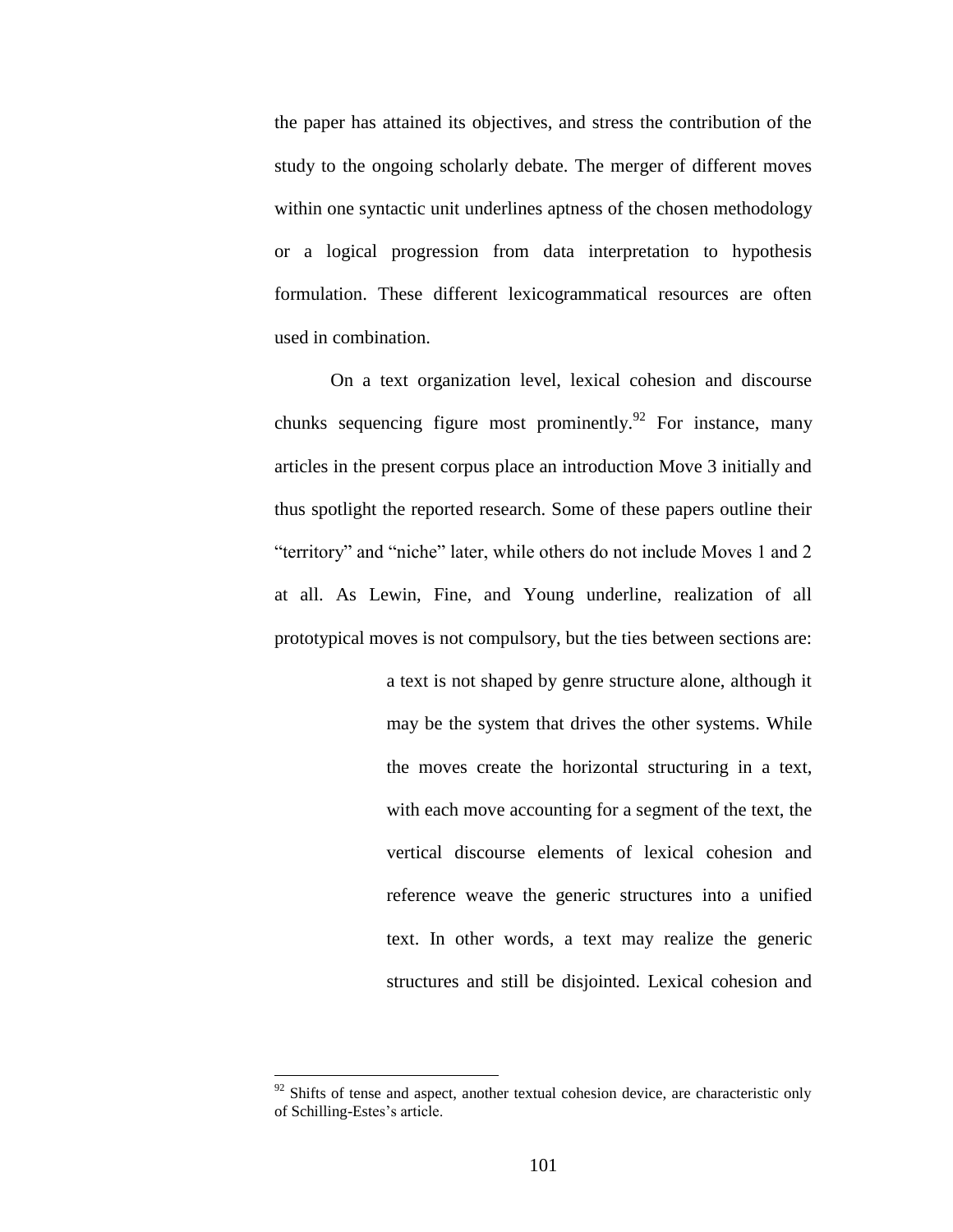the reference to participants that traverse the text create textual unity. (148)

In the present corpus, lexical chains are based on synonymy, antonymy, and repetition, which not only constantly remind the reader of the major concern of the paper (e.g., "mutual consistency" in Gottschall"s essay), but also reinforce the interrelationship between different arguments.

Significantly, the distribution of promotional elements varies across article sections and moves. Discourse structure, for instance, is most frequently employed for publicization in abstracts (e.g., inclusion and fronting of Conclusion move) and introductions (e.g., recycling of "Announcing principal outcomes" step of Move 3 "Presenting the present work"). Adverbial boosters such as *clearly* and *evidently*, on the other hand, prevail in discussions and conclusions. Even though, as Swales points out, "[t]here are certainly opportunities … for the writers of research papers to expatiate upon the news value or interestingness of their work toward the end of their introductions," that is, in Move 3, in the present corpus, promotional elements, if included at all in introductions, are concentrated in Move 2 ("Establishing a niche") (Research Genres 232).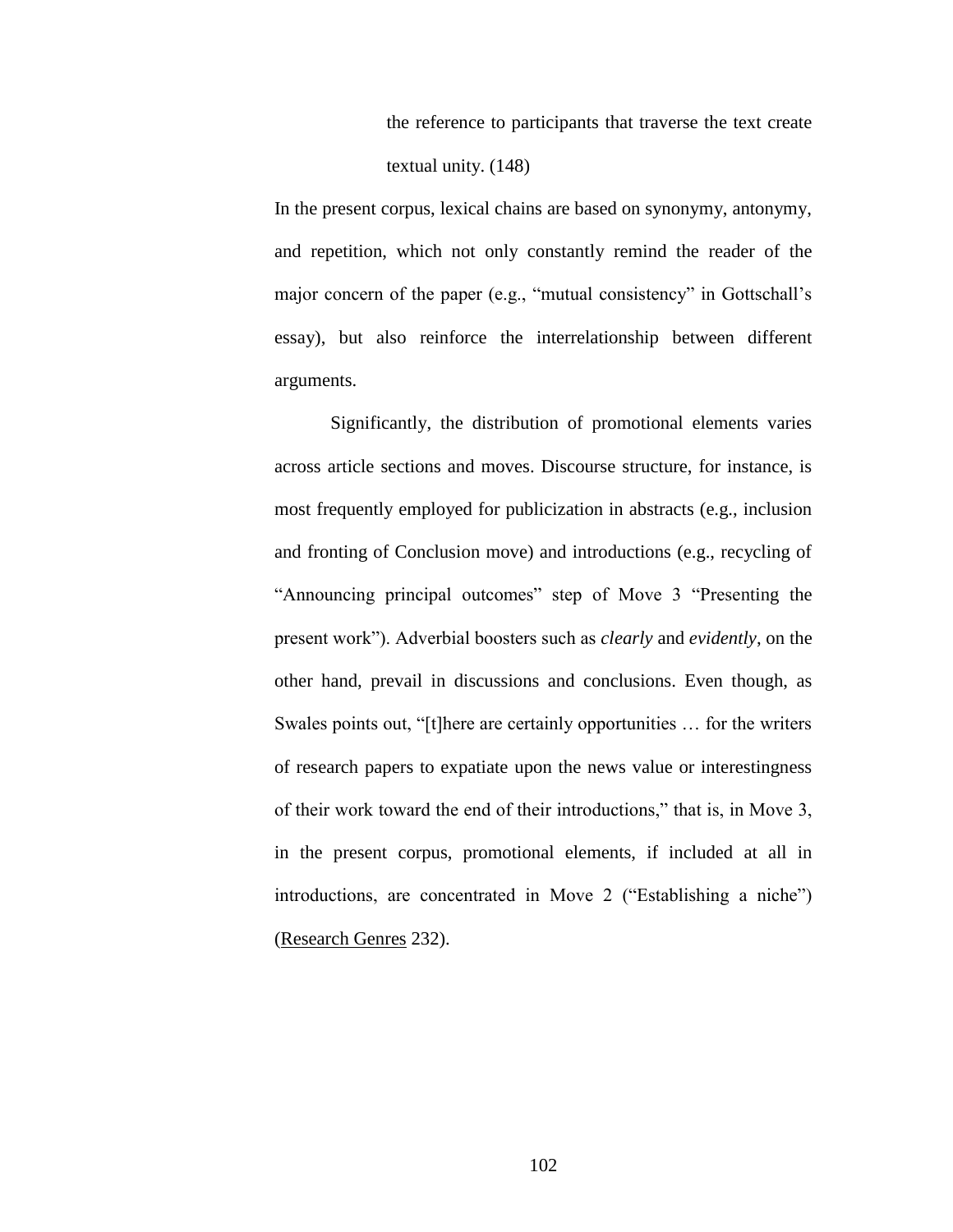### **Same Floors – What about Voices?**

It is not surprising that as instantiations of the same genre in closely related fields, research articles in language and literary studies are structurally similar. In both disciplines, research articles are organized in a coherent essay, which can be divided into sections (with or without content headings). All examined papers are comprised of three identifiable parts – introduction, discussion, and conclusion. Furthermore, both disciplines make use of the two rhetorical strategies outlined above as well as of a combination thereof to promote their contributions. A thorough inquiry into realizations of these strategies, however, reveals that on a par with shared practices, language and literary studies publications exhibit a number of distinctive features.

Thus, even though the fact that there are only two abstracts in literary subcorpus (as opposed to six in linguistics) does not allow for effective comparison, it is remarkable that in both fields abstracts include Product move.<sup>93</sup> It is also noteworthy that scholars in both disciplines indicate novelty and uniqueness of their disquisitions in terms of approach (e.g., Stahman; Trüb) and proposed solution (e.g., Williams; Stern). $94$  However, in language studies abstracts, these aspects are foregrounded by a variety of lexicogrammatical devices, lexical cohesion, and discourse structure (e.g., inclusion and fronting of

<sup>&</sup>lt;sup>93</sup> Hyland ascribes presence of Product move to promotionalism (Disciplinary Discourses 68).

Stahman's toning down of her Product statement might be probably explained by her PhD candidate status. For hedging as power asymmetry related phenomenon, see, for instance, Koutsantoni. Cf. Harwood, "'Nowhere Has Anyone Attempted...'."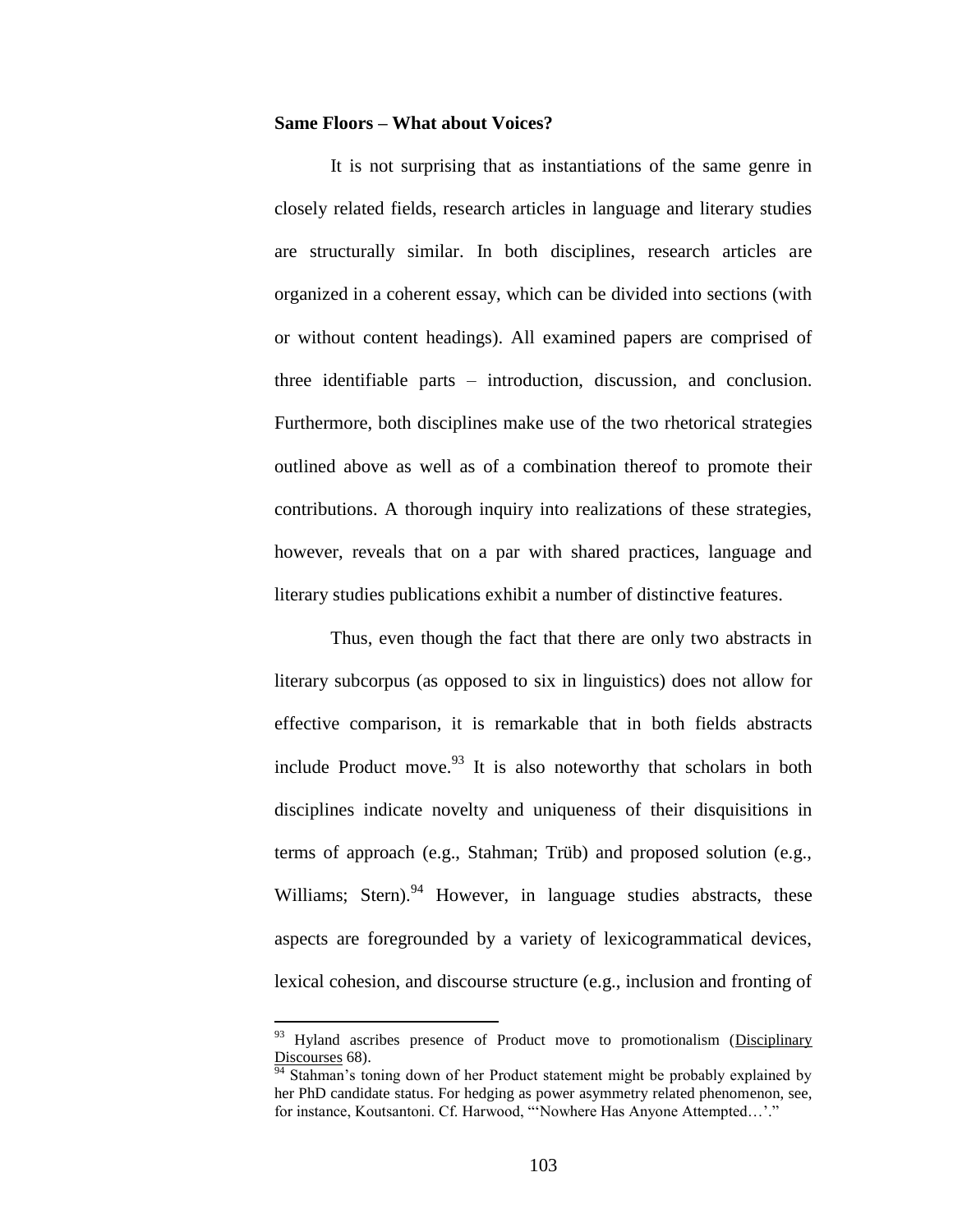Conclusion move); in literary theory and criticism abstracts, on the other hand, no promotional elements are found. Distinctness of the literary essays is brought to the reader"s attention either by criticizing alternative interpretations (Williams) or by avoiding any reference to previous work (Stahman).<sup>95</sup> What is more, in contrast with linguists, literary scholars formulate their accomplishments in a hedged manner.

This caution in stating research outcomes is characteristic of most introductions in both language and literary studies. In both disciplines, promotional elements (predominantly evaluative lexis) are concentrated in "Establishing a niche" move, where centrality, wide applicability, interestingness or novelty of the domain to which the study contributes are brought to the fore. In Move 3, authors utilize discourse structure – cycling of Step 5, "Announcing principal outcomes," (Stern) or inclusion of Step 6, "Stating the value of the present research" (Tarantino) – to heighten the reader"s interest. Selfcitations, another publicization technique, are encountered only in linguistics papers. On the whole, situatedness of the inquiry within the scholarly debate is allotted different weight in language and literary studies. While most linguistics essays summarize previous and ongoing research in introduction Moves 1 and 2 (with varying number of citations and detail), only three literary articles offer an overview of the "territory" and "niche." Instead, literary papers briefly describe the

<sup>&</sup>lt;sup>95</sup> Unlike Williams, Stern, who also presents her study as contrasting with previous accounts, spotlights her unprecedented approach rather than predecessors" shortcomings.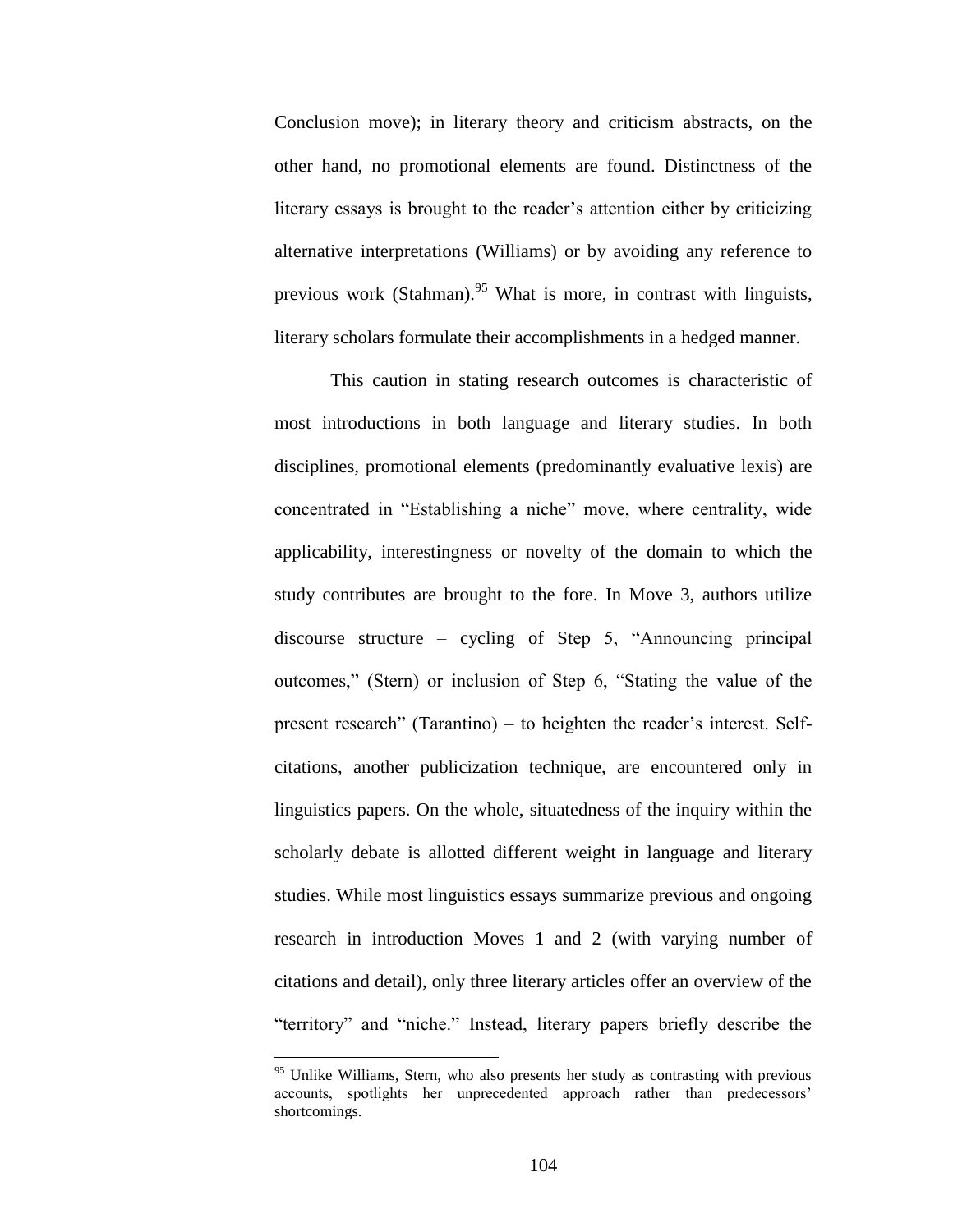text(s) under scrutiny and devote the major part of the introductions to "Presenting the present work."

In discussions, on the other hand, citations play a pivotal role in both disciplines. References underlie ethos and logos appeals: existing research in the field is invoked for justification (e.g., Benton; Trüb), support (e.g., Gottschall; Stern) or in contradistinction to the reported investigation (Williams; Schilling-Estes). <sup>96</sup> Evaluation of other views forms an integral part of both promotional strategies. Besides intertextuality, literary and language studies articles stress their own contributions. For this purpose, linguists employ self-citations reinforced by self-mentions and "distinguished company" claims in conjunction with explicitly evaluative lexis, first person pronouns, comment clauses, and lexical cohesion (repetition, antonymy, and synonymy). Within the literary studies subcorpus, there is an interesting divide between the articles offering a (new) perspective on the text(s) and studying the text(s) through the prism of a certain theory, on the one hand, and the articles disputing alternative analyses and addressing theoretical and methodological questions, on the other. The former type avoids boosterism, while the latter exploits multiple discourse and lexical devices to spotlight the proposed interpretation.

In conclusions, however, almost all literary scholars buttress their claims with intensifiers. With the exception of two papers

<sup>&</sup>lt;sup>96</sup> For discussion of citation practices across disciplines, see Hyland, Disciplinary Discourses.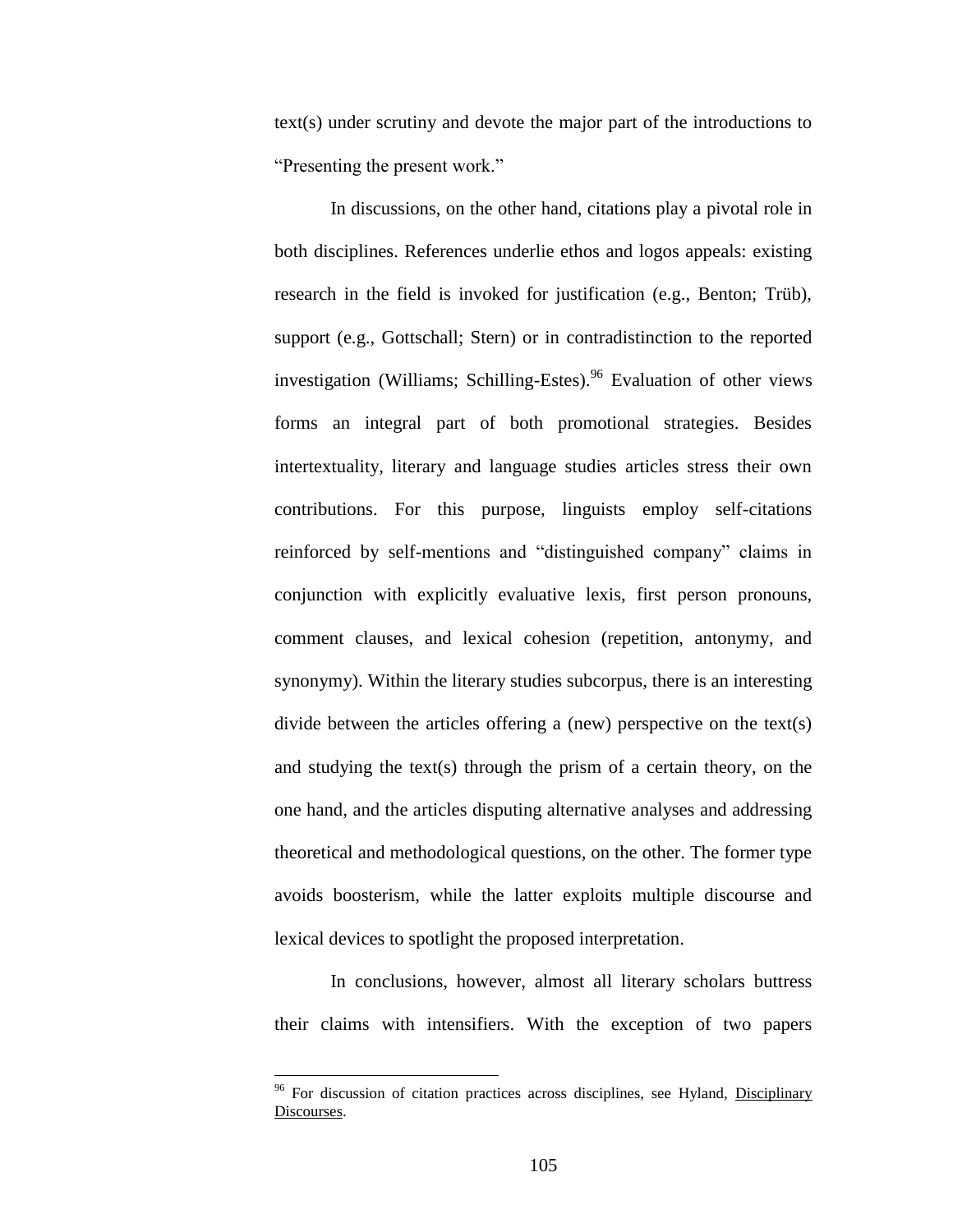(Dietrich and Tarantino), literary essays emphasize the validity of the arguments put forward at the beginning and fulfillment of the readers" expectations.<sup>97</sup> Some literary studies papers state implications of their inquiries, which further underscore their contribution to the field. Implications are included in many language studies articles as well, but in contrast with literary papers, they are formulated in terms of recommendations for further research or application. While serving the same rhetorical purpose – reconfirmation of the research and pedagogical significance of the essay – conclusions differ linguistically in the two disciplines. Unlike literary studies articles, which employ overt promotional elements, linguistics papers are markedly free from boosters.

Finally, in both language and literary studies articles footnotes / endnotes are used for a number of purposes: to provide bibliographical information of works cited and recommended; to adduce parenthetical comments; and to supply additional examples (and counterexamples) or (extended) quotations. In most footnotes / endnotes comments in both disciplines, usage of boosters and hedges agree with the main text (e.g., Michie; Trüb); some authors (e.g., Tarantino; Yager), however, reverse their tactics so that the footnotes / endnotes of papers densely populated

 $97$  Disagreement between introduction and conclusion displayed by Dietrich's and Tarantino"s articles is also found in Lewin, Fine, and Young"s corpus: "There are examples in which the second reference to a claim undergoes a change of state from certain to uncertain or from a weaker to a stronger generalization" (Lewin, Fine, Young 150). They do not offer any explanation, but they propose that this issue "could be relevant to the question of the social construction of scientific knowledge" (150).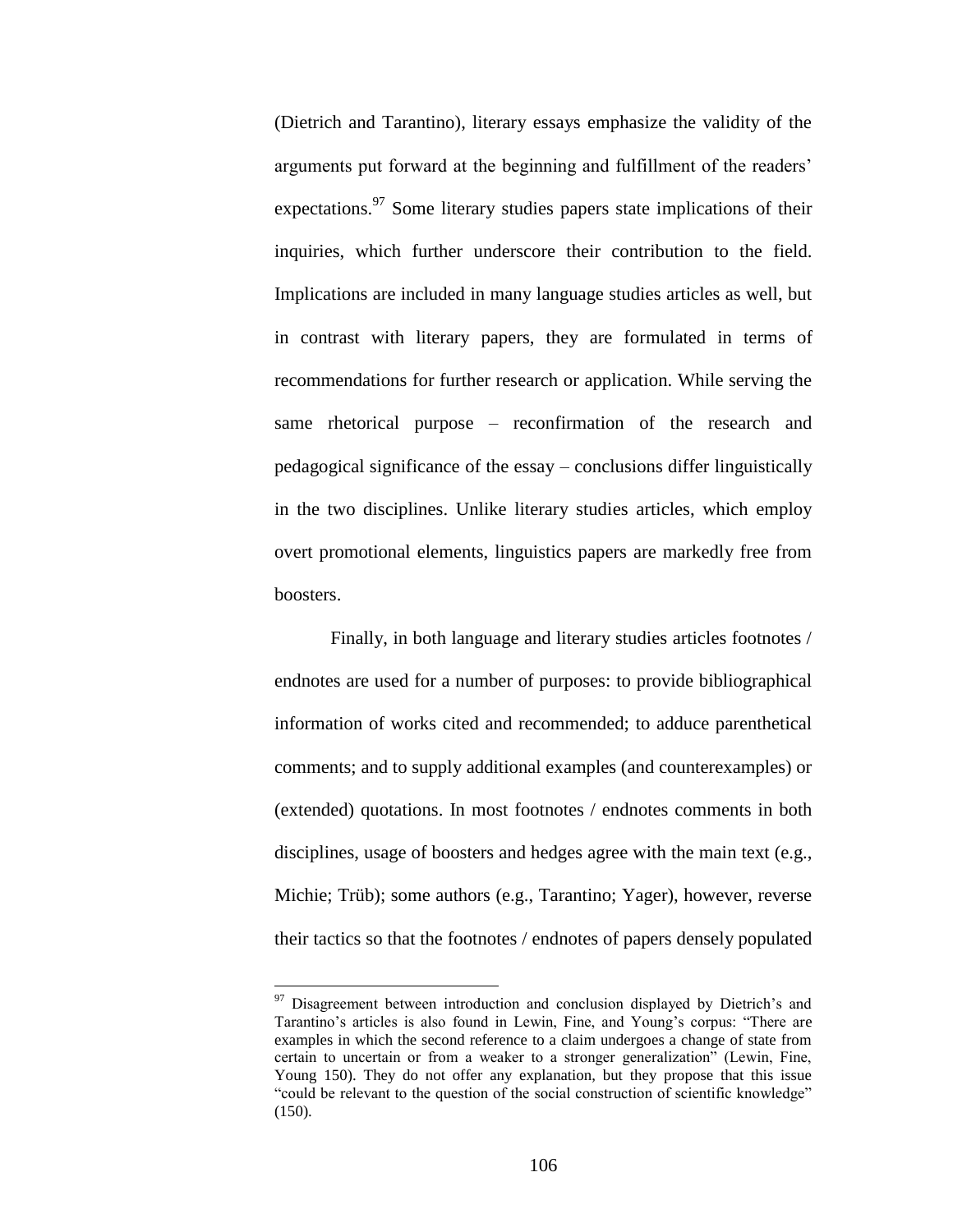with intensifiers do not contain toning up devices, whereas papers exhibiting caution in their in-text statements express certainty in footnotes / endnotes. While evaluation of research methodology and outcomes (including one"s own) is found in both literary and linguistics essays footnotes / endnotes, linguists, unlike literary scholars, use footnotes / endnotes to ward off counterclaims.

On the whole, this thesis endorses Hyland"s argument in favor of specificity in teaching academic literacies ("Specificity Revisited"). As Lewin, Fine, and Young indicate, "a description of a genre should be as specific as possible. A description that would include disciplines from astronomy to zoology would be so general it would be useless" (154). This disciplinary and genre variability constitutes a serious problem in a heterogeneous EAP class, where such "pedagogical luxuries" as single-major groupings are unavailable. Nicholas Groom therefore recommends "present[ing] generalisations about the linguistic and rhetorical features of … genres [students are likely to encounter] not as models to be applied, but as hypotheses for students to test by investigating authentic texts and practices in their own disciplines" (273). As demonstrated by the current investigation, this methodology can reveal not only convergences and divergences between disciplines and their subfields, but also the examples that can be followed.<sup>98</sup>

<sup>&</sup>lt;sup>98</sup> Charles notices that "the process of investigation is itself of great value in raising students" awareness of the patterned nature of academic discourse. With this understanding, students are better equipped to examine the ways in which grammatical patterns and lexical choices combine to perform rhetorical functions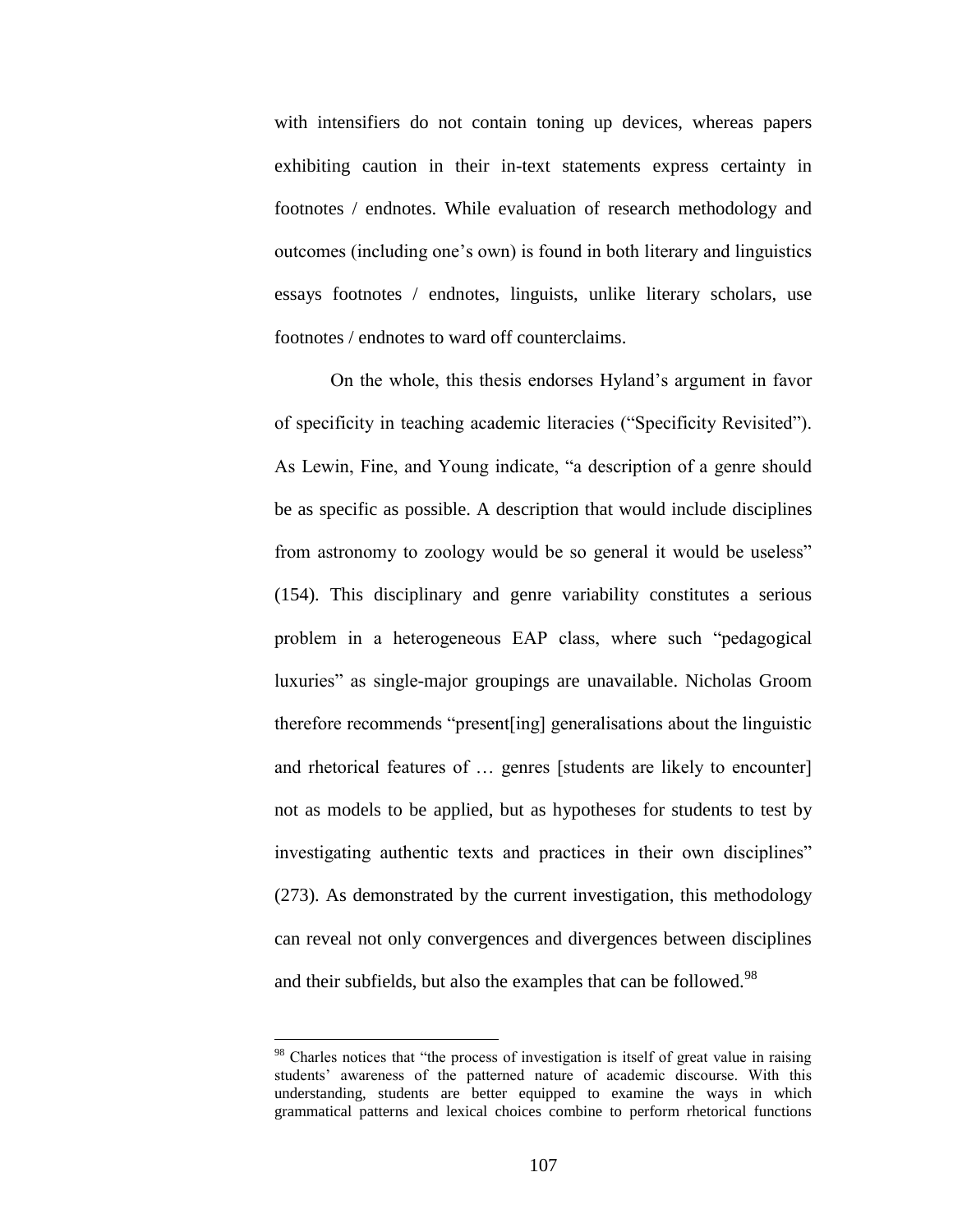# **Further Research**

 $\overline{a}$ 

It has long been established that discipline and power asymmetry play a key role in shaping academic communication.<sup>99</sup> The impact of gender, on the other hand, has yet to be systematically examined.<sup>100</sup> As indicated by Tse and Hyland, while the factor of gender has proved influential in various sociolinguistic contexts, very little is known about the "gender preferential features in academic writing and nothing about how such preferences interact with disciplinary preferences and conventions" (177). Tse and Hyland make their contribution to this mostly unexplored field "by examining male and female academics' use of interactive resources in a corpus of 84 academic book reviews in the three contrasting disciplines of philosophy, biology and sociology" (178). They find out that:

> while gender does not seem to be a major variable in writers' overall rhetorical practices, disciplinary considerations colour the ways male and female writers choose to construct their evaluations in book reviews, thus making gender an important source of disciplinary variation. Moreover, our interviews reveal that many

within their own disciplines and hence to apply this knowledge to their own academic writing" ("Argument or Evidence?" 216).

<sup>&</sup>lt;sup>99</sup> For the impact of disciplinary norms, see, for example, Becher, Hyland, and Swales. For power asymmetries, see, for instance, Bazerman, Hyland, Koutsantoni, and Swales.

<sup>&</sup>lt;sup>100</sup> On feminine and masculine writing styles, see, for instance, Brody, Campbell, Kirsch, and Sefcovic and Bifano. See also Matsuda and Tardy.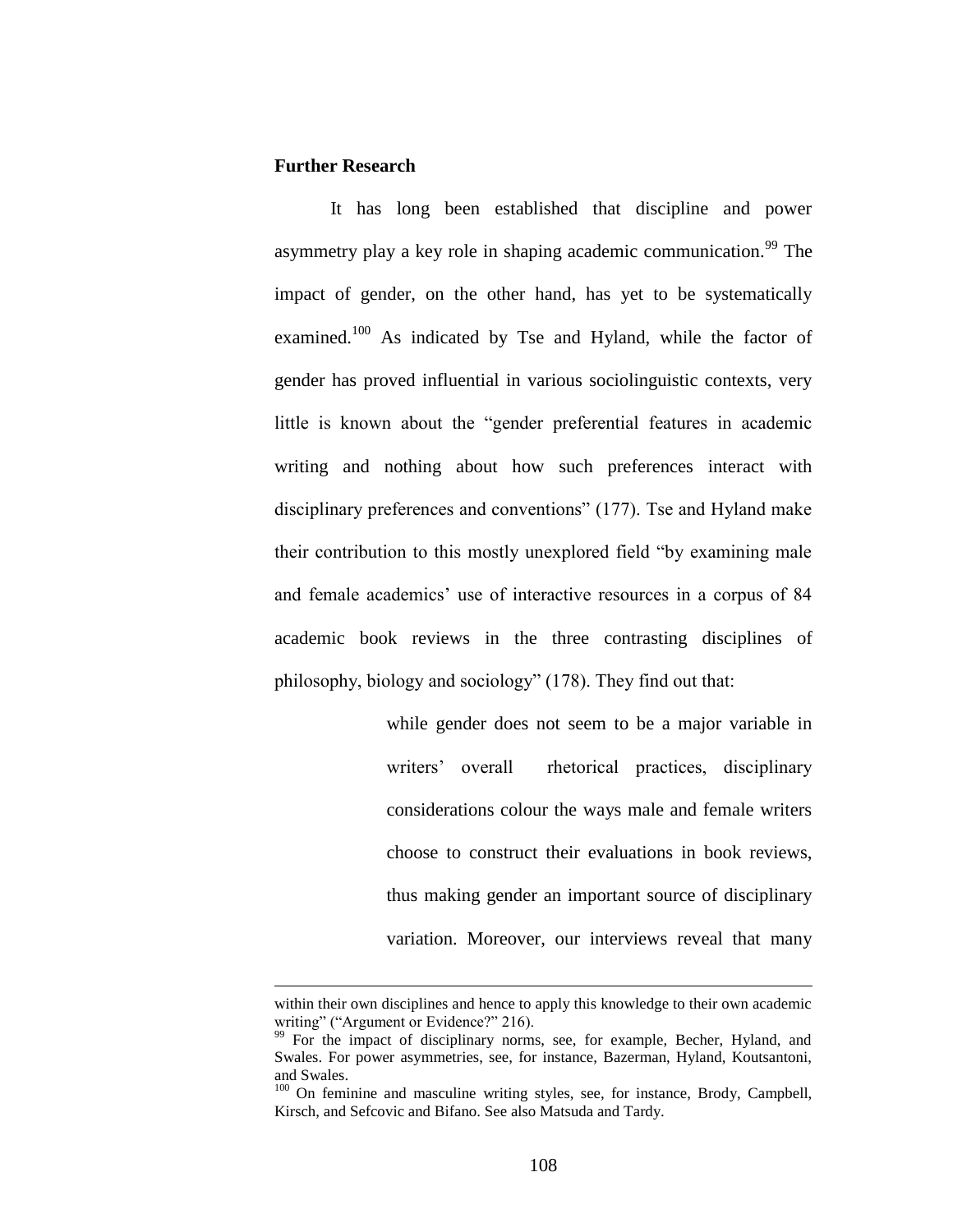female academic informants see a clear distinction between a more rhetorically elaborated, interactive metadiscursive rhetoric of female writers and a more assertive, personally evaluative and challenging style, characterized by heavy use of interactional metadiscourse, employed by their male colleagues.  $(200)^{101}$ 

The availability of corpora of spoken and written registers facilitates further investigation of the variable of gender across disciplines and genres. $^{102}$ The application of the methodologies drawn from sociolinguistics, corpus linguistics, gendered rhetorical theory, discourse analysis, and other approaches can result in the comprehensive studies that might prove valuable in teaching academic reading and writing.

<sup>&</sup>lt;sup>101</sup> For female linguistic and rhetorical strategies which evolve as "a direct consequence of the frequent challenges women encounter to their authority" (Kirsch 64), see Kirsch.

 $102$  For a sample of publications resulted from the MICASE (Michigan Corpus of Academic Spoken English) and T2K-SWAL (TOEFL 2000 Spoken and Written Academic Language) projects, see Biber, University Language. For corpus-driven investigation of linguistic book reviews written by male and female authors, see Römer.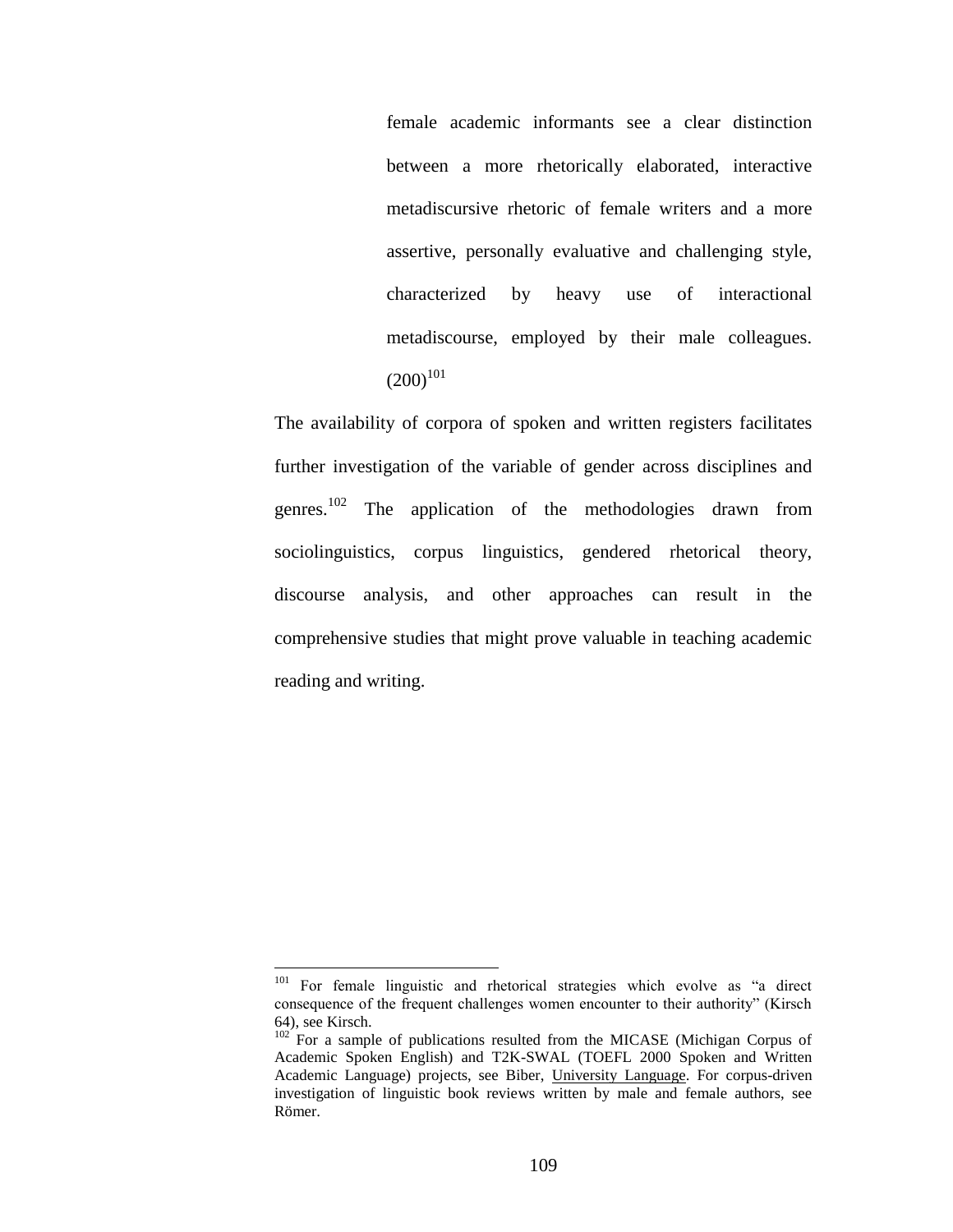### **Appendix**

Language Studies

- Baugh, John. "Standard English and Academic English (Dialect) Learners in the African Diaspora." Journal of English Linguistics 32.3 (2004): 197-209.
- Chambers, J. K. (Jack) "Dynamics of Dialect Convergence." Journal of Sociolinguistics 6.1 (2002): 117-30.
- Iyeiri, Yoko. ""God Forbid!": A Historical Study of the Verb *forbid* in Different Versions of the English Bible." Journal of English Linguistics 31.2 (2003): 149-62.
- Moore, N. A. J. "Aligning Theme and Information Structure to Improve the Readability of Technical Writing." Journal of Technical Writing and Communication 36.1 (2006): 43-55.
- Scott, Charles T. "American English "Short A" Revisited: A Phonological Puzzle." American Speech 77.4 (2004): 358-69.
- Schilling-Estes, Natalie. "American English Social Dialect Variation and Gender." Journal of English Linguistics 30.2 (2002): 122- 37.
- Stern, Nancy. "The Semantic Unity of Reflexive, Emphatic, and Other –*self* Pronouns." American Speech 79:3 (2004): 270-80.
- Trüb, Regina. "Nonstandard Verbal Paradigms in Earlier White Southern American English." American Speech 81.3 (2006): 250-65.

110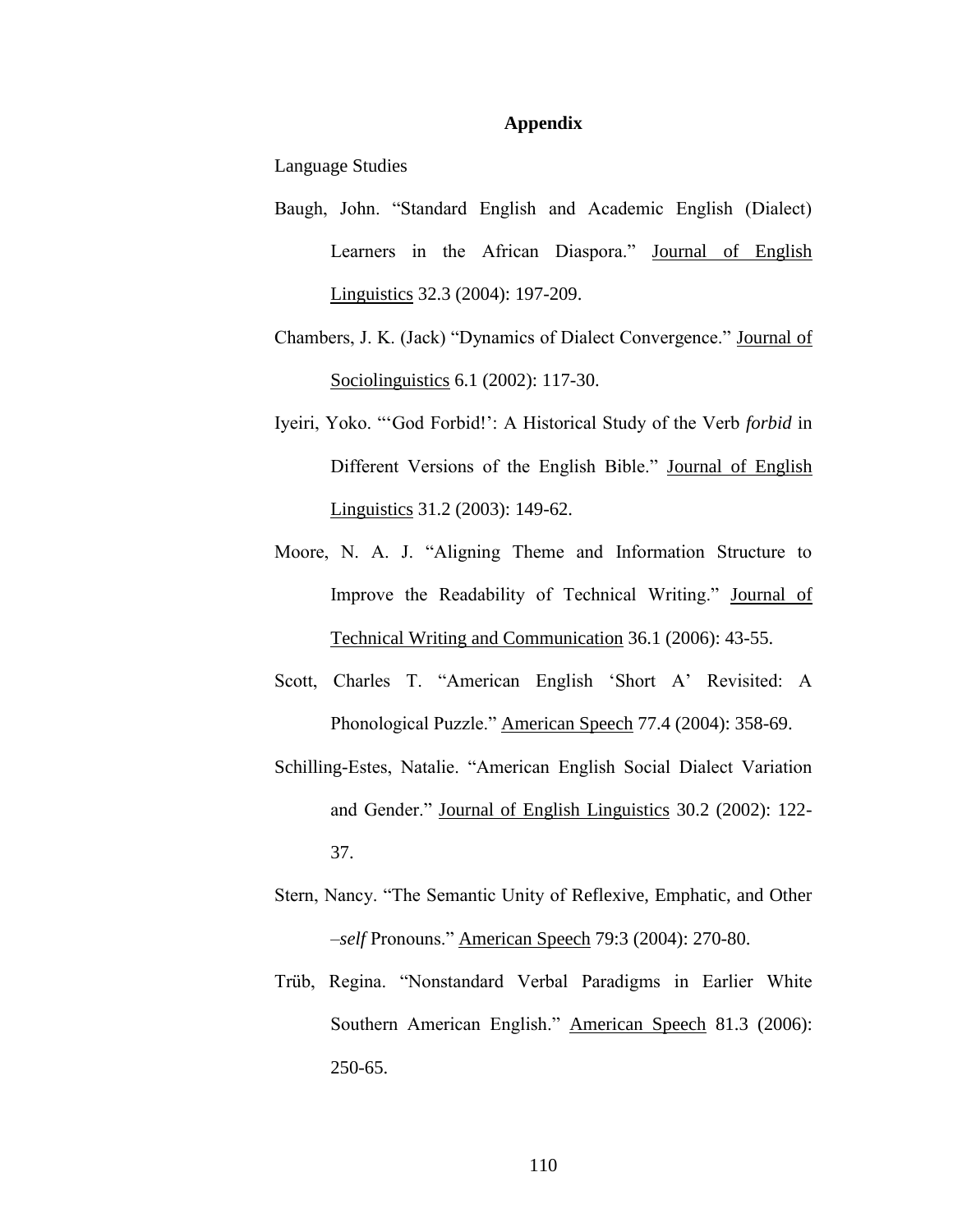- Wedel, Alfred R. "Alliteration and the Prefix *Ge-* in Cynewulf"s *Elene*." Journal of English and Germanic Philology 100.2 (2001): 200-10.
- Yager, Susan. "Chaucer"s *Peple* and *Folk*." Journal of English and Germanic Philology 100.2 (2001): 211-23.

# Literary Studies

- Barloon, Jim. "Very Short Stories: The Minituarization of War in Hemingway's *In Our Time.*" The Hemingway Review 24.2 (2005): 5-17.
- Benton, Michael. "Literary Biography: The Cinderella of Literary Studies." Journal of Aesthetic Education 39.3 (2005): 44-57.
- Dietrich, Jessica S. "Dead Parrots Society." American Journal of Philology 123 (2002): 95-110.
- Gottschall, Jonathan. "The Tree of Knowledge and Darwinian Literary Study." Philosophy and Literature 27 (2003): 255-68.
- Hodgson, Elizabeth M. A. "Prophecy and Gendered Mourning in Lanyer"s *Salve Deus Rex Judaeorum*." Studies in English Literature 43.1 (2003): 101-16.
- Michie, Elsie. "The Odd Couple: Anthony Trollope and Henry James." The Henry James Review 27 (2006): 10-23.
- Schwenger, Peter. "Words and the Murder of the Thing." Critical Inquiry 28 (2001): 99-113.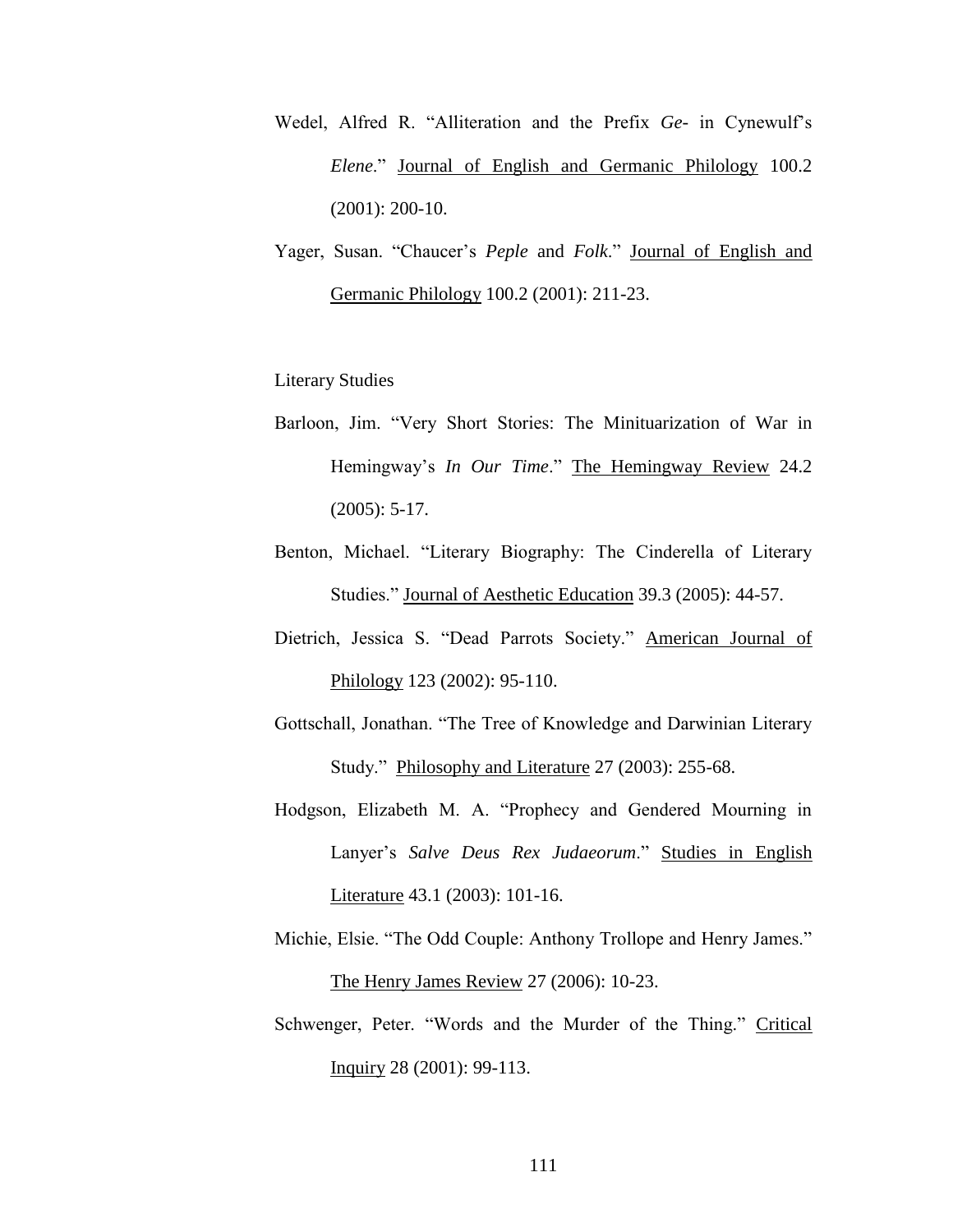- Stahman, Laura. "Franz Kafka"s "The Burrow" as Model of Ipseity in Levinasian Theory." Mosaic: A Journal for the Interdisciplinary Study of Literature 37.3 (2004): 19-32.
- Tarantino, Elisabetta. "The Dante Anecdote in Gower"s *Confessio Amantis*, Book VII." The Chaucer Review 39.4 (2005): 420-35.
- Williams, Frederick. "The Hands of Death: Ovid *Amores* 3.9.20." American Journal of Philology 124 (2003): 225-34.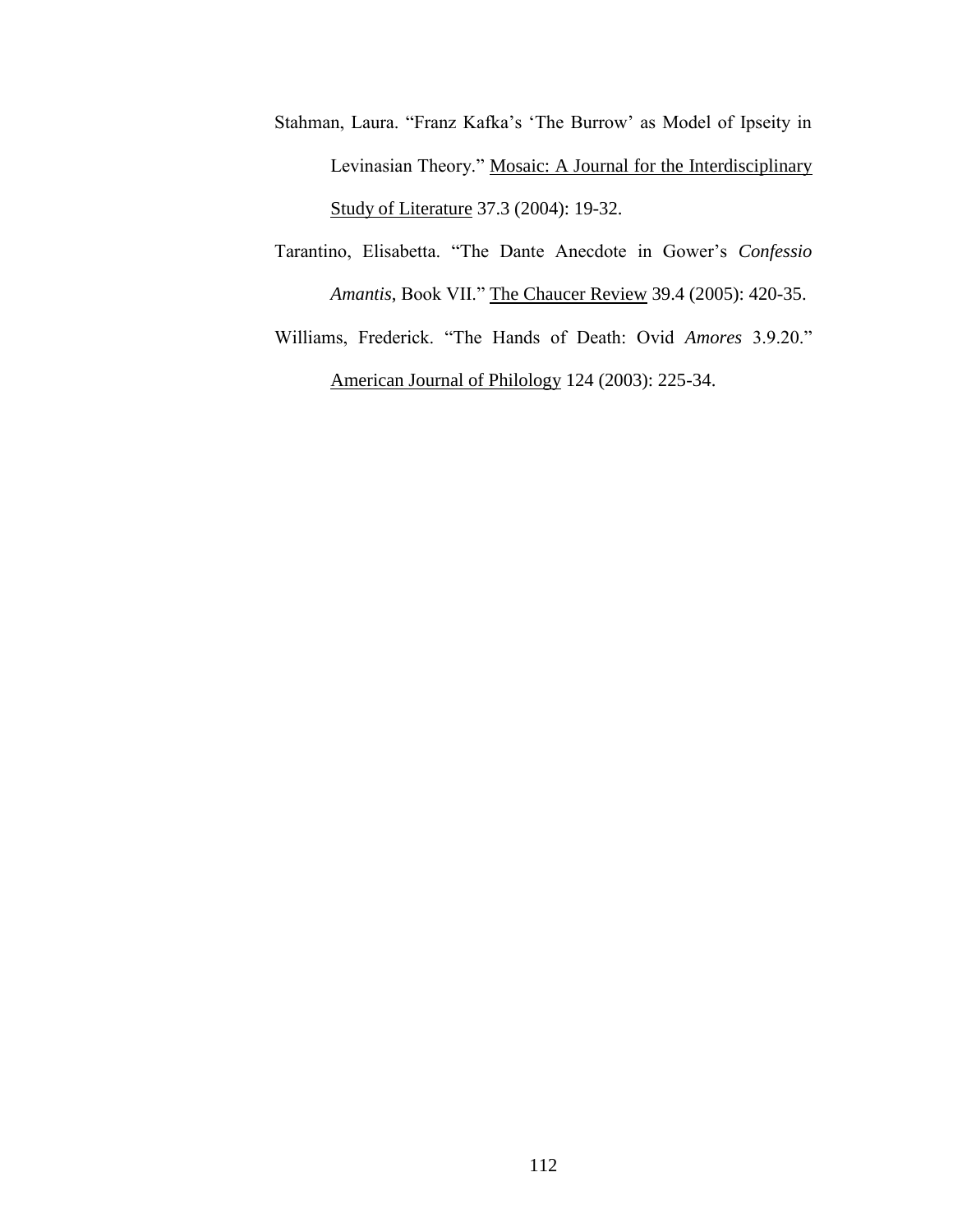#### **Works Cited**

- Adams Smith, Diana E. "Medical Discourse: Aspects of Author's Comment." The ESP Journal 3 (1984): 25-36.
- Ädel, Annelie. "On the Boundaries between Evaluation and Metadiscourse." Tognini-Bonelli and Del Lungo Camiciotti 153-62.
- Bakhtin, Mikhail M. Speech Genres and Other Late Essays. Trans. Vern W. McGee. Ed. Caryl Emerson and Michael Holquist. Austin, Texas: University of Texas Press, 1986.
- Bamford, Julia. "Subjective or Objective Evaluation? Prediction in Academic Lectures." Tognini-Bonelli and Del Lungo Camiciotti 17-29.
- Bawarshi, Anis S. Genre & the Invention of the Writer: Reconsidering the Place of Invention in Composition. Logan, Utah: Utah State University Press, 2003.
- Bazerman, Charles. Shaping Written Knowledge: The Genre and Activity of the Experimental Article in Science. Madison, Wisconsin: The university of Wisconsin Press, 1988.
- Becher, Tony. "The Significance of Disciplinary Differences." Studies in Higher Education 19.2 (1994): 151-61.
- Berkenkotter, Carol, and Thomas N. Huckin. Genre Knowledge in Disciplinary Communication: Cognition/Culture/Power. Hillsdale, NJ: Lawrence Erlbaum Associates, Inc., 1995.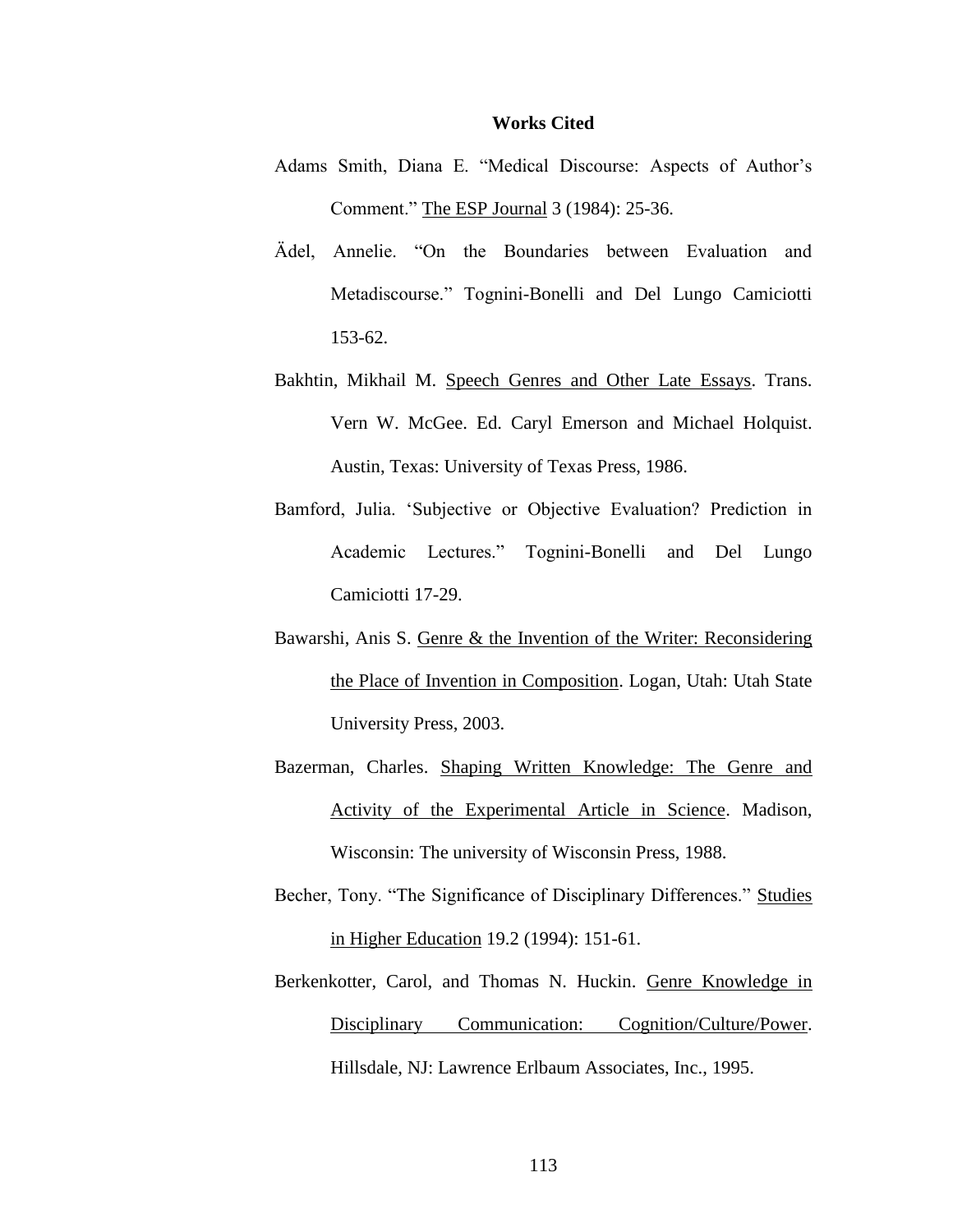- Bernhardt, Stephen A. "The Writer, the Reader, and the Scientific Text." Journal of Technical Writing and Communication 15.2 (1985): 163-74.
- Biber, Douglas. University Language: A Corpus-based Study of Spoken and Written Registers. Amsterdam / Philadelphia: John Benjamins Publishing Company, 2006.
- Bondi, Marina. ""A case in point": Signals of Narrative Development in Business and Economics." Hyland and Bondi 49-74.
- Brody, Miriam. Manly Writing: Gender, Rhetoric, and the Rise of Composition. Carbondale and Edwardsville: Southern Illinois University Press, 1993.
- Campbell, Karlyn Kohrs. "Rhetorical Feminism." Rhetoric Review 20.1&2 (2001): 9-12.
- Casanave, Christine Pearson. Writing Games: Multicultural Case Studies of Academic Literacy Practices in Higher Education. Mahwah, N.J.; London: Lawrence Erlbaum Associates, 2002.
- Channell, Joanna. "Corpus-Based Analysis of Evaluative Lexis." Hunston and Thompson 38-55.
- Charles, Maggie. "Argument or Evidence? Disciplinary Variation in the Use of the Noun *that* Pattern in Stance Construction." English for Specific Purposes 26 (2007): 203-18.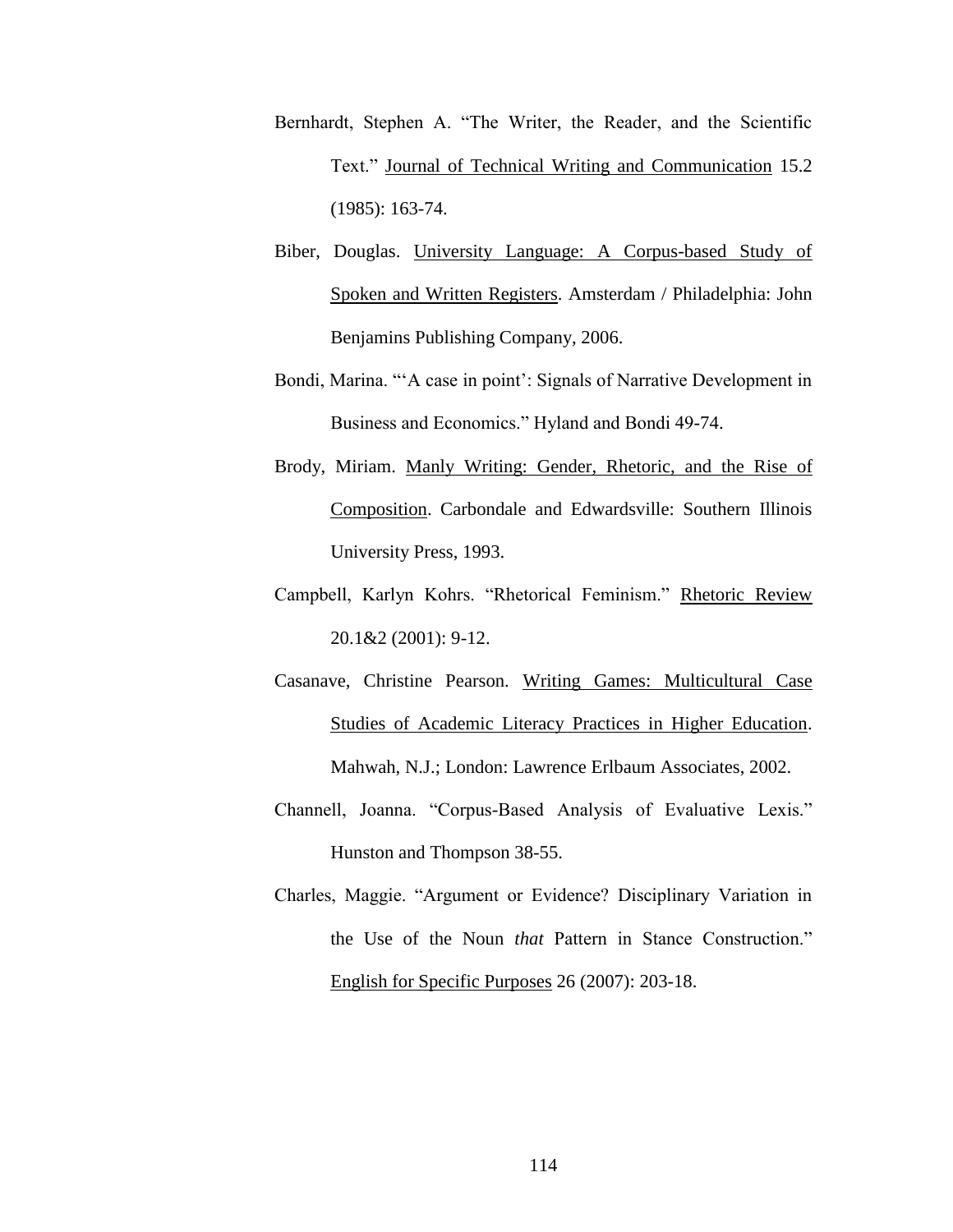- ---. "The Construction of Stance in Reporting Clauses: A Crossdisciplinary Study of Theses." Applied Linguistics 27.3 (2006): 492-518.
- Crismore, Avon, Raija Markkanen, and Margaret S. Steffensen. "Metadiscourse in Persuasive Writing: A Study of Texts Written by American and Finnish University Students." Written Communication 10.1 (1993): 39-71.
- Devitt, Amy J. "Integrating Rhetorical and Literary Theories of Genre." College English 62.6 (2000): 696-718.
- Fahnestock, Jeanne. "Rhetoric of Science: Enriching the Discipline." Technical Communication Quarterly 14.3 (2005): 277-86.
- Fløttum, Kjersti Torodd Kinn, and Trine Dahl. ""We now report on…" Versus "Let us now see how…": Author Roles and Interaction with Readers in Research Articles." Hyland and Bondi 203-24.
- Freddi, Maria. "Arguing Linguistics: Corpus Investigation of One Functional Variety of Academic Discourse." Journal of English for Academic Purposes 4 (2005): 5-26.
- Gilbert, G. Nigel, and Michael Mulkay. Opening Pandora"s Box: A Sociological Analysis of Scientists' Discourse. Cambridge: Cambridge University Press, 1984.
- Groom, Nicholas. "Pattern and Meaning across Genres and Disciplines: An Exploratory Study." Journal of English for Academic Purposes 4 (2005): 257-77.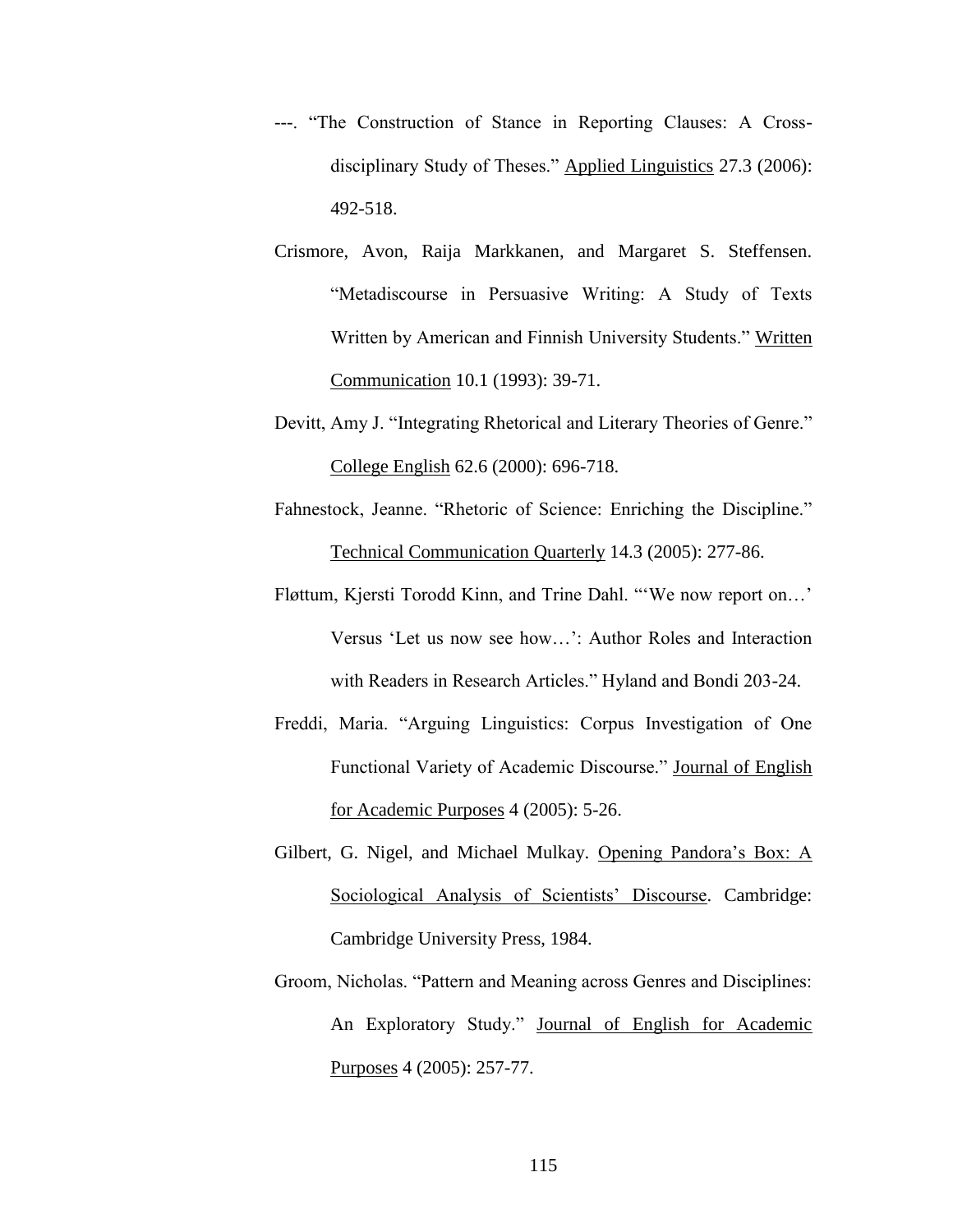- Haggan, Madeline. "Research Paper Titles in Literature, Linguistics and Science: Dimensions of Attraction." Journal of Pragmatics 36 (2004): 293-317.
- Halliday, M. A. K. An Introduction to Functional Grammar. London: Edward Arnold, 1985.
- ---. Linguistic Studies of Text and Discourse. Ed. Jonathan J. Webster. London: Continuum, 2002.

---, and Ruqaiya Hasan. Cohesion in English. London: Longman, 1976.

- Harwood, Nigel. ""We Do Not Seem to Have a Theory … The Theory I Present Here Attempts to Fill This Gap': Inclusive and Exclusive Pronouns in Academic Writing." Applied Linguistics 26.3 (2005): 343-75.
- ---. ""Nowhere Has Anyone Attempted … In This Article I Aim to Do Just That" A Corpus-based Study of Self-promotional *I* and *We* in Academic Writing across Four Disciplines." Journal of Pragmatics 37 (2005): 1207-31.
- ---, and Gregory Hadley. "Demystifying Institutional Practices: Critical Pragmatism and the Teaching of Academic Writing." English for Specific Purposes 23 (2004): 355-77.
- Hoey, Michael. "Persuasive Rhetoric in Linguistics: A Stylistic Study of Some Features of the Language of Noam Chomsky." Hunston and Thompson 28-37.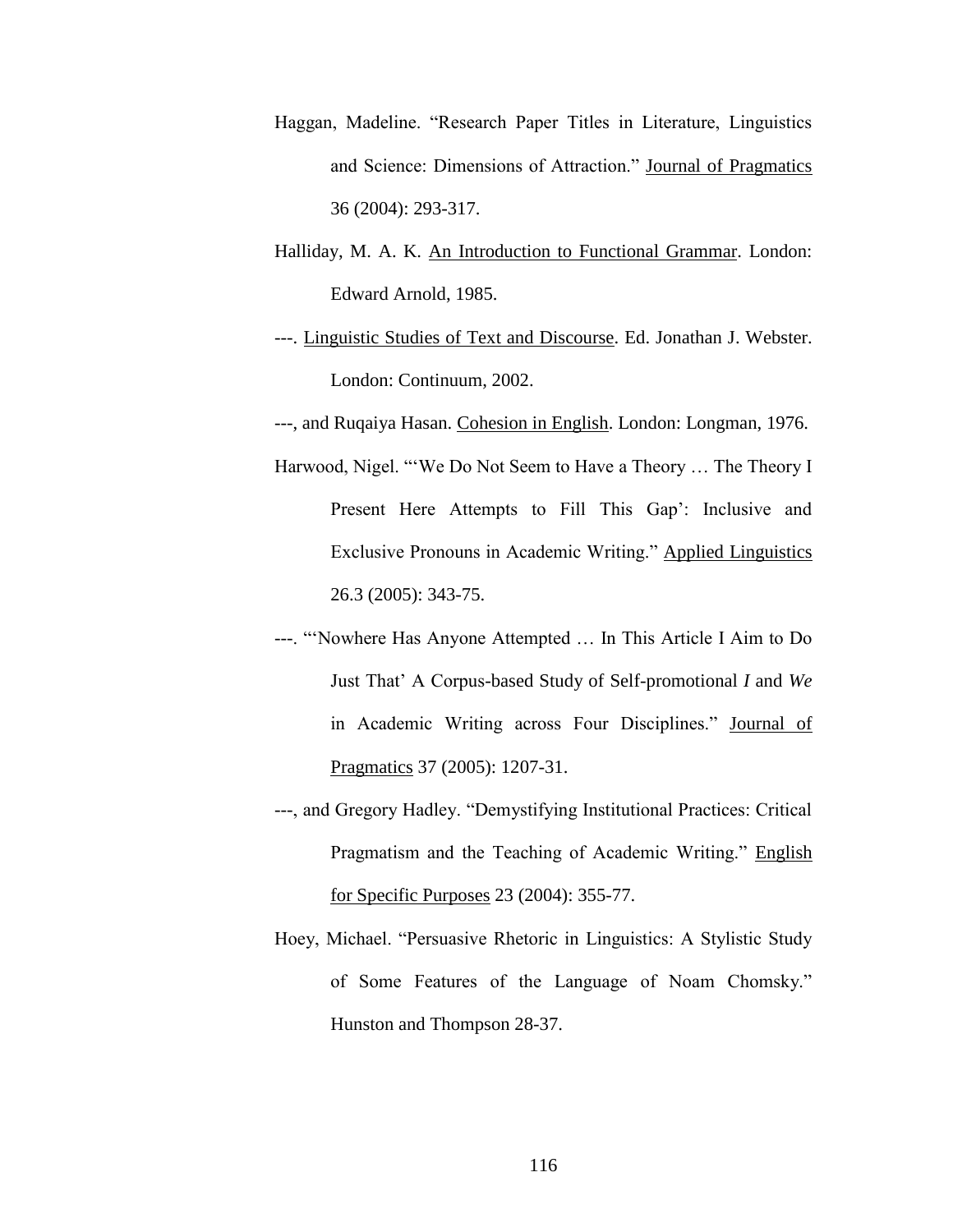- Holcomb, Chris. "Performative Stylistics and the Question of Academic Prose." Rhetoric Review 24.2 (2005): 188-206.
- Hunston, Susan. "Conflict and Consensus: Construing Opposition in Applied Linguistics." Tognini-Bonelli and Del Lungo Camiciotti 1-15.
- ---. "Evaluation and the Planes of Discourse: Status and Value in Persuasive Texts." Hunston and Thompson 176-207.
- ---, and Geoff Thompson, eds. Evaluation in Text: Authorial Stance and the Construction of Discourse. Oxford: Oxford University Press, 2000.
- Hyland, Ken. Metadiscourse: Exploring Interaction in Writing. London; New York: Continuum, 2005.
- ---. "Stance and Engagement: A Model of Interaction in Academic Discourse." Discourse Studies 7.2 (2005): 173-92.
- ---. "Disciplinary Interactions: Metadiscourse in L2 Postgraduate Writing." Journal of Second Language Writing 13 (2004): 133- 51.
- ---. "Directives: Argument and Engagement in Academic Writing." Applied Linguistics 23.2 (2002): 215-39.
- ---. "Specificity Revisited: How Far Should We Go Now?" English for Specific Purposes 21 (2002): 385-95.
- ---. "Authority and Invisibility: Authorial Identity in Academic Writing." Journal of Pragmatics 34 (2002): 1091-112.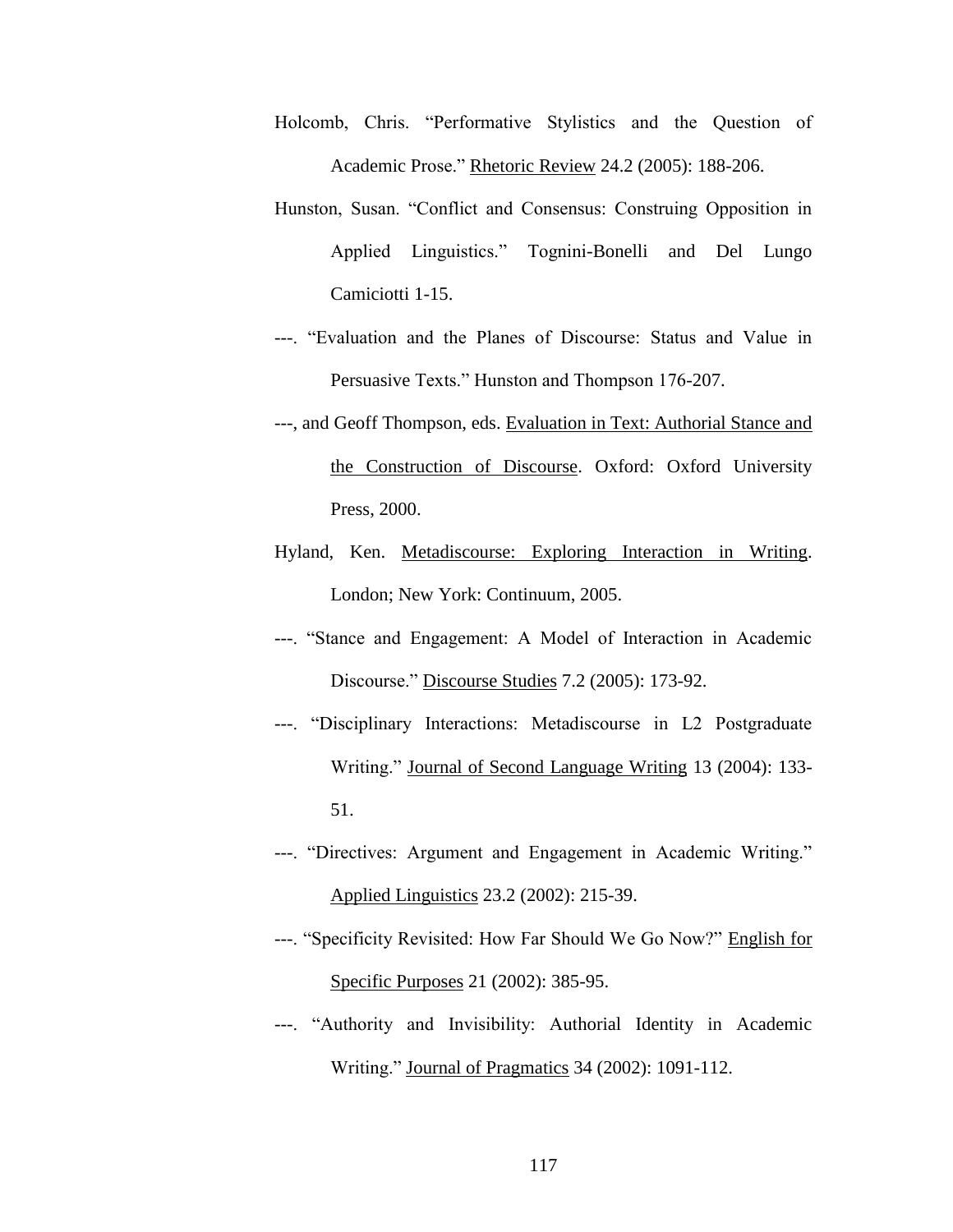- ---. "Bringing in the Reader: Addressee Features in Academic Articles." Written Communication 18.4 (2001): 549-74.
- ---. Disciplinary Discourses: Social Interactions in Academic Writing. Harlow: Longman, 2000.
- ---. Hedging in Scientific Research Articles. Amsterdam: John Benjamins, 1998.
- ---. "Hedging in Academic Writing and EAP Textbooks." English for Specific Purposes 13.3 (1994): 239-56.
- ---. "Academic Attribution: Citation and the Construction of Disciplinary Knowledge." Applied Linguistics 20.3 (1999): 341-67.
- ---, and Marina Bondi, eds. Academic Discourse Across Disciplines. Germany: Peter Lang, 2006.
- ---, and Polly Tse. "Hooking the Reader: A Corpus Study of Evaluative *That* in Abstracts." English for Specific Purposes 24 (2005): 123-39.
- Jacoby, Sally. "References to Other Researchers in Literary Research Articles." English Language Research Journal 1 (1987): 33-78.
- Kirsch, Gesa E. Women Writing the Academy: Audience, Authority, and Transformation. Carbondale and Edwardsville: Southern Illinois University Press, 1993.
- Koutsantoni, Dimitra. "Rhetorical Strategies in Engineering Research Articles and Research Theses: Advanced Academic Literacy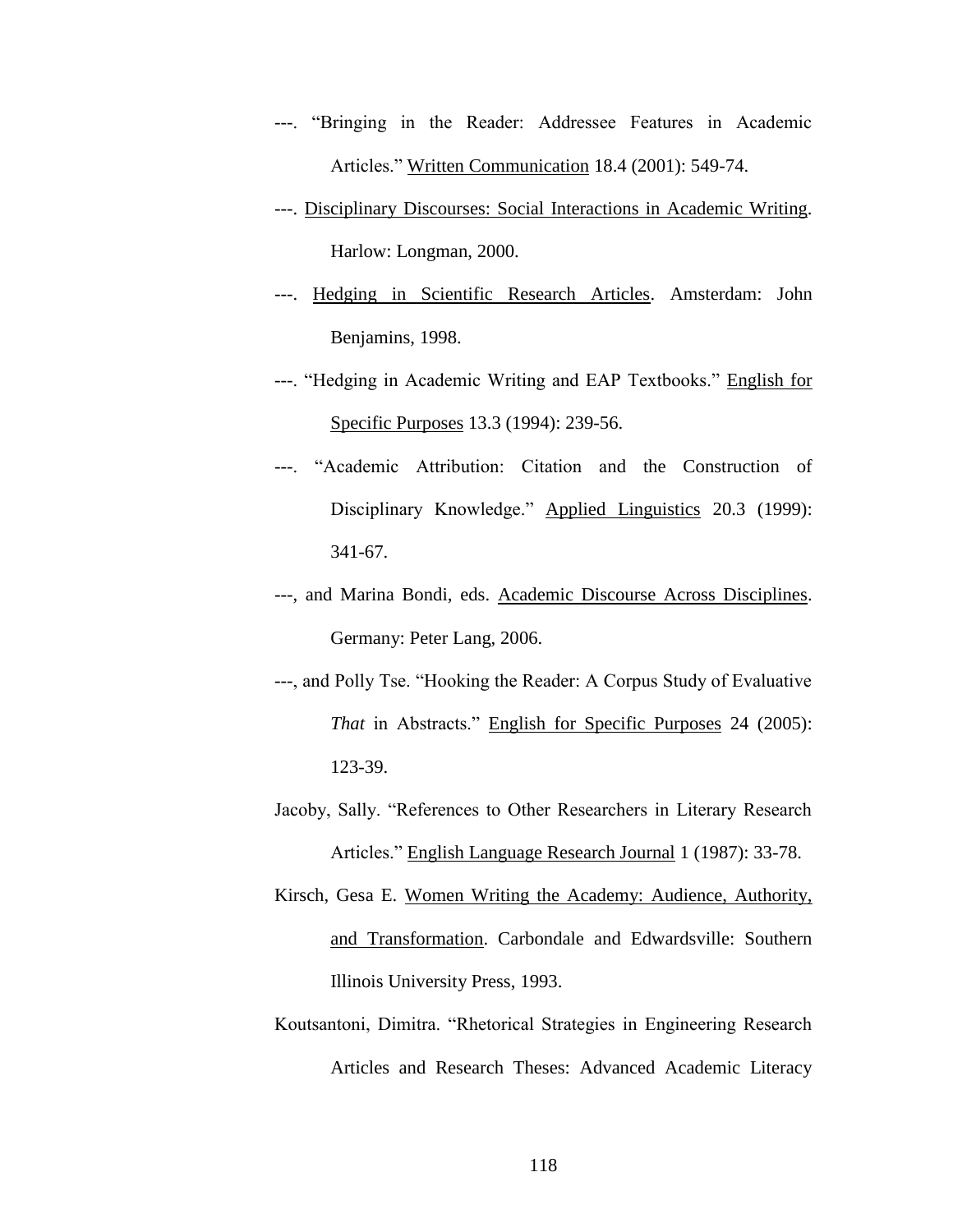and Relations of Power." Journal of English for Academic Purposes 5 (2006): 19-36.

- Lewin, Beverly A. "Hedging: An Exploratory Study of Authors' and Readers' Identification of 'toning down' in Scientific Texts." Journal of English for Academic Purposes 4.2 (2005): 163-78.
- ---. "From Hedging to Heightening: Toning Down and Up in Scientific Texts." Melbourne Papers in Linguistics and Applied Linguistics 1 (2001): 17-28.
- ---, Jonathan Fine, and Lynne Young. Expository Discourse: A Genrebased Approach to Social Science Research Texts. London / New York: Continuum, 2001.
- MacDonald, Susan Peck. "A Method for Analyzing Sentence-Level Differences in Disciplinary Knowledge Making." Written Communication 9.4 (1992): 533-69.
- Mao, Luming R. "I Conclude Not: Toward a Pragmatic Account of Metadiscourse." Rhetoric Review 11.2 (1993): 265-89.
- Martin, J. R. Introduction. Text 23.2 (2003): 171-81.
- Matsuda, Paul K., and Christine M. Tardy. "Voice in Academic Writing: The Rhetorical Construction of Author Identity in Blind Manuscript Review." English for Specific Purposes 26 (2007): 235-49.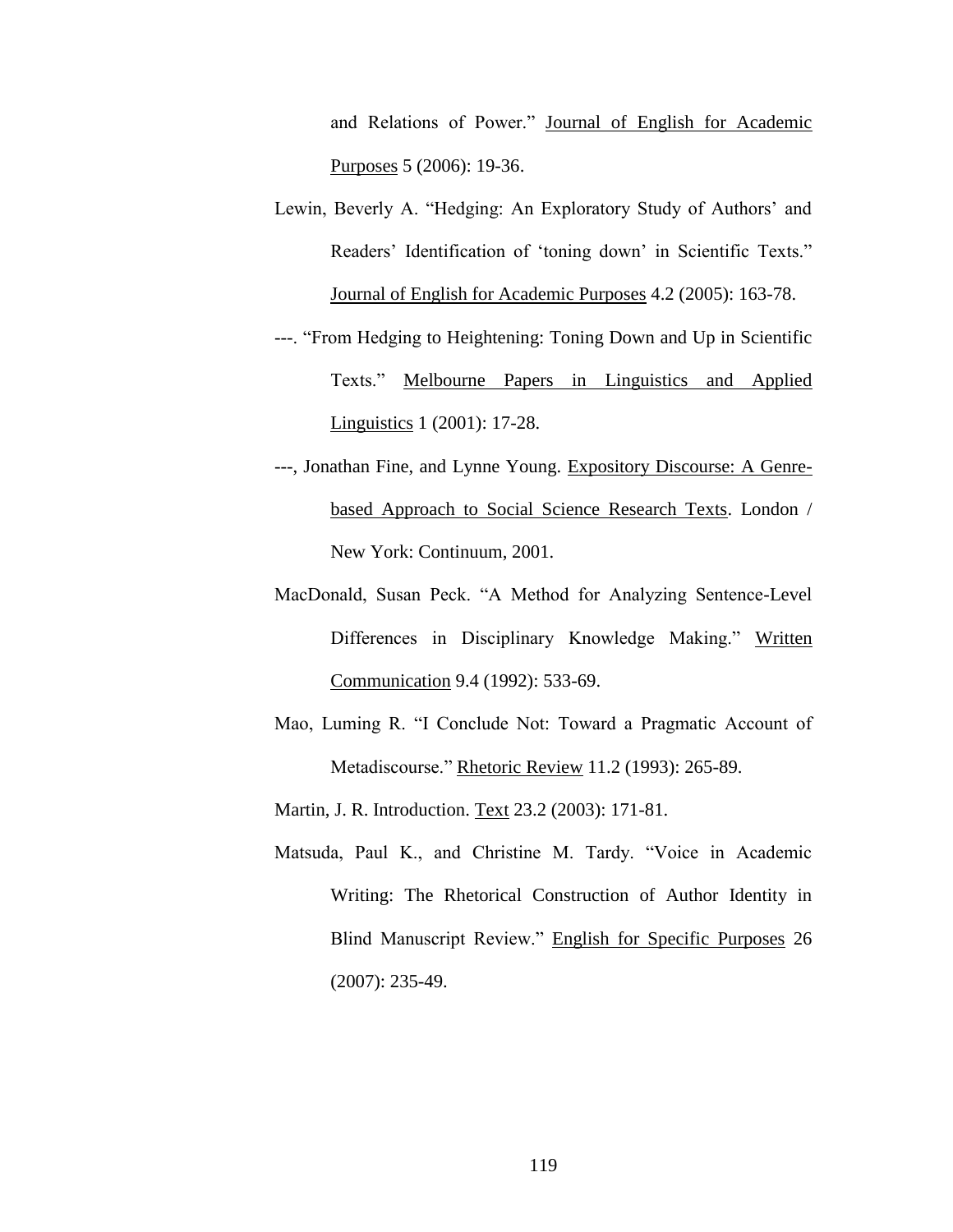- Mauranen, Anna, and Marina Bondi. "Evaluative Language Use in Academic Discourse." Editorial. Journal of English for Academic Purposes 2 (2003): 269-71.
- Myers, Greg. "The Pragmatics of Politeness in Scientific Articles." Applied Linguistics 10 (1989): 1-35.
- Ozturk, Ismet. "The Textual Organisation of Research Article Introductions in Applied Linguistics: Variability within a Single Discipline." English for Specific Purposes 26 (2007): 25-38.
- Quirk, Randolph, et al. A Comprehensive Grammar of the English Language. Harlow, Great Britain: Longman, 1985.
- Raimes, Ann. Keys for Writers. 4th ed. Boston: Houghton Mifflin Company, 2005.
- Römer, Ute. "This seems somewhat counterintuitive, though..." Negative Evaluation in Linguistic Book Reviews by Male and Female Authors." Tognini-Bonelli and Del Lungo Camiciotti 97-115.
- Salager-Meyer, Françoise. "Hedges and Textual Communicative Function in Medical English Written Discourse." English for Specific Purposes 13.2 (1994): 149-70.
- Schryer, Catherine F., and Philippa Spoel. "Genre Theory, Health-care Discourse, and Professional Identity Formation." Journal of Business and Technical Communication 19.3 (2005): 249-78.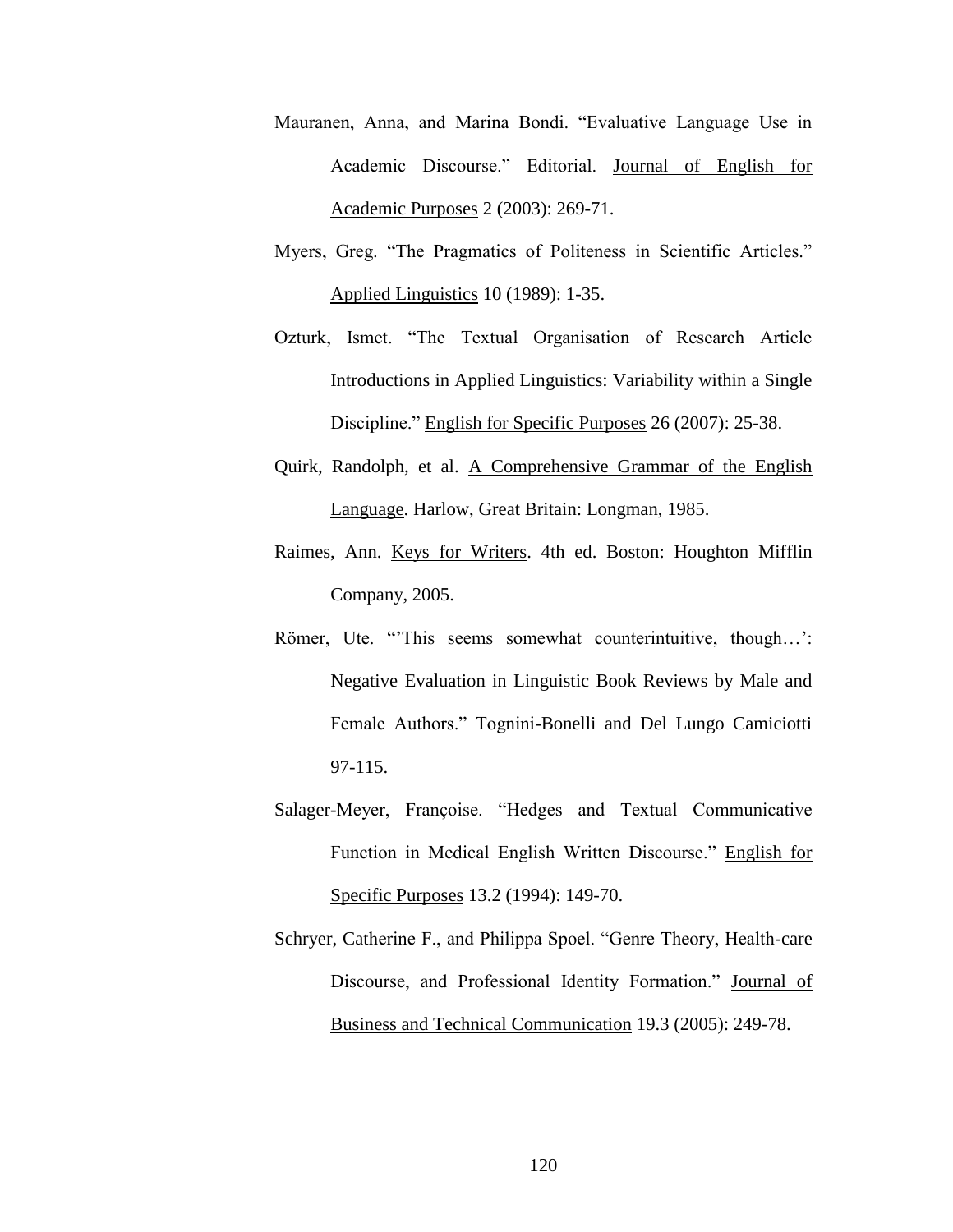- Sefcovic, Enid M. I., and Diane Theresa Bifano. "Creating a Rhetorical Home for Feminists in the 'Master's House' of the Academy: Toward a Gendered Taxonomy of Form and Content." Women and Language 27.1 (2004): 53-62.
- Shaw, Philip. "Evaluation and Promotion across Languages." Journal of English for Academic Purposes 2 (2003): 343-57.
- Silver, Marc. "The Stance of Stance: A Critical Look at Ways Stance is Expressed and Modeled in Academic Discourse." Journal of English for Academic Purposes 2 (2003): 359-74.
- ---. "Introducing Abstract Reasoning: World of Reference and Writer Argument across Disciplines." Hyland and Bondi 75-101.
- Sinclair, John. "Language as a String of Beads: discourse and the Mword." Tognini-Bonelli and Del Lungo Camiciotti 163-8.
- Stotesbury, Hikka. "Evaluation in Research Article Abstracts in the Narrative and Hard Sciences." Journal of English for Academic Purposes 2 (2003): 327-41.
- ---. "Gaps and False Conclusions: Criticism in Research Article Abstracts across the Disciplines." Hyland and Bondi 123-48.
- Suárez-Tejerina, Lorena. "Is Evaluation Structure-bound? An English-Spanish Contrastive Study of Book Reviews." Tognini-Bonelli and Del Lungo Camiciotti 117-32.
- Swales, John M. Research Genres: Explorations and Applications. Cambridge, UK: Cambridge University Press, 2004.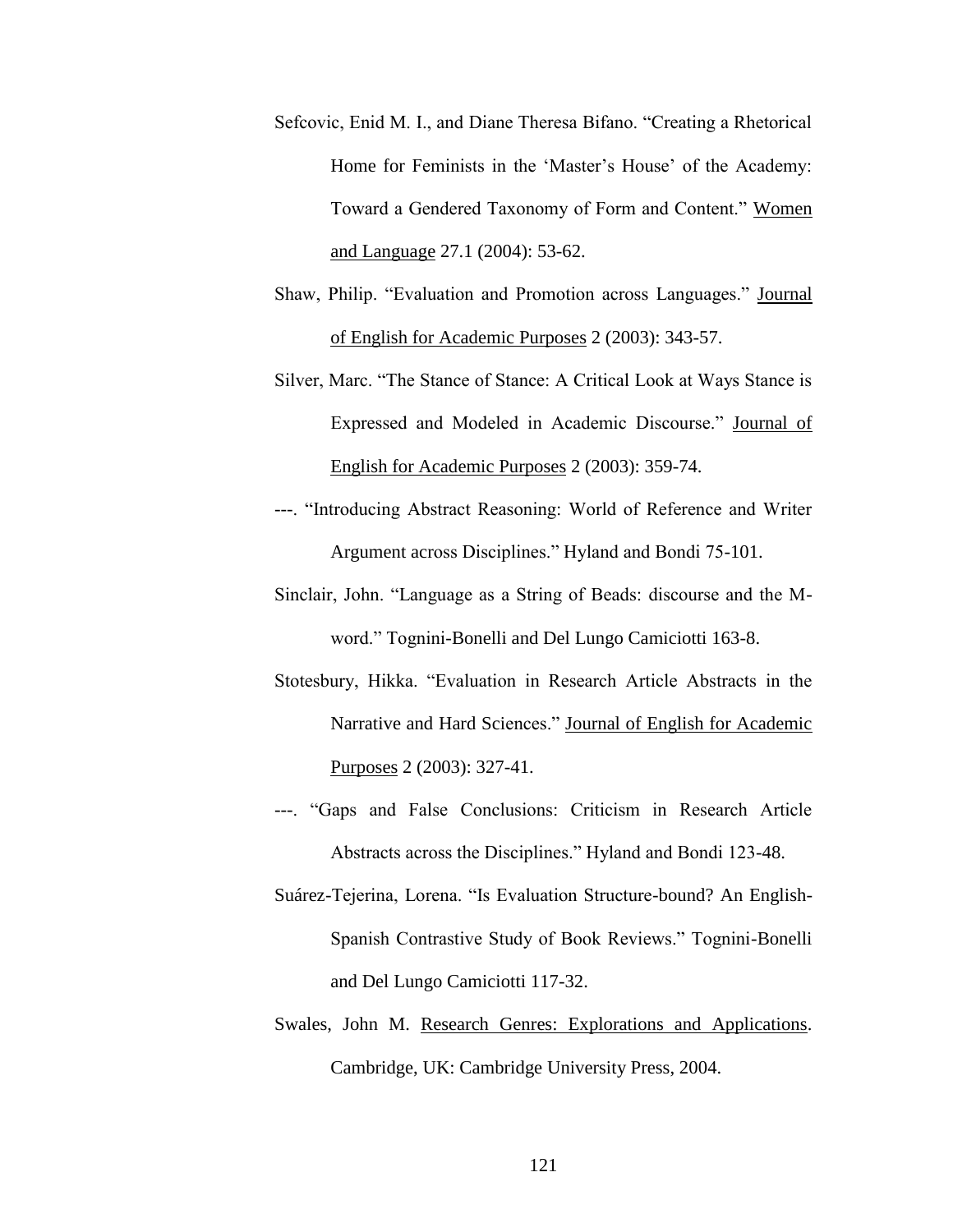- ---. Genre Analysis: English in Academic and Research Settings. Cambridge, UK: Cambridge University Press, 1990.
- Thetela, Puleng. "Evaluated Entities and Parameters of Value in Academic Research Articles." English for Specific Purposes 16.2 (1997): 101-18.
- Thompson, Geoff. "Interaction in Academic Writing: Learning to Argue with the Reader." Applied Linguistics 22.1 (2001): 58- 78.
- ---, and Susan Hunston. "Evaluation: An Introduction." Hunston and Thompson 1-27.
- ---, and Puleng Thetela. "The Sound of One Hand Clapping: The Management of Interaction in Written Discourse." Text 15.1 (1995): 103-27.
- Thompson, Paul. "Aspects of Identification and Position in Intertextual Reference in PhD Theses." Tognini-Bonelli and Del Lungo Camiciotti 31-50.
- Tognini-Bonelli, Elena, and Gabriella Del Lungo Camiciotti, eds. Strategies in Academic Discourse. Amsterdam/Philadelphia: John Benjamins Publishing Company, 2005.
- Tse, Polly, and Ken Hyland. "Gender and Discipline: Exploring Metadiscourse Variation in Academic Book Reviews." Hyland and Bondi 177-202.